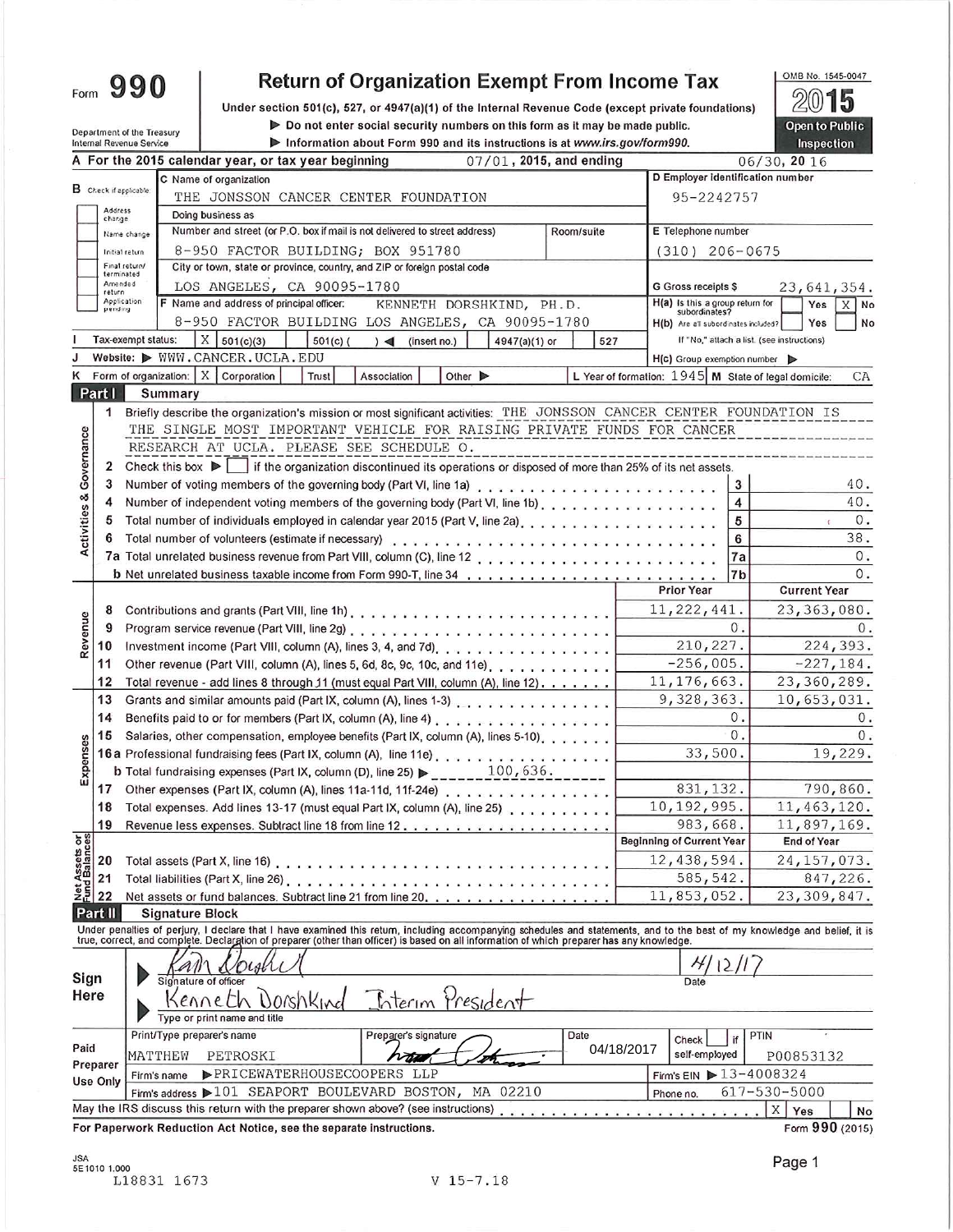Form 8868 (Rev. 1-2014) Page**<sup>2</sup>** % m 8868 (Rev. 1-2014)<br>If you are filing for an **Additional (Not Automatic) 3-Month Extension, complete only Part II** and check this box **mation** is a mexical part in its you have already been granted an automatic 3-month e **Note.** Only complete Part II if you have already been granted an automatic 3-month extension on a previously filed Form 8868.

# % If you are filing for an **Automatic 3-Month Extension, complete only Part I** (on page 1).

|                              |                                                                                                                                                                                                                                                                                                                                                                                                                                                    |                              |                                   | Enter filer's identifying number, see instructions  |        |
|------------------------------|----------------------------------------------------------------------------------------------------------------------------------------------------------------------------------------------------------------------------------------------------------------------------------------------------------------------------------------------------------------------------------------------------------------------------------------------------|------------------------------|-----------------------------------|-----------------------------------------------------|--------|
|                              | Name of exempt organization or other filer, see instructions.                                                                                                                                                                                                                                                                                                                                                                                      |                              |                                   | Employer identification number (EIN) or             |        |
| Type or                      |                                                                                                                                                                                                                                                                                                                                                                                                                                                    |                              |                                   |                                                     |        |
| print                        | THE JONSSON CANCER CENTER FOUNDATION                                                                                                                                                                                                                                                                                                                                                                                                               |                              |                                   | 95-2242757                                          |        |
|                              | Number, street, and room or suite no. If a P.O. box, see instructions.                                                                                                                                                                                                                                                                                                                                                                             | Social security number (SSN) |                                   |                                                     |        |
| File by the<br>due date for  | 8-950 FACTOR BUILDING; BOX 951780                                                                                                                                                                                                                                                                                                                                                                                                                  |                              |                                   |                                                     |        |
| filing your                  | City, town or post office, state, and ZIP code. For a foreign address, see instructions.                                                                                                                                                                                                                                                                                                                                                           |                              |                                   |                                                     |        |
| return. See<br>instructions. | LOS ANGELES, CA 90095-1780                                                                                                                                                                                                                                                                                                                                                                                                                         |                              |                                   |                                                     |        |
|                              | Enter the Return code for the return that this application is for (file a separate application for each return)                                                                                                                                                                                                                                                                                                                                    |                              |                                   |                                                     |        |
| Application                  |                                                                                                                                                                                                                                                                                                                                                                                                                                                    | Return                       | Application                       |                                                     | Return |
| <b>Is For</b>                |                                                                                                                                                                                                                                                                                                                                                                                                                                                    | Code                         | <b>Is For</b>                     |                                                     | Code   |
|                              | Form 990 or Form 990-EZ                                                                                                                                                                                                                                                                                                                                                                                                                            | 01                           |                                   |                                                     |        |
| Form 990-BL                  |                                                                                                                                                                                                                                                                                                                                                                                                                                                    | 02                           | Form 1041-A                       |                                                     | 08     |
|                              | Form 4720 (individual)                                                                                                                                                                                                                                                                                                                                                                                                                             | 03                           | Form 4720 (other than individual) |                                                     | 09     |
| Form 990-PF                  |                                                                                                                                                                                                                                                                                                                                                                                                                                                    | 04                           | Form 5227                         |                                                     | 10     |
|                              | Form 990-T (sec. 401(a) or 408(a) trust)                                                                                                                                                                                                                                                                                                                                                                                                           | 05                           | Form 6069                         |                                                     | 11     |
|                              | Form 990-T (trust other than above)                                                                                                                                                                                                                                                                                                                                                                                                                | 06                           | Form 8870                         |                                                     | 12     |
|                              | STOP! Do not complete Part II if you were not already granted an automatic 3-month extension on a previously filed Form 8868.                                                                                                                                                                                                                                                                                                                      |                              |                                   |                                                     |        |
|                              | • If the organization does not have an office or place of business in the United States, check this box<br>• If this is for a Group Return, enter the organization's four digit Group Exemption Number (GEN) __________________. If this is<br>for the whole group, check this box $\blacksquare$ . If it is for part of the group, check this box $\blacksquare$ .                                                                                |                              |                                   | and attach a                                        |        |
| 4<br>5<br>6<br>7             | list with the names and EINs of all members the extension is for.<br>I request an additional 3-month extension of time until _______<br>For calendar year , or other tax year beginning 07/01, 20 15, and ending<br>If the tax year entered in line 5 is for less than 12 months, check reason:<br>Change in accounting period<br>State in detail why you need the extension ADDITIONAL TIME IS NEEDED TO FILE AND COMPLETE<br>AN ACCURATE RETURN. |                              | Initial return $  $               | $05/15$ , 20 17.<br>$06/30$ , 2016.<br>Final return |        |
|                              | 8a If this application is for Forms 990-BL, 990-PF, 990-T, 4720, or 6069, enter the tentative tax, less any                                                                                                                                                                                                                                                                                                                                        |                              |                                   |                                                     |        |
|                              | nonrefundable credits. See instructions.                                                                                                                                                                                                                                                                                                                                                                                                           |                              |                                   | $8a$ $\sqrt{5}$                                     |        |
|                              | <b>b</b> If this application is for Forms 990-PF, 990-T, 4720, or 6069, enter any refundable credits and                                                                                                                                                                                                                                                                                                                                           |                              |                                   |                                                     |        |
|                              | estimated tax payments made. Include any prior year overpayment allowed as a credit and any                                                                                                                                                                                                                                                                                                                                                        |                              |                                   |                                                     | 0.     |
|                              | amount paid previously with Form 8868.                                                                                                                                                                                                                                                                                                                                                                                                             |                              |                                   | $8b$ \$                                             | $0$ .  |
|                              | Balance Due. Subtract line 8b from line 8a. Include your payment with this form, if required, by using EFTPS                                                                                                                                                                                                                                                                                                                                       |                              |                                   |                                                     |        |

#### **Signature and Verification must be completed for Part II only.**

Under penalties of perjury, I declare that I have examined this form, including accompanying schedules and statements, and to the best of my knowledge and belief, it is true, correct, and complete, and that I am authorized to prepare this form.

Signature  $\triangleright$   $\overbrace{\phantom{a}\text{Number of freedom}}$   $\overbrace{\phantom{a}\text{Time of a}}$  TAX DIRECTOR  $\phantom{a}\text{Date of a}}$  01/31 Date  $\triangleright$  01/31/2017

Form **8868** (Rev. 1-2014)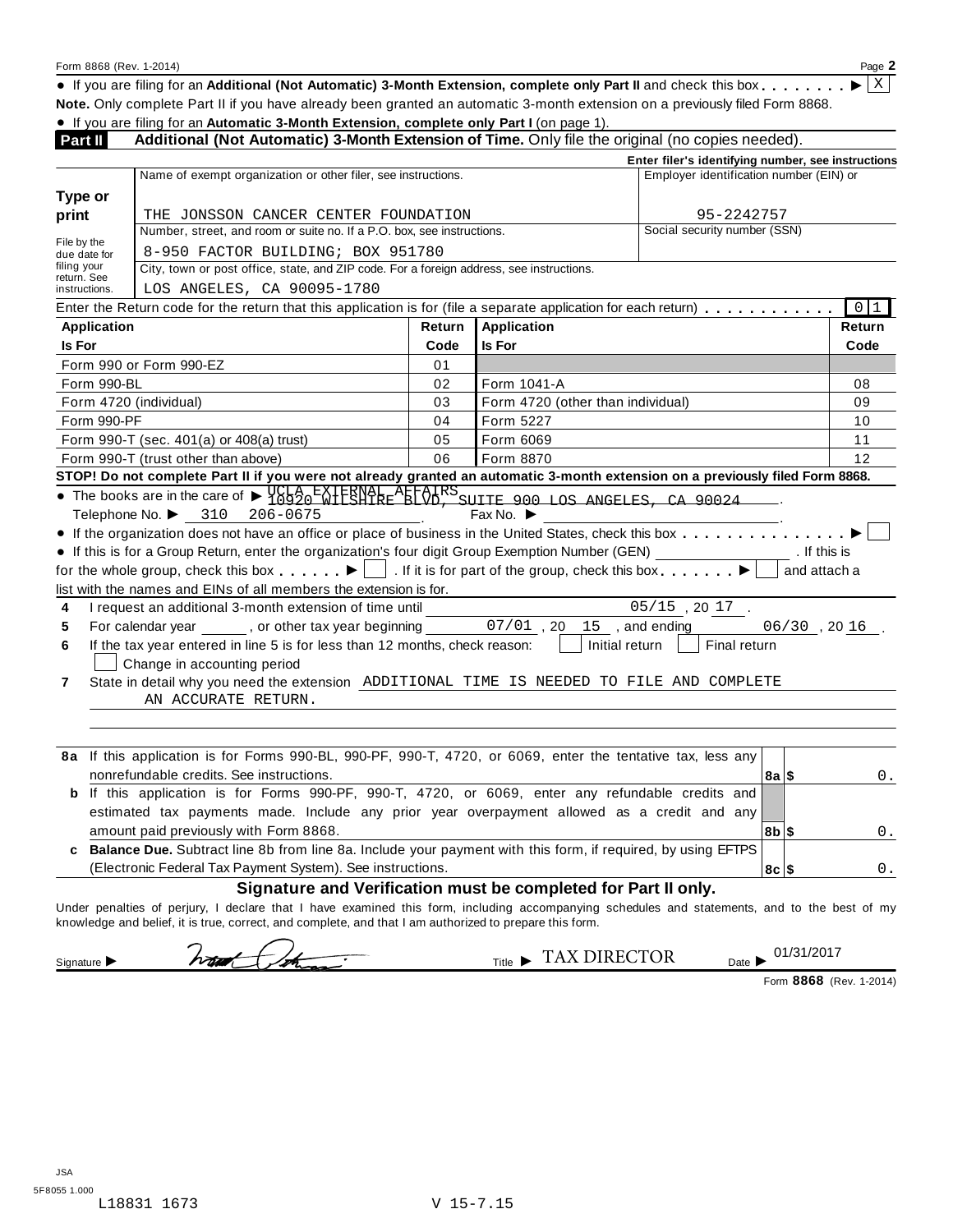## **Application for Extension of Time To File an Exempt Organization Return** (Rev. January 2014) OMB No. 1545-1709

Department of the Treasury<br>Department of the Treasury<br>Internal Revenue Service **CONFICE 1999 File a separate application for each return.**<br>Internal Revenue Service **CONFICE 1999 File a separate application for each return.** Internal Revenue Service **I** Purformation about 1 orm 6000 and its instructions is at www.ns.gov/ionnocoo.<br>• If you are filing for an Automatic 3-Month Extension, complete only Part I and check this box  $\frac{1}{\sqrt{2}}$ 

X

% If you are filing for an **Additional (Not Automatic) 3-Month Extension, complete only Part II** (on page 2 of this form).

*Do not complete Part II unless* you have already been granted an automatic 3-month extension on a previously filed Form 8868.

**Electronic filing** *(e-file)***.** You can electronically file Form 8868 if you need a 3-month automatic extension of time to file (6 months for a corporation required to file Form 990-T), or an additional (not automatic) 3-month extension of time. You can electronically file Form 8868 to request an extension of time to file any of the forms listed in Part I or Part II with the exception of Form 8870, Information Return for Transfers Associated With Certain Personal Benefit Contracts, which must be sent to the IRS in paper format (see instructions). For more details on the electronic filing of this form, visit *www.irs.gov/efile* and click on *e-file for Charities & Nonprofits*.

|  |  | Part Automatic 3-Month Extension of Time. Only submit original (no copies needed). |
|--|--|------------------------------------------------------------------------------------|
|--|--|------------------------------------------------------------------------------------|

A corporation required to file Form 990-T and requesting an automatic 6-month extension - check this box and complete<br>Part I only<br>All ethnology and Contribution (Contribution Office) and the CDMOs and the Contribution Con

All other corporations (including 1120-C filers), partnerships, REMICs, and trusts must use Form 7004 to request an extension of time *to file income tax returns.* **Enter filer's identifying number, see instructions**

| Type or                      | Name of exempt organization or other filer, see instructions.                            | Employer identification number (EIN) or |
|------------------------------|------------------------------------------------------------------------------------------|-----------------------------------------|
| print                        | THE JONSSON CANCER CENTER FOUNDATION                                                     | 95-2242757                              |
| File by the                  | Number, street, and room or suite no. If a P.O. box, see instructions.                   | Social security number (SSN)            |
| due date for<br>filing your  | 8-950 FACTOR BUILDING; BOX 951780                                                        |                                         |
| return. See<br>instructions. | City, town or post office, state, and ZIP code. For a foreign address, see instructions. |                                         |
|                              | LOS ANGELES, CA 90095-1780                                                               |                                         |

Enter the Return code for the return that this application is for (file a separate application for each return)  $\ldots \ldots \ldots$  $01$ 

| Application                              | Return | Application                       | Return |
|------------------------------------------|--------|-----------------------------------|--------|
| <b>Is For</b>                            | Code   | <b>Is For</b>                     | Code   |
| Form 990 or Form 990-EZ                  | 01     | Form 990-T (corporation)          | 07     |
| Form 990-BL                              | 02     | Form 1041-A                       | 08     |
| Form 4720 (individual)                   | 03     | Form 4720 (other than individual) | 09     |
| Form 990-PF                              | 04     | Form 5227                         | 10     |
| Form 990-T (sec. 401(a) or 408(a) trust) | 05     | Form 6069                         | 11     |
| Form 990-T (trust other than above)      | 06     | <b>I</b> Form 8870                | 12     |

UCLA EXTERNAL AFFAIRS

UCLA EXTERNAL AFFAIRS<br>• The books are in the care of  $\triangleright$  10920\_WILSHIRE\_BLVD, SUITE\_900\_LOS\_ANGELES, CA\_90024

|              | Telephone No. ▶ 310 206-0675<br>FAX No.                                                                                                                                                                                  |                 |              |    |
|--------------|--------------------------------------------------------------------------------------------------------------------------------------------------------------------------------------------------------------------------|-----------------|--------------|----|
|              | • If the organization does not have an office or place of business in the United States, check this box                                                                                                                  |                 |              |    |
|              | • If this is for a Group Return, enter the organization's four digit Group Exemption Number (GEN)                                                                                                                        |                 | . If this is |    |
|              | for the whole group, check this box $\begin{array}{c} \bullet \end{array}$ . If it is for part of the group, check this box $\begin{array}{ccc} \bullet \end{array}$                                                     |                 | and attach   |    |
|              | a list with the names and EINs of all members the extension is for.                                                                                                                                                      |                 |              |    |
| $\mathbf 1$  | I request an automatic 3-month (6 months for a corporation required to file Form 990-T) extension of time                                                                                                                |                 |              |    |
|              | 02/15, 20 17, to file the exempt organization return for the organization named above. The extension is<br>until and a series of the series of the series of the series of the series of the series of the series of the |                 |              |    |
|              | for the organization's return for:                                                                                                                                                                                       |                 |              |    |
|              | calendar year 20 _____ or                                                                                                                                                                                                |                 |              |    |
|              | $\overline{X}$ tax year beginning $07/01$ , $2015$ , and ending ____________06/30, 2016                                                                                                                                  |                 |              |    |
|              |                                                                                                                                                                                                                          |                 |              |    |
| $\mathbf{2}$ | Final return                                                                                                                                                                                                             |                 |              |    |
|              | Change in accounting period                                                                                                                                                                                              |                 |              |    |
|              | 3a If this application is for Form 990-BL, 990-PF, 990-T, 4720, or 6069, enter the tentative tax, less any                                                                                                               |                 |              |    |
|              | nonrefundable credits. See instructions.                                                                                                                                                                                 | 3a S            |              | 0. |
| b            | If this application is for Form 990-PF, 990-T, 4720, or 6069, enter any refundable credits and                                                                                                                           |                 |              |    |
|              | estimated tax payments made. Include any prior year overpayment allowed as a credit.                                                                                                                                     | $3b$ $\vert$ \$ |              | 0. |

**c Balance due.** Subtract line 3b from line 3a. Include your payment with this form, if required, by using EFTPS

**3b \$**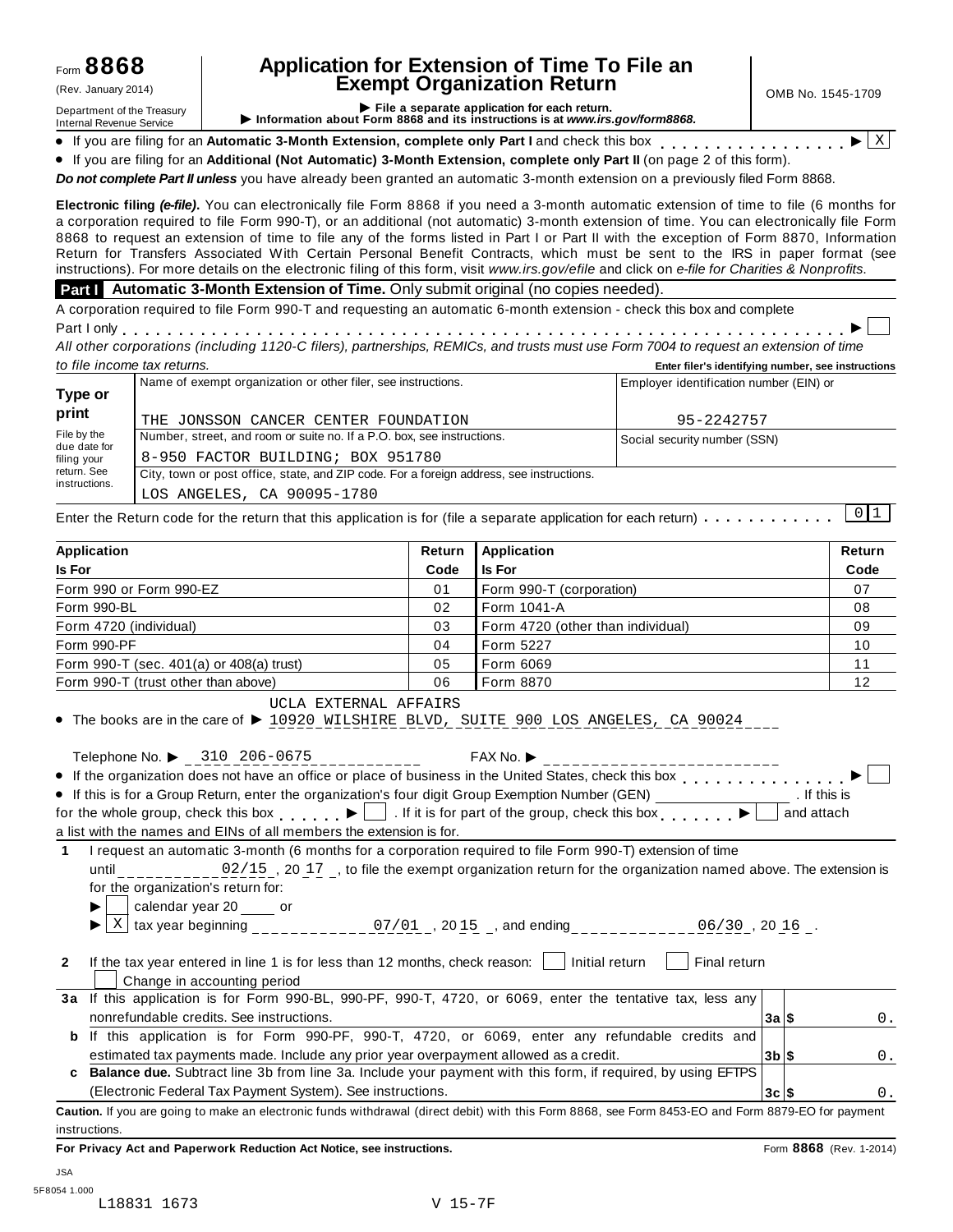|    | THE JONSSON CANCER CENTER FOUNDATION<br>95-2242757                                                                                   |
|----|--------------------------------------------------------------------------------------------------------------------------------------|
|    | Page 2<br>Form 990 (2015)                                                                                                            |
|    | Part III<br><b>Statement of Program Service Accomplishments</b>                                                                      |
|    | $\mathbf x$<br>Check if Schedule O contains a response or note to any line in this Part III                                          |
| 1. | Briefly describe the organization's mission:                                                                                         |
|    | THE JONSSON CANCER CENTER FOUNDATION IS THE SINGLE MOST IMPORTANT                                                                    |
|    | VEHICLE FOR RAISING PRIVATE FUNDS FOR CANCER RESEARCH AT UCLA AND                                                                    |
|    | PLAYS A KEY ROLE IN ADVANCING CANCER TREATMENTS AND CARE. PLEASE SEE                                                                 |
|    | SCHEDULE O FOR ADDITIONAL INFORMATION.                                                                                               |
|    | 2 Did the organization undertake any significant program services during the year which were not listed on the<br>$X \mid$ No<br>Yes |
|    | If "Yes," describe these new services on Schedule O.                                                                                 |
| 3  | Did the organization cease conducting, or make significant changes in how it conducts, any program<br>$X \mid$ No                    |
|    | Yes<br>If "Yes," describe these changes on Schedule O.                                                                               |
|    | Describe the organization's program service accomplishments for each of its three largest program services, as measured by           |
|    | expenses. Section $501(c)(3)$ and $501(c)(4)$ organizations are required to report the amount of grants and allocations to others,   |
|    | the total expenses, and revenue, if any, for each program service reported.                                                          |
|    |                                                                                                                                      |
|    | 4a (Code:<br>9,558,030. including grants of \$9,558,030. ) (Revenue \$<br>) (Expenses \$<br>$0.$ )                                   |
|    | DONOR DIRECTED GRANTS: UCLA'S JONSSON COMPREHENSIVE CANCER CENTER                                                                    |
|    | (JCCC) IS DEDICATED TO FUNDAMENTAL RESEARCH ON A BROAD VARIETY OF                                                                    |
|    | HUMAN CANCERS AND TO THE DEVELOPMENT OF NEW PROTOCOLS FOR THEIR                                                                      |
|    | TREATMENT. CONTRIBUTIONS RECEIVED FOR THE PURPOSE OF SUPPORTING                                                                      |
|    | DONOR-DESIGNATED AREAS AND/OR INVESTIGATORS AS WELL AS RESEARCH                                                                      |
|    | PRIORITIES IDENTIFIED BY THE JCCC ACADEMIC LEADERSHIP ARE DIRECTED                                                                   |
|    | TO PROJECTS CONSISTENT WITH THE SPECIFIED DONOR INTENT.                                                                              |
|    |                                                                                                                                      |
|    |                                                                                                                                      |
|    |                                                                                                                                      |
|    |                                                                                                                                      |
|    | ) (Expenses \$<br>250,000. including grants of \$                                                                                    |
|    | 250,000. ) (Revenue \$<br>4b (Code:<br>$0.$ )<br>SEED GRANTS: THIS STARTUP FUNDING SUPPORTS YOUNG INVESTIGATORS AT                   |
|    | THE BEGINNING OF THEIR CAREERS WHEN IT IS LIKELY TO HAVE THE                                                                         |
|    | GREATEST IMPACT. FEEDBACK IS PROVIDED ALONG THE WAY WITH THE GOAL                                                                    |
|    | OF PREPARING THE WORK TO BE SUBMITTED FOR MORE EXTENSIVE                                                                             |
|    | EXTRAMURAL FUNDING.                                                                                                                  |
|    |                                                                                                                                      |

**4c** (Code: ) (Expenses \$ including grants of \$ ) (Revenue \$ ) 200,000. 200,000. 0. IMPACT GRANTS: COLLABORATION AMONG SCIENTISTS SPECIALIZING IN A WIDE RANGE OF RESEARCH AREAS IS CRITICAL TO ADVANCING THE FIGHT AGAINST CANCER. IMPACT GRANTS ADDRESS THIS NEED BY FUNDING PEER REVIEWED RESEARCH PROJECTS CONDUCTED BY TEAMS CONSISTING OF THREE OR MORE JCCC FACULTY MEMBERS.

**4d** Other program services (Describe in Schedule O.) (Expenses \$  $_{645,001}$  including grants of \$  $_{645,001}$  (Revenue \$  $_{0}$ .) **4e** Total program service expenses **>** 10,653,031. ATTACHMENT 1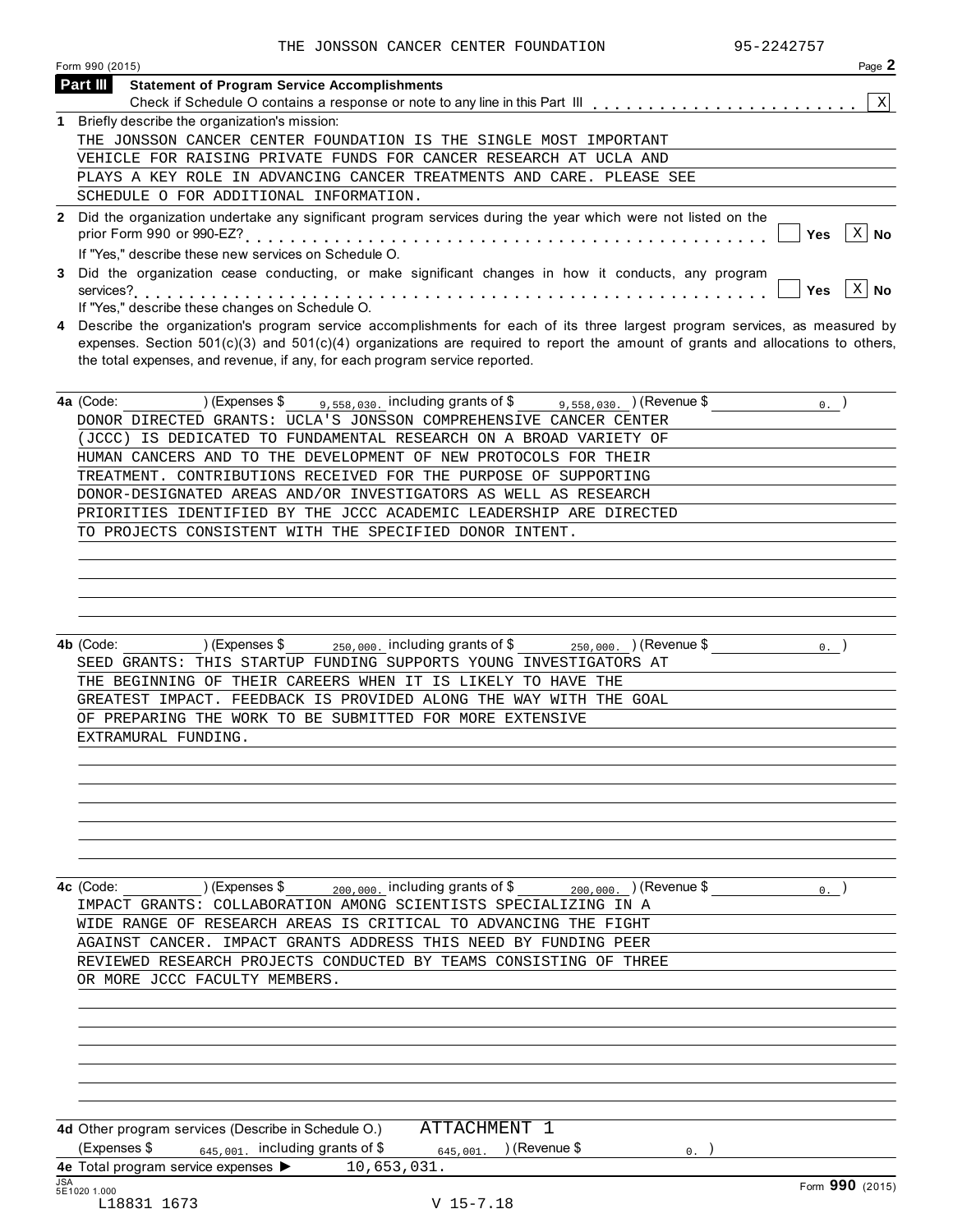|    | THE JONSSON CANCER CENTER FOUNDATION<br>95-2242757<br>Form 990 (2015)                                                                                                                                                                                                                                                                                                                         |                 |                 | Page 3      |
|----|-----------------------------------------------------------------------------------------------------------------------------------------------------------------------------------------------------------------------------------------------------------------------------------------------------------------------------------------------------------------------------------------------|-----------------|-----------------|-------------|
|    | <b>Checklist of Required Schedules</b><br><b>Part IV</b>                                                                                                                                                                                                                                                                                                                                      |                 |                 |             |
|    |                                                                                                                                                                                                                                                                                                                                                                                               |                 | Yes             | No          |
| 1  | Is the organization described in section $501(c)(3)$ or $4947(a)(1)$ (other than a private foundation)? If "Yes,"                                                                                                                                                                                                                                                                             |                 |                 |             |
|    |                                                                                                                                                                                                                                                                                                                                                                                               | 1               | Χ               |             |
| 2  | Is the organization required to complete Schedule B, Schedule of Contributors (see instructions)?.                                                                                                                                                                                                                                                                                            | $\mathbf{2}$    | $\mathbf X$     |             |
| 3  | Did the organization engage in direct or indirect political campaign activities on behalf of or in opposition to                                                                                                                                                                                                                                                                              |                 |                 |             |
|    | candidates for public office? If "Yes," complete Schedule C, Part I.                                                                                                                                                                                                                                                                                                                          | 3               |                 | Χ           |
| 4  | Section 501(c)(3) organizations. Did the organization engage in lobbying activities, or have a section 501(h)                                                                                                                                                                                                                                                                                 |                 |                 |             |
|    |                                                                                                                                                                                                                                                                                                                                                                                               | 4               |                 | Χ           |
| 5  | Is the organization a section $501(c)(4)$ , $501(c)(5)$ , or $501(c)(6)$ organization that receives membership dues,                                                                                                                                                                                                                                                                          |                 |                 |             |
|    | assessments, or similar amounts as defined in Revenue Procedure 98-19? If "Yes," complete Schedule C,                                                                                                                                                                                                                                                                                         |                 |                 |             |
|    |                                                                                                                                                                                                                                                                                                                                                                                               | 5               |                 | Χ           |
|    | Did the organization maintain any donor advised funds or any similar funds or accounts for which donors                                                                                                                                                                                                                                                                                       |                 |                 |             |
|    | have the right to provide advice on the distribution or investment of amounts in such funds or accounts? If                                                                                                                                                                                                                                                                                   |                 |                 |             |
|    | "Yes," complete Schedule D, Part $l_1, \ldots, l_k, \ldots, l_k, \ldots, l_k, \ldots, l_k, \ldots, l_k, \ldots, l_k, \ldots, l_k, \ldots, l_k, \ldots, l_k, \ldots, l_k, \ldots, l_k, \ldots, l_k, \ldots, l_k, \ldots, l_k, \ldots, l_k, \ldots, l_k, \ldots, l_k, \ldots, l_k, \ldots, l_k, \ldots, l_k, \ldots, l_k, \ldots, l_k, \ldots, l_k, \ldots, l_k, \ldots, l_k, \ldots, l_k, \ld$ | 6               |                 | Χ           |
| 7  | Did the organization receive or hold a conservation easement, including easements to preserve open space,                                                                                                                                                                                                                                                                                     |                 |                 |             |
|    | the environment, historic land areas, or historic structures? If "Yes," complete Schedule D, Part II.                                                                                                                                                                                                                                                                                         | $\overline{7}$  |                 | Χ           |
| 8  | Did the organization maintain collections of works of art, historical treasures, or other similar assets? If "Yes,"                                                                                                                                                                                                                                                                           |                 |                 |             |
|    |                                                                                                                                                                                                                                                                                                                                                                                               | 8               |                 | Χ           |
| 9  | Did the organization report an amount in Part X, line 21, for escrow or custodial account liability, serve as a                                                                                                                                                                                                                                                                               |                 |                 |             |
|    | custodian for amounts not listed in Part X; or provide credit counseling, debt management, credit repair, or                                                                                                                                                                                                                                                                                  |                 |                 |             |
|    |                                                                                                                                                                                                                                                                                                                                                                                               | 9               |                 | Χ           |
| 10 | Did the organization, directly or through a related organization, hold assets in temporarily restricted                                                                                                                                                                                                                                                                                       |                 |                 |             |
|    | endowments, permanent endowments, or quasi-endowments? If "Yes," complete Schedule D, Part V.                                                                                                                                                                                                                                                                                                 | 10              |                 | Χ           |
| 11 | If the organization's answer to any of the following questions is "Yes," then complete Schedule D, Parts VI,                                                                                                                                                                                                                                                                                  |                 |                 |             |
|    | VII, VIII, IX, or X as applicable.                                                                                                                                                                                                                                                                                                                                                            |                 |                 |             |
|    | a Did the organization report an amount for land, buildings, and equipment in Part X, line 10? If "Yes,"                                                                                                                                                                                                                                                                                      |                 |                 |             |
|    |                                                                                                                                                                                                                                                                                                                                                                                               | 11a             |                 | X           |
|    | <b>b</b> Did the organization report an amount for investments-other securities in Part X, line 12 that is 5% or more                                                                                                                                                                                                                                                                         |                 |                 |             |
|    |                                                                                                                                                                                                                                                                                                                                                                                               |                 | Χ               |             |
|    |                                                                                                                                                                                                                                                                                                                                                                                               | 11 <sub>b</sub> |                 |             |
|    | c Did the organization report an amount for investments-program related in Part X, line 13 that is 5% or more                                                                                                                                                                                                                                                                                 |                 |                 |             |
|    |                                                                                                                                                                                                                                                                                                                                                                                               | 11c             |                 | X           |
|    | d Did the organization report an amount for other assets in Part X, line 15 that is 5% or more of its total assets                                                                                                                                                                                                                                                                            |                 |                 |             |
|    | reported in Part X, line 16? If "Yes," complete Schedule D, Part IX.                                                                                                                                                                                                                                                                                                                          | 11d             |                 | Χ           |
|    | e Did the organization report an amount for other liabilities in Part X, line 25? If "Yes," complete Schedule D, Part X                                                                                                                                                                                                                                                                       | 11e             |                 | $\mathbf X$ |
|    | f Did the organization's separate or consolidated financial statements for the tax year include a footnote that addresses                                                                                                                                                                                                                                                                     |                 |                 |             |
|    | the organization's liability for uncertain tax positions under FIN 48 (ASC 740)? If "Yes," complete Schedule D, Part X                                                                                                                                                                                                                                                                        | 11f             |                 | X           |
|    | 12a Did the organization obtain separate, independent audited financial statements for the tax year? If "Yes," complete                                                                                                                                                                                                                                                                       |                 |                 |             |
|    |                                                                                                                                                                                                                                                                                                                                                                                               | 12a             | Χ               |             |
|    | <b>b</b> Was the organization included in consolidated, independent audited financial statements for the tax year? If                                                                                                                                                                                                                                                                         |                 |                 |             |
|    | "Yes," and if the organization answered "No" to line 12a, then completing Schedule D, Parts XI and XII is optional                                                                                                                                                                                                                                                                            | 12b             |                 | X           |
| 13 | Is the organization a school described in section $170(b)(1)(A)(ii)?$ If "Yes," complete Schedule E.                                                                                                                                                                                                                                                                                          | 13              |                 | Χ           |
|    | 14a Did the organization maintain an office, employees, or agents outside of the United States?                                                                                                                                                                                                                                                                                               | 14a             |                 | X           |
|    | <b>b</b> Did the organization have aggregate revenues or expenses of more than \$10,000 from grantmaking,                                                                                                                                                                                                                                                                                     |                 |                 |             |
|    | fundraising, business, investment, and program service activities outside the United States, or aggregate                                                                                                                                                                                                                                                                                     |                 |                 |             |
|    | foreign investments valued at \$100,000 or more? If "Yes," complete Schedule F, Parts I and IV                                                                                                                                                                                                                                                                                                | 14b             |                 | Χ           |
|    | Did the organization report on Part IX, column (A), line 3, more than \$5,000 of grants or other assistance to or                                                                                                                                                                                                                                                                             |                 |                 |             |
|    |                                                                                                                                                                                                                                                                                                                                                                                               | 15              |                 | X           |
|    | Did the organization report on Part IX, column (A), line 3, more than \$5,000 of aggregate grants or other                                                                                                                                                                                                                                                                                    |                 |                 |             |
|    | assistance to or for foreign individuals? If "Yes," complete Schedule F, Parts III and IV                                                                                                                                                                                                                                                                                                     | 16              |                 | Χ           |
|    | Did the organization report a total of more than \$15,000 of expenses for professional fundraising services on                                                                                                                                                                                                                                                                                |                 |                 |             |
| 17 | Part IX, column (A), lines 6 and 11e? If "Yes," complete Schedule G, Part I (see instructions)                                                                                                                                                                                                                                                                                                | 17              | Χ               |             |
|    | Did the organization report more than \$15,000 total of fundraising event gross income and contributions on                                                                                                                                                                                                                                                                                   |                 |                 |             |
|    |                                                                                                                                                                                                                                                                                                                                                                                               | 18              | Χ               |             |
| 19 | Did the organization report more than \$15,000 of gross income from gaming activities on Part VIII, line 9a?                                                                                                                                                                                                                                                                                  |                 |                 |             |
|    |                                                                                                                                                                                                                                                                                                                                                                                               | 19              |                 | Χ           |
|    |                                                                                                                                                                                                                                                                                                                                                                                               |                 | Form 990 (2015) |             |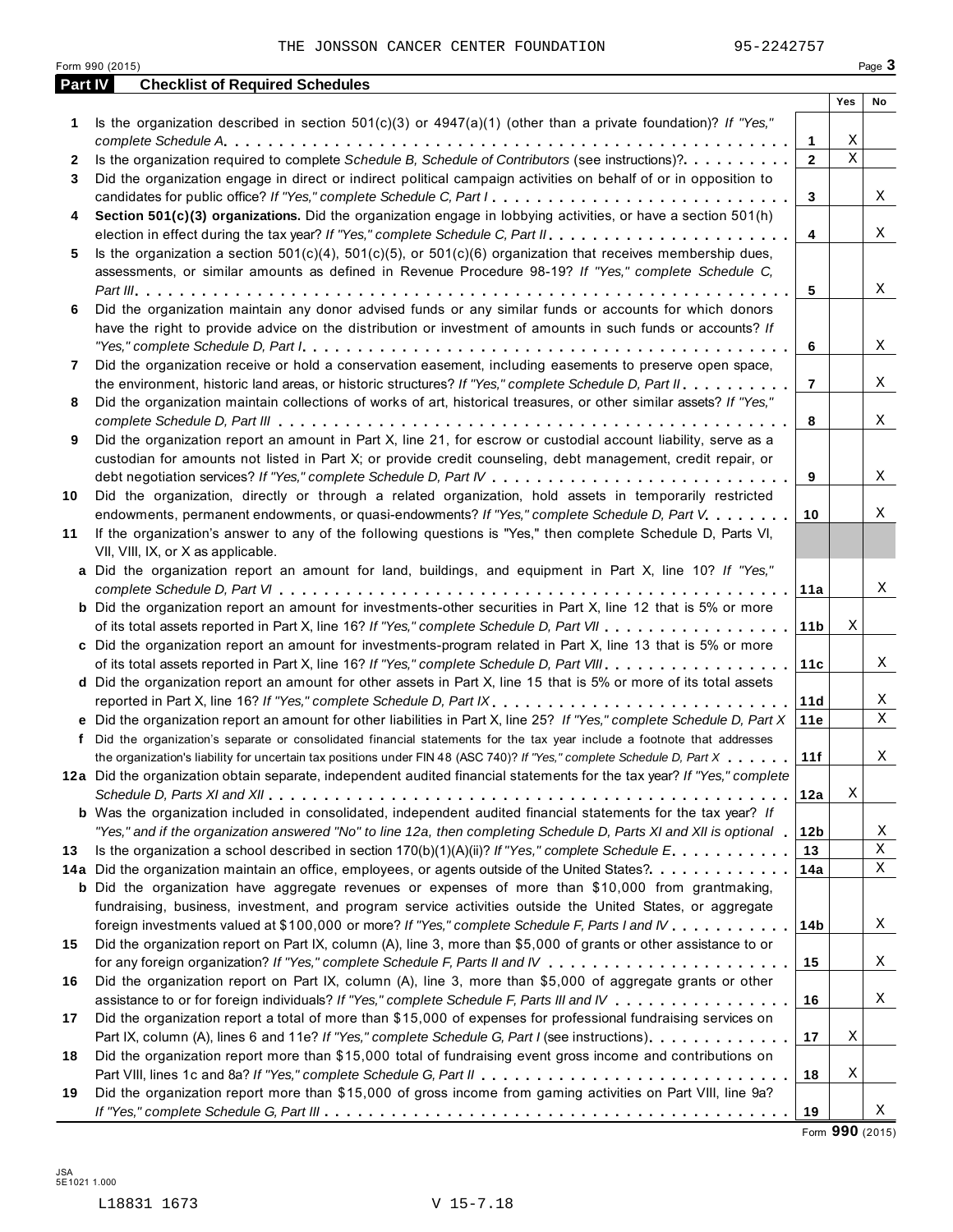|         | THE JONSSON CANCER CENTER FOUNDATION<br>95-2242757<br>Form 990 (2015)                                                                  |                 |     | Page 4 |
|---------|----------------------------------------------------------------------------------------------------------------------------------------|-----------------|-----|--------|
| Part IV | <b>Checklist of Required Schedules (continued)</b>                                                                                     |                 |     |        |
|         |                                                                                                                                        |                 | Yes | No     |
| 20 a    | Did the organization operate one or more hospital facilities? If "Yes," complete Schedule H                                            | 20a             |     | X      |
| b       | If "Yes" to line 20a, did the organization attach a copy of its audited financial statements to this return?                           | 20 <sub>b</sub> |     |        |
| 21      | Did the organization report more than \$5,000 of grants or other assistance to any domestic organization or                            |                 |     |        |
|         | domestic government on Part IX, column (A), line 1? If "Yes," complete Schedule I, Parts I and II.                                     | 21              | X   |        |
| 22      | Did the organization report more than \$5,000 of grants or other assistance to or for domestic individuals on                          |                 |     |        |
|         |                                                                                                                                        | 22              |     | Χ      |
| 23      | Did the organization answer "Yes" to Part VII, Section A, line 3, 4, or 5 about compensation of the                                    |                 |     |        |
|         | organization's current and former officers, directors, trustees, key employees, and highest compensated                                |                 |     |        |
|         |                                                                                                                                        | 23              | Χ   |        |
| 24 a    | Did the organization have a tax-exempt bond issue with an outstanding principal amount of more than                                    |                 |     |        |
|         | \$100,000 as of the last day of the year, that was issued after December 31, 2002? If "Yes," answer lines 24b                          |                 |     |        |
|         | through 24d and complete Schedule K. If "No," go to line 25a $\dots \dots \dots \dots \dots \dots \dots \dots \dots \dots \dots \dots$ | 24a             |     | Χ      |
| b       | Did the organization invest any proceeds of tax-exempt bonds beyond a temporary period exception?                                      | 24 <sub>b</sub> |     |        |
| c       | Did the organization maintain an escrow account other than a refunding escrow at any time during the year                              |                 |     |        |
|         |                                                                                                                                        | 24c             |     |        |
| d       | Did the organization act as an "on behalf of" issuer for bonds outstanding at any time during the year?                                | 24d             |     |        |
| 25 a    | Section 501(c)(3), 501(c)(4), and 501(c)(29) organizations. Did the organization engage in an excess benefit                           |                 |     |        |
|         | transaction with a disqualified person during the year? If "Yes," complete Schedule L, Part I                                          | 25a             |     | Χ      |
| b       | Is the organization aware that it engaged in an excess benefit transaction with a disqualified person in a prior                       |                 |     |        |
|         | year, and that the transaction has not been reported on any of the organization's prior Forms 990 or 990-EZ?                           |                 |     |        |
|         |                                                                                                                                        | 25 <sub>b</sub> |     | X      |
| 26      | Did the organization report any amount on Part X, line 5, 6, or 22 for receivables from or payables to any                             |                 |     |        |
|         | current or former officers, directors, trustees, key employees, highest compensated employees, or                                      |                 |     |        |
|         |                                                                                                                                        | 26              |     | X      |
| 27      | Did the organization provide a grant or other assistance to an officer, director, trustee, key employee,                               |                 |     |        |
|         | substantial contributor or employee thereof, a grant selection committee member, or to a 35% controlled                                |                 |     |        |
|         | entity or family member of any of these persons? If "Yes," complete Schedule L, Part III.                                              | 27              |     | Χ      |
| 28      | Was the organization a party to a business transaction with one of the following parties (see Schedule L,                              |                 |     |        |
|         | Part IV instructions for applicable filing thresholds, conditions, and exceptions):                                                    |                 |     |        |
| a       | A current or former officer, director, trustee, or key employee? If "Yes," complete Schedule L, Part IV                                | 28a             |     | Χ      |
| b       | A family member of a current or former officer, director, trustee, or key employee? If "Yes," complete                                 |                 |     |        |
|         |                                                                                                                                        | 28b             |     | Χ      |
| c       | An entity of which a current or former officer, director, trustee, or key employee (or a family member thereof)                        |                 |     |        |
|         | was an officer, director, trustee, or direct or indirect owner? If "Yes," complete Schedule L, Part IV.                                | 28c             |     | Χ      |
| 29      | Did the organization receive more than \$25,000 in non-cash contributions? If "Yes," complete Schedule M.                              | 29              | Χ   |        |
| 30      | Did the organization receive contributions of art, historical treasures, or other similar assets, or qualified                         |                 |     |        |
|         |                                                                                                                                        | 30              |     | Χ      |
| 31      | Did the organization liquidate, terminate, or dissolve and cease operations? If "Yes," complete Schedule N,                            |                 |     |        |
|         |                                                                                                                                        | 31              |     | Χ      |
| 32      | Did the organization sell, exchange, dispose of, or transfer more than 25% of its net assets? If "Yes,"                                |                 |     |        |
|         |                                                                                                                                        | 32              |     | Χ      |
| 33      | Did the organization own 100% of an entity disregarded as separate from the organization under Regulations                             |                 |     |        |
|         | sections 301.7701-2 and 301.7701-3? If "Yes," complete Schedule R, Part $l_1, \ldots, l_l, l_l, \ldots, l_l, l_l, \ldots, l_l, l_l$    | 33              |     | Χ      |
| 34      | Was the organization related to any tax-exempt or taxable entity? If "Yes," complete Schedule R, Part II, III,                         |                 |     |        |
|         |                                                                                                                                        | 34              |     | Χ      |
| 35a     | Did the organization have a controlled entity within the meaning of section 512(b)(13)?                                                | 35a             |     | X      |
| b       | If "Yes" to line 35a, did the organization receive any payment from or engage in any transaction with a                                |                 |     |        |
|         | controlled entity within the meaning of section 512(b)(13)? If "Yes," complete Schedule R, Part V, line 2                              | 35 <sub>b</sub> |     |        |
| 36      | Section 501(c)(3) organizations. Did the organization make any transfers to an exempt non-charitable                                   |                 |     |        |
|         |                                                                                                                                        | 36              |     | X      |
| 37      | Did the organization conduct more than 5% of its activities through an entity that is not a related organization                       |                 |     |        |
|         | and that is treated as a partnership for federal income tax purposes? If "Yes," complete Schedule R,                                   |                 |     |        |
|         |                                                                                                                                        | 37              |     | Χ      |
| 38      | Did the organization complete Schedule O and provide explanations in Schedule O for Part VI, lines 11b and                             |                 |     |        |
|         | 19? Note. All Form 990 filers are required to complete Schedule O.                                                                     | 38              | Χ   |        |

Form **990** (2015)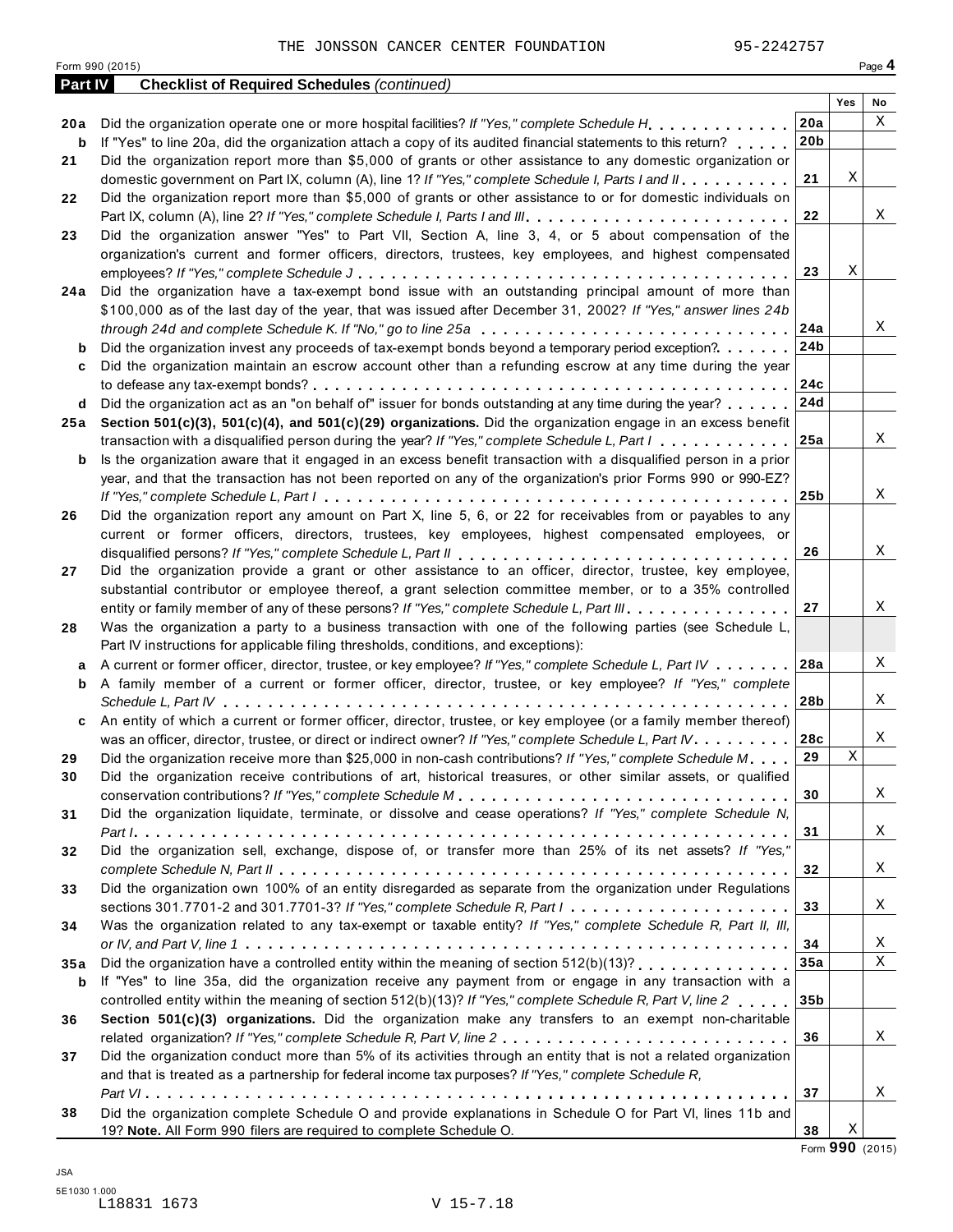|            | 95-2242757<br>THE JONSSON CANCER CENTER FOUNDATION                                                                                                                                                                                         |                      |                 |          |
|------------|--------------------------------------------------------------------------------------------------------------------------------------------------------------------------------------------------------------------------------------------|----------------------|-----------------|----------|
|            | Form 990 (2015)<br><b>Statements Regarding Other IRS Filings and Tax Compliance</b><br><b>Part V</b>                                                                                                                                       |                      |                 | Page $5$ |
|            | Check if Schedule O contains a response or note to any line in this Part $V_1, \ldots, \ldots, \ldots, \ldots, \ldots, \ldots$                                                                                                             |                      |                 |          |
|            |                                                                                                                                                                                                                                            |                      | Yes             | No       |
|            | 0.<br>1a<br>1a Enter the number reported in Box 3 of Form 1096. Enter -0- if not applicable<br>0.                                                                                                                                          |                      |                 |          |
|            | 1b.<br><b>b</b> Enter the number of Forms W-2G included in line 1a. Enter -0- if not applicable $\ldots$ ,,,,,,                                                                                                                            |                      |                 |          |
|            | c Did the organization comply with backup withholding rules for reportable payments to vendors and                                                                                                                                         | 1c                   | Χ               |          |
|            | 2a Enter the number of employees reported on Form W-3, Transmittal of Wage and Tax                                                                                                                                                         |                      |                 |          |
|            | 0.<br>Statements, filed for the calendar year ending with or within the year covered by this return 2a                                                                                                                                     |                      |                 |          |
|            | <b>b</b> If at least one is reported on line 2a, did the organization file all required federal employment tax returns?                                                                                                                    | 2b                   |                 |          |
|            | Note. If the sum of lines 1a and 2a is greater than 250, you may be required to e-file (see instructions)                                                                                                                                  |                      |                 |          |
|            | 3a Did the organization have unrelated business gross income of \$1,000 or more during the year?<br><b>b</b> If "Yes," has it filed a Form 990-T for this year? If "No" to line 3b, provide an explanation in Schedule $0, \ldots, \ldots$ | 3a<br>3 <sub>b</sub> |                 | Χ        |
|            | 4a At any time during the calendar year, did the organization have an interest in, or a signature or other authority                                                                                                                       |                      |                 |          |
|            | over, a financial account in a foreign country (such as a bank account, securities account, or other financial                                                                                                                             |                      |                 |          |
|            |                                                                                                                                                                                                                                            | 4a                   |                 | Χ        |
|            | <b>b</b> If "Yes," enter the name of the foreign country: $\blacktriangleright$ _                                                                                                                                                          |                      |                 |          |
|            | See instructions for filing requirements for FinCEN Form 114, Report of Foreign Bank and Financial Accounts                                                                                                                                |                      |                 |          |
|            | (FBAR).                                                                                                                                                                                                                                    | 5a                   |                 | Χ        |
|            | 5a Was the organization a party to a prohibited tax shelter transaction at any time during the tax year?<br><b>b</b> Did any taxable party notify the organization that it was or is a party to a prohibited tax shelter transaction?      | 5b                   |                 | Χ        |
|            |                                                                                                                                                                                                                                            | 5 <sub>c</sub>       |                 |          |
|            | 6a Does the organization have annual gross receipts that are normally greater than \$100,000, and did the                                                                                                                                  |                      |                 |          |
|            | organization solicit any contributions that were not tax deductible as charitable contributions?                                                                                                                                           | 6a                   |                 | X        |
|            | <b>b</b> If "Yes," did the organization include with every solicitation an express statement that such contributions or                                                                                                                    |                      |                 |          |
|            |                                                                                                                                                                                                                                            | 6b                   |                 |          |
| 7          | Organizations that may receive deductible contributions under section 170(c).<br>a Did the organization receive a payment in excess of \$75 made partly as a contribution and partly for goods                                             |                      |                 |          |
|            |                                                                                                                                                                                                                                            | 7a                   | Χ               |          |
|            | <b>b</b> If "Yes," did the organization notify the donor of the value of the goods or services provided?                                                                                                                                   | 7b                   | $\mathbf x$     |          |
|            | c Did the organization sell, exchange, or otherwise dispose of tangible personal property for which it was                                                                                                                                 |                      |                 |          |
|            |                                                                                                                                                                                                                                            | 7с                   |                 | Χ        |
|            | 7d<br>d If "Yes," indicate the number of Forms 8282 filed during the year                                                                                                                                                                  | 7e                   |                 | Χ        |
|            | e Did the organization receive any funds, directly or indirectly, to pay premiums on a personal benefit contract?<br>Did the organization, during the year, pay premiums, directly or indirectly, on a personal benefit contract?          | 7f                   |                 | Χ        |
|            | g If the organization received a contribution of qualified intellectual property, did the organization file Form 8899 as required?                                                                                                         | 7g                   |                 |          |
|            | h If the organization received a contribution of cars, boats, airplanes, or other vehicles, did the organization file a Form 1098-C?                                                                                                       | 7h                   |                 |          |
| 8          | Sponsoring organizations maintaining donor advised funds. Did a donor advised fund maintained by the                                                                                                                                       |                      |                 |          |
|            | sponsoring organization have excess business holdings at any time during the year?                                                                                                                                                         | 8                    |                 |          |
| 9          | Sponsoring organizations maintaining donor advised funds.                                                                                                                                                                                  | 9a                   |                 |          |
|            | a Did the sponsoring organization make any taxable distributions under section 4966?<br><b>b</b> Did the sponsoring organization make a distribution to a donor, donor advisor, or related person?                                         | 9b                   |                 |          |
| 10         | Section 501(c)(7) organizations. Enter:                                                                                                                                                                                                    |                      |                 |          |
|            | 10a<br>a Initiation fees and capital contributions included on Part VIII, line 12                                                                                                                                                          |                      |                 |          |
|            | 10b<br><b>b</b> Gross receipts, included on Form 990, Part VIII, line 12, for public use of club facilities.                                                                                                                               |                      |                 |          |
| 11         | Section 501(c)(12) organizations. Enter:<br>11a                                                                                                                                                                                            |                      |                 |          |
|            | <b>b</b> Gross income from other sources (Do not net amounts due or paid to other sources                                                                                                                                                  |                      |                 |          |
|            | 11b                                                                                                                                                                                                                                        |                      |                 |          |
|            | 12a Section 4947(a)(1) non-exempt charitable trusts. Is the organization filing Form 990 in lieu of Form 1041?                                                                                                                             | 12a                  |                 |          |
|            | <b>b</b> If "Yes," enter the amount of tax-exempt interest received or accrued during the year. $\ldots$ . $\boxed{12b}$                                                                                                                   |                      |                 |          |
| 13         | Section 501(c)(29) qualified nonprofit health insurance issuers.                                                                                                                                                                           |                      |                 |          |
|            | a Is the organization licensed to issue qualified health plans in more than one state?                                                                                                                                                     | 13a                  |                 |          |
|            | Note. See the instructions for additional information the organization must report on Schedule O.<br><b>b</b> Enter the amount of reserves the organization is required to maintain by the states in which                                 |                      |                 |          |
|            | 13 <sub>b</sub>                                                                                                                                                                                                                            |                      |                 |          |
|            | 13c                                                                                                                                                                                                                                        |                      |                 |          |
|            | 14a Did the organization receive any payments for indoor tanning services during the tax year?                                                                                                                                             | 14a                  |                 | Χ        |
| <b>JSA</b> | <b>b</b> If "Yes," has it filed a Form 720 to report these payments? If "No," provide an explanation in Schedule $0$                                                                                                                       | 14 <sub>b</sub>      | Form 990 (2015) |          |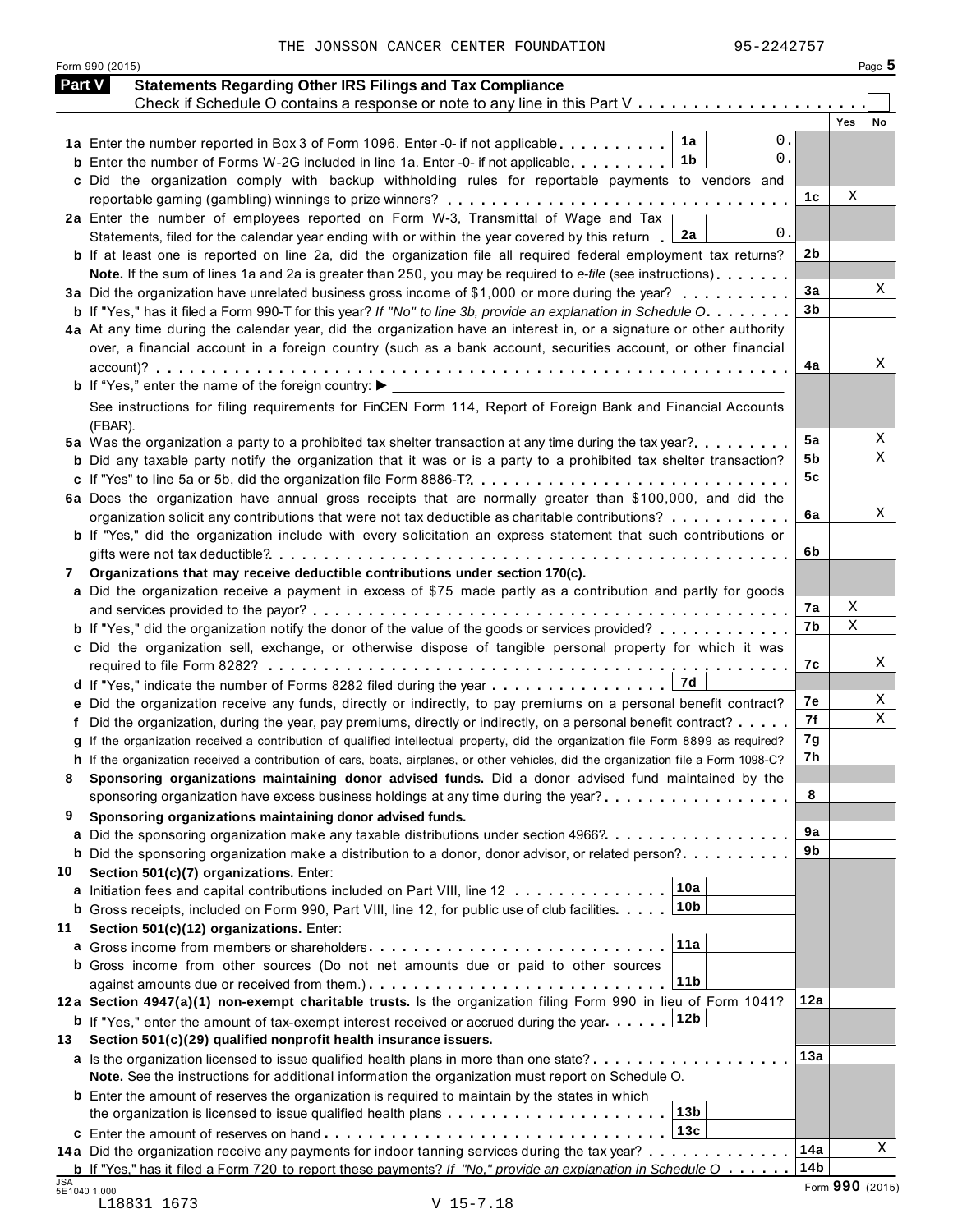| Governance, Management, and Disclosure For each "Yes" response to lines 2 through 7b below, and for a "No"<br>response to line 8a, 8b, or 10b below, describe the circumstances, processes, or changes in Schedule O. See instructions.<br><b>Section A. Governing Body and Management</b><br>1a<br>1a Enter the number of voting members of the governing body at the end of the tax year<br>If there are material differences in voting rights among members of the governing body, or if the governing<br>body delegated broad authority to an executive committee or similar committee, explain in Schedule O.<br>1b<br>Enter the number of voting members included in line 1a, above, who are independent<br>Did any officer, director, trustee, or key employee have a family relationship or a business relationship with<br>Did the organization delegate control over management duties customarily performed by or under the direct<br>supervision of officers, directors, or trustees, or key employees to a management company or other person?<br>Did the organization make any significant changes to its governing documents since the prior Form 990 was filed?<br>Did the organization become aware during the year of a significant diversion of the organization's assets?<br>Did the organization have members, stockholders, or other persons who had the power to elect or appoint | 40<br>40<br>$\mathbf{2}$<br>3<br>4<br>5<br>6 | <b>Yes</b><br>Χ                                                                                                                                                                                                                                                                                       | $\mathbf X$<br>No                                                                                                                                                                                                                                                 |
|----------------------------------------------------------------------------------------------------------------------------------------------------------------------------------------------------------------------------------------------------------------------------------------------------------------------------------------------------------------------------------------------------------------------------------------------------------------------------------------------------------------------------------------------------------------------------------------------------------------------------------------------------------------------------------------------------------------------------------------------------------------------------------------------------------------------------------------------------------------------------------------------------------------------------------------------------------------------------------------------------------------------------------------------------------------------------------------------------------------------------------------------------------------------------------------------------------------------------------------------------------------------------------------------------------------------------------------------------------------------------------------------------------|----------------------------------------------|-------------------------------------------------------------------------------------------------------------------------------------------------------------------------------------------------------------------------------------------------------------------------------------------------------|-------------------------------------------------------------------------------------------------------------------------------------------------------------------------------------------------------------------------------------------------------------------|
|                                                                                                                                                                                                                                                                                                                                                                                                                                                                                                                                                                                                                                                                                                                                                                                                                                                                                                                                                                                                                                                                                                                                                                                                                                                                                                                                                                                                          |                                              |                                                                                                                                                                                                                                                                                                       |                                                                                                                                                                                                                                                                   |
|                                                                                                                                                                                                                                                                                                                                                                                                                                                                                                                                                                                                                                                                                                                                                                                                                                                                                                                                                                                                                                                                                                                                                                                                                                                                                                                                                                                                          |                                              |                                                                                                                                                                                                                                                                                                       |                                                                                                                                                                                                                                                                   |
|                                                                                                                                                                                                                                                                                                                                                                                                                                                                                                                                                                                                                                                                                                                                                                                                                                                                                                                                                                                                                                                                                                                                                                                                                                                                                                                                                                                                          |                                              |                                                                                                                                                                                                                                                                                                       |                                                                                                                                                                                                                                                                   |
|                                                                                                                                                                                                                                                                                                                                                                                                                                                                                                                                                                                                                                                                                                                                                                                                                                                                                                                                                                                                                                                                                                                                                                                                                                                                                                                                                                                                          |                                              |                                                                                                                                                                                                                                                                                                       |                                                                                                                                                                                                                                                                   |
|                                                                                                                                                                                                                                                                                                                                                                                                                                                                                                                                                                                                                                                                                                                                                                                                                                                                                                                                                                                                                                                                                                                                                                                                                                                                                                                                                                                                          |                                              |                                                                                                                                                                                                                                                                                                       |                                                                                                                                                                                                                                                                   |
|                                                                                                                                                                                                                                                                                                                                                                                                                                                                                                                                                                                                                                                                                                                                                                                                                                                                                                                                                                                                                                                                                                                                                                                                                                                                                                                                                                                                          |                                              |                                                                                                                                                                                                                                                                                                       |                                                                                                                                                                                                                                                                   |
|                                                                                                                                                                                                                                                                                                                                                                                                                                                                                                                                                                                                                                                                                                                                                                                                                                                                                                                                                                                                                                                                                                                                                                                                                                                                                                                                                                                                          |                                              |                                                                                                                                                                                                                                                                                                       |                                                                                                                                                                                                                                                                   |
|                                                                                                                                                                                                                                                                                                                                                                                                                                                                                                                                                                                                                                                                                                                                                                                                                                                                                                                                                                                                                                                                                                                                                                                                                                                                                                                                                                                                          |                                              |                                                                                                                                                                                                                                                                                                       |                                                                                                                                                                                                                                                                   |
|                                                                                                                                                                                                                                                                                                                                                                                                                                                                                                                                                                                                                                                                                                                                                                                                                                                                                                                                                                                                                                                                                                                                                                                                                                                                                                                                                                                                          |                                              |                                                                                                                                                                                                                                                                                                       |                                                                                                                                                                                                                                                                   |
|                                                                                                                                                                                                                                                                                                                                                                                                                                                                                                                                                                                                                                                                                                                                                                                                                                                                                                                                                                                                                                                                                                                                                                                                                                                                                                                                                                                                          |                                              |                                                                                                                                                                                                                                                                                                       |                                                                                                                                                                                                                                                                   |
|                                                                                                                                                                                                                                                                                                                                                                                                                                                                                                                                                                                                                                                                                                                                                                                                                                                                                                                                                                                                                                                                                                                                                                                                                                                                                                                                                                                                          |                                              |                                                                                                                                                                                                                                                                                                       | Χ                                                                                                                                                                                                                                                                 |
|                                                                                                                                                                                                                                                                                                                                                                                                                                                                                                                                                                                                                                                                                                                                                                                                                                                                                                                                                                                                                                                                                                                                                                                                                                                                                                                                                                                                          |                                              |                                                                                                                                                                                                                                                                                                       | $\mathbf x$                                                                                                                                                                                                                                                       |
|                                                                                                                                                                                                                                                                                                                                                                                                                                                                                                                                                                                                                                                                                                                                                                                                                                                                                                                                                                                                                                                                                                                                                                                                                                                                                                                                                                                                          |                                              |                                                                                                                                                                                                                                                                                                       | X                                                                                                                                                                                                                                                                 |
|                                                                                                                                                                                                                                                                                                                                                                                                                                                                                                                                                                                                                                                                                                                                                                                                                                                                                                                                                                                                                                                                                                                                                                                                                                                                                                                                                                                                          |                                              |                                                                                                                                                                                                                                                                                                       | X                                                                                                                                                                                                                                                                 |
|                                                                                                                                                                                                                                                                                                                                                                                                                                                                                                                                                                                                                                                                                                                                                                                                                                                                                                                                                                                                                                                                                                                                                                                                                                                                                                                                                                                                          |                                              |                                                                                                                                                                                                                                                                                                       |                                                                                                                                                                                                                                                                   |
|                                                                                                                                                                                                                                                                                                                                                                                                                                                                                                                                                                                                                                                                                                                                                                                                                                                                                                                                                                                                                                                                                                                                                                                                                                                                                                                                                                                                          | 7а                                           |                                                                                                                                                                                                                                                                                                       | Χ                                                                                                                                                                                                                                                                 |
| Are any governance decisions of the organization reserved to (or subject to approval by) members,                                                                                                                                                                                                                                                                                                                                                                                                                                                                                                                                                                                                                                                                                                                                                                                                                                                                                                                                                                                                                                                                                                                                                                                                                                                                                                        |                                              |                                                                                                                                                                                                                                                                                                       |                                                                                                                                                                                                                                                                   |
|                                                                                                                                                                                                                                                                                                                                                                                                                                                                                                                                                                                                                                                                                                                                                                                                                                                                                                                                                                                                                                                                                                                                                                                                                                                                                                                                                                                                          | 7b                                           |                                                                                                                                                                                                                                                                                                       | Χ                                                                                                                                                                                                                                                                 |
| Did the organization contemporaneously document the meetings held or written actions undertaken during                                                                                                                                                                                                                                                                                                                                                                                                                                                                                                                                                                                                                                                                                                                                                                                                                                                                                                                                                                                                                                                                                                                                                                                                                                                                                                   |                                              |                                                                                                                                                                                                                                                                                                       |                                                                                                                                                                                                                                                                   |
| the year by the following:                                                                                                                                                                                                                                                                                                                                                                                                                                                                                                                                                                                                                                                                                                                                                                                                                                                                                                                                                                                                                                                                                                                                                                                                                                                                                                                                                                               |                                              |                                                                                                                                                                                                                                                                                                       |                                                                                                                                                                                                                                                                   |
|                                                                                                                                                                                                                                                                                                                                                                                                                                                                                                                                                                                                                                                                                                                                                                                                                                                                                                                                                                                                                                                                                                                                                                                                                                                                                                                                                                                                          | 8a                                           | Χ                                                                                                                                                                                                                                                                                                     |                                                                                                                                                                                                                                                                   |
|                                                                                                                                                                                                                                                                                                                                                                                                                                                                                                                                                                                                                                                                                                                                                                                                                                                                                                                                                                                                                                                                                                                                                                                                                                                                                                                                                                                                          | 8b                                           | Χ                                                                                                                                                                                                                                                                                                     |                                                                                                                                                                                                                                                                   |
| Is there any officer, director, trustee, or key employee listed in Part VII, Section A, who cannot be reached at                                                                                                                                                                                                                                                                                                                                                                                                                                                                                                                                                                                                                                                                                                                                                                                                                                                                                                                                                                                                                                                                                                                                                                                                                                                                                         |                                              |                                                                                                                                                                                                                                                                                                       |                                                                                                                                                                                                                                                                   |
| the organization's mailing address? If "Yes," provide the names and addresses in Schedule O                                                                                                                                                                                                                                                                                                                                                                                                                                                                                                                                                                                                                                                                                                                                                                                                                                                                                                                                                                                                                                                                                                                                                                                                                                                                                                              | 9                                            |                                                                                                                                                                                                                                                                                                       | Χ                                                                                                                                                                                                                                                                 |
| Section B. Policies (This Section B requests information about policies not required by the Internal Revenue Code.)                                                                                                                                                                                                                                                                                                                                                                                                                                                                                                                                                                                                                                                                                                                                                                                                                                                                                                                                                                                                                                                                                                                                                                                                                                                                                      |                                              |                                                                                                                                                                                                                                                                                                       |                                                                                                                                                                                                                                                                   |
|                                                                                                                                                                                                                                                                                                                                                                                                                                                                                                                                                                                                                                                                                                                                                                                                                                                                                                                                                                                                                                                                                                                                                                                                                                                                                                                                                                                                          |                                              | Yes                                                                                                                                                                                                                                                                                                   | No                                                                                                                                                                                                                                                                |
|                                                                                                                                                                                                                                                                                                                                                                                                                                                                                                                                                                                                                                                                                                                                                                                                                                                                                                                                                                                                                                                                                                                                                                                                                                                                                                                                                                                                          | 10a                                          | X                                                                                                                                                                                                                                                                                                     |                                                                                                                                                                                                                                                                   |
| If "Yes," did the organization have written policies and procedures governing the activities of such chapters,                                                                                                                                                                                                                                                                                                                                                                                                                                                                                                                                                                                                                                                                                                                                                                                                                                                                                                                                                                                                                                                                                                                                                                                                                                                                                           |                                              |                                                                                                                                                                                                                                                                                                       |                                                                                                                                                                                                                                                                   |
| affiliates, and branches to ensure their operations are consistent with the organization's exempt purposes?                                                                                                                                                                                                                                                                                                                                                                                                                                                                                                                                                                                                                                                                                                                                                                                                                                                                                                                                                                                                                                                                                                                                                                                                                                                                                              | 10b                                          | X                                                                                                                                                                                                                                                                                                     |                                                                                                                                                                                                                                                                   |
| 11a Has the organization provided a complete copy of this Form 990 to all members of its governing body before filing the form?                                                                                                                                                                                                                                                                                                                                                                                                                                                                                                                                                                                                                                                                                                                                                                                                                                                                                                                                                                                                                                                                                                                                                                                                                                                                          | 11a                                          | X                                                                                                                                                                                                                                                                                                     |                                                                                                                                                                                                                                                                   |
| <b>b</b> Describe in Schedule O the process, if any, used by the organization to review this Form 990.                                                                                                                                                                                                                                                                                                                                                                                                                                                                                                                                                                                                                                                                                                                                                                                                                                                                                                                                                                                                                                                                                                                                                                                                                                                                                                   | 12a                                          | Χ                                                                                                                                                                                                                                                                                                     |                                                                                                                                                                                                                                                                   |
| 12a Did the organization have a written conflict of interest policy? If "No," go to line 13                                                                                                                                                                                                                                                                                                                                                                                                                                                                                                                                                                                                                                                                                                                                                                                                                                                                                                                                                                                                                                                                                                                                                                                                                                                                                                              |                                              |                                                                                                                                                                                                                                                                                                       |                                                                                                                                                                                                                                                                   |
| <b>b</b> Were officers, directors, or trustees, and key employees required to disclose annually interests that could give                                                                                                                                                                                                                                                                                                                                                                                                                                                                                                                                                                                                                                                                                                                                                                                                                                                                                                                                                                                                                                                                                                                                                                                                                                                                                | 12 <sub>b</sub>                              | X                                                                                                                                                                                                                                                                                                     |                                                                                                                                                                                                                                                                   |
|                                                                                                                                                                                                                                                                                                                                                                                                                                                                                                                                                                                                                                                                                                                                                                                                                                                                                                                                                                                                                                                                                                                                                                                                                                                                                                                                                                                                          |                                              |                                                                                                                                                                                                                                                                                                       |                                                                                                                                                                                                                                                                   |
| Did the organization regularly and consistently monitor and enforce compliance with the policy? If "Yes,"                                                                                                                                                                                                                                                                                                                                                                                                                                                                                                                                                                                                                                                                                                                                                                                                                                                                                                                                                                                                                                                                                                                                                                                                                                                                                                | 12c                                          | X                                                                                                                                                                                                                                                                                                     |                                                                                                                                                                                                                                                                   |
| Did the organization have a written whistleblower policy?                                                                                                                                                                                                                                                                                                                                                                                                                                                                                                                                                                                                                                                                                                                                                                                                                                                                                                                                                                                                                                                                                                                                                                                                                                                                                                                                                | 13                                           | X                                                                                                                                                                                                                                                                                                     |                                                                                                                                                                                                                                                                   |
| Did the organization have a written document retention and destruction policy?                                                                                                                                                                                                                                                                                                                                                                                                                                                                                                                                                                                                                                                                                                                                                                                                                                                                                                                                                                                                                                                                                                                                                                                                                                                                                                                           | 14                                           | Χ                                                                                                                                                                                                                                                                                                     |                                                                                                                                                                                                                                                                   |
| Did the process for determining compensation of the following persons include a review and approval by                                                                                                                                                                                                                                                                                                                                                                                                                                                                                                                                                                                                                                                                                                                                                                                                                                                                                                                                                                                                                                                                                                                                                                                                                                                                                                   |                                              |                                                                                                                                                                                                                                                                                                       |                                                                                                                                                                                                                                                                   |
| independent persons, comparability data, and contemporaneous substantiation of the deliberation and decision?                                                                                                                                                                                                                                                                                                                                                                                                                                                                                                                                                                                                                                                                                                                                                                                                                                                                                                                                                                                                                                                                                                                                                                                                                                                                                            |                                              |                                                                                                                                                                                                                                                                                                       |                                                                                                                                                                                                                                                                   |
|                                                                                                                                                                                                                                                                                                                                                                                                                                                                                                                                                                                                                                                                                                                                                                                                                                                                                                                                                                                                                                                                                                                                                                                                                                                                                                                                                                                                          | 15a                                          |                                                                                                                                                                                                                                                                                                       |                                                                                                                                                                                                                                                                   |
|                                                                                                                                                                                                                                                                                                                                                                                                                                                                                                                                                                                                                                                                                                                                                                                                                                                                                                                                                                                                                                                                                                                                                                                                                                                                                                                                                                                                          | 15 <sub>b</sub>                              |                                                                                                                                                                                                                                                                                                       |                                                                                                                                                                                                                                                                   |
| If "Yes" to line 15a or 15b, describe the process in Schedule O (see instructions).                                                                                                                                                                                                                                                                                                                                                                                                                                                                                                                                                                                                                                                                                                                                                                                                                                                                                                                                                                                                                                                                                                                                                                                                                                                                                                                      |                                              |                                                                                                                                                                                                                                                                                                       |                                                                                                                                                                                                                                                                   |
|                                                                                                                                                                                                                                                                                                                                                                                                                                                                                                                                                                                                                                                                                                                                                                                                                                                                                                                                                                                                                                                                                                                                                                                                                                                                                                                                                                                                          |                                              |                                                                                                                                                                                                                                                                                                       |                                                                                                                                                                                                                                                                   |
| Did the organization invest in, contribute assets to, or participate in a joint venture or similar arrangement                                                                                                                                                                                                                                                                                                                                                                                                                                                                                                                                                                                                                                                                                                                                                                                                                                                                                                                                                                                                                                                                                                                                                                                                                                                                                           | 16a                                          |                                                                                                                                                                                                                                                                                                       | Χ                                                                                                                                                                                                                                                                 |
|                                                                                                                                                                                                                                                                                                                                                                                                                                                                                                                                                                                                                                                                                                                                                                                                                                                                                                                                                                                                                                                                                                                                                                                                                                                                                                                                                                                                          |                                              |                                                                                                                                                                                                                                                                                                       |                                                                                                                                                                                                                                                                   |
| If "Yes," did the organization follow a written policy or procedure requiring the organization to evaluate its                                                                                                                                                                                                                                                                                                                                                                                                                                                                                                                                                                                                                                                                                                                                                                                                                                                                                                                                                                                                                                                                                                                                                                                                                                                                                           |                                              |                                                                                                                                                                                                                                                                                                       |                                                                                                                                                                                                                                                                   |
| participation in joint venture arrangements under applicable federal tax law, and take steps to safeguard the                                                                                                                                                                                                                                                                                                                                                                                                                                                                                                                                                                                                                                                                                                                                                                                                                                                                                                                                                                                                                                                                                                                                                                                                                                                                                            | 16 <sub>b</sub>                              |                                                                                                                                                                                                                                                                                                       |                                                                                                                                                                                                                                                                   |
|                                                                                                                                                                                                                                                                                                                                                                                                                                                                                                                                                                                                                                                                                                                                                                                                                                                                                                                                                                                                                                                                                                                                                                                                                                                                                                                                                                                                          |                                              |                                                                                                                                                                                                                                                                                                       |                                                                                                                                                                                                                                                                   |
| <b>Section C. Disclosure</b>                                                                                                                                                                                                                                                                                                                                                                                                                                                                                                                                                                                                                                                                                                                                                                                                                                                                                                                                                                                                                                                                                                                                                                                                                                                                                                                                                                             |                                              |                                                                                                                                                                                                                                                                                                       |                                                                                                                                                                                                                                                                   |
| List the states with which a copy of this Form 990 is required to be filed $\blacktriangleright \frac{CA}{A}$ .                                                                                                                                                                                                                                                                                                                                                                                                                                                                                                                                                                                                                                                                                                                                                                                                                                                                                                                                                                                                                                                                                                                                                                                                                                                                                          |                                              |                                                                                                                                                                                                                                                                                                       |                                                                                                                                                                                                                                                                   |
|                                                                                                                                                                                                                                                                                                                                                                                                                                                                                                                                                                                                                                                                                                                                                                                                                                                                                                                                                                                                                                                                                                                                                                                                                                                                                                                                                                                                          |                                              |                                                                                                                                                                                                                                                                                                       |                                                                                                                                                                                                                                                                   |
| available for public inspection. Indicate how you made these available. Check all that apply.                                                                                                                                                                                                                                                                                                                                                                                                                                                                                                                                                                                                                                                                                                                                                                                                                                                                                                                                                                                                                                                                                                                                                                                                                                                                                                            |                                              |                                                                                                                                                                                                                                                                                                       |                                                                                                                                                                                                                                                                   |
| Own website<br>$X$ Another's website<br>$ X $ Upon request<br>Other (explain in Schedule O)                                                                                                                                                                                                                                                                                                                                                                                                                                                                                                                                                                                                                                                                                                                                                                                                                                                                                                                                                                                                                                                                                                                                                                                                                                                                                                              |                                              |                                                                                                                                                                                                                                                                                                       |                                                                                                                                                                                                                                                                   |
|                                                                                                                                                                                                                                                                                                                                                                                                                                                                                                                                                                                                                                                                                                                                                                                                                                                                                                                                                                                                                                                                                                                                                                                                                                                                                                                                                                                                          |                                              |                                                                                                                                                                                                                                                                                                       |                                                                                                                                                                                                                                                                   |
|                                                                                                                                                                                                                                                                                                                                                                                                                                                                                                                                                                                                                                                                                                                                                                                                                                                                                                                                                                                                                                                                                                                                                                                                                                                                                                                                                                                                          |                                              | financial statements available to the public during the tax year.<br>State the name, address, and telephone number of the person who possesses the organization's books and records: $\blacktriangleright$<br>UCLA EXTERNAL AFFAIRS 10920 WILSHIRE BLVD, SUITE 900 LOS ANGELES, CA 90024 310-206-0675 | Section 6104 requires an organization to make its Forms 1023 (or 1024 if applicable), 990, and 990-T (Section 501(c)(3)s only)<br>Describe in Schedule O whether (and if so, how) the organization made its governing documents, conflict of interest policy, and |

JSA Form **<sup>990</sup>** (2015) 5E1042 1.000 \*\*SEE SCHEDULE O, PART VI, LINE 15 DISCLOSURE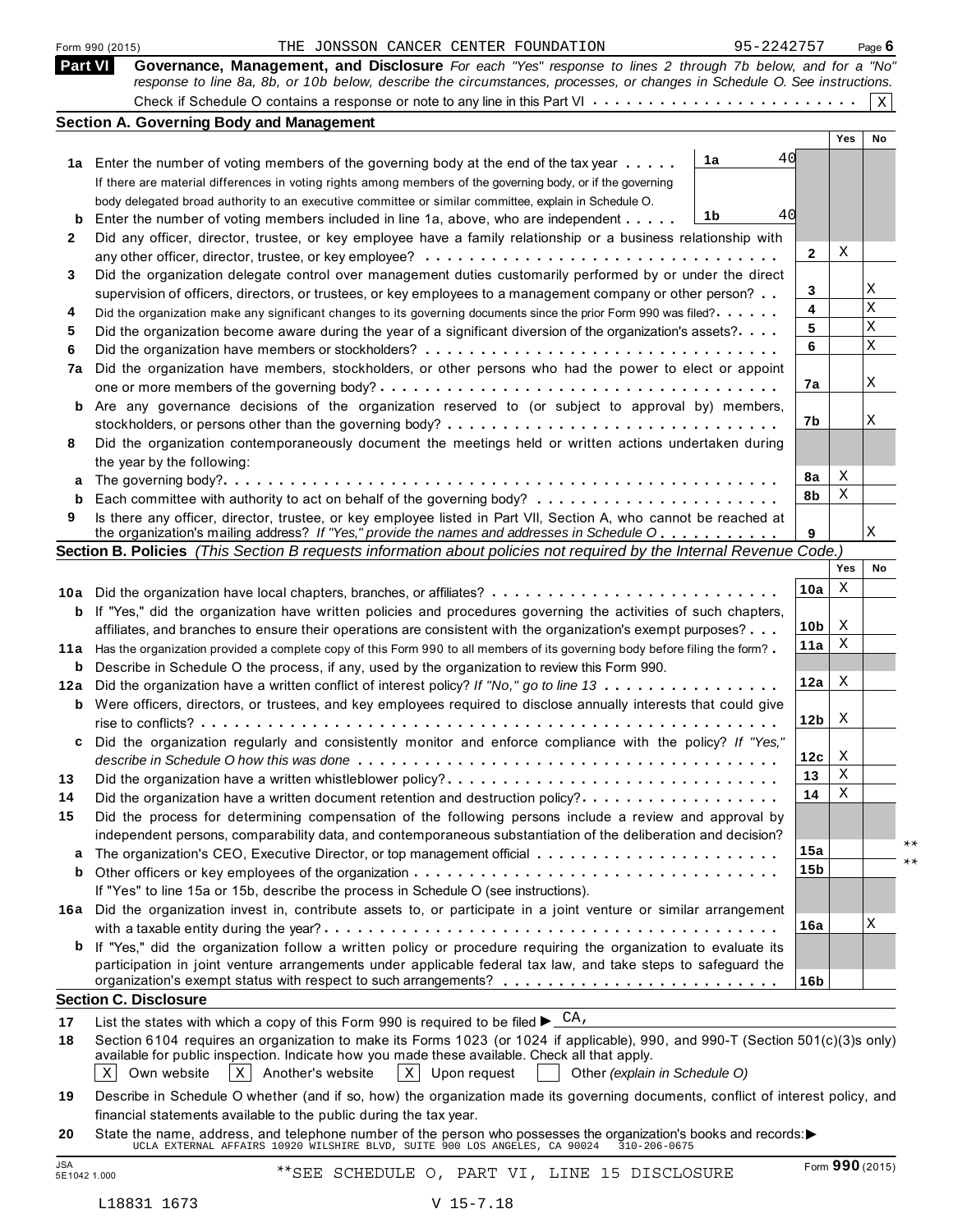| Form 990 (2015)   |                                                                                                                                    |  |  | THE JONSSON CANCER CENTER FOUNDATION |  | 95-2242757 | Page 7 |
|-------------------|------------------------------------------------------------------------------------------------------------------------------------|--|--|--------------------------------------|--|------------|--------|
| <b>Part VII</b>   | Compensation of Officers, Directors, Trustees, Key Employees, Highest Compensated Employees, and<br><b>Independent Contractors</b> |  |  |                                      |  |            |        |
|                   |                                                                                                                                    |  |  |                                      |  |            |        |
| <b>Section A.</b> | Officers, Directors, Trustees, Key Employees, and Highest Compensated Employees                                                    |  |  |                                      |  |            |        |
|                   | 1a Complete this table for all persons required to be listed. Report compensation for the calendar year ending with or within the  |  |  |                                      |  |            |        |

organization's tax year.

anization's lax year.<br>● List all of the organization's **current** officers, directors, trustees (whether individuals or organizations), regardless of amount of<br>nnensation Enter -0- in columns (D) (E) and (E) if no compensa compensation. Enter -0- in columns (D), (E), and (F) if no compensation was paid.

• List all of the organization's **current** key employees, if any. See instructions for definition of "key employee."<br>● List the experimetiscle five event highert expressed explored (other than an efficer director t

**Example in the organization's current** key employees, if any, see instructions for definition of key employee.<br>• List the organization's five **current** highest compensated employees (other than an officer, director, trust who received reportable compensation (Box 5 of Form W-2 and/or Box 7 of Form 1099-MISC) of more than \$100,000 from the organization and any related organizations.

organization and any related organizations.<br>• List all of the organization's **former** officers, key employees, and highest compensated employees who received more than<br>\$1.00.000 of reportable componention from the erganiza \$100,000 of reportable compensation from the organization and any related organizations.

% List all of the organization's **former directors or trustees** that received, in the capacity as a former director or trustee of the organization, more than \$10,000 of reportable compensation from the organization and any related organizations.

List persons in the following order: individual trustees or directors; institutional trustees; officers; key employees; highest compensated employees; and former such persons.

Check this box if neither the organization nor any related organization compensated any current officer, director, or trustee. X

|                         |                             |                                  |                       | (C)      |              |                                 |        |                 |                          |                              |
|-------------------------|-----------------------------|----------------------------------|-----------------------|----------|--------------|---------------------------------|--------|-----------------|--------------------------|------------------------------|
| (A)                     | (B)                         |                                  |                       | Position |              |                                 |        | (D)             | (E)                      | (F)                          |
| Name and Title          | Average                     |                                  |                       |          |              | (do not check more than one     |        | Reportable      | Reportable               | Estimated                    |
|                         | hours per                   |                                  |                       |          |              | box, unless person is both an   |        | compensation    | compensation from        | amount of                    |
|                         | week (list any<br>hours for |                                  |                       |          |              | officer and a director/trustee) |        | from<br>the     | related<br>organizations | other<br>compensation        |
|                         | related                     | or directo<br>Individual trustee | Institutional trustee | Officer  | Key employee |                                 | Former | organization    | (W-2/1099-MISC)          | from the                     |
|                         | organizations               |                                  |                       |          |              |                                 |        | (W-2/1099-MISC) |                          | organization                 |
|                         | below dotted<br>line)       |                                  |                       |          |              |                                 |        |                 |                          | and related<br>organizations |
|                         |                             |                                  |                       |          |              |                                 |        |                 |                          |                              |
|                         |                             |                                  |                       |          |              | Highest compensated<br>employee |        |                 |                          |                              |
|                         |                             |                                  |                       |          |              |                                 |        |                 |                          |                              |
| (1) JON S. HOLMAN III   | 1.00                        |                                  |                       |          |              |                                 |        |                 |                          |                              |
| DIRECTOR                | 0.                          | Χ                                |                       |          |              |                                 |        | $0$ .           | 0.                       | 0.                           |
| (2) JONATHAN DAVIDSON   | 1.00                        |                                  |                       |          |              |                                 |        |                 |                          |                              |
| <b>DIRECTOR</b>         | 0.                          | Χ                                |                       |          |              |                                 |        | $\mathsf{O}$ .  | 0.                       | $\mathsf 0$ .                |
| (3) JAMES FREEDMAN      | 1.00                        |                                  |                       |          |              |                                 |        |                 |                          |                              |
| DIRECTOR                | 0.                          | Χ                                |                       |          |              |                                 |        | $0$ .           | 0.                       | $\mathsf 0$ .                |
| (4) STEPHEN A. KAPLAN   | 1.00                        |                                  |                       |          |              |                                 |        |                 |                          |                              |
| <b>DIRECTOR</b>         | 0.                          | Χ                                |                       |          |              |                                 |        | О.              | $0$ .                    | $\mathsf 0$ .                |
| (5) RANDALL M. KATZ     | 1.00                        |                                  |                       |          |              |                                 |        |                 |                          |                              |
| CHAIRMAN                | 0.                          | Χ                                |                       | Χ        |              |                                 |        | 0.              | 0.                       | $\mathsf 0$ .                |
| (6) CONNIE KEITER       | 1.00                        |                                  |                       |          |              |                                 |        |                 |                          |                              |
| <b>DIRECTOR</b>         | 0.                          | Χ                                |                       |          |              |                                 |        | $0$ .           | 0.                       | 0.                           |
| (7) HARVEY R. KIBEL     | 1.00                        |                                  |                       |          |              |                                 |        |                 |                          |                              |
| <b>DIRECTOR</b>         | 0.                          | Χ                                |                       |          |              |                                 |        | 0.              | 0.                       | 0.                           |
| (8) DAVID LEVETON, ESQ  | 1.00                        |                                  |                       |          |              |                                 |        |                 |                          |                              |
| DIRECTOR                | 0.                          | Χ                                |                       |          |              |                                 |        | $\mathsf{O}$ .  | 0.                       | $\mathsf 0$ .                |
| (9) SUSAN LOPEZ-GISS    | 1.00                        |                                  |                       |          |              |                                 |        |                 |                          |                              |
| <b>DIRECTOR</b>         | 0.                          | Χ                                |                       |          |              |                                 |        | 0.              | $\mathbf{0}$ .           | $0$ .                        |
| (10) LAWRENCE MANN      | 1.00                        |                                  |                       |          |              |                                 |        |                 |                          |                              |
| <b>DIRECTOR</b>         | 0.                          | Χ                                |                       |          |              |                                 |        | 0.              | $0$ .                    | 0.                           |
| (11)FRED MILLER         | 1.00                        |                                  |                       |          |              |                                 |        |                 |                          |                              |
| <b>DIRECTOR</b>         | $0$ .                       | Χ                                |                       |          |              |                                 |        | 0.              | $0$ .                    | 0.                           |
| (12) TIMOTHY PENNINGTON | 1.00                        |                                  |                       |          |              |                                 |        |                 |                          |                              |
| <b>DIRECTOR</b>         | $0$ .                       | Χ                                |                       |          |              |                                 |        | 0.              | 0.                       | 0.                           |
| (13) SAUL ROSENZWEIG    | 1.00                        |                                  |                       |          |              |                                 |        |                 |                          |                              |
| DIRECTOR                | $0$ .                       | Χ                                |                       |          |              |                                 |        | $0$ .           | 0.                       | $\mathsf 0$ .                |
| $(14)$ KEN RUBY         | 1.00                        |                                  |                       |          |              |                                 |        |                 |                          |                              |
| <b>DIRECTOR</b>         | 0.                          | Χ                                |                       |          |              |                                 |        | 0.              | $0$ .                    | 0.                           |

5E1041 1.000

Form **990** (2015) JSA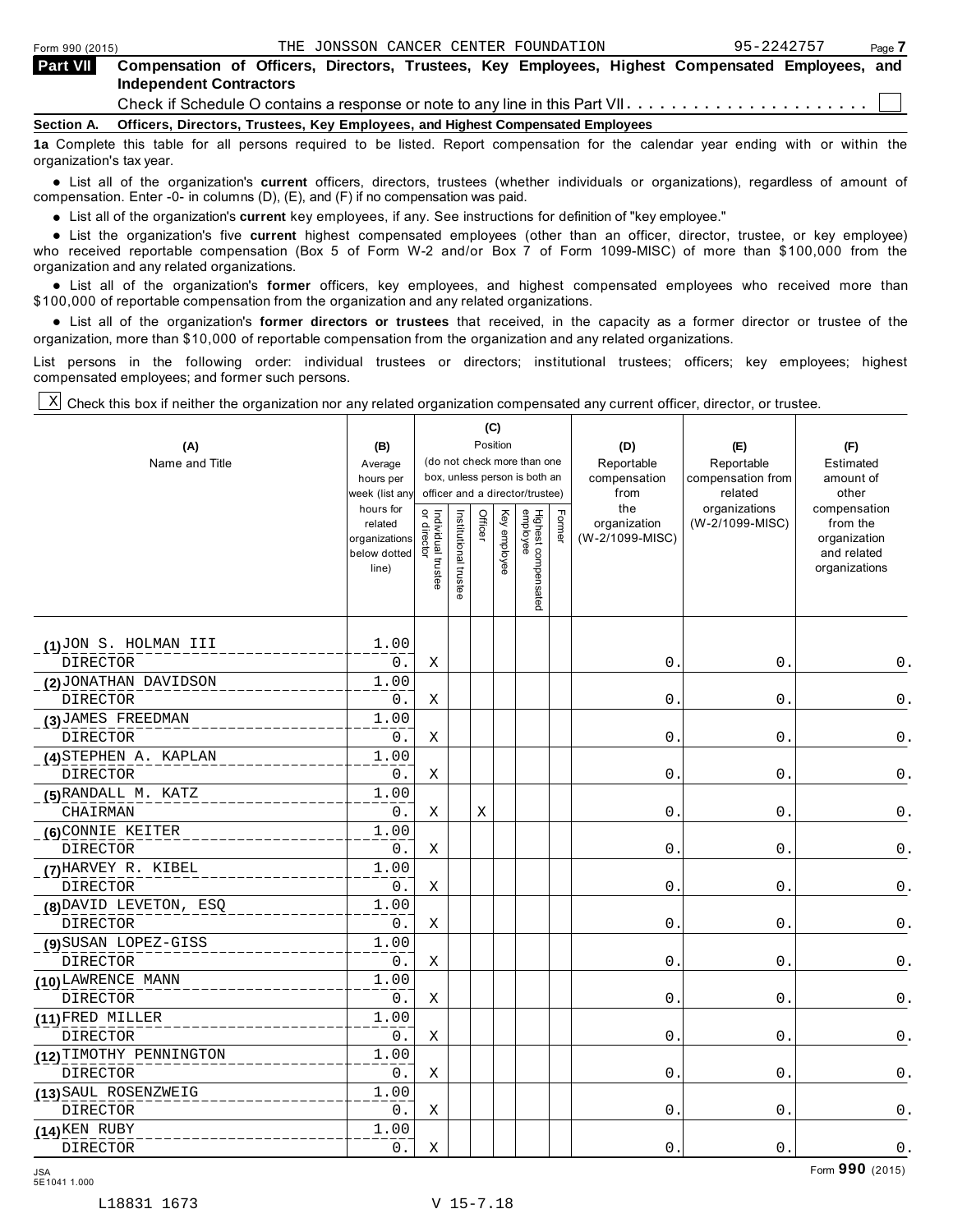#### THE JONSSON CANCER CENTER FOUNDATION 95-2242757

|  | Form 990 (2015) |  |
|--|-----------------|--|
|  |                 |  |

| (A)<br>(B)<br>(C)<br>(D)<br>(E)<br>(F)<br>Name and title<br>Reportable<br>Reportable<br>Estimated<br>Position<br>Average<br>(do not check more than one<br>amount of<br>compensation<br>compensation from<br>hours per<br>box, unless person is both an<br>other<br>week (list any<br>from<br>related<br>officer and a director/trustee)<br>hours for<br>organizations<br>the<br>  Individual trustee<br>  or director<br>Highest compensated<br>employee<br>Institutional trustee<br>Officer<br>Key employee<br>Former<br>from the<br>related<br>organization<br>(W-2/1099-MISC)<br>organization<br>organizations<br>(W-2/1099-MISC)<br>and related<br>below dotted<br>line)<br>(15) GEORGE RAY WILEY<br>1.00<br><b>DIRECTOR</b><br>0.<br>$\mathsf{0}$ .<br>0<br>Χ<br>(16) MICHAEL WILEY<br>1.00<br><b>DIRECTOR</b><br>0.<br>$\mathsf{0}$ .<br>0<br>Χ<br>(17) RANDY STEINBERG<br>1.00<br><b>DIRECTOR</b><br>0.<br>$\mathsf{0}$ .<br>0<br>Χ<br>(18) JAY SURES<br>1.00<br>VICE-CHAIR<br>0.<br>$\mathsf{0}$ .<br>0<br>Χ<br>Χ<br>(19) DAVID KRAMER<br>1.00<br><b>DIRECTOR</b><br>0.<br>$\mathsf{0}$ .<br>0<br>Χ<br>20) RICK HERSH<br>1.00<br><b>DIRECTOR</b><br>0.<br>0.<br>0<br>Χ<br>21) DANA WALDEN<br>1.00<br>VICE-CHAIR<br>0.<br>Χ<br>0.<br>0<br>Χ<br>22) LARRY MAGUIRE<br>1.00<br><b>DIRECTOR</b><br>0.<br>$\mathsf{0}$ .<br>0<br>Χ<br>23) GARY NEWMAN<br>1.00<br><b>DIRECTOR</b><br>0.<br>0.<br>0<br>Χ<br>24) MITCHELL POOLE<br>1.00<br><b>DIRECTOR</b><br>0.<br>0.<br>0<br>Χ<br>25) WILLIAM TANNER<br>1.00<br><b>DIRECTOR</b><br>0.<br>X<br>$\mathbf 0$<br>0<br>0<br>0<br>1b Sub-total<br>22,886.<br>114,278.<br>0<br>c Total from continuation sheets to Part VII, Section A<br>114,278.<br>22,886.<br>0<br>2 Total number of individuals (including but not limited to those listed above) who received more than \$100,000 of<br>reportable compensation from the organization ▶<br>$\mathbf{1}$<br><b>Yes</b><br>Did the organization list any former officer, director, or trustee, key employee, or highest compensated<br>3<br>employee on line 1a? If "Yes," complete Schedule J for such individual<br>3<br>For any individual listed on line 1a, is the sum of reportable compensation and other compensation from the<br>4<br>organization and related organizations greater than \$150,000? If "Yes," complete Schedule J for such<br>4<br>Did any person listed on line 1a receive or accrue compensation from any unrelated organization or individual<br>5.<br>for services rendered to the organization? If "Yes," complete Schedule J for such person<br>Χ<br>5<br><b>Section B. Independent Contractors</b><br>Complete this table for your five highest compensated independent contractors that received more than \$100,000 of<br>1.<br>compensation from the organization. Report compensation for the calendar year ending with or within the organization's tax<br>year.<br>(A)<br>(B)<br>(C)<br>Description of services<br>Name and business address<br>Compensation | <b>Part VII</b><br>Section A. Officers, Directors, Trustees, Key Employees, and Highest Compensated Employees (continued) |  |  |  |  |                               |
|---------------------------------------------------------------------------------------------------------------------------------------------------------------------------------------------------------------------------------------------------------------------------------------------------------------------------------------------------------------------------------------------------------------------------------------------------------------------------------------------------------------------------------------------------------------------------------------------------------------------------------------------------------------------------------------------------------------------------------------------------------------------------------------------------------------------------------------------------------------------------------------------------------------------------------------------------------------------------------------------------------------------------------------------------------------------------------------------------------------------------------------------------------------------------------------------------------------------------------------------------------------------------------------------------------------------------------------------------------------------------------------------------------------------------------------------------------------------------------------------------------------------------------------------------------------------------------------------------------------------------------------------------------------------------------------------------------------------------------------------------------------------------------------------------------------------------------------------------------------------------------------------------------------------------------------------------------------------------------------------------------------------------------------------------------------------------------------------------------------------------------------------------------------------------------------------------------------------------------------------------------------------------------------------------------------------------------------------------------------------------------------------------------------------------------------------------------------------------------------------------------------------------------------------------------------------------------------------------------------------------------------------------------------------------------------------------------------------------------------------------------------------------------------------------------------------------------------------------------------------------------------------------------------------------------------------------------------------------------------------------|---------------------------------------------------------------------------------------------------------------------------|--|--|--|--|-------------------------------|
|                                                                                                                                                                                                                                                                                                                                                                                                                                                                                                                                                                                                                                                                                                                                                                                                                                                                                                                                                                                                                                                                                                                                                                                                                                                                                                                                                                                                                                                                                                                                                                                                                                                                                                                                                                                                                                                                                                                                                                                                                                                                                                                                                                                                                                                                                                                                                                                                                                                                                                                                                                                                                                                                                                                                                                                                                                                                                                                                                                                                   |                                                                                                                           |  |  |  |  |                               |
|                                                                                                                                                                                                                                                                                                                                                                                                                                                                                                                                                                                                                                                                                                                                                                                                                                                                                                                                                                                                                                                                                                                                                                                                                                                                                                                                                                                                                                                                                                                                                                                                                                                                                                                                                                                                                                                                                                                                                                                                                                                                                                                                                                                                                                                                                                                                                                                                                                                                                                                                                                                                                                                                                                                                                                                                                                                                                                                                                                                                   |                                                                                                                           |  |  |  |  | compensation<br>organizations |
|                                                                                                                                                                                                                                                                                                                                                                                                                                                                                                                                                                                                                                                                                                                                                                                                                                                                                                                                                                                                                                                                                                                                                                                                                                                                                                                                                                                                                                                                                                                                                                                                                                                                                                                                                                                                                                                                                                                                                                                                                                                                                                                                                                                                                                                                                                                                                                                                                                                                                                                                                                                                                                                                                                                                                                                                                                                                                                                                                                                                   |                                                                                                                           |  |  |  |  |                               |
|                                                                                                                                                                                                                                                                                                                                                                                                                                                                                                                                                                                                                                                                                                                                                                                                                                                                                                                                                                                                                                                                                                                                                                                                                                                                                                                                                                                                                                                                                                                                                                                                                                                                                                                                                                                                                                                                                                                                                                                                                                                                                                                                                                                                                                                                                                                                                                                                                                                                                                                                                                                                                                                                                                                                                                                                                                                                                                                                                                                                   |                                                                                                                           |  |  |  |  | 0.                            |
|                                                                                                                                                                                                                                                                                                                                                                                                                                                                                                                                                                                                                                                                                                                                                                                                                                                                                                                                                                                                                                                                                                                                                                                                                                                                                                                                                                                                                                                                                                                                                                                                                                                                                                                                                                                                                                                                                                                                                                                                                                                                                                                                                                                                                                                                                                                                                                                                                                                                                                                                                                                                                                                                                                                                                                                                                                                                                                                                                                                                   |                                                                                                                           |  |  |  |  |                               |
|                                                                                                                                                                                                                                                                                                                                                                                                                                                                                                                                                                                                                                                                                                                                                                                                                                                                                                                                                                                                                                                                                                                                                                                                                                                                                                                                                                                                                                                                                                                                                                                                                                                                                                                                                                                                                                                                                                                                                                                                                                                                                                                                                                                                                                                                                                                                                                                                                                                                                                                                                                                                                                                                                                                                                                                                                                                                                                                                                                                                   |                                                                                                                           |  |  |  |  | $0$ .                         |
|                                                                                                                                                                                                                                                                                                                                                                                                                                                                                                                                                                                                                                                                                                                                                                                                                                                                                                                                                                                                                                                                                                                                                                                                                                                                                                                                                                                                                                                                                                                                                                                                                                                                                                                                                                                                                                                                                                                                                                                                                                                                                                                                                                                                                                                                                                                                                                                                                                                                                                                                                                                                                                                                                                                                                                                                                                                                                                                                                                                                   |                                                                                                                           |  |  |  |  |                               |
|                                                                                                                                                                                                                                                                                                                                                                                                                                                                                                                                                                                                                                                                                                                                                                                                                                                                                                                                                                                                                                                                                                                                                                                                                                                                                                                                                                                                                                                                                                                                                                                                                                                                                                                                                                                                                                                                                                                                                                                                                                                                                                                                                                                                                                                                                                                                                                                                                                                                                                                                                                                                                                                                                                                                                                                                                                                                                                                                                                                                   |                                                                                                                           |  |  |  |  | $0$ .                         |
|                                                                                                                                                                                                                                                                                                                                                                                                                                                                                                                                                                                                                                                                                                                                                                                                                                                                                                                                                                                                                                                                                                                                                                                                                                                                                                                                                                                                                                                                                                                                                                                                                                                                                                                                                                                                                                                                                                                                                                                                                                                                                                                                                                                                                                                                                                                                                                                                                                                                                                                                                                                                                                                                                                                                                                                                                                                                                                                                                                                                   |                                                                                                                           |  |  |  |  |                               |
|                                                                                                                                                                                                                                                                                                                                                                                                                                                                                                                                                                                                                                                                                                                                                                                                                                                                                                                                                                                                                                                                                                                                                                                                                                                                                                                                                                                                                                                                                                                                                                                                                                                                                                                                                                                                                                                                                                                                                                                                                                                                                                                                                                                                                                                                                                                                                                                                                                                                                                                                                                                                                                                                                                                                                                                                                                                                                                                                                                                                   |                                                                                                                           |  |  |  |  | 0.                            |
|                                                                                                                                                                                                                                                                                                                                                                                                                                                                                                                                                                                                                                                                                                                                                                                                                                                                                                                                                                                                                                                                                                                                                                                                                                                                                                                                                                                                                                                                                                                                                                                                                                                                                                                                                                                                                                                                                                                                                                                                                                                                                                                                                                                                                                                                                                                                                                                                                                                                                                                                                                                                                                                                                                                                                                                                                                                                                                                                                                                                   |                                                                                                                           |  |  |  |  |                               |
|                                                                                                                                                                                                                                                                                                                                                                                                                                                                                                                                                                                                                                                                                                                                                                                                                                                                                                                                                                                                                                                                                                                                                                                                                                                                                                                                                                                                                                                                                                                                                                                                                                                                                                                                                                                                                                                                                                                                                                                                                                                                                                                                                                                                                                                                                                                                                                                                                                                                                                                                                                                                                                                                                                                                                                                                                                                                                                                                                                                                   |                                                                                                                           |  |  |  |  | 0.                            |
|                                                                                                                                                                                                                                                                                                                                                                                                                                                                                                                                                                                                                                                                                                                                                                                                                                                                                                                                                                                                                                                                                                                                                                                                                                                                                                                                                                                                                                                                                                                                                                                                                                                                                                                                                                                                                                                                                                                                                                                                                                                                                                                                                                                                                                                                                                                                                                                                                                                                                                                                                                                                                                                                                                                                                                                                                                                                                                                                                                                                   |                                                                                                                           |  |  |  |  |                               |
|                                                                                                                                                                                                                                                                                                                                                                                                                                                                                                                                                                                                                                                                                                                                                                                                                                                                                                                                                                                                                                                                                                                                                                                                                                                                                                                                                                                                                                                                                                                                                                                                                                                                                                                                                                                                                                                                                                                                                                                                                                                                                                                                                                                                                                                                                                                                                                                                                                                                                                                                                                                                                                                                                                                                                                                                                                                                                                                                                                                                   |                                                                                                                           |  |  |  |  | 0.                            |
|                                                                                                                                                                                                                                                                                                                                                                                                                                                                                                                                                                                                                                                                                                                                                                                                                                                                                                                                                                                                                                                                                                                                                                                                                                                                                                                                                                                                                                                                                                                                                                                                                                                                                                                                                                                                                                                                                                                                                                                                                                                                                                                                                                                                                                                                                                                                                                                                                                                                                                                                                                                                                                                                                                                                                                                                                                                                                                                                                                                                   |                                                                                                                           |  |  |  |  |                               |
|                                                                                                                                                                                                                                                                                                                                                                                                                                                                                                                                                                                                                                                                                                                                                                                                                                                                                                                                                                                                                                                                                                                                                                                                                                                                                                                                                                                                                                                                                                                                                                                                                                                                                                                                                                                                                                                                                                                                                                                                                                                                                                                                                                                                                                                                                                                                                                                                                                                                                                                                                                                                                                                                                                                                                                                                                                                                                                                                                                                                   |                                                                                                                           |  |  |  |  | 0.                            |
|                                                                                                                                                                                                                                                                                                                                                                                                                                                                                                                                                                                                                                                                                                                                                                                                                                                                                                                                                                                                                                                                                                                                                                                                                                                                                                                                                                                                                                                                                                                                                                                                                                                                                                                                                                                                                                                                                                                                                                                                                                                                                                                                                                                                                                                                                                                                                                                                                                                                                                                                                                                                                                                                                                                                                                                                                                                                                                                                                                                                   |                                                                                                                           |  |  |  |  |                               |
|                                                                                                                                                                                                                                                                                                                                                                                                                                                                                                                                                                                                                                                                                                                                                                                                                                                                                                                                                                                                                                                                                                                                                                                                                                                                                                                                                                                                                                                                                                                                                                                                                                                                                                                                                                                                                                                                                                                                                                                                                                                                                                                                                                                                                                                                                                                                                                                                                                                                                                                                                                                                                                                                                                                                                                                                                                                                                                                                                                                                   |                                                                                                                           |  |  |  |  | 0.                            |
|                                                                                                                                                                                                                                                                                                                                                                                                                                                                                                                                                                                                                                                                                                                                                                                                                                                                                                                                                                                                                                                                                                                                                                                                                                                                                                                                                                                                                                                                                                                                                                                                                                                                                                                                                                                                                                                                                                                                                                                                                                                                                                                                                                                                                                                                                                                                                                                                                                                                                                                                                                                                                                                                                                                                                                                                                                                                                                                                                                                                   |                                                                                                                           |  |  |  |  |                               |
|                                                                                                                                                                                                                                                                                                                                                                                                                                                                                                                                                                                                                                                                                                                                                                                                                                                                                                                                                                                                                                                                                                                                                                                                                                                                                                                                                                                                                                                                                                                                                                                                                                                                                                                                                                                                                                                                                                                                                                                                                                                                                                                                                                                                                                                                                                                                                                                                                                                                                                                                                                                                                                                                                                                                                                                                                                                                                                                                                                                                   |                                                                                                                           |  |  |  |  | 0.                            |
|                                                                                                                                                                                                                                                                                                                                                                                                                                                                                                                                                                                                                                                                                                                                                                                                                                                                                                                                                                                                                                                                                                                                                                                                                                                                                                                                                                                                                                                                                                                                                                                                                                                                                                                                                                                                                                                                                                                                                                                                                                                                                                                                                                                                                                                                                                                                                                                                                                                                                                                                                                                                                                                                                                                                                                                                                                                                                                                                                                                                   |                                                                                                                           |  |  |  |  |                               |
|                                                                                                                                                                                                                                                                                                                                                                                                                                                                                                                                                                                                                                                                                                                                                                                                                                                                                                                                                                                                                                                                                                                                                                                                                                                                                                                                                                                                                                                                                                                                                                                                                                                                                                                                                                                                                                                                                                                                                                                                                                                                                                                                                                                                                                                                                                                                                                                                                                                                                                                                                                                                                                                                                                                                                                                                                                                                                                                                                                                                   |                                                                                                                           |  |  |  |  | 0.                            |
|                                                                                                                                                                                                                                                                                                                                                                                                                                                                                                                                                                                                                                                                                                                                                                                                                                                                                                                                                                                                                                                                                                                                                                                                                                                                                                                                                                                                                                                                                                                                                                                                                                                                                                                                                                                                                                                                                                                                                                                                                                                                                                                                                                                                                                                                                                                                                                                                                                                                                                                                                                                                                                                                                                                                                                                                                                                                                                                                                                                                   |                                                                                                                           |  |  |  |  |                               |
|                                                                                                                                                                                                                                                                                                                                                                                                                                                                                                                                                                                                                                                                                                                                                                                                                                                                                                                                                                                                                                                                                                                                                                                                                                                                                                                                                                                                                                                                                                                                                                                                                                                                                                                                                                                                                                                                                                                                                                                                                                                                                                                                                                                                                                                                                                                                                                                                                                                                                                                                                                                                                                                                                                                                                                                                                                                                                                                                                                                                   |                                                                                                                           |  |  |  |  | 0.                            |
|                                                                                                                                                                                                                                                                                                                                                                                                                                                                                                                                                                                                                                                                                                                                                                                                                                                                                                                                                                                                                                                                                                                                                                                                                                                                                                                                                                                                                                                                                                                                                                                                                                                                                                                                                                                                                                                                                                                                                                                                                                                                                                                                                                                                                                                                                                                                                                                                                                                                                                                                                                                                                                                                                                                                                                                                                                                                                                                                                                                                   |                                                                                                                           |  |  |  |  | 0.                            |
|                                                                                                                                                                                                                                                                                                                                                                                                                                                                                                                                                                                                                                                                                                                                                                                                                                                                                                                                                                                                                                                                                                                                                                                                                                                                                                                                                                                                                                                                                                                                                                                                                                                                                                                                                                                                                                                                                                                                                                                                                                                                                                                                                                                                                                                                                                                                                                                                                                                                                                                                                                                                                                                                                                                                                                                                                                                                                                                                                                                                   |                                                                                                                           |  |  |  |  |                               |
|                                                                                                                                                                                                                                                                                                                                                                                                                                                                                                                                                                                                                                                                                                                                                                                                                                                                                                                                                                                                                                                                                                                                                                                                                                                                                                                                                                                                                                                                                                                                                                                                                                                                                                                                                                                                                                                                                                                                                                                                                                                                                                                                                                                                                                                                                                                                                                                                                                                                                                                                                                                                                                                                                                                                                                                                                                                                                                                                                                                                   |                                                                                                                           |  |  |  |  |                               |
|                                                                                                                                                                                                                                                                                                                                                                                                                                                                                                                                                                                                                                                                                                                                                                                                                                                                                                                                                                                                                                                                                                                                                                                                                                                                                                                                                                                                                                                                                                                                                                                                                                                                                                                                                                                                                                                                                                                                                                                                                                                                                                                                                                                                                                                                                                                                                                                                                                                                                                                                                                                                                                                                                                                                                                                                                                                                                                                                                                                                   |                                                                                                                           |  |  |  |  |                               |
|                                                                                                                                                                                                                                                                                                                                                                                                                                                                                                                                                                                                                                                                                                                                                                                                                                                                                                                                                                                                                                                                                                                                                                                                                                                                                                                                                                                                                                                                                                                                                                                                                                                                                                                                                                                                                                                                                                                                                                                                                                                                                                                                                                                                                                                                                                                                                                                                                                                                                                                                                                                                                                                                                                                                                                                                                                                                                                                                                                                                   |                                                                                                                           |  |  |  |  |                               |
|                                                                                                                                                                                                                                                                                                                                                                                                                                                                                                                                                                                                                                                                                                                                                                                                                                                                                                                                                                                                                                                                                                                                                                                                                                                                                                                                                                                                                                                                                                                                                                                                                                                                                                                                                                                                                                                                                                                                                                                                                                                                                                                                                                                                                                                                                                                                                                                                                                                                                                                                                                                                                                                                                                                                                                                                                                                                                                                                                                                                   |                                                                                                                           |  |  |  |  | No.                           |
|                                                                                                                                                                                                                                                                                                                                                                                                                                                                                                                                                                                                                                                                                                                                                                                                                                                                                                                                                                                                                                                                                                                                                                                                                                                                                                                                                                                                                                                                                                                                                                                                                                                                                                                                                                                                                                                                                                                                                                                                                                                                                                                                                                                                                                                                                                                                                                                                                                                                                                                                                                                                                                                                                                                                                                                                                                                                                                                                                                                                   |                                                                                                                           |  |  |  |  |                               |
|                                                                                                                                                                                                                                                                                                                                                                                                                                                                                                                                                                                                                                                                                                                                                                                                                                                                                                                                                                                                                                                                                                                                                                                                                                                                                                                                                                                                                                                                                                                                                                                                                                                                                                                                                                                                                                                                                                                                                                                                                                                                                                                                                                                                                                                                                                                                                                                                                                                                                                                                                                                                                                                                                                                                                                                                                                                                                                                                                                                                   |                                                                                                                           |  |  |  |  | Χ                             |
|                                                                                                                                                                                                                                                                                                                                                                                                                                                                                                                                                                                                                                                                                                                                                                                                                                                                                                                                                                                                                                                                                                                                                                                                                                                                                                                                                                                                                                                                                                                                                                                                                                                                                                                                                                                                                                                                                                                                                                                                                                                                                                                                                                                                                                                                                                                                                                                                                                                                                                                                                                                                                                                                                                                                                                                                                                                                                                                                                                                                   |                                                                                                                           |  |  |  |  | Χ                             |
|                                                                                                                                                                                                                                                                                                                                                                                                                                                                                                                                                                                                                                                                                                                                                                                                                                                                                                                                                                                                                                                                                                                                                                                                                                                                                                                                                                                                                                                                                                                                                                                                                                                                                                                                                                                                                                                                                                                                                                                                                                                                                                                                                                                                                                                                                                                                                                                                                                                                                                                                                                                                                                                                                                                                                                                                                                                                                                                                                                                                   |                                                                                                                           |  |  |  |  |                               |
|                                                                                                                                                                                                                                                                                                                                                                                                                                                                                                                                                                                                                                                                                                                                                                                                                                                                                                                                                                                                                                                                                                                                                                                                                                                                                                                                                                                                                                                                                                                                                                                                                                                                                                                                                                                                                                                                                                                                                                                                                                                                                                                                                                                                                                                                                                                                                                                                                                                                                                                                                                                                                                                                                                                                                                                                                                                                                                                                                                                                   |                                                                                                                           |  |  |  |  |                               |
|                                                                                                                                                                                                                                                                                                                                                                                                                                                                                                                                                                                                                                                                                                                                                                                                                                                                                                                                                                                                                                                                                                                                                                                                                                                                                                                                                                                                                                                                                                                                                                                                                                                                                                                                                                                                                                                                                                                                                                                                                                                                                                                                                                                                                                                                                                                                                                                                                                                                                                                                                                                                                                                                                                                                                                                                                                                                                                                                                                                                   |                                                                                                                           |  |  |  |  |                               |
|                                                                                                                                                                                                                                                                                                                                                                                                                                                                                                                                                                                                                                                                                                                                                                                                                                                                                                                                                                                                                                                                                                                                                                                                                                                                                                                                                                                                                                                                                                                                                                                                                                                                                                                                                                                                                                                                                                                                                                                                                                                                                                                                                                                                                                                                                                                                                                                                                                                                                                                                                                                                                                                                                                                                                                                                                                                                                                                                                                                                   |                                                                                                                           |  |  |  |  |                               |
|                                                                                                                                                                                                                                                                                                                                                                                                                                                                                                                                                                                                                                                                                                                                                                                                                                                                                                                                                                                                                                                                                                                                                                                                                                                                                                                                                                                                                                                                                                                                                                                                                                                                                                                                                                                                                                                                                                                                                                                                                                                                                                                                                                                                                                                                                                                                                                                                                                                                                                                                                                                                                                                                                                                                                                                                                                                                                                                                                                                                   |                                                                                                                           |  |  |  |  |                               |
|                                                                                                                                                                                                                                                                                                                                                                                                                                                                                                                                                                                                                                                                                                                                                                                                                                                                                                                                                                                                                                                                                                                                                                                                                                                                                                                                                                                                                                                                                                                                                                                                                                                                                                                                                                                                                                                                                                                                                                                                                                                                                                                                                                                                                                                                                                                                                                                                                                                                                                                                                                                                                                                                                                                                                                                                                                                                                                                                                                                                   |                                                                                                                           |  |  |  |  |                               |
|                                                                                                                                                                                                                                                                                                                                                                                                                                                                                                                                                                                                                                                                                                                                                                                                                                                                                                                                                                                                                                                                                                                                                                                                                                                                                                                                                                                                                                                                                                                                                                                                                                                                                                                                                                                                                                                                                                                                                                                                                                                                                                                                                                                                                                                                                                                                                                                                                                                                                                                                                                                                                                                                                                                                                                                                                                                                                                                                                                                                   |                                                                                                                           |  |  |  |  |                               |

**2** Total number of independent contractors (including but not limited to those listed above) who received more than \$100,000 in compensation from the organization  $\triangleright$  0.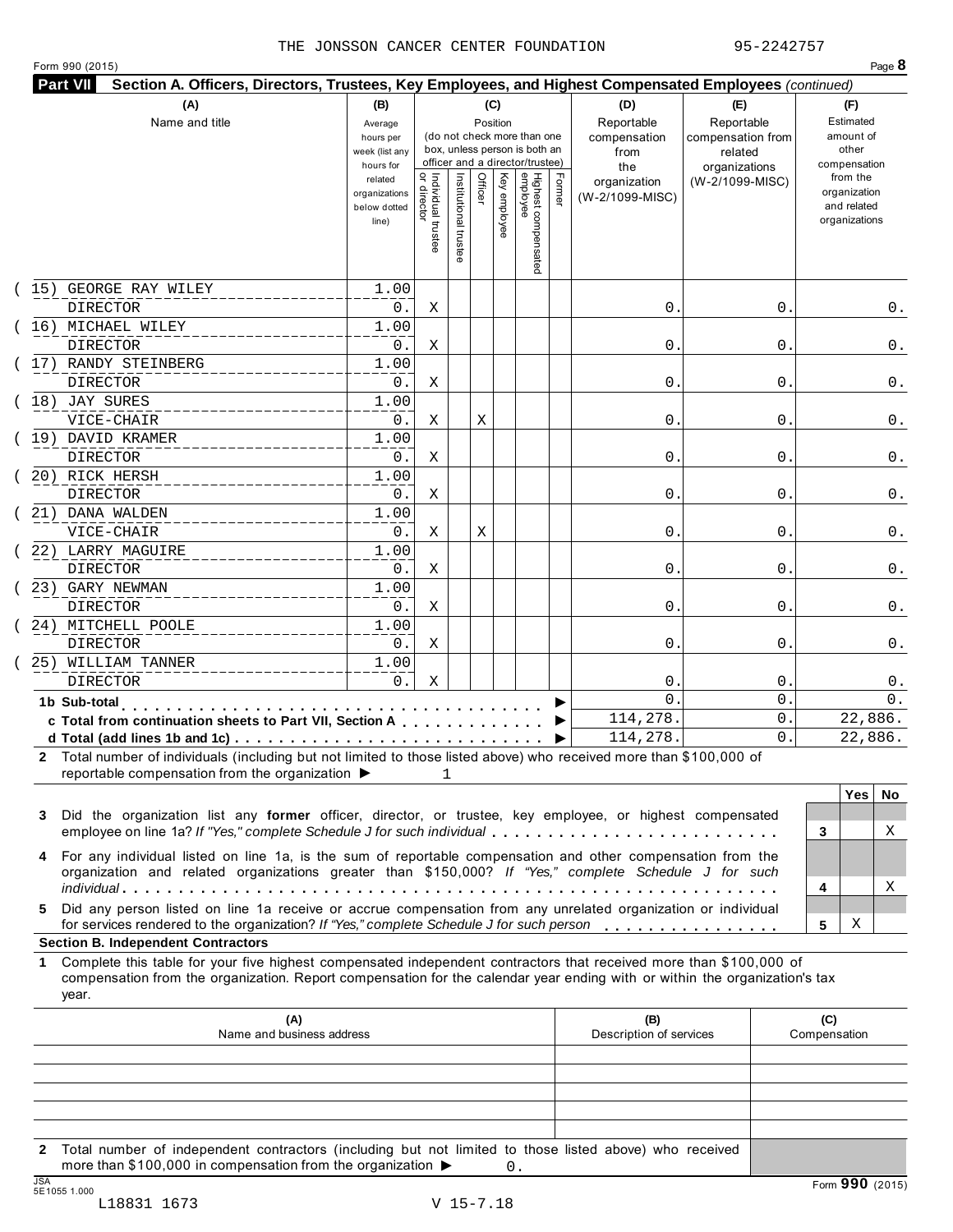|  | Form 990 (2015) |  |
|--|-----------------|--|
|  |                 |  |

| JORDAN WALDER<br>TREASURER<br>27) ALAN BERRO<br><b>DIRECTOR</b><br>28) MARY ANNE KESHEN<br><b>DIRECTOR</b><br>29) LINDA MILLER SAVITT<br><b>DIRECTOR</b><br>30) JOE COHEN<br><b>DIRECTOR</b> | related<br>organizations<br>below dotted<br>line)<br>1.00<br>0.<br>1.00<br>0.<br>1.00<br>0.<br>1.00<br>0.                                                                                                                                                                                                               | <br>  Individual trustee<br>  or director<br>Χ<br>Χ<br>Χ                                                                           | Institutional truste | Officer<br>Χ | Κey<br>employee                                         | Highest compensated<br>employee | Former                                                                                                                           | organization<br>(W-2/1099-MISC)<br>$\mathsf{0}$ . | (W-2/1099-MISC)<br>0                                                 | from the<br>organization<br>and related<br>organizations<br>0.                                                                                                                                                                                                                                                                                                                                                                                                                                                                                                                                                                                                                                                                                                                                                                                                                                                                                                                                                                              |
|----------------------------------------------------------------------------------------------------------------------------------------------------------------------------------------------|-------------------------------------------------------------------------------------------------------------------------------------------------------------------------------------------------------------------------------------------------------------------------------------------------------------------------|------------------------------------------------------------------------------------------------------------------------------------|----------------------|--------------|---------------------------------------------------------|---------------------------------|----------------------------------------------------------------------------------------------------------------------------------|---------------------------------------------------|----------------------------------------------------------------------|---------------------------------------------------------------------------------------------------------------------------------------------------------------------------------------------------------------------------------------------------------------------------------------------------------------------------------------------------------------------------------------------------------------------------------------------------------------------------------------------------------------------------------------------------------------------------------------------------------------------------------------------------------------------------------------------------------------------------------------------------------------------------------------------------------------------------------------------------------------------------------------------------------------------------------------------------------------------------------------------------------------------------------------------|
|                                                                                                                                                                                              |                                                                                                                                                                                                                                                                                                                         |                                                                                                                                    |                      |              |                                                         |                                 |                                                                                                                                  |                                                   |                                                                      |                                                                                                                                                                                                                                                                                                                                                                                                                                                                                                                                                                                                                                                                                                                                                                                                                                                                                                                                                                                                                                             |
|                                                                                                                                                                                              |                                                                                                                                                                                                                                                                                                                         |                                                                                                                                    |                      |              |                                                         |                                 |                                                                                                                                  |                                                   |                                                                      |                                                                                                                                                                                                                                                                                                                                                                                                                                                                                                                                                                                                                                                                                                                                                                                                                                                                                                                                                                                                                                             |
|                                                                                                                                                                                              |                                                                                                                                                                                                                                                                                                                         |                                                                                                                                    |                      |              |                                                         |                                 |                                                                                                                                  |                                                   |                                                                      |                                                                                                                                                                                                                                                                                                                                                                                                                                                                                                                                                                                                                                                                                                                                                                                                                                                                                                                                                                                                                                             |
|                                                                                                                                                                                              |                                                                                                                                                                                                                                                                                                                         |                                                                                                                                    |                      |              |                                                         |                                 |                                                                                                                                  | $\mathsf{0}$ .                                    |                                                                      |                                                                                                                                                                                                                                                                                                                                                                                                                                                                                                                                                                                                                                                                                                                                                                                                                                                                                                                                                                                                                                             |
|                                                                                                                                                                                              |                                                                                                                                                                                                                                                                                                                         |                                                                                                                                    |                      |              |                                                         |                                 |                                                                                                                                  |                                                   | 0                                                                    | 0.                                                                                                                                                                                                                                                                                                                                                                                                                                                                                                                                                                                                                                                                                                                                                                                                                                                                                                                                                                                                                                          |
|                                                                                                                                                                                              |                                                                                                                                                                                                                                                                                                                         |                                                                                                                                    |                      |              |                                                         |                                 |                                                                                                                                  | $\mathsf{0}$ .                                    | 0                                                                    | 0.                                                                                                                                                                                                                                                                                                                                                                                                                                                                                                                                                                                                                                                                                                                                                                                                                                                                                                                                                                                                                                          |
|                                                                                                                                                                                              |                                                                                                                                                                                                                                                                                                                         |                                                                                                                                    |                      |              |                                                         |                                 |                                                                                                                                  |                                                   |                                                                      |                                                                                                                                                                                                                                                                                                                                                                                                                                                                                                                                                                                                                                                                                                                                                                                                                                                                                                                                                                                                                                             |
|                                                                                                                                                                                              |                                                                                                                                                                                                                                                                                                                         | Χ                                                                                                                                  |                      |              |                                                         |                                 |                                                                                                                                  | $\mathsf{0}$ .                                    | $\mathbf 0$                                                          | 0.                                                                                                                                                                                                                                                                                                                                                                                                                                                                                                                                                                                                                                                                                                                                                                                                                                                                                                                                                                                                                                          |
|                                                                                                                                                                                              | 1.00                                                                                                                                                                                                                                                                                                                    |                                                                                                                                    |                      |              |                                                         |                                 |                                                                                                                                  |                                                   |                                                                      |                                                                                                                                                                                                                                                                                                                                                                                                                                                                                                                                                                                                                                                                                                                                                                                                                                                                                                                                                                                                                                             |
|                                                                                                                                                                                              | 0.                                                                                                                                                                                                                                                                                                                      | Χ                                                                                                                                  |                      |              |                                                         |                                 |                                                                                                                                  | $\mathsf{0}$ .                                    | 0                                                                    | 0.                                                                                                                                                                                                                                                                                                                                                                                                                                                                                                                                                                                                                                                                                                                                                                                                                                                                                                                                                                                                                                          |
|                                                                                                                                                                                              | 1.00                                                                                                                                                                                                                                                                                                                    |                                                                                                                                    |                      |              |                                                         |                                 |                                                                                                                                  |                                                   |                                                                      |                                                                                                                                                                                                                                                                                                                                                                                                                                                                                                                                                                                                                                                                                                                                                                                                                                                                                                                                                                                                                                             |
|                                                                                                                                                                                              |                                                                                                                                                                                                                                                                                                                         | Χ                                                                                                                                  |                      | Χ            |                                                         |                                 |                                                                                                                                  |                                                   | 0                                                                    | 0.                                                                                                                                                                                                                                                                                                                                                                                                                                                                                                                                                                                                                                                                                                                                                                                                                                                                                                                                                                                                                                          |
|                                                                                                                                                                                              |                                                                                                                                                                                                                                                                                                                         |                                                                                                                                    |                      |              |                                                         |                                 |                                                                                                                                  |                                                   |                                                                      |                                                                                                                                                                                                                                                                                                                                                                                                                                                                                                                                                                                                                                                                                                                                                                                                                                                                                                                                                                                                                                             |
|                                                                                                                                                                                              |                                                                                                                                                                                                                                                                                                                         |                                                                                                                                    |                      |              |                                                         |                                 |                                                                                                                                  |                                                   |                                                                      | 0.                                                                                                                                                                                                                                                                                                                                                                                                                                                                                                                                                                                                                                                                                                                                                                                                                                                                                                                                                                                                                                          |
|                                                                                                                                                                                              |                                                                                                                                                                                                                                                                                                                         |                                                                                                                                    |                      |              |                                                         |                                 |                                                                                                                                  |                                                   |                                                                      | 0.                                                                                                                                                                                                                                                                                                                                                                                                                                                                                                                                                                                                                                                                                                                                                                                                                                                                                                                                                                                                                                          |
|                                                                                                                                                                                              |                                                                                                                                                                                                                                                                                                                         |                                                                                                                                    |                      |              |                                                         |                                 |                                                                                                                                  |                                                   |                                                                      |                                                                                                                                                                                                                                                                                                                                                                                                                                                                                                                                                                                                                                                                                                                                                                                                                                                                                                                                                                                                                                             |
|                                                                                                                                                                                              |                                                                                                                                                                                                                                                                                                                         |                                                                                                                                    |                      |              |                                                         |                                 |                                                                                                                                  |                                                   | 0                                                                    | 0.                                                                                                                                                                                                                                                                                                                                                                                                                                                                                                                                                                                                                                                                                                                                                                                                                                                                                                                                                                                                                                          |
|                                                                                                                                                                                              | 1.00                                                                                                                                                                                                                                                                                                                    |                                                                                                                                    |                      |              |                                                         |                                 |                                                                                                                                  |                                                   |                                                                      |                                                                                                                                                                                                                                                                                                                                                                                                                                                                                                                                                                                                                                                                                                                                                                                                                                                                                                                                                                                                                                             |
|                                                                                                                                                                                              | 0.                                                                                                                                                                                                                                                                                                                      | Χ                                                                                                                                  |                      | Χ            |                                                         |                                 |                                                                                                                                  | 0.                                                | 0                                                                    | 0.                                                                                                                                                                                                                                                                                                                                                                                                                                                                                                                                                                                                                                                                                                                                                                                                                                                                                                                                                                                                                                          |
|                                                                                                                                                                                              | 1.00                                                                                                                                                                                                                                                                                                                    |                                                                                                                                    |                      |              |                                                         |                                 |                                                                                                                                  |                                                   |                                                                      |                                                                                                                                                                                                                                                                                                                                                                                                                                                                                                                                                                                                                                                                                                                                                                                                                                                                                                                                                                                                                                             |
|                                                                                                                                                                                              |                                                                                                                                                                                                                                                                                                                         | X                                                                                                                                  |                      |              |                                                         |                                 |                                                                                                                                  | О.                                                | 0                                                                    | 0.                                                                                                                                                                                                                                                                                                                                                                                                                                                                                                                                                                                                                                                                                                                                                                                                                                                                                                                                                                                                                                          |
|                                                                                                                                                                                              |                                                                                                                                                                                                                                                                                                                         |                                                                                                                                    |                      |              |                                                         |                                 |                                                                                                                                  |                                                   |                                                                      |                                                                                                                                                                                                                                                                                                                                                                                                                                                                                                                                                                                                                                                                                                                                                                                                                                                                                                                                                                                                                                             |
|                                                                                                                                                                                              |                                                                                                                                                                                                                                                                                                                         |                                                                                                                                    |                      |              |                                                         |                                 |                                                                                                                                  |                                                   |                                                                      | <b>Yes</b><br>No.                                                                                                                                                                                                                                                                                                                                                                                                                                                                                                                                                                                                                                                                                                                                                                                                                                                                                                                                                                                                                           |
|                                                                                                                                                                                              |                                                                                                                                                                                                                                                                                                                         |                                                                                                                                    |                      |              |                                                         |                                 |                                                                                                                                  |                                                   |                                                                      | Χ<br>3                                                                                                                                                                                                                                                                                                                                                                                                                                                                                                                                                                                                                                                                                                                                                                                                                                                                                                                                                                                                                                      |
|                                                                                                                                                                                              |                                                                                                                                                                                                                                                                                                                         |                                                                                                                                    |                      |              |                                                         |                                 |                                                                                                                                  |                                                   |                                                                      |                                                                                                                                                                                                                                                                                                                                                                                                                                                                                                                                                                                                                                                                                                                                                                                                                                                                                                                                                                                                                                             |
|                                                                                                                                                                                              |                                                                                                                                                                                                                                                                                                                         |                                                                                                                                    |                      |              |                                                         |                                 |                                                                                                                                  |                                                   |                                                                      |                                                                                                                                                                                                                                                                                                                                                                                                                                                                                                                                                                                                                                                                                                                                                                                                                                                                                                                                                                                                                                             |
|                                                                                                                                                                                              |                                                                                                                                                                                                                                                                                                                         |                                                                                                                                    |                      |              |                                                         |                                 |                                                                                                                                  |                                                   |                                                                      | х<br>4                                                                                                                                                                                                                                                                                                                                                                                                                                                                                                                                                                                                                                                                                                                                                                                                                                                                                                                                                                                                                                      |
|                                                                                                                                                                                              |                                                                                                                                                                                                                                                                                                                         |                                                                                                                                    |                      |              |                                                         |                                 |                                                                                                                                  |                                                   |                                                                      | 5<br>Χ                                                                                                                                                                                                                                                                                                                                                                                                                                                                                                                                                                                                                                                                                                                                                                                                                                                                                                                                                                                                                                      |
|                                                                                                                                                                                              |                                                                                                                                                                                                                                                                                                                         |                                                                                                                                    |                      |              |                                                         |                                 |                                                                                                                                  |                                                   |                                                                      |                                                                                                                                                                                                                                                                                                                                                                                                                                                                                                                                                                                                                                                                                                                                                                                                                                                                                                                                                                                                                                             |
| (A)                                                                                                                                                                                          |                                                                                                                                                                                                                                                                                                                         |                                                                                                                                    |                      |              |                                                         |                                 |                                                                                                                                  | (B)                                               |                                                                      | (C)<br>Compensation                                                                                                                                                                                                                                                                                                                                                                                                                                                                                                                                                                                                                                                                                                                                                                                                                                                                                                                                                                                                                         |
|                                                                                                                                                                                              |                                                                                                                                                                                                                                                                                                                         |                                                                                                                                    |                      |              |                                                         |                                 |                                                                                                                                  |                                                   |                                                                      |                                                                                                                                                                                                                                                                                                                                                                                                                                                                                                                                                                                                                                                                                                                                                                                                                                                                                                                                                                                                                                             |
|                                                                                                                                                                                              |                                                                                                                                                                                                                                                                                                                         |                                                                                                                                    |                      |              |                                                         |                                 |                                                                                                                                  |                                                   |                                                                      |                                                                                                                                                                                                                                                                                                                                                                                                                                                                                                                                                                                                                                                                                                                                                                                                                                                                                                                                                                                                                                             |
|                                                                                                                                                                                              |                                                                                                                                                                                                                                                                                                                         |                                                                                                                                    |                      |              |                                                         |                                 |                                                                                                                                  |                                                   |                                                                      |                                                                                                                                                                                                                                                                                                                                                                                                                                                                                                                                                                                                                                                                                                                                                                                                                                                                                                                                                                                                                                             |
|                                                                                                                                                                                              | 31) KENNETH DORSHKIND, PHD<br>PRESIDENT<br>32) STEPHEN SPECTOR<br><b>DIRECTOR</b><br>33) CARMEN COPPLE<br><b>DIRECTOR</b><br>34) MANIZHEH YOMTOUBIAN<br><b>FOUNDER</b><br>35) DR. STEVE SMALE<br>SECRETARY<br>36) ARTHUR ALPER<br><b>DIRECTOR</b><br>1b Sub-total<br><b>Section B. Independent Contractors</b><br>year. | 0.<br>1.00<br>0.<br>1.00<br>0.<br>1.00<br>0.<br>0.<br>reportable compensation from the organization ▶<br>Name and business address | Χ<br>Χ<br>Χ          | 1            | c Total from continuation sheets to Part VII, Section A |                                 | d Total (add lines 1b and 1c) $\cdots$ $\cdots$ $\cdots$ $\cdots$ $\cdots$ $\cdots$ $\cdots$ $\cdots$ $\cdots$ $\cdots$ $\cdots$ |                                                   | $\mathsf{0}$ .<br>$\mathsf{0}$ .<br>$\mathsf{0}$ .<br>$\mathsf{0}$ . | 0<br>0<br>2 Total number of individuals (including but not limited to those listed above) who received more than \$100,000 of<br>Did the organization list any former officer, director, or trustee, key employee, or highest compensated<br>employee on line 1a? If "Yes," complete Schedule J for such individual<br>4 For any individual listed on line 1a, is the sum of reportable compensation and other compensation from the<br>organization and related organizations greater than \$150,000? If "Yes," complete Schedule J for such<br>Did any person listed on line 1a receive or accrue compensation from any unrelated organization or individual<br>for services rendered to the organization? If "Yes," complete Schedule J for such person<br>1 Complete this table for your five highest compensated independent contractors that received more than \$100,000 of<br>compensation from the organization. Report compensation for the calendar year ending with or within the organization's tax<br>Description of services |

**2** Total number of independent contractors (including but not limited to those listed above) who received more than \$100,000 in compensation from the organization  $\blacktriangleright$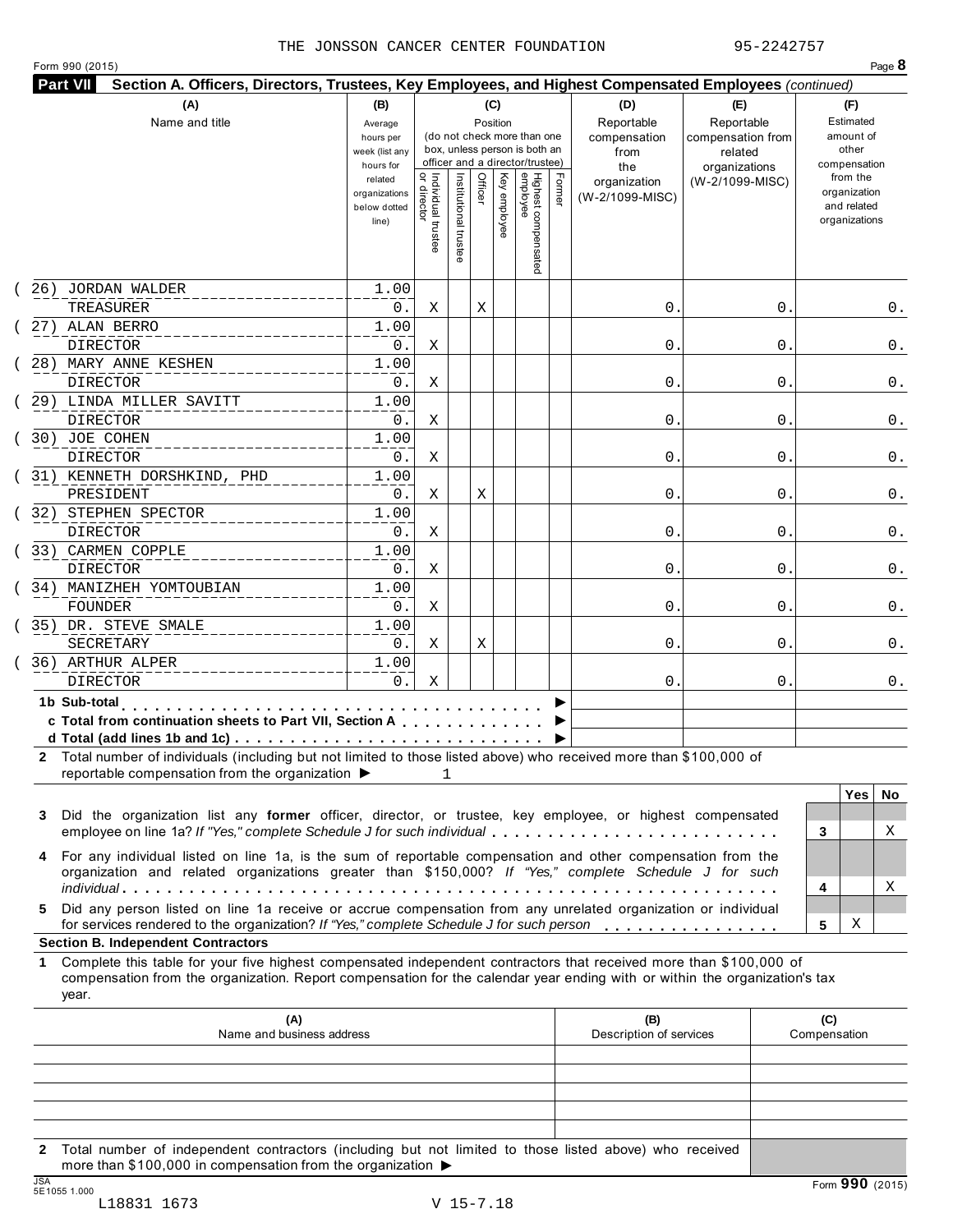| Form 990 (2015) |  |
|-----------------|--|

| (A)<br>Name and title                                                                                                                                                                                                                                                                                                                                             | (B)<br>Average<br>hours per<br>week (list any<br>hours for |                                     |                       | (C)<br>Position |              | (do not check more than one<br>box, unless person is both an<br>officer and a director/trustee) |        | (D)<br>Reportable<br>compensation<br>from<br>the | (E)<br>Reportable<br>compensation from<br>related<br>organizations | (F)<br>Estimated<br>amount of<br>other<br>compensation   |
|-------------------------------------------------------------------------------------------------------------------------------------------------------------------------------------------------------------------------------------------------------------------------------------------------------------------------------------------------------------------|------------------------------------------------------------|-------------------------------------|-----------------------|-----------------|--------------|-------------------------------------------------------------------------------------------------|--------|--------------------------------------------------|--------------------------------------------------------------------|----------------------------------------------------------|
|                                                                                                                                                                                                                                                                                                                                                                   | related<br>organizations<br>below dotted<br>line)          | Individual trustee<br>  or director | Institutional trustee | Officer         | Key employee | Highest compensated<br>employee                                                                 | Former | organization<br>(W-2/1099-MISC)                  | (W-2/1099-MISC)                                                    | from the<br>organization<br>and related<br>organizations |
| TOM ALPER<br>37)<br><b>DIRECTOR</b>                                                                                                                                                                                                                                                                                                                               | 1.00                                                       |                                     |                       |                 |              |                                                                                                 |        |                                                  |                                                                    |                                                          |
| 38) TED GAGLIANO                                                                                                                                                                                                                                                                                                                                                  | 0.<br>1.00                                                 | Χ                                   |                       |                 |              |                                                                                                 |        | 0                                                | 0                                                                  | 0.                                                       |
| <b>DIRECTOR</b>                                                                                                                                                                                                                                                                                                                                                   | 0.                                                         | Χ                                   |                       |                 |              |                                                                                                 |        | $\mathbf 0$                                      | 0                                                                  | 0.                                                       |
| 39) ALI JASSIM                                                                                                                                                                                                                                                                                                                                                    | 1.00                                                       |                                     |                       |                 |              |                                                                                                 |        |                                                  |                                                                    |                                                          |
| <b>DIRECTOR</b>                                                                                                                                                                                                                                                                                                                                                   | 0.                                                         | Χ                                   |                       |                 |              |                                                                                                 |        | 0                                                | 0                                                                  | 0.                                                       |
| 40) EILEEN COSKEY FRACCHIA<br>DIRECTOR                                                                                                                                                                                                                                                                                                                            | 1.00<br>0.                                                 | Χ                                   |                       |                 |              |                                                                                                 |        | 0                                                | 0                                                                  | 0.                                                       |
| 41) MELISSA BRODY<br>DIRECTOR, STEWARDSHIP                                                                                                                                                                                                                                                                                                                        | 40.00<br>0.                                                |                                     |                       |                 |              | Χ                                                                                               |        | 114,278.                                         | 0.                                                                 | 22,886.                                                  |
|                                                                                                                                                                                                                                                                                                                                                                   |                                                            |                                     |                       |                 |              |                                                                                                 |        |                                                  |                                                                    |                                                          |
|                                                                                                                                                                                                                                                                                                                                                                   |                                                            |                                     |                       |                 |              |                                                                                                 |        |                                                  |                                                                    |                                                          |
|                                                                                                                                                                                                                                                                                                                                                                   |                                                            |                                     |                       |                 |              |                                                                                                 |        |                                                  |                                                                    |                                                          |
|                                                                                                                                                                                                                                                                                                                                                                   |                                                            |                                     |                       |                 |              |                                                                                                 |        |                                                  |                                                                    |                                                          |
|                                                                                                                                                                                                                                                                                                                                                                   |                                                            |                                     |                       |                 |              |                                                                                                 |        |                                                  |                                                                    |                                                          |
|                                                                                                                                                                                                                                                                                                                                                                   |                                                            |                                     |                       |                 |              |                                                                                                 |        |                                                  |                                                                    |                                                          |
| 1b Sub-total<br>c Total from continuation sheets to Part VII, Section A                                                                                                                                                                                                                                                                                           |                                                            |                                     |                       |                 |              |                                                                                                 |        |                                                  |                                                                    |                                                          |
| 2 Total number of individuals (including but not limited to those listed above) who received more than \$100,000 of<br>reportable compensation from the organization ▶<br>Did the organization list any former officer, director, or trustee, key employee, or highest compensated<br>3<br>employee on line 1a? If "Yes," complete Schedule J for such individual |                                                            | $\mathbf{1}$                        |                       |                 |              |                                                                                                 |        |                                                  |                                                                    | <b>Yes</b><br>No.<br>Χ<br>3                              |
| 4 For any individual listed on line 1a, is the sum of reportable compensation and other compensation from the<br>organization and related organizations greater than \$150,000? If "Yes," complete Schedule J for such                                                                                                                                            |                                                            |                                     |                       |                 |              |                                                                                                 |        |                                                  |                                                                    | Χ<br>4                                                   |
| Did any person listed on line 1a receive or accrue compensation from any unrelated organization or individual<br>5.<br>for services rendered to the organization? If "Yes," complete Schedule J for such person                                                                                                                                                   |                                                            |                                     |                       |                 |              |                                                                                                 |        |                                                  |                                                                    | Χ<br>5                                                   |
| <b>Section B. Independent Contractors</b>                                                                                                                                                                                                                                                                                                                         |                                                            |                                     |                       |                 |              |                                                                                                 |        |                                                  |                                                                    |                                                          |
| Complete this table for your five highest compensated independent contractors that received more than \$100,000 of<br>1.<br>compensation from the organization. Report compensation for the calendar year ending with or within the organization's tax<br>year.                                                                                                   |                                                            |                                     |                       |                 |              |                                                                                                 |        |                                                  |                                                                    |                                                          |
| (A)                                                                                                                                                                                                                                                                                                                                                               |                                                            |                                     |                       |                 |              |                                                                                                 |        | (B)<br>Description of services                   |                                                                    | (C)<br>Compensation                                      |
| Name and business address                                                                                                                                                                                                                                                                                                                                         |                                                            |                                     |                       |                 |              |                                                                                                 |        |                                                  |                                                                    |                                                          |
|                                                                                                                                                                                                                                                                                                                                                                   |                                                            |                                     |                       |                 |              |                                                                                                 |        |                                                  |                                                                    |                                                          |

**2** Total number of independent contractors (including but not limited to those listed above) who received more than \$100,000 in compensation from the organization  $\blacktriangleright$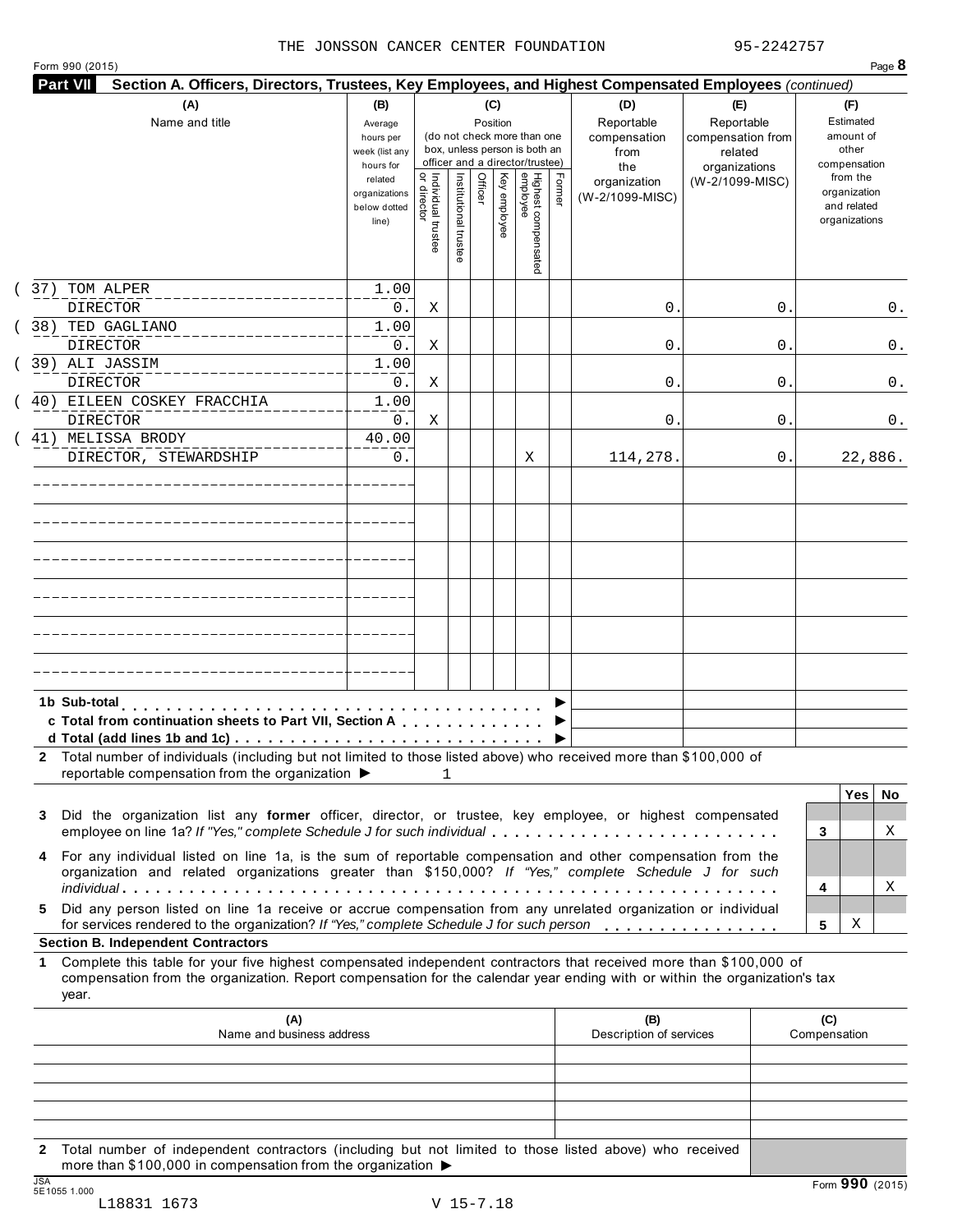| Form 990 (2015)                                                       | THE JONSSON CANCER CENTER FOUNDATION                                                                                                                                                                                                                                           |                      |                     | 95-2242757       | Page 9                    |
|-----------------------------------------------------------------------|--------------------------------------------------------------------------------------------------------------------------------------------------------------------------------------------------------------------------------------------------------------------------------|----------------------|---------------------|------------------|---------------------------|
| <b>Part VIII</b>                                                      | <b>Statement of Revenue</b>                                                                                                                                                                                                                                                    |                      |                     |                  |                           |
|                                                                       |                                                                                                                                                                                                                                                                                |                      |                     |                  |                           |
|                                                                       |                                                                                                                                                                                                                                                                                | (A)<br>Total revenue | (B)<br>Related or   | (C)<br>Unrelated | (D)<br>Revenue            |
|                                                                       |                                                                                                                                                                                                                                                                                |                      | exempt              | business         | excluded from tax         |
|                                                                       |                                                                                                                                                                                                                                                                                |                      | function<br>revenue | revenue          | under sections<br>512-514 |
|                                                                       |                                                                                                                                                                                                                                                                                |                      |                     |                  |                           |
| 1a                                                                    | 1a<br>1,014.<br>Federated campaigns <b>Federated</b>                                                                                                                                                                                                                           |                      |                     |                  |                           |
| b                                                                     | 1 b<br>Membership dues <b>All Accords</b> Membership dues<br>1c<br>871,906.                                                                                                                                                                                                    |                      |                     |                  |                           |
| c                                                                     | Fundraising events <b>Exercises</b><br>1d                                                                                                                                                                                                                                      |                      |                     |                  |                           |
| <b>Contributions, Gifts, Grants</b><br>and Other Similar Amounts<br>d | Related organizations <b>contains</b> and the set of the set of the set of the set of the set of the set of the set of the set of the set of the set of the set of the set of the set of the set of the set of the set of the set o<br>1е<br>Government grants (contributions) |                      |                     |                  |                           |
| е<br>f                                                                | All other contributions, gifts, grants,                                                                                                                                                                                                                                        |                      |                     |                  |                           |
|                                                                       | and similar amounts not included above<br>1 f<br>22,490,160.                                                                                                                                                                                                                   |                      |                     |                  |                           |
| g                                                                     |                                                                                                                                                                                                                                                                                |                      |                     |                  |                           |
| h                                                                     |                                                                                                                                                                                                                                                                                | 23, 363, 080.        |                     |                  |                           |
|                                                                       | <b>Business Code</b>                                                                                                                                                                                                                                                           |                      |                     |                  |                           |
| 2a                                                                    |                                                                                                                                                                                                                                                                                |                      |                     |                  |                           |
| Program Service Revenue<br>b                                          |                                                                                                                                                                                                                                                                                |                      |                     |                  |                           |
| c                                                                     |                                                                                                                                                                                                                                                                                |                      |                     |                  |                           |
| d                                                                     |                                                                                                                                                                                                                                                                                |                      |                     |                  |                           |
| е                                                                     |                                                                                                                                                                                                                                                                                |                      |                     |                  |                           |
| f                                                                     | All other program service revenue                                                                                                                                                                                                                                              |                      |                     |                  |                           |
| g                                                                     |                                                                                                                                                                                                                                                                                | 0.                   |                     |                  |                           |
| 3                                                                     | Investment<br>income (including dividends, interest,                                                                                                                                                                                                                           |                      |                     |                  |                           |
|                                                                       |                                                                                                                                                                                                                                                                                | 224,393.             |                     |                  | 224,393.                  |
| 4<br>5                                                                | Income from investment of tax-exempt bond proceeds $\blacktriangleright$                                                                                                                                                                                                       | 0.                   |                     |                  |                           |
|                                                                       | (i) Real<br>(ii) Personal                                                                                                                                                                                                                                                      | $\mathbf{0}$ .       |                     |                  |                           |
|                                                                       |                                                                                                                                                                                                                                                                                |                      |                     |                  |                           |
| 6a                                                                    | Gross rents <b>contains a state of the state of the state of the state of the state of the state of the state of the state of the state of the state of the state of the state of the state of the state of the state of the sta</b><br>Less: rental expenses                  |                      |                     |                  |                           |
| b<br>c                                                                | Rental income or (loss)                                                                                                                                                                                                                                                        |                      |                     |                  |                           |
| d                                                                     | Net rental income or (loss) ▶                                                                                                                                                                                                                                                  | $\mathbf{0}$ .       |                     |                  |                           |
| 7a                                                                    | (i) Securities<br>(ii) Other<br>Gross amount from sales of                                                                                                                                                                                                                     |                      |                     |                  |                           |
|                                                                       | assets other than inventory                                                                                                                                                                                                                                                    |                      |                     |                  |                           |
| b                                                                     | Less: cost or other basis                                                                                                                                                                                                                                                      |                      |                     |                  |                           |
|                                                                       | and sales expenses                                                                                                                                                                                                                                                             |                      |                     |                  |                           |
| c                                                                     | Gain or (loss) $\ldots \ldots$ $\qquad \qquad$                                                                                                                                                                                                                                 |                      |                     |                  |                           |
| d                                                                     | Net gain or (loss) $\ldots$ $\ldots$ $\ldots$ $\ldots$ $\ldots$ $\ldots$ $\ldots$ $\blacktriangleright$                                                                                                                                                                        | 0.                   |                     |                  |                           |
| 8а                                                                    | Gross income from fundraising                                                                                                                                                                                                                                                  |                      |                     |                  |                           |
|                                                                       |                                                                                                                                                                                                                                                                                |                      |                     |                  |                           |
|                                                                       | of contributions reported on line 1c).                                                                                                                                                                                                                                         |                      |                     |                  |                           |
| Other Revenue                                                         | 53,881.                                                                                                                                                                                                                                                                        |                      |                     |                  |                           |
| b                                                                     | Less: direct expenses $\mathbf{b}$<br>281,065.                                                                                                                                                                                                                                 |                      |                     |                  |                           |
| c                                                                     | Net income or (loss) from fundraising events $\blacksquare$                                                                                                                                                                                                                    | $-227, 184.$         |                     |                  | $-227,184.$               |
| 9а                                                                    | Gross income from gaming activities.<br>See Part IV, line 19 [10]                                                                                                                                                                                                              |                      |                     |                  |                           |
|                                                                       | Less: direct expenses $\ldots$ , $\ldots$ , $\mathbf{b}$                                                                                                                                                                                                                       |                      |                     |                  |                           |
| b<br>c                                                                | Net income or (loss) from gaming activities. $\ldots$                                                                                                                                                                                                                          | 0.                   |                     |                  |                           |
| 10a                                                                   | sales of inventory, less<br>Gross                                                                                                                                                                                                                                              |                      |                     |                  |                           |
|                                                                       | returns and allowances and allowances                                                                                                                                                                                                                                          |                      |                     |                  |                           |
| b                                                                     |                                                                                                                                                                                                                                                                                |                      |                     |                  |                           |
|                                                                       |                                                                                                                                                                                                                                                                                | 0.                   |                     |                  |                           |
|                                                                       | Miscellaneous Revenue<br><b>Business Code</b>                                                                                                                                                                                                                                  |                      |                     |                  |                           |
| 11a                                                                   |                                                                                                                                                                                                                                                                                |                      |                     |                  |                           |
| b                                                                     | the control of the control of the control of the control of the control of the control of                                                                                                                                                                                      |                      |                     |                  |                           |
| с                                                                     |                                                                                                                                                                                                                                                                                |                      |                     |                  |                           |
| d                                                                     | All other revenue entitled and the control of the control of the control of the control of the control of the control of the control of the control of the control of the control of the control of the control of the control                                                 |                      |                     |                  |                           |
| е                                                                     |                                                                                                                                                                                                                                                                                | 0.                   |                     |                  |                           |
|                                                                       |                                                                                                                                                                                                                                                                                |                      |                     |                  | $-2,791.$                 |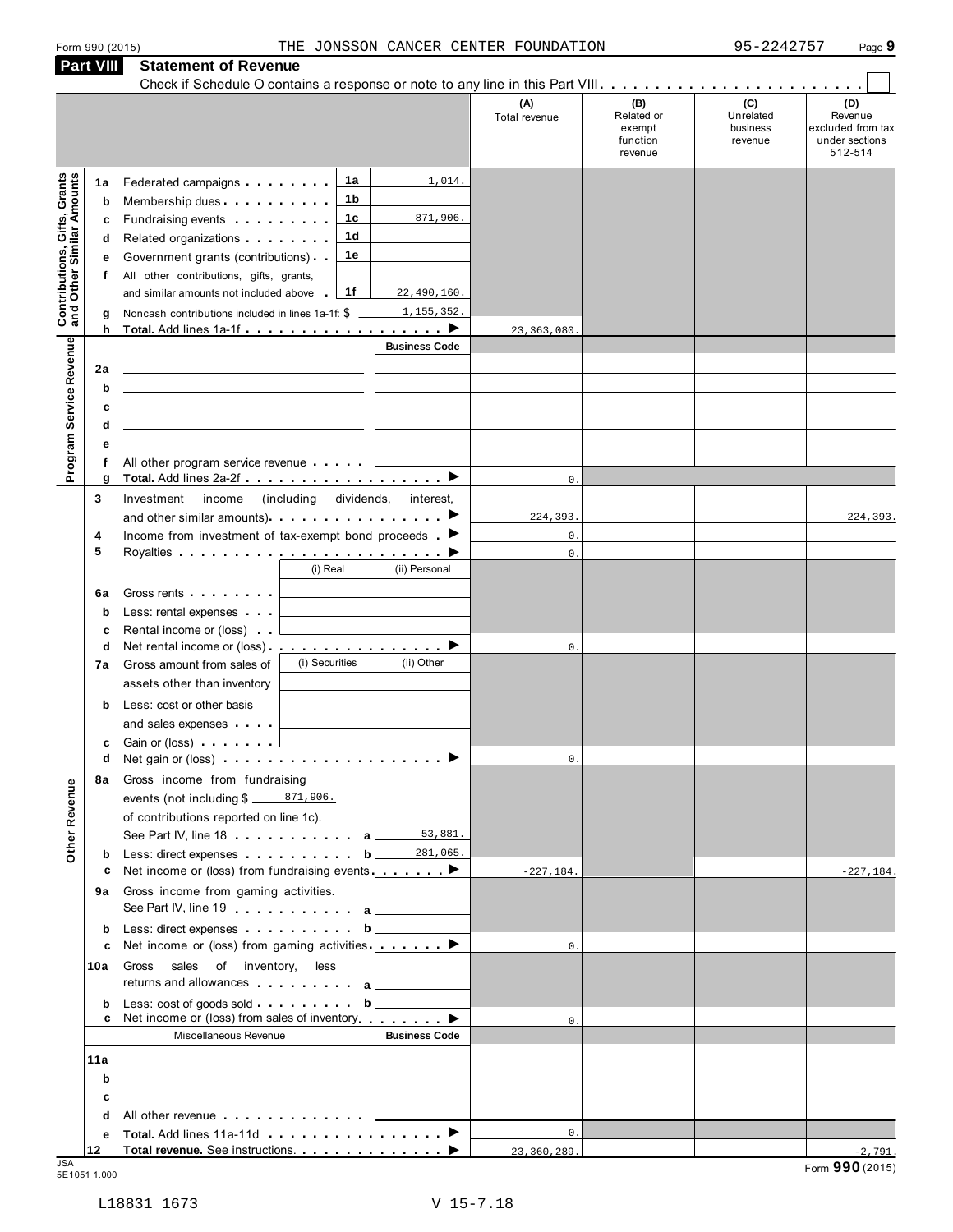#### Form 990 (2015) Page **10** THE JONSSON CANCER CENTER FOUNDATION 95-2242757

| Form 990 (2015)<br><b>Part IX</b> Statement of Functional Expenses                                                                                                                                                                                                         | THE JONSSON CANCER CENTER FOUNDATION |                                    |                                           | 95-2242757<br>Page $10$        |
|----------------------------------------------------------------------------------------------------------------------------------------------------------------------------------------------------------------------------------------------------------------------------|--------------------------------------|------------------------------------|-------------------------------------------|--------------------------------|
| Section 501(c)(3) and 501(c)(4) organizations must complete all columns. All other organizations must complete column (A).                                                                                                                                                 |                                      |                                    |                                           |                                |
|                                                                                                                                                                                                                                                                            |                                      |                                    |                                           |                                |
| Do not include amounts reported on lines 6b, 7b,<br>8b, 9b, and 10b of Part VIII.                                                                                                                                                                                          | (A)<br>Total expenses                | (B)<br>Program service<br>expenses | (C)<br>Management and<br>general expenses | (D)<br>Fundraising<br>expenses |
| 1 Grants and other assistance to domestic organizations                                                                                                                                                                                                                    |                                      |                                    |                                           |                                |
| and domestic governments. See Part IV, line 21                                                                                                                                                                                                                             | 10,653,031.                          | 10,653,031.                        |                                           |                                |
| 2 Grants and other assistance to domestic                                                                                                                                                                                                                                  |                                      |                                    |                                           |                                |
| individuals. See Part IV, line 22                                                                                                                                                                                                                                          | 0.                                   |                                    |                                           |                                |
| 3 Grants and other assistance to foreign                                                                                                                                                                                                                                   |                                      |                                    |                                           |                                |
| organizations, foreign governments, and foreign                                                                                                                                                                                                                            |                                      |                                    |                                           |                                |
| individuals. See Part IV, lines 15 and 16                                                                                                                                                                                                                                  | 0.<br>$\Omega$ .                     |                                    |                                           |                                |
| 4 Benefits paid to or for members                                                                                                                                                                                                                                          |                                      |                                    |                                           |                                |
| 5 Compensation of current officers, directors,<br>trustees, and key employees                                                                                                                                                                                              | $\mathbf{0}$                         |                                    |                                           |                                |
| 6 Compensation not included above, to disqualified                                                                                                                                                                                                                         |                                      |                                    |                                           |                                |
| persons (as defined under section 4958(f)(1)) and                                                                                                                                                                                                                          | 0.                                   |                                    |                                           |                                |
| persons described in section 4958(c)(3)(B)                                                                                                                                                                                                                                 | $\Omega$ .                           |                                    |                                           |                                |
| 7 Other salaries and wages                                                                                                                                                                                                                                                 |                                      |                                    |                                           |                                |
| 8 Pension plan accruals and contributions (include<br>section 401(k) and 403(b) employer contributions)                                                                                                                                                                    | 0                                    |                                    |                                           |                                |
| Other employee benefits<br>9                                                                                                                                                                                                                                               | $\mathbf{0}$                         |                                    |                                           |                                |
| Payroll taxes<br>10                                                                                                                                                                                                                                                        | $\Omega$                             |                                    |                                           |                                |
| 11 Fees for services (non-employees):                                                                                                                                                                                                                                      |                                      |                                    |                                           |                                |
| a Management experience and management                                                                                                                                                                                                                                     | 0                                    |                                    |                                           |                                |
| b Legal entering the service of the service of the service of the service of the service of the service of the                                                                                                                                                             | $\Omega$ .                           |                                    |                                           |                                |
| c Accounting                                                                                                                                                                                                                                                               | 11,744.                              |                                    | 11,744.                                   |                                |
|                                                                                                                                                                                                                                                                            | 0.                                   |                                    |                                           |                                |
| e Professional fundraising services. See Part IV, line 17                                                                                                                                                                                                                  | 19,229.                              |                                    |                                           | 19,229.                        |
| f Investment management fees                                                                                                                                                                                                                                               | $\mathbf 0$ .                        |                                    |                                           |                                |
| <b>g</b> Other. (If line 11g amount exceeds 10% of line 25, column                                                                                                                                                                                                         | 0                                    |                                    |                                           |                                |
| (A) amount, list line 11g expenses on Schedule O.)<br>12 Advertising and promotion                                                                                                                                                                                         | 0.                                   |                                    |                                           |                                |
| 13 Office expenses                                                                                                                                                                                                                                                         | 19,024.                              |                                    | 19,024.                                   |                                |
| 14 Information technology                                                                                                                                                                                                                                                  | 20,208.                              |                                    | 20, 208.                                  |                                |
| 15                                                                                                                                                                                                                                                                         | 0.                                   |                                    |                                           |                                |
| Occupancy<br>16                                                                                                                                                                                                                                                            | 0.                                   |                                    |                                           |                                |
| 17                                                                                                                                                                                                                                                                         | $\Omega$                             |                                    |                                           |                                |
| 18 Payments of travel or entertainment expenses                                                                                                                                                                                                                            |                                      |                                    |                                           |                                |
| for any federal, state, or local public officials                                                                                                                                                                                                                          | 0                                    |                                    |                                           |                                |
| Conferences, conventions, and meetings<br>19                                                                                                                                                                                                                               | 1,395.                               |                                    | 1,395.                                    |                                |
| 20<br>Interest $\ldots \ldots \ldots \ldots \ldots \ldots$                                                                                                                                                                                                                 | 0.<br>0.                             |                                    |                                           |                                |
| Payments to affiliates <b>All Accords</b> Payments to affiliates<br>21                                                                                                                                                                                                     | 0.                                   |                                    |                                           |                                |
| Depreciation, depletion, and amortization<br>22<br>23                                                                                                                                                                                                                      | $\Omega$ .                           |                                    |                                           |                                |
| Other expenses. Itemize expenses not covered<br>24                                                                                                                                                                                                                         |                                      |                                    |                                           |                                |
| above (List miscellaneous expenses in line 24e. If                                                                                                                                                                                                                         |                                      |                                    |                                           |                                |
| line 24e amount exceeds 10% of line 25, column                                                                                                                                                                                                                             |                                      |                                    |                                           |                                |
| (A) amount, list line 24e expenses on Schedule O.)                                                                                                                                                                                                                         |                                      |                                    |                                           |                                |
| <b>aREIMBURSEMENT TO UCLA</b>                                                                                                                                                                                                                                              | 621,965.                             |                                    | 621,965.                                  |                                |
| <b>bCONTRACT STAFF</b>                                                                                                                                                                                                                                                     | 3,298.                               |                                    | 3,298.                                    |                                |
| <b>CBANK SERVICE CHARGES</b>                                                                                                                                                                                                                                               | 6,548.                               |                                    | 6,548.                                    |                                |
| dMISCELLANEOUS ADMIN EXPENSES                                                                                                                                                                                                                                              | 4,289.                               |                                    | 4,289.                                    |                                |
| e All other expenses $\frac{1}{1}$                                                                                                                                                                                                                                         | 102,389.                             |                                    | 20,982.                                   | 81,407.                        |
| 25 Total functional expenses. Add lines 1 through 24e<br>26 Joint costs. Complete this line only if the<br>organization reported in column (B) joint costs<br>from a combined educational campaign and<br>fundraising solicitation. Check here $\blacktriangleright$<br>if | 11, 463, 120.                        | 10,653,031.                        | 709,453.                                  | 100,636.                       |
| following SOP 98-2 (ASC 958-720)                                                                                                                                                                                                                                           | 0                                    |                                    |                                           |                                |
| <b>JSA</b>                                                                                                                                                                                                                                                                 |                                      |                                    |                                           | Form 990 (2015)                |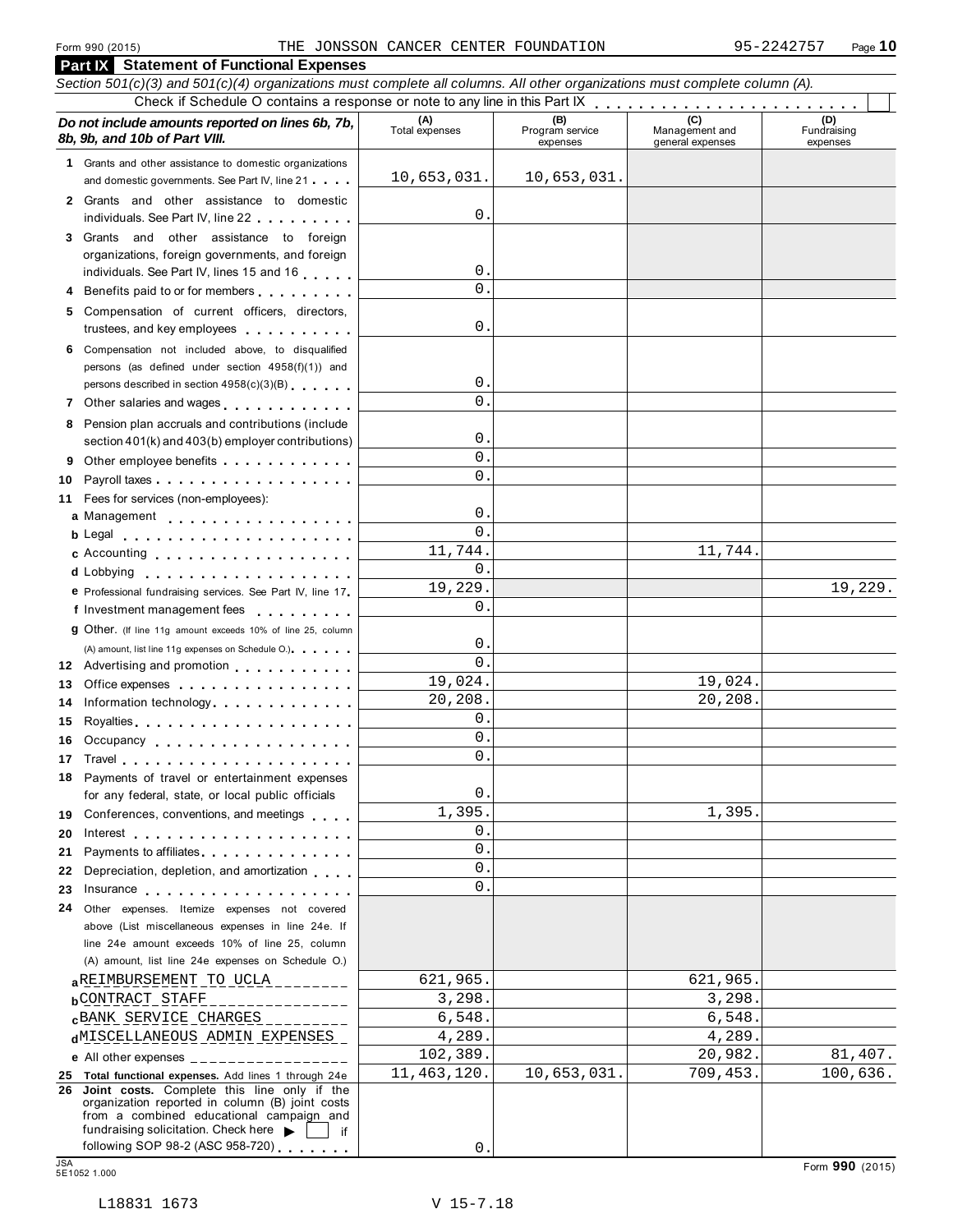|                             | THE JONSSON CANCER CENTER FOUNDATION                                                                                                                                                                                           |                               |                         | 95-2242757               |
|-----------------------------|--------------------------------------------------------------------------------------------------------------------------------------------------------------------------------------------------------------------------------|-------------------------------|-------------------------|--------------------------|
| Form 990 (2015)             |                                                                                                                                                                                                                                |                               |                         | Page 11                  |
| Part X                      | <b>Balance Sheet</b>                                                                                                                                                                                                           |                               |                         |                          |
|                             |                                                                                                                                                                                                                                |                               |                         |                          |
|                             |                                                                                                                                                                                                                                | (A)<br>Beginning of year      |                         | (B)<br>End of year       |
| 1                           |                                                                                                                                                                                                                                | 188, 260.                     | $\overline{\mathbf{1}}$ | 782,121.                 |
| $\mathbf{2}$                |                                                                                                                                                                                                                                | 0.1                           | $\overline{2}$          | 0.                       |
| 3                           | Pledges and grants receivable, net enterprise and such a set of the set of the set of the set of the set of the set of the set of the set of the set of the set of the set of the set of the set of the set of the set of the  | 3, 278, 311.                  | $\overline{\mathbf{3}}$ | 9,970,433.               |
| 4                           |                                                                                                                                                                                                                                | 135, 733.                     | $\overline{4}$          | 65,544.                  |
| 5                           | Loans and other receivables from current and former officers, directors,                                                                                                                                                       |                               |                         |                          |
|                             | trustees, key employees, and highest compensated employees.                                                                                                                                                                    |                               |                         |                          |
|                             | Complete Part II of Schedule L<br>Loans and other receivables from other disqualified persons (as defined under section                                                                                                        |                               | $0$ . 5                 | $0$ .                    |
| 6                           |                                                                                                                                                                                                                                |                               |                         |                          |
|                             | 4958(f)(1)), persons described in section 4958(c)(3)(B), and contributing employers<br>and sponsoring organizations of section 501(c)(9) voluntary employees' beneficiary                                                      |                               |                         |                          |
|                             | organizations (see instructions). Complete Part II of Schedule L.                                                                                                                                                              |                               | $0$ $\vert$ 6           | 0.                       |
| 7                           |                                                                                                                                                                                                                                |                               | 0.7                     | 0.                       |
| Assets<br>8                 | Inventories for sale or use enterprise to contact the contact of the contact of the contact of the contact of the contact of the contact of the contact of the contact of the contact of the contact of the contact of the con | 0.1                           | 8                       | 0.                       |
| 9                           |                                                                                                                                                                                                                                | 0.1                           | 9                       | 0.                       |
|                             | 10a Land, buildings, and equipment: cost or                                                                                                                                                                                    |                               |                         |                          |
|                             | other basis. Complete Part VI of Schedule D<br>∣10a                                                                                                                                                                            |                               |                         |                          |
|                             |                                                                                                                                                                                                                                |                               | 0.10c                   | 0.                       |
| 11                          |                                                                                                                                                                                                                                |                               | 0.111                   | 0.                       |
| 12                          | Investments - other securities. See Part IV, line 11.                                                                                                                                                                          | $8,808,624.$ 12               |                         | 13, 312, 655.            |
| 13                          | Investments - program-related. See Part IV, line 11                                                                                                                                                                            |                               | 0.113                   | 0.                       |
| 14                          | Intangible assets enterpreteration of the contract of the contract of the contract of the contract of the contract of the contract of the contract of the contract of the contract of the contract of the contract of the cont |                               | $0.\vert$ 14            | 0.                       |
| 15                          |                                                                                                                                                                                                                                | $27,666.$ 15<br>12, 438, 594. |                         | 26,320.<br>24, 157, 073. |
| 16<br>17                    | Total assets. Add lines 1 through 15 (must equal line 34)                                                                                                                                                                      | $585, 542.$ 17                | 16                      | 847,226.                 |
| 18                          | Accounts payable and accrued expenses                                                                                                                                                                                          |                               | 0.118                   | 0.                       |
| 19                          |                                                                                                                                                                                                                                |                               | 0.19                    | $0$ .                    |
| 20                          | Deferred revenue enterprise and and an enterprise manufacturer and all the property and all the property of the                                                                                                                |                               | 0.20                    | 0.                       |
| 21                          | Escrow or custodial account liability. Complete Part IV of Schedule D                                                                                                                                                          | 0.1                           | 21                      | 0.                       |
| 22                          | Loans and other payables to current and former officers, directors,                                                                                                                                                            |                               |                         |                          |
| lities                      | trustees, key employees, highest compensated employees, and                                                                                                                                                                    |                               |                         |                          |
| Liabil                      | disqualified persons. Complete Part II of Schedule L.                                                                                                                                                                          | 0.1                           | 22                      | $\mathsf 0$ .            |
| 23                          | Secured mortgages and notes payable to unrelated third parties                                                                                                                                                                 | 0.1                           | 23                      | 0.                       |
| 24                          | Unsecured notes and loans payable to unrelated third parties <b>contained</b>                                                                                                                                                  | 0.1                           | 24                      | 0.                       |
| 25                          | Other liabilities (including federal income tax, payables to related third                                                                                                                                                     |                               |                         |                          |
|                             | parties, and other liabilities not included on lines 17-24). Complete Part X                                                                                                                                                   |                               |                         |                          |
|                             |                                                                                                                                                                                                                                |                               | 0.125                   | 0.                       |
| 26                          |                                                                                                                                                                                                                                | 585,542.                      | 26                      | 847,226.                 |
|                             | Organizations that follow SFAS 117 (ASC 958), check here ▶<br>ΧI<br>and<br>complete lines 27 through 29, and lines 33 and 34.                                                                                                  |                               |                         |                          |
| 27                          | Unrestricted net assets                                                                                                                                                                                                        | 8,259,288.                    | 27                      | 8,431,293.               |
| 28                          |                                                                                                                                                                                                                                | 3,593,764.                    | 28                      | 14,878,554.              |
| 29                          |                                                                                                                                                                                                                                | 0.                            | 29                      | 0.                       |
| Net Assets or Fund Balances | Organizations that do not follow SFAS 117 (ASC 958), check here $\blacktriangleright$<br>and<br>complete lines 30 through 34.                                                                                                  |                               |                         |                          |
| 30                          | Capital stock or trust principal, or current funds                                                                                                                                                                             |                               | 30                      |                          |
| 31                          | Paid-in or capital surplus, or land, building, or equipment fund<br>                                                                                                                                                           |                               | 31                      |                          |
| 32                          | Retained earnings, endowment, accumulated income, or other funds                                                                                                                                                               |                               | 32                      |                          |
| 33                          | Total net assets or fund balances<br>.                                                                                                                                                                                         | 11,853,052.                   | 33                      | 23, 309, 847.            |
| 34                          |                                                                                                                                                                                                                                | 12,438,594.                   | 34                      | 24, 157, 073.            |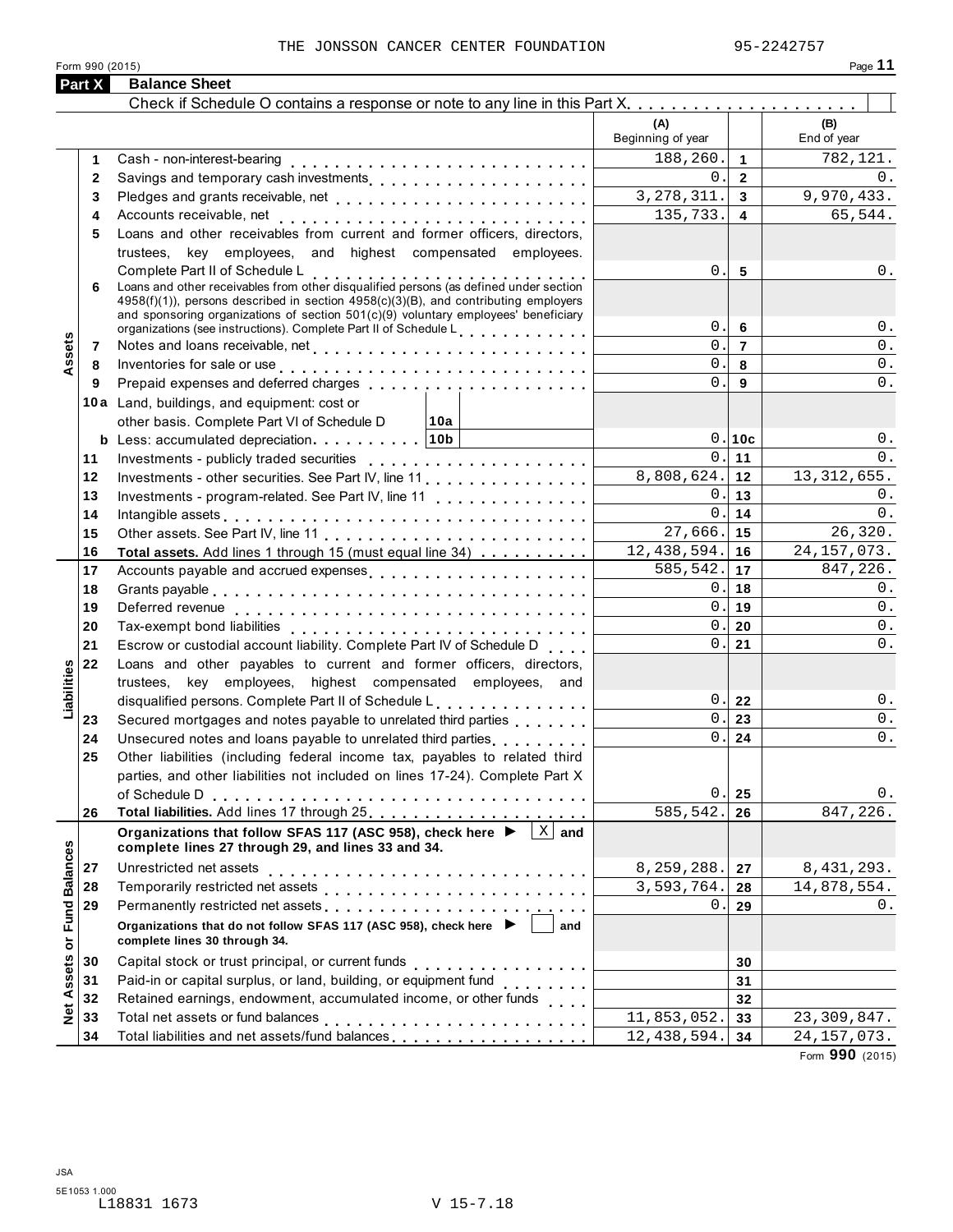|  |  | THE JONSSON CANCER CENTER FOUNDATION | 95-2242757 |
|--|--|--------------------------------------|------------|

|                | THE JONSSON CANCER CENTER FOUNDATION                                                                                                                                                                                       |                         | 95-2242757     |               |
|----------------|----------------------------------------------------------------------------------------------------------------------------------------------------------------------------------------------------------------------------|-------------------------|----------------|---------------|
|                | Form 990 (2015)                                                                                                                                                                                                            |                         |                | Page $12$     |
| <b>Part XI</b> | <b>Reconciliation of Net Assets</b>                                                                                                                                                                                        |                         |                |               |
|                | Check if Schedule O contains a response or note to any line in this Part XI                                                                                                                                                |                         |                |               |
| 1              |                                                                                                                                                                                                                            | $\mathbf{1}$            |                | 23, 360, 289. |
| 2              |                                                                                                                                                                                                                            | $\overline{2}$          |                | 11, 463, 120. |
| 3              | Revenue less expenses. Subtract line 2 from line 1                                                                                                                                                                         | $\mathbf{3}$            |                | 11,897,169.   |
| 4              | Net assets or fund balances at beginning of year (must equal Part X, line 33, column (A))                                                                                                                                  | $\overline{\mathbf{4}}$ |                | 11,853,052.   |
| 5              |                                                                                                                                                                                                                            | 5                       |                | $-440, 374.$  |
| 6              |                                                                                                                                                                                                                            | $6\phantom{a}$          |                | 0.            |
| $\overline{7}$ |                                                                                                                                                                                                                            | $\overline{7}$          |                | 0.            |
| 8              |                                                                                                                                                                                                                            | 8                       |                | $0$ .         |
| 9              |                                                                                                                                                                                                                            | 9                       |                | $0$ .         |
| 10             | Net assets or fund balances at end of year. Combine lines 3 through 9 (must equal Part X, line                                                                                                                             |                         |                |               |
|                |                                                                                                                                                                                                                            | 10                      |                | 23, 309, 847. |
| Part XII       | <b>Financial Statements and Reporting</b>                                                                                                                                                                                  |                         |                |               |
|                |                                                                                                                                                                                                                            |                         |                |               |
| 1              | $ X $ Accrual<br>Accounting method used to prepare the Form 990:     Cash<br>Other<br>If the organization changed its method of accounting from a prior year or checked "Other," explain in<br>Schedule O.                 |                         |                | Yes l<br>No   |
|                | 2a Were the organization's financial statements compiled or reviewed by an independent accountant?                                                                                                                         |                         | 2a             | Χ             |
|                | If "Yes," check a box below to indicate whether the financial statements for the year were compiled or                                                                                                                     |                         |                |               |
|                | reviewed on a separate basis, consolidated basis, or both:                                                                                                                                                                 |                         |                |               |
|                | Separate basis<br>Consolidated basis<br>Both consolidated and separate basis                                                                                                                                               |                         |                |               |
|                | <b>b</b> Were the organization's financial statements audited by an independent accountant?                                                                                                                                |                         | 2 <sub>b</sub> | X             |
|                | If "Yes," check a box below to indicate whether the financial statements for the year were audited on a<br>separate basis, consolidated basis, or both:                                                                    |                         |                |               |
|                | $X$ Separate basis<br>Consolidated basis<br>Both consolidated and separate basis                                                                                                                                           |                         |                |               |
|                | c If "Yes" to line 2a or 2b, does the organization have a committee that assumes responsibility for oversight                                                                                                              |                         |                |               |
|                | of the audit, review, or compilation of its financial statements and selection of an independent accountant?                                                                                                               |                         | 2 <sub>c</sub> | Χ             |
|                | If the organization changed either its oversight process or selection process during the tax year, explain in                                                                                                              |                         |                |               |
|                | Schedule O.                                                                                                                                                                                                                |                         |                |               |
|                | 3a As a result of a federal award, was the organization required to undergo an audit or audits as set forth in                                                                                                             |                         |                |               |
|                |                                                                                                                                                                                                                            |                         | 3a             | Χ             |
|                | b If "Yes," did the organization undergo the required audit or audits? If the organization did not undergo the<br>required audit or audits, explain why in Schedule O and describe any steps taken to undergo such audits. |                         | 3b             |               |

Form **990** (2015)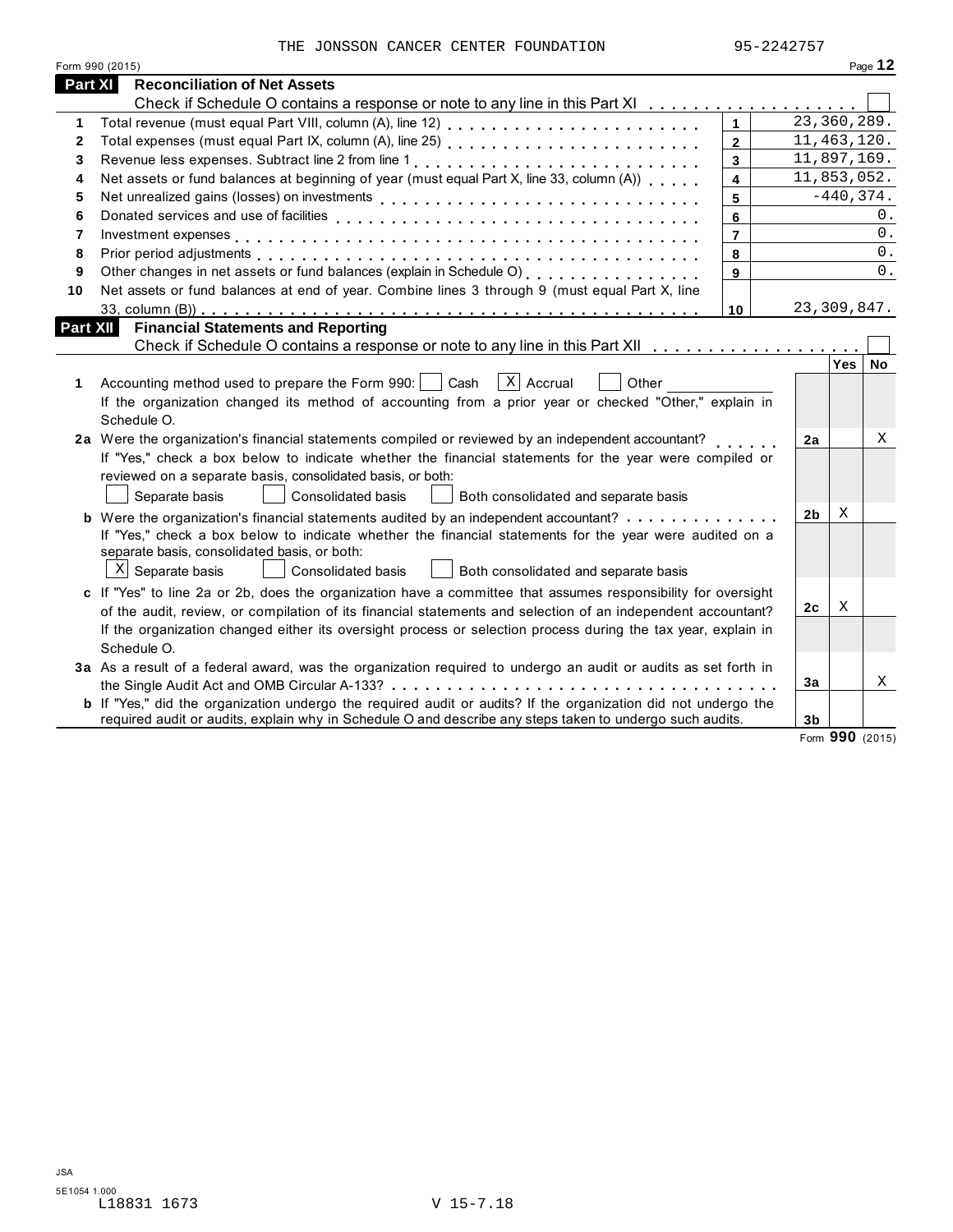# **SCHEDULE A Public Charity Status and Public Support**  $\rho_{\text{MBD}}$   $\rho_{\text{MBD}}$   $\rho_{\text{MBD}}$   $\rho_{\text{MBD}}$  (Form 990 or 990-EZ)

(Form 990 or 990-EZ) **Complete if the organization is a section** 501(c)(3) organization or a section  $\frac{2015}{15}$ 

I **Attach to Form 990 or Form 990-EZ.** Department of the Treasury **Open to Public** 

|        | Department of the Treasury                    |                                                            | ▶ Attach to Form 990 or Form 990-EZ.                                                                                                     |     |                          |                                                                                                                              | Open to Public                                                                                                                      |
|--------|-----------------------------------------------|------------------------------------------------------------|------------------------------------------------------------------------------------------------------------------------------------------|-----|--------------------------|------------------------------------------------------------------------------------------------------------------------------|-------------------------------------------------------------------------------------------------------------------------------------|
|        | <b>Internal Revenue Service</b>               |                                                            |                                                                                                                                          |     |                          | Information about Schedule A (Form 990 or 990-EZ) and its instructions is at www.irs.gov/form990.                            | <b>Inspection</b>                                                                                                                   |
|        | Name of the organization                      |                                                            |                                                                                                                                          |     |                          |                                                                                                                              | <b>Employer identification number</b>                                                                                               |
|        | THE JONSSON CANCER CENTER FOUNDATION          |                                                            |                                                                                                                                          |     |                          |                                                                                                                              | 95-2242757                                                                                                                          |
| Part I |                                               |                                                            |                                                                                                                                          |     |                          | Reason for Public Charity Status (All organizations must complete this part.) See instructions.                              |                                                                                                                                     |
|        |                                               |                                                            | The organization is not a private foundation because it is: (For lines 1 through 11, check only one box.)                                |     |                          |                                                                                                                              |                                                                                                                                     |
| 1      |                                               |                                                            | A church, convention of churches, or association of churches described in section 170(b)(1)(A)(i).                                       |     |                          |                                                                                                                              |                                                                                                                                     |
| 2      |                                               |                                                            | A school described in section 170(b)(1)(A)(ii). (Attach Schedule E (Form 990 or 990-EZ).)                                                |     |                          |                                                                                                                              |                                                                                                                                     |
| 3      |                                               |                                                            | A hospital or a cooperative hospital service organization described in section 170(b)(1)(A)(iii).                                        |     |                          |                                                                                                                              |                                                                                                                                     |
| 4      |                                               |                                                            |                                                                                                                                          |     |                          | A medical research organization operated in conjunction with a hospital described in section 170(b)(1)(A)(iii). Enter the    |                                                                                                                                     |
|        | hospital's name, city, and state:             |                                                            |                                                                                                                                          |     |                          |                                                                                                                              |                                                                                                                                     |
| 5      | section 170(b)(1)(A)(iv). (Complete Part II.) |                                                            |                                                                                                                                          |     |                          |                                                                                                                              | An organization operated for the benefit of a college or university owned or operated by a governmental unit described in           |
| 6      |                                               |                                                            | A federal, state, or local government or governmental unit described in section 170(b)(1)(A)(v).                                         |     |                          |                                                                                                                              |                                                                                                                                     |
| 7      | Χ                                             |                                                            |                                                                                                                                          |     |                          |                                                                                                                              | An organization that normally receives a substantial part of its support from a governmental unit or from the general public        |
|        |                                               | described in section 170(b)(1)(A)(vi). (Complete Part II.) |                                                                                                                                          |     |                          |                                                                                                                              |                                                                                                                                     |
| 8      |                                               |                                                            | A community trust described in section 170(b)(1)(A)(vi). (Complete Part II.)                                                             |     |                          |                                                                                                                              |                                                                                                                                     |
| 9      |                                               |                                                            |                                                                                                                                          |     |                          |                                                                                                                              | An organization that normally receives: (1) more than 331/3% of its support from contributions, membership fees, and gross          |
|        |                                               |                                                            |                                                                                                                                          |     |                          |                                                                                                                              | receipts from activities related to its exempt functions - subject to certain exceptions, and (2) no more than 331/3 % of its       |
|        |                                               |                                                            |                                                                                                                                          |     |                          |                                                                                                                              | support from gross investment income and unrelated business taxable income (less section 511 tax) from businesses                   |
|        |                                               |                                                            | acquired by the organization after June 30, 1975. See section 509(a)(2). (Complete Part III.)                                            |     |                          |                                                                                                                              |                                                                                                                                     |
| 10     |                                               |                                                            | An organization organized and operated exclusively to test for public safety. See section 509(a)(4).                                     |     |                          |                                                                                                                              |                                                                                                                                     |
| 11     |                                               |                                                            |                                                                                                                                          |     |                          |                                                                                                                              | An organization organized and operated exclusively for the benefit of, to perform the functions of, or to carry out the purposes of |
|        |                                               |                                                            |                                                                                                                                          |     |                          |                                                                                                                              | one or more publicly supported organizations described in section 509(a)(1) or section 509(a)(2). See section 509(a)(3). Check      |
|        |                                               |                                                            |                                                                                                                                          |     |                          | the box in lines 11a through 11d that describes the type of supporting organization and complete lines 11e, 11f, and 11g.    |                                                                                                                                     |
| a      |                                               |                                                            |                                                                                                                                          |     |                          | Type I. A supporting organization operated, supervised, or controlled by its supported organization(s), typically by giving  |                                                                                                                                     |
|        |                                               |                                                            |                                                                                                                                          |     |                          |                                                                                                                              | the supported organization(s) the power to regularly appoint or elect a majority of the directors or trustees of the supporting     |
|        |                                               | organization. You must complete Part IV, Sections A and B. |                                                                                                                                          |     |                          |                                                                                                                              |                                                                                                                                     |
| b      |                                               |                                                            |                                                                                                                                          |     |                          | Type II. A supporting organization supervised or controlled in connection with its supported organization(s), by having      |                                                                                                                                     |
|        |                                               |                                                            |                                                                                                                                          |     |                          | control or management of the supporting organization vested in the same persons that control or manage the supported         |                                                                                                                                     |
|        |                                               |                                                            | organization(s). You must complete Part IV, Sections A and C.                                                                            |     |                          |                                                                                                                              |                                                                                                                                     |
| c      |                                               |                                                            |                                                                                                                                          |     |                          | Type III functionally integrated. A supporting organization operated in connection with, and functionally integrated with,   |                                                                                                                                     |
|        |                                               |                                                            | its supported organization(s) (see instructions). You must complete Part IV, Sections A, D, and E.                                       |     |                          |                                                                                                                              |                                                                                                                                     |
| d      |                                               |                                                            |                                                                                                                                          |     |                          | Type III non-functionally integrated. A supporting organization operated in connection with its supported organization(s)    |                                                                                                                                     |
|        |                                               |                                                            |                                                                                                                                          |     |                          | that is not functionally integrated. The organization generally must satisfy a distribution requirement and an attentiveness |                                                                                                                                     |
|        |                                               |                                                            | requirement (see instructions). You must complete Part IV, Sections A and D, and Part V.                                                 |     |                          |                                                                                                                              |                                                                                                                                     |
|        |                                               |                                                            |                                                                                                                                          |     |                          | Check this box if the organization received a written determination from the IRS that it is a Type I, Type II, Type III      |                                                                                                                                     |
| е      |                                               |                                                            |                                                                                                                                          |     |                          |                                                                                                                              |                                                                                                                                     |
|        |                                               |                                                            | functionally integrated, or Type III non-functionally integrated supporting organization.<br>Enter the number of supported organizations |     |                          |                                                                                                                              |                                                                                                                                     |
|        |                                               |                                                            | Provide the following information about the supported organization(s).                                                                   |     |                          |                                                                                                                              |                                                                                                                                     |
|        | (i) Name of supported organization            | (ii) EIN                                                   | (iii) Type of organization                                                                                                               |     | (iv) Is the organization | (v) Amount of monetary                                                                                                       | (vi) Amount of                                                                                                                      |
|        |                                               |                                                            | (described on lines 1-9                                                                                                                  |     | listed in your governing | support (see                                                                                                                 | other support (see                                                                                                                  |
|        |                                               |                                                            | above (see instructions))                                                                                                                |     | document?                | instructions)                                                                                                                | instructions)                                                                                                                       |
|        |                                               |                                                            |                                                                                                                                          | Yes | No                       |                                                                                                                              |                                                                                                                                     |
|        |                                               |                                                            |                                                                                                                                          |     |                          |                                                                                                                              |                                                                                                                                     |
| (A)    |                                               |                                                            |                                                                                                                                          |     |                          |                                                                                                                              |                                                                                                                                     |
| (B)    |                                               |                                                            |                                                                                                                                          |     |                          |                                                                                                                              |                                                                                                                                     |
|        |                                               |                                                            |                                                                                                                                          |     |                          |                                                                                                                              |                                                                                                                                     |
| (C)    |                                               |                                                            |                                                                                                                                          |     |                          |                                                                                                                              |                                                                                                                                     |
| (D)    |                                               |                                                            |                                                                                                                                          |     |                          |                                                                                                                              |                                                                                                                                     |
|        |                                               |                                                            |                                                                                                                                          |     |                          |                                                                                                                              |                                                                                                                                     |
| (E)    |                                               |                                                            |                                                                                                                                          |     |                          |                                                                                                                              |                                                                                                                                     |
| Total  |                                               |                                                            |                                                                                                                                          |     |                          |                                                                                                                              |                                                                                                                                     |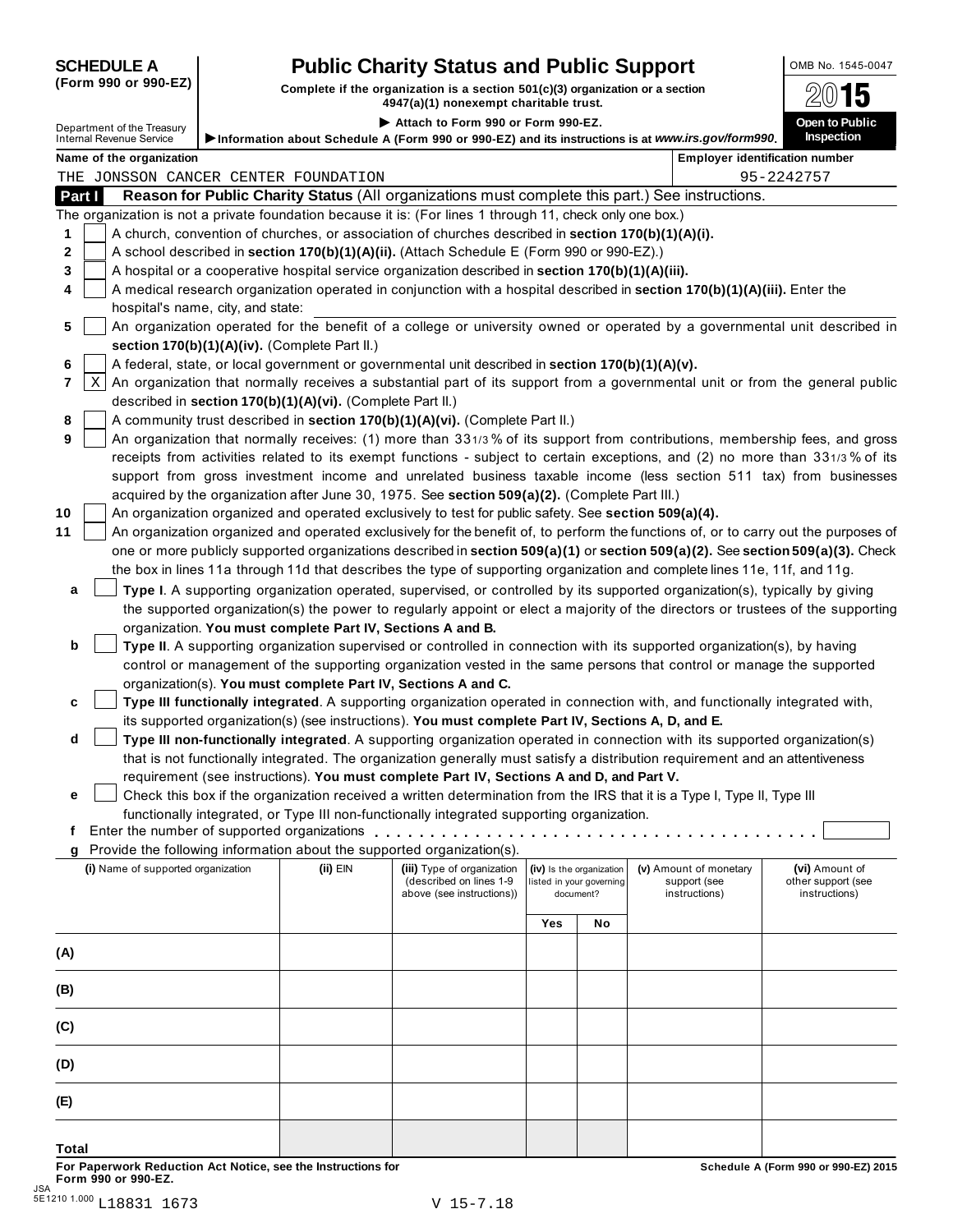Schedule A (Form 990 or 990-EZ) 2015 Page 2

**Support Schedule for Organizations Described in Sections 170(b)(1)(A)(iv) and 170(b)(1)(A)(vi)** (Complete only if you checked the box on line 5, 7, or 8 of Part I or if the organization failed to qualify under **Part II Section A. Public Support**

|              | Part III. If the organization fails to qualify under the tests listed below, please complete Part III.)                                                                                                                                                |             |             |               |               |               |               |
|--------------|--------------------------------------------------------------------------------------------------------------------------------------------------------------------------------------------------------------------------------------------------------|-------------|-------------|---------------|---------------|---------------|---------------|
|              | <b>Section A. Public Support</b>                                                                                                                                                                                                                       |             |             |               |               |               |               |
|              | Calendar year (or fiscal year beginning in) $\blacktriangleright$                                                                                                                                                                                      | (a) 2011    | (b) 2012    | $(c)$ 2013    | (d) $2014$    | (e) 2015      | (f) Total     |
| 1.           | Gifts,<br>grants,<br>contributions.<br>and<br>membership fees received. (Do not<br>include any "unusual grants.")                                                                                                                                      | 13,010,916. | 12,949,343. | 10, 313, 309. | 11, 222, 441. | 23, 363, 080. | 70,859,089.   |
| $\mathbf{2}$ | Tax<br>revenues<br>levied<br>for<br>the<br>organization's benefit and either paid<br>to or expended on its behalf                                                                                                                                      |             |             |               |               |               | $0_{.}$       |
| 3            | The value of services or facilities<br>furnished by a governmental unit to the<br>organization without charge                                                                                                                                          |             |             |               |               |               | 0.            |
| 4            | Total. Add lines 1 through 3                                                                                                                                                                                                                           | 13,010,916. | 12,949,343. | 10, 313, 309. | 11, 222, 441. | 23, 363, 080. | 70,859,089.   |
| 5            | The portion of total contributions by<br>each<br>person (other<br>than<br>a<br>governmental<br>unit<br>publicly<br>or<br>supported organization) included on<br>line 1 that exceeds 2% of the amount<br>shown on line 11, column (f)                   |             |             |               |               |               | 3,616,346.    |
| 6            | Public support. Subtract line 5 from line 4.                                                                                                                                                                                                           |             |             |               |               |               | 67, 242, 743. |
|              | <b>Section B. Total Support</b>                                                                                                                                                                                                                        |             |             |               |               |               |               |
|              | Calendar year (or fiscal year beginning in) $\blacktriangleright$                                                                                                                                                                                      | (a) $2011$  | (b) $2012$  | $(c)$ 2013    | (d) $2014$    | (e) 2015      | (f) Total     |
| 7            | Amounts from line 4                                                                                                                                                                                                                                    | 13,010,916. | 12,949,343. | 10, 313, 309. | 11, 222, 441. | 23, 363, 080. | 70,859,089.   |
| 8            | Gross income from interest, dividends,<br>payments received on securities loans,<br>rents, royalties and income from similar<br>sources sources                                                                                                        | 285,932.    | 280,170.    | 219,853.      | 210,227.      | 224,393.      | 1,220,575.    |
| 9            | Net income from unrelated business<br>activities, whether or not the business<br>is regularly carried on the control of the control of the control of the control of the control of the control o                                                      |             |             |               |               |               | 0.            |
| 10           | Other income. Do not include gain or<br>loss from the sale of capital assets<br>(Explain in Part VI.)                                                                                                                                                  |             |             |               |               |               | 0.            |
| 11           | Total support. Add lines 7 through 10                                                                                                                                                                                                                  |             |             |               |               |               | 72,079,664.   |
| 12           |                                                                                                                                                                                                                                                        |             |             |               |               | 12            | 268,094.      |
| 13           | First five years. If the Form 990 is for the organization's first, second, third, fourth, or fifth tax year as a section 501(c)(3)                                                                                                                     |             |             |               |               |               |               |
|              | <b>Section C. Computation of Public Support Percentage</b>                                                                                                                                                                                             |             |             |               |               |               |               |
| 14           | Public support percentage for 2015 (line 6, column (f) divided by line 11, column (f) 14                                                                                                                                                               |             |             |               |               |               | 93.29%        |
| 15           |                                                                                                                                                                                                                                                        |             |             |               |               |               | 96.44%        |
|              | 16a 331/3% support test - 2015. If the organization did not check the box on line 13, and line 14 is 331/3% or more, check                                                                                                                             |             |             |               |               |               | $\, {\rm X}$  |
|              | this box and stop here. The organization qualifies as a publicly supported organization                                                                                                                                                                |             |             |               |               |               |               |
|              | <b>b</b> 331/3% support test - 2014. If the organization did not check a box on line 13 or 16a, and line 15 is 331/3% or more,                                                                                                                         |             |             |               |               |               |               |
|              | check this box and stop here. The organization qualifies as a publicly supported organization<br>17a 10%-facts-and-circumstances test - 2015. If the organization did not check a box on line 13, 16a, or 16b, and line 14 is                          |             |             |               |               |               |               |
|              | 10% or more, and if the organization meets the "facts-and-circumstances" test, check this box and stop here. Explain in<br>Part VI how the organization meets the "facts-and-circumstances" test. The organization qualifies as a publicly supported   |             |             |               |               |               |               |
|              | <b>b</b> 10%-facts-and-circumstances test - 2014. If the organization did not check a box on line 13, 16a, 16b, or 17a, and line<br>15 is 10% or more, and if the organization meets the "facts-and-circumstances" test, check this box and stop here. |             |             |               |               |               |               |
|              | Explain in Part VI how the organization meets the "facts-and-circumstances" test. The organization qualifies as a publicly                                                                                                                             |             |             |               |               |               |               |
| 18           | Private foundation. If the organization did not check a box on line 13, 16a, 16b, 17a, or 17b, check this box and see                                                                                                                                  |             |             |               |               |               |               |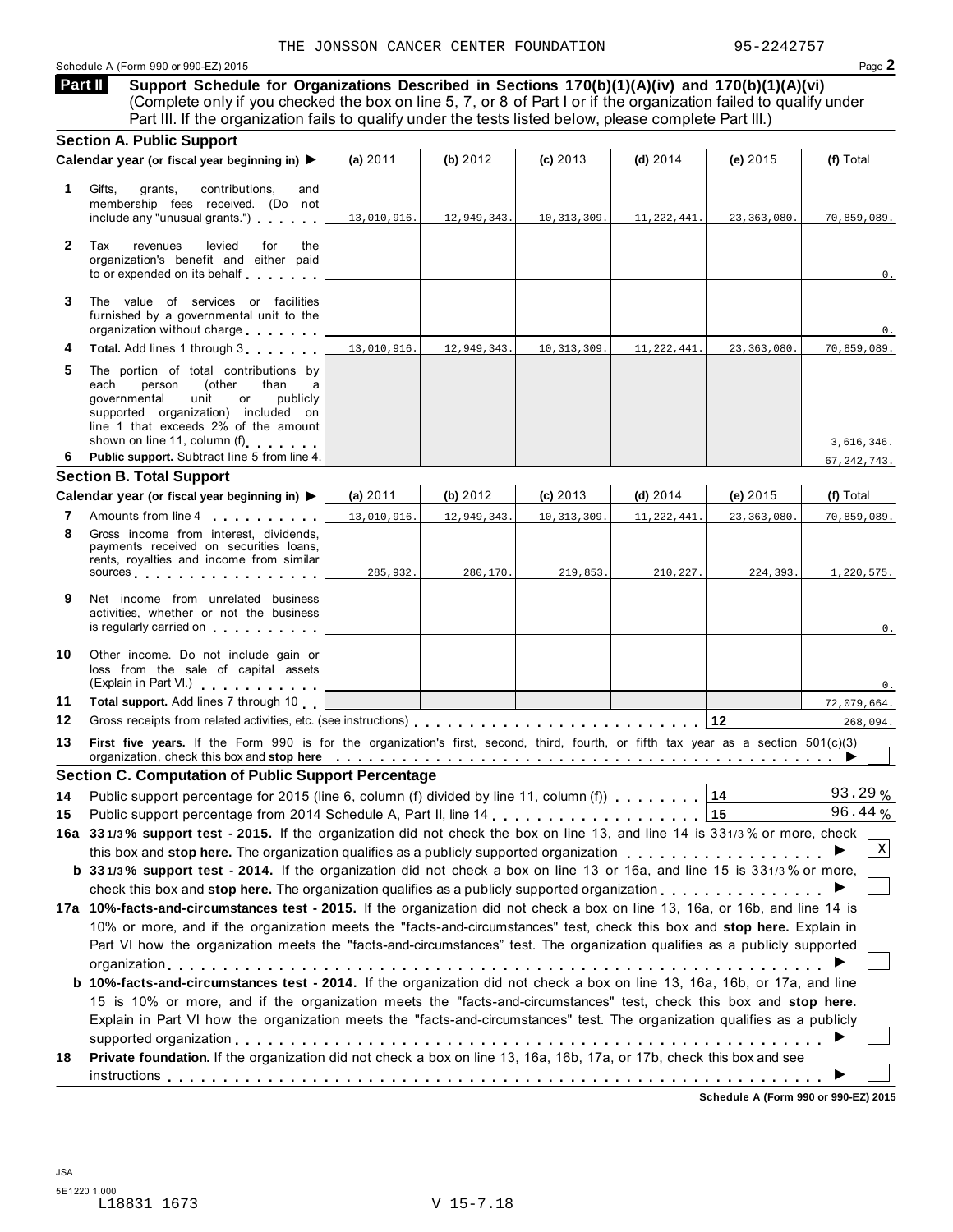#### Schedule A (Form 990 or 990-EZ) 2015 Page 3

**Support Schedule for Organizations Described in Section 509(a)(2) Part III**  (Complete only if you checked the box on line 9 of Part I or if the organization failed to qualify under Part II. If the organization fails to qualify under the tests listed below, please complete Part II.)

|            | <b>Section A. Public Support</b>                                                                                                                                                                                                                                                                                                                      |            |             |            |            |          |                                      |
|------------|-------------------------------------------------------------------------------------------------------------------------------------------------------------------------------------------------------------------------------------------------------------------------------------------------------------------------------------------------------|------------|-------------|------------|------------|----------|--------------------------------------|
|            | Calendar year (or fiscal year beginning in) ▶                                                                                                                                                                                                                                                                                                         | (a) $2011$ | (b) $2012$  | $(c)$ 2013 | (d) $2014$ | (e) 2015 | (f) Total                            |
| 1.         | Gifts, grants, contributions, and membership fees                                                                                                                                                                                                                                                                                                     |            |             |            |            |          |                                      |
|            | received. (Do not include any "unusual grants.")                                                                                                                                                                                                                                                                                                      |            |             |            |            |          |                                      |
| 2          | Gross receipts from admissions, merchandise                                                                                                                                                                                                                                                                                                           |            |             |            |            |          |                                      |
|            | sold or services performed, or facilities                                                                                                                                                                                                                                                                                                             |            |             |            |            |          |                                      |
|            | furnished in any activity that is related to the                                                                                                                                                                                                                                                                                                      |            |             |            |            |          |                                      |
|            | organization's tax-exempt purpose                                                                                                                                                                                                                                                                                                                     |            |             |            |            |          |                                      |
| 3          | Gross receipts from activities that are not an                                                                                                                                                                                                                                                                                                        |            |             |            |            |          |                                      |
|            | unrelated trade or business under section 513                                                                                                                                                                                                                                                                                                         |            |             |            |            |          |                                      |
|            | levied<br>Tax<br>revenues<br>for<br>the                                                                                                                                                                                                                                                                                                               |            |             |            |            |          |                                      |
|            | organization's benefit and either paid                                                                                                                                                                                                                                                                                                                |            |             |            |            |          |                                      |
|            | to or expended on its behalf                                                                                                                                                                                                                                                                                                                          |            |             |            |            |          |                                      |
| 5          | The value of services or facilities                                                                                                                                                                                                                                                                                                                   |            |             |            |            |          |                                      |
|            | furnished by a governmental unit to the                                                                                                                                                                                                                                                                                                               |            |             |            |            |          |                                      |
|            | organization without charge                                                                                                                                                                                                                                                                                                                           |            |             |            |            |          |                                      |
| 6          | Total. Add lines 1 through 5                                                                                                                                                                                                                                                                                                                          |            |             |            |            |          |                                      |
|            | <b>7a</b> Amounts included on lines 1, 2, and 3                                                                                                                                                                                                                                                                                                       |            |             |            |            |          |                                      |
|            | received from disqualified persons                                                                                                                                                                                                                                                                                                                    |            |             |            |            |          |                                      |
|            | <b>b</b> Amounts included on lines 2 and 3                                                                                                                                                                                                                                                                                                            |            |             |            |            |          |                                      |
|            | received from other than disqualified                                                                                                                                                                                                                                                                                                                 |            |             |            |            |          |                                      |
|            | persons that exceed the greater of \$5,000                                                                                                                                                                                                                                                                                                            |            |             |            |            |          |                                      |
|            | or 1% of the amount on line 13 for the year                                                                                                                                                                                                                                                                                                           |            |             |            |            |          |                                      |
| 8          | c Add lines 7a and 7b<br>Public support. (Subtract line 7c from                                                                                                                                                                                                                                                                                       |            |             |            |            |          |                                      |
|            |                                                                                                                                                                                                                                                                                                                                                       |            |             |            |            |          |                                      |
|            | $line 6.)$<br><b>Section B. Total Support</b>                                                                                                                                                                                                                                                                                                         |            |             |            |            |          |                                      |
|            |                                                                                                                                                                                                                                                                                                                                                       | (a) $2011$ | (b) $2012$  | $(c)$ 2013 | (d) $2014$ | (e) 2015 | (f) Total                            |
|            | Calendar year (or fiscal year beginning in) ▶                                                                                                                                                                                                                                                                                                         |            |             |            |            |          |                                      |
| 9          | Amounts from line 6<br>10 a Gross income from interest, dividends,                                                                                                                                                                                                                                                                                    |            |             |            |            |          |                                      |
|            | payments received on securities loans,                                                                                                                                                                                                                                                                                                                |            |             |            |            |          |                                      |
|            | rents, royalties and income from similar                                                                                                                                                                                                                                                                                                              |            |             |            |            |          |                                      |
|            | sources                                                                                                                                                                                                                                                                                                                                               |            |             |            |            |          |                                      |
|            | <b>b</b> Unrelated business taxable income (less                                                                                                                                                                                                                                                                                                      |            |             |            |            |          |                                      |
|            | section 511 taxes) from businesses                                                                                                                                                                                                                                                                                                                    |            |             |            |            |          |                                      |
|            | acquired after June 30, 1975                                                                                                                                                                                                                                                                                                                          |            |             |            |            |          |                                      |
|            | c Add lines 10a and 10b                                                                                                                                                                                                                                                                                                                               |            |             |            |            |          |                                      |
| 11         | Net income from unrelated business                                                                                                                                                                                                                                                                                                                    |            |             |            |            |          |                                      |
|            | activities not included in line 10b,<br>whether or not the business is regularly                                                                                                                                                                                                                                                                      |            |             |            |            |          |                                      |
|            | carried on the carried on                                                                                                                                                                                                                                                                                                                             |            |             |            |            |          |                                      |
| 12         | Other income. Do not include gain or                                                                                                                                                                                                                                                                                                                  |            |             |            |            |          |                                      |
|            | loss from the sale of capital assets                                                                                                                                                                                                                                                                                                                  |            |             |            |            |          |                                      |
|            | (Explain in Part VI.) <b>All Accords</b>                                                                                                                                                                                                                                                                                                              |            |             |            |            |          |                                      |
| 13         | Total support. (Add lines 9, 10c, 11,                                                                                                                                                                                                                                                                                                                 |            |             |            |            |          |                                      |
|            | and $12.$ ) $\qquad \qquad \qquad$ $\qquad \qquad$ $\qquad \qquad$ $\qquad$ $\qquad \qquad$ $\qquad$ $\qquad \qquad$ $\qquad$ $\qquad$ $\qquad$ $\qquad$ $\qquad$ $\qquad$ $\qquad$ $\qquad$ $\qquad$ $\qquad$ $\qquad$ $\qquad$ $\qquad$ $\qquad$ $\qquad$ $\qquad$ $\qquad$ $\qquad$ $\qquad$ $\qquad$ $\qquad$ $\qquad$ $\qquad$ $\qquad$ $\qquad$ |            |             |            |            |          |                                      |
| 14         | First five years. If the Form 990 is for the organization's first, second, third, fourth, or fifth tax year as a section 501(c)(3)                                                                                                                                                                                                                    |            |             |            |            |          |                                      |
|            |                                                                                                                                                                                                                                                                                                                                                       |            |             |            |            |          |                                      |
|            | Section C. Computation of Public Support Percentage                                                                                                                                                                                                                                                                                                   |            |             |            |            |          |                                      |
| 15         | Public support percentage for 2015 (line 8, column (f) divided by line 13, column (f))<br>[11]                                                                                                                                                                                                                                                        |            |             |            |            | 15       | %                                    |
| 16         | Public support percentage from 2014 Schedule A, Part III, line 15.                                                                                                                                                                                                                                                                                    |            |             |            |            | 16       | %                                    |
|            | Section D. Computation of Investment Income Percentage                                                                                                                                                                                                                                                                                                |            |             |            |            |          |                                      |
| 17         | Investment income percentage for 2015 (line 10c, column (f) divided by line 13, column (f)                                                                                                                                                                                                                                                            |            |             |            |            | 17       | %                                    |
| 18         |                                                                                                                                                                                                                                                                                                                                                       |            |             |            |            | 18       | $\%$                                 |
|            | 19a 331/3% support tests - 2015. If the organization did not check the box on line 14, and line 15 is more than 331/3%, and line                                                                                                                                                                                                                      |            |             |            |            |          |                                      |
|            | 17 is not more than 331/3%, check this box and stop here. The organization qualifies as a publicly supported organization                                                                                                                                                                                                                             |            |             |            |            |          |                                      |
|            | <b>b</b> 331/3% support tests - 2014. If the organization did not check a box on line 14 or line 19a, and line 16 is more than 331/3%, and                                                                                                                                                                                                            |            |             |            |            |          |                                      |
|            | line 18 is not more than 331/3%, check this box and stop here. The organization qualifies as a publicly supported organization                                                                                                                                                                                                                        |            |             |            |            |          |                                      |
| 20         | Private foundation. If the organization did not check a box on line 14, 19a, or 19b, check this box and see instructions ▶                                                                                                                                                                                                                            |            |             |            |            |          |                                      |
| <b>JSA</b> |                                                                                                                                                                                                                                                                                                                                                       |            |             |            |            |          | Schedule A (Form 990 or 990-EZ) 2015 |
|            | 5E1221 1.000<br>L18831 1673                                                                                                                                                                                                                                                                                                                           |            | $V$ 15-7.18 |            |            |          |                                      |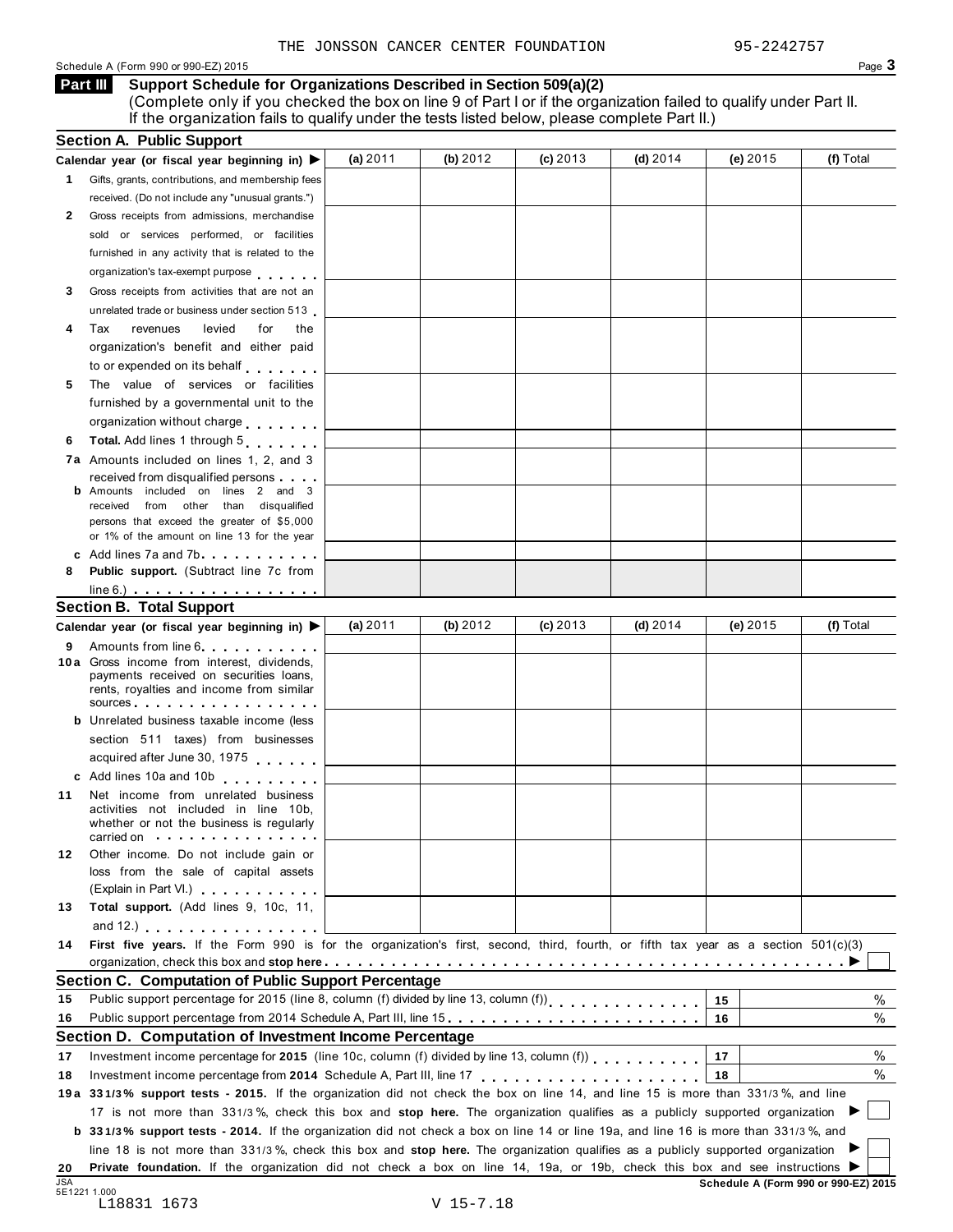**Yes No**

**2**

**3a**

**3b**

**3c**

**4a**

**4b**

**4c**

**5a**

**5b 5c**

**6**

**7**

**8**

**9a**

**9b**

**9c**

**10a**

**10b**

#### **Part IV Supporting Organizations**

(Complete only if you checked a box in line 11 of Part I. If you checked 11a of Part I, complete Sections A and B. If you checked 11b of Part I, complete Sections A and C. If you checked 11c of Part I, complete Sections A, D, and E. If you checked 11d of Part I, complete Sections A and D, and complete Part V.)

#### **Section A. All Supporting Organizations**

- **1** Are all of the organization's supported organizations listed by name in the organization's governing documents? *If* "*No,*" *describe in Part VI how the supported organizations are designated. If designated by class or purpose, describe the designation. If historic and continuing relationship, explain.* **1**
- **2** Did the organization have any supported organization that does not have an IRS determination of status under section 509(a)(1) or (2)? *If* "*Yes,*" *explain in Part VI how the organization determined that the supported organization was described in section 509(a)(1) or (2).*
- **3 a** Did the organization have a supported organization described in section 501(c)(4), (5), or (6)? *If* "*Yes,*" *answer (b) and (c) below.*
- **b** Did the organization confirm that each supported organization qualified under section 501(c)(4), (5), or (6) and | satisfied the public support tests under section 509(a)(2)? *If* "*Yes,*" *describe in Part VI when and how the organization made the determination.*
- **c** Did the organization ensure that all support to such organizations was used exclusively for section 170(c)(2)(B) purposes? *If* "*Yes,*" *explain in Part VI what controls the organization put in place to ensure such use.*
- **4 a** Was any supported organization not organized in the United States ("foreign supported organization")? *If* "*Yes,*" *and if you checked 11a or 11b in Part I, answer (b) and (c) below.*
- **b** Did the organization have ultimate control and discretion in deciding whether to make grants to the foreign | supported organization? *If* "*Yes,*" *describe in Part VI how the organization had such control and discretion despite being controlled or supervised by or in connection with its supported organizations.*
- **c** Did the organization support any foreign supported organization that does not have an IRS determination | under sections 501(c)(3) and 509(a)(1) or (2)? *If* "*Yes,*" *explain in Part VI what controls the organization used to ensure that all support to the foreign supported organization was used exclusively for section 170(c)(2)(B) purposes.*
- **5 a** Did the organization add, substitute, or remove any supported organizations during the tax year? *If* "*Yes,*" *answer (b) and (c) below (if applicable). Also, provide detail in Part VI, including (i) the names and EIN numbers of the supported organizations added, substituted, or removed; (ii) the reasons for each such action; (iii) the authority under the organization's organizing document authorizing such action; and (iv) how the action was accomplished (such as by amendment to the organizing document).*
- **b** Type I or Type II only. Was any added or substituted supported organization part of a class already | designated in the organization's organizing document?
- **c Substitutions only.** Was the substitution the result of an event beyond the organization's control?
- **6** Did the organization provide support (whether in the form of grants or the provision of services or facilities) to anyone other than (i) its supported organizations, (ii) individuals that are part of the charitable class benefited by one or more of its supported organizations, or (iii) other supporting organizations that also support or benefit one or more of the filing organization's supported organizations? *If* "*Yes,*" *provide detail in Part VI.*
- **7** Did the organization provide a grant, loan, compensation, or other similar payment to a substantial contributor (defined in section 4958(c)(3)(C)), a family member of a substantial contributor, or a 35% controlled entity with regard to a substantial contributor? *If* "*Yes,*" *complete Part I of Schedule L (Form 990 or 990-EZ).*
- **8** Did the organization make a loan to a disqualified person (as defined in section 4958) not described in line 7? *If* "*Yes,*" *complete Part I of Schedule L (Form 990 or 990-EZ).*
- **a** Was the organization controlled directly or indirectly at any time during the tax year by one or more | **9** disqualified persons as defined in section 4946 (other than foundation managers and organizations described in section 509(a)(1) or (2))? *If* "*Yes,*" *provide detail in Part VI.*
- **b** Did one or more disqualified persons (as defined in line 9a) hold a controlling interest in any entity in which | the supporting organization had an interest? *If* "*Yes,*" *provide detail in Part VI.*
- **c** Did a disqualified person (as defined in line 9a) have an ownership interest in, or derive any personal benefit from, assets in which the supporting organization also had an interest? *If* "*Yes,*" *provide detail in Part VI.*
- **10a** Was the organization subject to the excess business holdings rules of section 4943 because of section | 4943(f) (regarding certain Type II supporting organizations, and all Type III non-functionally integrated supporting organizations)? *If* "*Yes,*" *answer 10b below.*
	- **b** Did the organization have any excess business holdings in the tax year? *(Use Schedule C, Form 4720, to determine whether the organization had excess business holdings.)*

JSA **Schedule A (Form 990 or 990-EZ) 2015**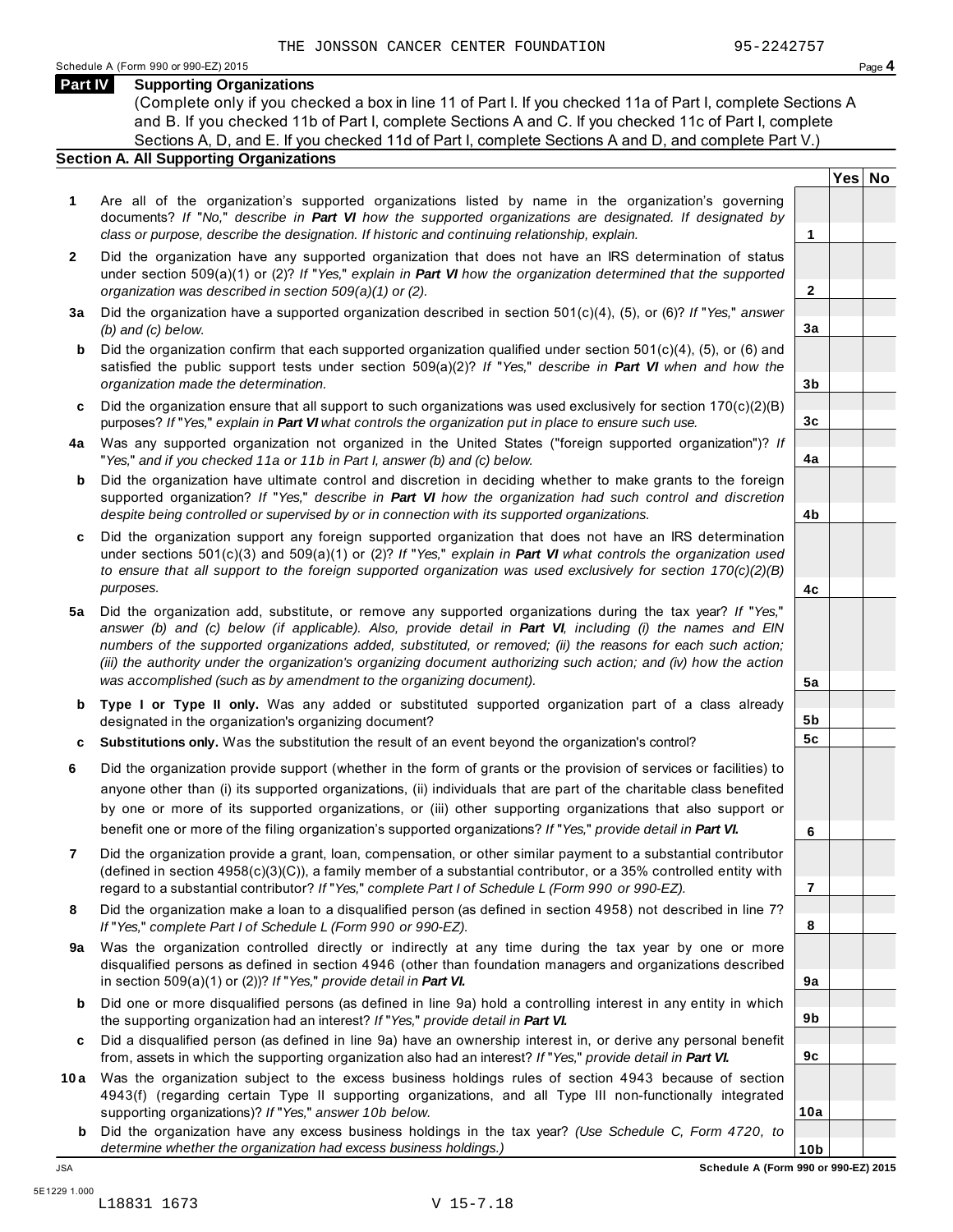|             | 95-2242757<br>THE JONSSON CANCER CENTER FOUNDATION                                                                                                                                                                                                                                                                                                                                                                                                                                                                                                                 |                 |        |        |
|-------------|--------------------------------------------------------------------------------------------------------------------------------------------------------------------------------------------------------------------------------------------------------------------------------------------------------------------------------------------------------------------------------------------------------------------------------------------------------------------------------------------------------------------------------------------------------------------|-----------------|--------|--------|
|             | Schedule A (Form 990 or 990-EZ) 2015                                                                                                                                                                                                                                                                                                                                                                                                                                                                                                                               |                 |        | Page 5 |
| Part IV     | <b>Supporting Organizations (continued)</b>                                                                                                                                                                                                                                                                                                                                                                                                                                                                                                                        |                 |        |        |
| 11          | Has the organization accepted a gift or contribution from any of the following persons?                                                                                                                                                                                                                                                                                                                                                                                                                                                                            |                 | Yes No |        |
| a           | A person who directly or indirectly controls, either alone or together with persons described in (b) and (c)                                                                                                                                                                                                                                                                                                                                                                                                                                                       |                 |        |        |
|             | below, the governing body of a supported organization?                                                                                                                                                                                                                                                                                                                                                                                                                                                                                                             | 11a             |        |        |
|             | <b>b</b> A family member of a person described in (a) above?                                                                                                                                                                                                                                                                                                                                                                                                                                                                                                       | 11 <sub>b</sub> |        |        |
|             | c A 35% controlled entity of a person described in (a) or (b) above? If "Yes" to a, b, or c, provide detail in Part VI.                                                                                                                                                                                                                                                                                                                                                                                                                                            | 11c             |        |        |
|             | <b>Section B. Type I Supporting Organizations</b>                                                                                                                                                                                                                                                                                                                                                                                                                                                                                                                  |                 |        |        |
|             |                                                                                                                                                                                                                                                                                                                                                                                                                                                                                                                                                                    |                 | Yes No |        |
| 1           | Did the directors, trustees, or membership of one or more supported organizations have the power to<br>regularly appoint or elect at least a majority of the organization's directors or trustees at all times during the<br>tax year? If "No," describe in Part VI how the supported organization(s) effectively operated, supervised, or<br>controlled the organization's activities. If the organization had more than one supported organization,<br>describe how the powers to appoint and/or remove directors or trustees were allocated among the supported |                 |        |        |
|             | organizations and what conditions or restrictions, if any, applied to such powers during the tax year.                                                                                                                                                                                                                                                                                                                                                                                                                                                             | 1               |        |        |
| 2           | Did the organization operate for the benefit of any supported organization other than the supported<br>organization(s) that operated, supervised, or controlled the supporting organization? If "Yes," explain in Part<br>VI how providing such benefit carried out the purposes of the supported organization(s) that operated,<br>supervised, or controlled the supporting organization.                                                                                                                                                                         | $\mathbf{2}$    |        |        |
|             | <b>Section C. Type II Supporting Organizations</b>                                                                                                                                                                                                                                                                                                                                                                                                                                                                                                                 |                 |        |        |
|             |                                                                                                                                                                                                                                                                                                                                                                                                                                                                                                                                                                    |                 | Yes No |        |
| 1           | Were a majority of the organization's directors or trustees during the tax year also a majority of the directors<br>or trustees of each of the organization's supported organization(s)? If "No," describe in Part VI how control<br>or management of the supporting organization was vested in the same persons that controlled or managed                                                                                                                                                                                                                        |                 |        |        |
|             | the supported organization(s).                                                                                                                                                                                                                                                                                                                                                                                                                                                                                                                                     | 1               |        |        |
|             | Section D. All Type III Supporting Organizations                                                                                                                                                                                                                                                                                                                                                                                                                                                                                                                   |                 |        |        |
|             |                                                                                                                                                                                                                                                                                                                                                                                                                                                                                                                                                                    |                 | Yes No |        |
| 1           | Did the organization provide to each of its supported organizations, by the last day of the fifth month of the<br>organization's tax year, (i) a written notice describing the type and amount of support provided during the prior<br>tax year, (ii) a copy of the Form 990 that was most recently filed as of the date of notification, and (iii) copies of<br>the organization's governing documents in effect on the date of notification, to the extent not previously<br>provided?                                                                           | 1               |        |        |
| 2           | Were any of the organization's officers, directors, or trustees either (i) appointed or elected by the supported<br>organization(s) or (ii) serving on the governing body of a supported organization? If "No," explain in Part VI how<br>the organization maintained a close and continuous working relationship with the supported organization(s).                                                                                                                                                                                                              | $\mathbf{2}$    |        |        |
| 3           | By reason of the relationship described in (2), did the organization's supported organizations have a<br>significant voice in the organization's investment policies and in directing the use of the organization's<br>income or assets at all times during the tax year? If "Yes," describe in Part VI the role the organization's<br>supported organizations played in this regard.                                                                                                                                                                              |                 |        |        |
|             |                                                                                                                                                                                                                                                                                                                                                                                                                                                                                                                                                                    | 3               |        |        |
|             | Section E. Type III Functionally-Integrated Supporting Organizations                                                                                                                                                                                                                                                                                                                                                                                                                                                                                               |                 |        |        |
| 1<br>a<br>b | Check the box next to the method that the organization used to satisfy the Integral Part Test during the year (see instructions):<br>The organization satisfied the Activities Test. Complete line 2 below.<br>The organization is the parent of each of its supported organizations. Complete line 3 below.                                                                                                                                                                                                                                                       |                 |        |        |
| C           | The organization supported a governmental entity. Describe in Part VI how you supported a government entity (see instructions).                                                                                                                                                                                                                                                                                                                                                                                                                                    |                 |        |        |
|             |                                                                                                                                                                                                                                                                                                                                                                                                                                                                                                                                                                    |                 | Yes No |        |
| 2           | Activities Test. Answer (a) and (b) below.                                                                                                                                                                                                                                                                                                                                                                                                                                                                                                                         |                 |        |        |
| a           | Did substantially all of the organization's activities during the tax year directly further the exempt purposes of<br>the supported organization(s) to which the organization was responsive? If "Yes," then in Part VI identify<br>those supported organizations and explain how these activities directly furthered their exempt purposes,<br>how the organization was responsive to those supported organizations, and how the organization determined                                                                                                          |                 |        |        |
|             | that these activities constituted substantially all of its activities.                                                                                                                                                                                                                                                                                                                                                                                                                                                                                             | 2a              |        |        |
| b           | Did the activities described in (a) constitute activities that, but for the organization's involvement, one or more<br>of the organization's supported organization(s) would have been engaged in? If "Yes," explain in Part VI the<br>reasons for the organization's position that its supported organization(s) would have engaged in these<br>activities but for the organization's involvement.                                                                                                                                                                | 2 <sub>b</sub>  |        |        |
|             |                                                                                                                                                                                                                                                                                                                                                                                                                                                                                                                                                                    |                 |        |        |
| 3<br>а      | Parent of Supported Organizations. Answer (a) and (b) below.<br>Did the organization have the power to regularly appoint or elect a majority of the officers, directors, or<br>trustees of each of the supported organizations? Provide details in Part VI.                                                                                                                                                                                                                                                                                                        | 3a              |        |        |
| b           | Did the organization exercise a substantial degree of direction over the policies, programs, and activities of each                                                                                                                                                                                                                                                                                                                                                                                                                                                |                 |        |        |
|             | of its supported organizations? If "Yes," describe in Part VI the role played by the organization in this regard.                                                                                                                                                                                                                                                                                                                                                                                                                                                  | 3 <sub>b</sub>  |        |        |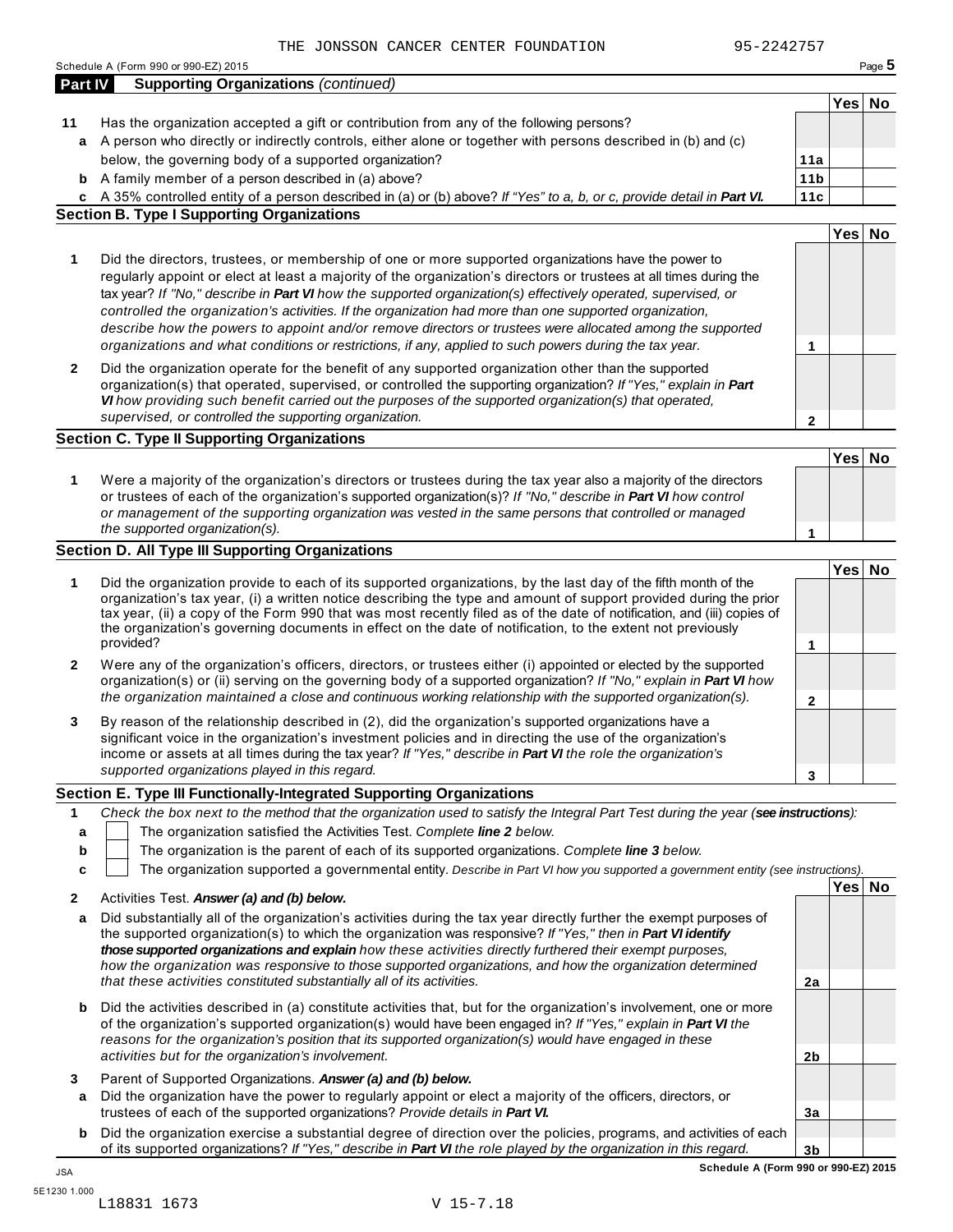| Schedule A (Form 990 or 990-EZ) 2015 | Page $6$ |
|--------------------------------------|----------|
|                                      |          |

**Part V Type III Non-Functionally Integrated 509(a)(3) Supporting Organizations**

**1** Check here if the organization satisfied the Integral Part Test as a qualifying trust on Nov. 20, 1970. **See instructions.** All other Type III non-functionally integrated supporting organizations must complete Sections A through E.

| Section A - Adjusted Net Income                                                                                            |                | (A) Prior Year | (B) Current Year<br>(optional) |
|----------------------------------------------------------------------------------------------------------------------------|----------------|----------------|--------------------------------|
| 1 Net short-term capital gain                                                                                              | 1              |                |                                |
| 2 Recoveries of prior-year distributions                                                                                   | $\overline{2}$ |                |                                |
| 3 Other gross income (see instructions)                                                                                    | 3              |                |                                |
| 4 Add lines 1 through 3                                                                                                    | 4              |                |                                |
| 5 Depreciation and depletion                                                                                               | 5              |                |                                |
| 6 Portion of operating expenses paid or incurred for production or                                                         |                |                |                                |
| collection of gross income or for management, conservation, or                                                             |                |                |                                |
| maintenance of property held for production of income (see instructions)                                                   | 6              |                |                                |
| 7 Other expenses (see instructions)                                                                                        | $\overline{7}$ |                |                                |
| 8 Adjusted Net Income (subtract lines 5, 6 and 7 from line 4)                                                              | 8              |                |                                |
| <b>Section B - Minimum Asset Amount</b>                                                                                    |                | (A) Prior Year | (B) Current Year<br>(optional) |
| 1 Aggregate fair market value of all non-exempt-use assets (see                                                            |                |                |                                |
| instructions for short tax year or assets held for part of year):                                                          |                |                |                                |
| a Average monthly value of securities                                                                                      | 1a             |                |                                |
| <b>b</b> Average monthly cash balances                                                                                     | 1 <sub>b</sub> |                |                                |
| c Fair market value of other non-exempt-use assets                                                                         | 1c             |                |                                |
| d Total (add lines 1a, 1b, and 1c)                                                                                         | 1 <sub>d</sub> |                |                                |
| e Discount claimed for blockage or other<br>factors (explain in detail in Part VI):                                        |                |                |                                |
| 2 Acquisition indebtedness applicable to non-exempt-use assets                                                             | $\overline{2}$ |                |                                |
| 3 Subtract line 2 from line 1d                                                                                             | 3              |                |                                |
| 4 Cash deemed held for exempt use. Enter 1-1/2% of line 3 (for greater amount,<br>see instructions).                       | 4              |                |                                |
| 5 Net value of non-exempt-use assets (subtract line 4 from line 3)                                                         | 5              |                |                                |
| 6 Multiply line 5 by .035                                                                                                  | 6              |                |                                |
| 7 Recoveries of prior-year distributions                                                                                   | 7              |                |                                |
| 8 Minimum Asset Amount (add line 7 to line 6)                                                                              | 8              |                |                                |
| <b>Section C - Distributable Amount</b>                                                                                    |                |                | <b>Current Year</b>            |
| 1 Adjusted net income for prior year (from Section A, line 8, Column A)                                                    | 1              |                |                                |
| 2 Enter 85% of line 1                                                                                                      | $\mathbf 2$    |                |                                |
| 3 Minimum asset amount for prior year (from Section B, line 8, Column A)                                                   | 3              |                |                                |
| 4 Enter greater of line 2 or line 3                                                                                        | 4              |                |                                |
| 5 Income tax imposed in prior year                                                                                         | 5              |                |                                |
| 6 Distributable Amount. Subtract line 5 from line 4, unless subject to<br>emergency temporary reduction (see instructions) | 6              |                |                                |

**7** | Check here if the current year is the organization's first as a non-functionally-integrated Type III supporting organization (see instructions).

**Schedule A (Form 990 or 990-EZ) 2015**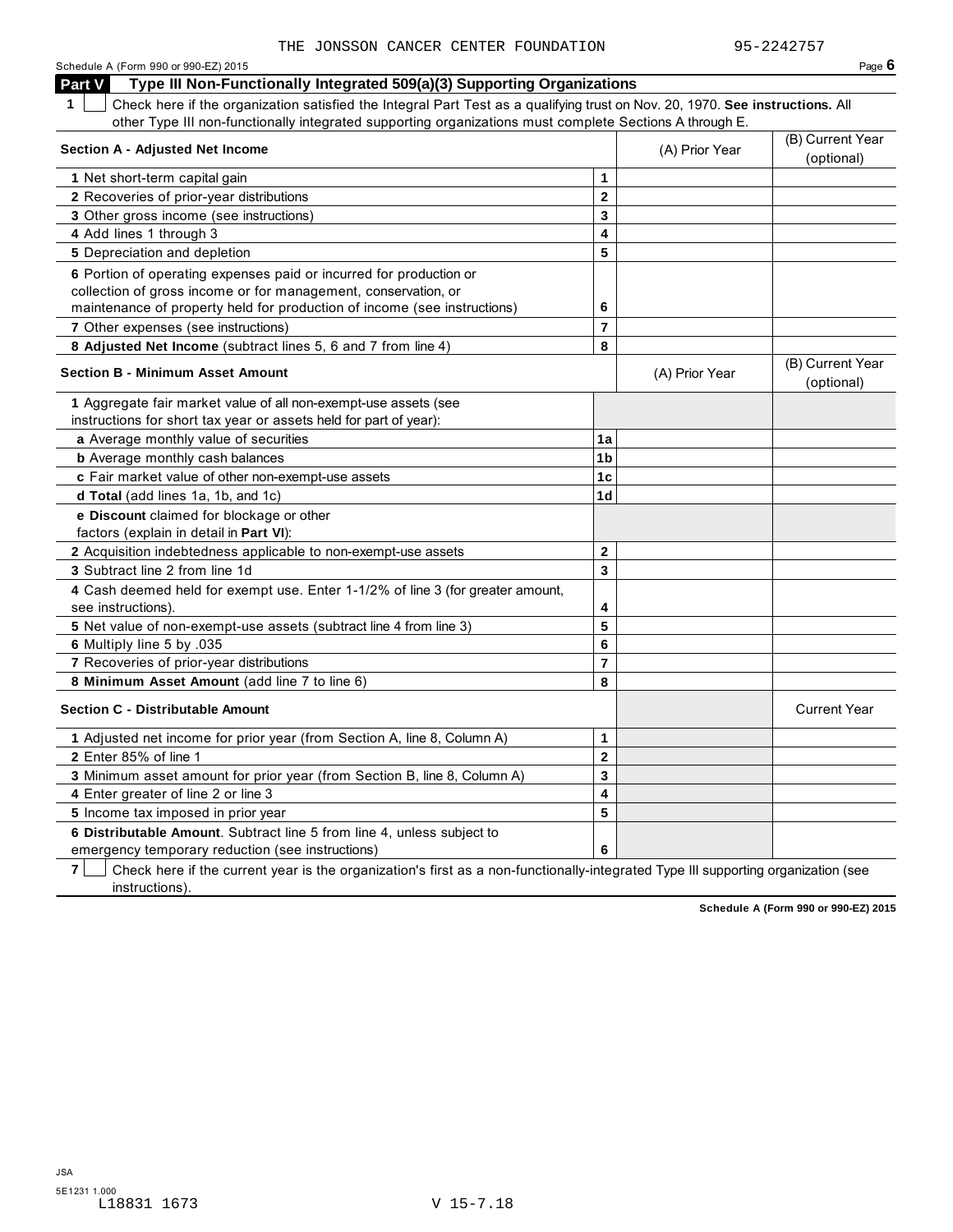|        | Schedule A (Form 990 or 990-EZ) 2015                                                | Page                |
|--------|-------------------------------------------------------------------------------------|---------------------|
| Part V | Type III Non-Functionally Integrated 509(a)(3) Supporting Organizations (continued) |                     |
|        | <b>Section D - Distributions</b>                                                    | <b>Current Year</b> |
|        | Amounts paid to supported organizations to accomplish exempt purposes               |                     |

|                | <b>Section D - Distributions</b>                                                           |                                    | <b>Current Year</b>                           |                                                  |
|----------------|--------------------------------------------------------------------------------------------|------------------------------------|-----------------------------------------------|--------------------------------------------------|
| 1              | Amounts paid to supported organizations to accomplish exempt purposes                      |                                    |                                               |                                                  |
| $\mathbf{2}$   | Amounts paid to perform activity that directly furthers exempt purposes of supported       |                                    |                                               |                                                  |
|                | organizations, in excess of income from activity                                           |                                    |                                               |                                                  |
| 3              | Administrative expenses paid to accomplish exempt purposes of supported organizations      |                                    |                                               |                                                  |
| 4              | Amounts paid to acquire exempt-use assets                                                  |                                    |                                               |                                                  |
| 5              | Qualified set-aside amounts (prior IRS approval required)                                  |                                    |                                               |                                                  |
| 6              | Other distributions (describe in Part VI). See instructions.                               |                                    |                                               |                                                  |
| 7              | Total annual distributions. Add lines 1 through 6.                                         |                                    |                                               |                                                  |
| 8              | Distributions to attentive supported organizations to which the organization is responsive |                                    |                                               |                                                  |
|                | (provide details in Part VI). See instructions.                                            |                                    |                                               |                                                  |
| 9              | Distributable amount for 2015 from Section C, line 6                                       |                                    |                                               |                                                  |
| 10             | Line 8 amount divided by Line 9 amount                                                     |                                    |                                               |                                                  |
|                | Section E - Distribution Allocations (see instructions)                                    | (i)<br><b>Excess Distributions</b> | (ii)<br><b>Underdistributions</b><br>Pre-2015 | (iii)<br><b>Distributable</b><br>Amount for 2015 |
| 1              | Distributable amount for 2015 from Section C, line 6                                       |                                    |                                               |                                                  |
| $\mathbf{2}$   | Underdistributions, if any, for years prior to 2015                                        |                                    |                                               |                                                  |
|                | (reasonable cause required-see instructions)                                               |                                    |                                               |                                                  |
| 3              | Excess distributions carryover, if any, to 2015:                                           |                                    |                                               |                                                  |
| a              |                                                                                            |                                    |                                               |                                                  |
| b              |                                                                                            |                                    |                                               |                                                  |
| c              |                                                                                            |                                    |                                               |                                                  |
| d              |                                                                                            |                                    |                                               |                                                  |
| е              | From 2014                                                                                  |                                    |                                               |                                                  |
| f              | Total of lines 3a through e                                                                |                                    |                                               |                                                  |
| g              | Applied to underdistributions of prior years                                               |                                    |                                               |                                                  |
| h.             | Applied to 2015 distributable amount                                                       |                                    |                                               |                                                  |
| j.             | Carryover from 2010 not applied (see instructions)                                         |                                    |                                               |                                                  |
|                | Remainder. Subtract lines 3g, 3h, and 3i from 3f.                                          |                                    |                                               |                                                  |
| 4              | Distributions for 2015 from Section                                                        |                                    |                                               |                                                  |
|                | $D$ , line $7$ :<br>\$                                                                     |                                    |                                               |                                                  |
| a              | Applied to underdistributions of prior years                                               |                                    |                                               |                                                  |
| b              | Applied to 2015 distributable amount                                                       |                                    |                                               |                                                  |
| c              | Remainder. Subtract lines 4a and 4b from 4.                                                |                                    |                                               |                                                  |
| 5              | Remaining underdistributions for years prior to 2015, if                                   |                                    |                                               |                                                  |
|                | any. Subtract lines 3g and 4a from line 2 (if amount                                       |                                    |                                               |                                                  |
|                | greater than zero, see instructions).                                                      |                                    |                                               |                                                  |
| 6              | Remaining underdistributions for 2015. Subtract lines 3h                                   |                                    |                                               |                                                  |
|                | and 4b from line 1 (if amount greater than zero, see                                       |                                    |                                               |                                                  |
|                | instructions).                                                                             |                                    |                                               |                                                  |
| $\overline{7}$ | Excess distributions carryover to 2016. Add lines 3j                                       |                                    |                                               |                                                  |
|                | and 4c.                                                                                    |                                    |                                               |                                                  |
| 8              | Breakdown of line 7:                                                                       |                                    |                                               |                                                  |
| a              |                                                                                            |                                    |                                               |                                                  |
| b              |                                                                                            |                                    |                                               |                                                  |
| c              | Excess from 2013                                                                           |                                    |                                               |                                                  |
| d              | Excess from 2014                                                                           |                                    |                                               |                                                  |
| е              | Excess from 2015                                                                           |                                    |                                               |                                                  |
|                |                                                                                            |                                    |                                               | Schedule A (Form 990 or 990-EZ) 2015             |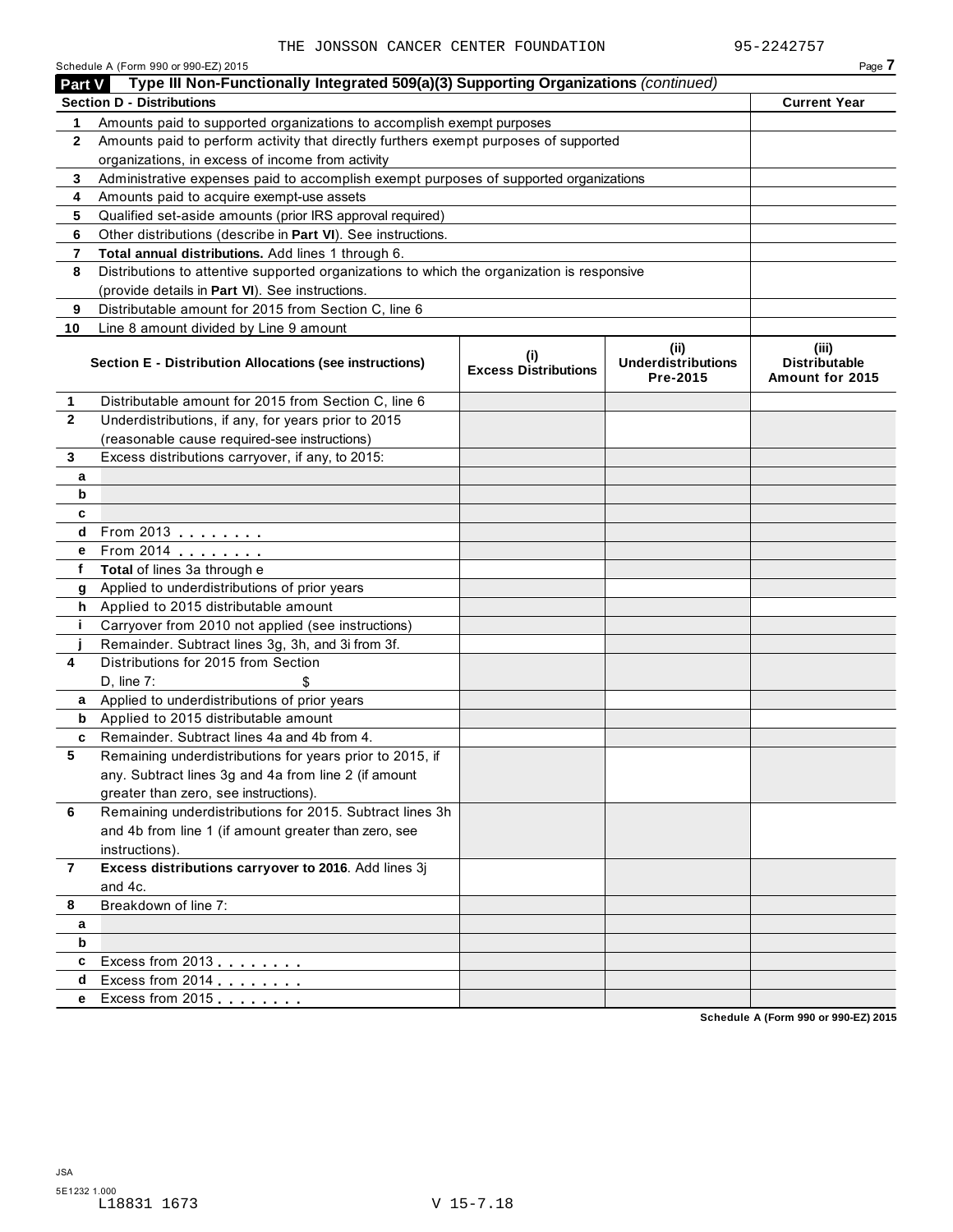Schedule A (Form 990 or 990-EZ) 2015 **Page 8** 

**Supplemental Information.** Provide the explanations required by Part II, line 10; Part II, line 17a or 17b; **Part VI**  and Part III, line 12. Also complete this part for any additional information. (See instructions).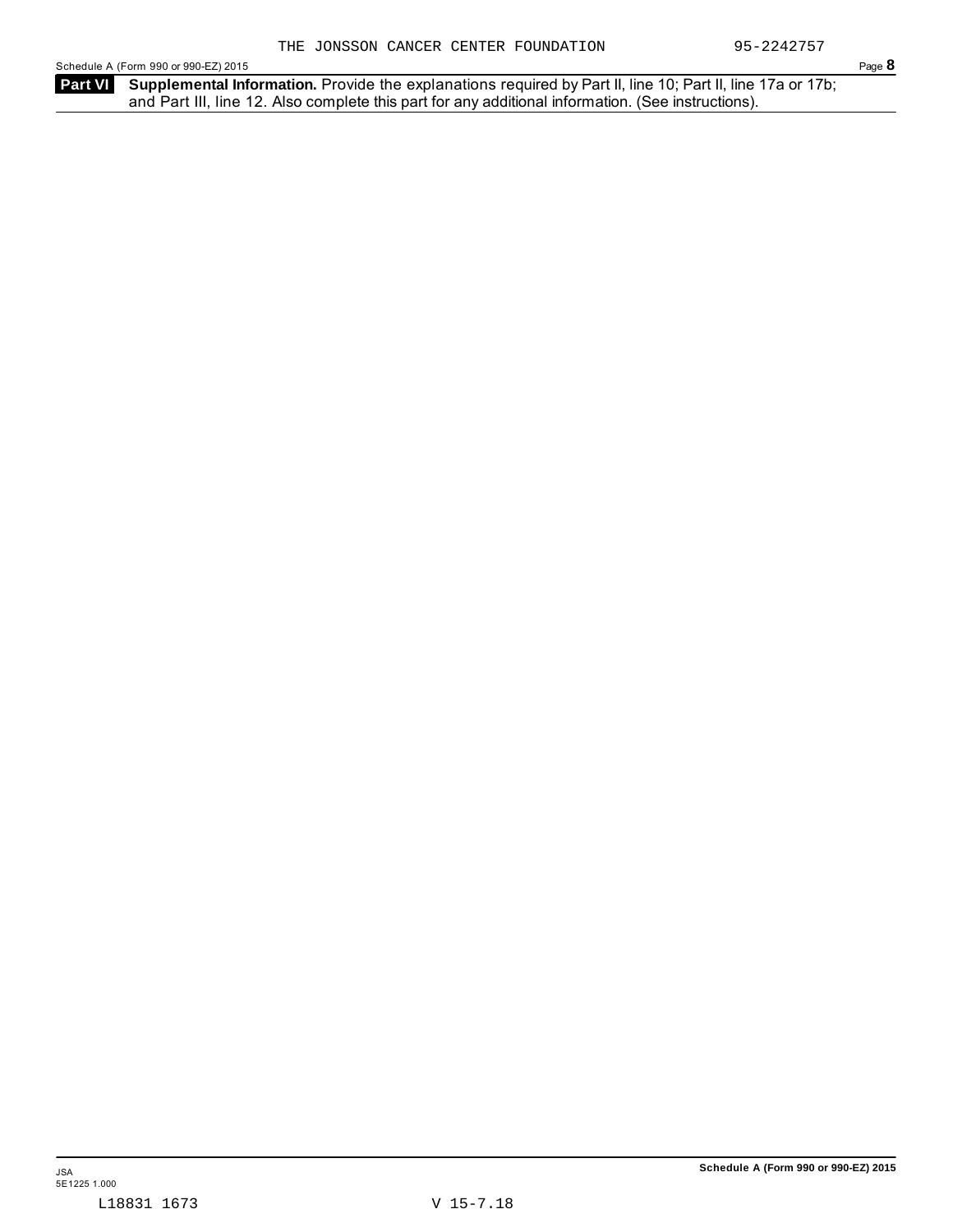| <b>SCHEDULE D</b> |  |
|-------------------|--|
| (Form 990)        |  |

# **Supplemental Financial Statements** <br> **Examplete if the organization answered "Yes" on Form 990,**  $\frac{\text{OMB No. 1545-0047}}{\text{OM}}$

Part IV, line 6, 7, 8, 9, 10, 11a, 11b, 11c, 11d, 11e, 11f, 12a, or 12b.

Department of the Treasury<br>Department of the Treasury<br>Department of the Treasury **Department of the Treasury of Attach to Form 900, and its instructions is at www.irs acy form 000, and its instructions is at www.irs acy fo** Internal Revenue Service I**Information about Schedule D (Form 990) and its instructions is at** *www.irs.gov/form990***. Inspection Name of the organization Organizations Maintaining Donor Advised Funds or Other Similar Funds or Accounts.** Complete if the organization answered "Yes" on Form 990, Part IV, line 6.  **Part I (a)** Donor advised funds **(b)** Funds and other accounts **1 2 3 4 5 6** Total number at end of year Aggregate value of contributions to (during year) Aggregate value of grants from (during year) Aggregate value at end of year ER FOUNDATION<br> **taining Donor Adamization answere**<br> **compare to the model of the model of the model of the model of the model of the model of the model of the model of the model of the model of the model of the model of th**  $\frac{1}{\sqrt{2}}$  are example. Did the organization inform all donors and donor advisors in writing that the assets held in donor advised funds are the organization's property, subject to the organization's exclusive legal control? Fotal number at end of year.<br>Aggregate value of contributions to (during year)<br>Aggregate value of grants from (during year)<br>Did the organization inform all donors and donor advisors in writing that the assets held in donor Did the organization inform all grantees, donors, and donor advisors in writing that grant funds can be used only for charitable purposes and not for the benefit of the donor or donor advisor, or for any other purpose Aggregate value of grants from (during year)<br>
Did the organization inform all donors and donor advisors in writing that the assets held in donor advised<br>
funds are the organization's property, subject to the organization's **Conservation Easements.** Complete if the organization answered "Yes" on Form 990, Part IV, line 7.  **Part II 1** Purpose(s) of conservation easements held by the organization (check all that apply). Preservation of land for public use (e.g., recreation or education) Protection of natural habitat Preservation of open space Preservation of a historically important land area Preservation of a certified historic structure **2** Complete lines 2a through 2d if the organization held a qualified conservation contribution in the form of a conservation easement on the last day of the tax year. **Held at the End of the Tax Year Held at the End of the Tax Year 2a 2b 2c 2d a** Total number of conservation easements **b** Total acreage restricted by conservation easements **c** Number of conservation easements on a certified historic structure included in (a) **d** Number of conservation easements included in (c) acquired after 8/17/06, and not on a (e.g., recreation or education)<br>  $\begin{array}{|c|c|c|c|c|}\n\hline\n\end{array}$  Preservatio<br>
ization held a qualified conservation contribution<br>
assements<br>
and the distribution included in (a) m m m m m m m m m m m m m m m m m m m m m m m m m m Number of conservation easements included in (c) acquired after 8 /17/06, and not on a Following the structure list day of the tax year.<br> **a** Total number of conservation easements<br> **b** Total acreage restricted by conservation easements<br> **c** Number of conservation easements on a certified historic structure **4 5 6 7 8 9** Number of conservation easements modified, transferred, released, extinguished, or terminated by the organization during the tax vear  $\blacktriangleright$ Number of states where property subject to conservation easement is located  $\blacktriangleright$ . Does the organization have a written policy regarding the periodic monitoring, inspection, handling of Number of conservation easements included in (c) acquired after 6/17/06, and not off a<br>historic structure listed in the National Register<br>Number of conservation easements modified, transferred, released, extinguished, or t Staff and volunteer hours devoted to monitoring, inspecting, handling of violations, and enforcing conservation easements during the year<br>
<br> **A** Amount of expenses incurred in monitoring, inspecting, handling of violations, and enforcing conservation easements during the year  $\blacktriangleright$  s Does each conservation easement reported on line 2(d) above satisfy the requirements of section 170(h)(4)(B)(i) and section 170(h)(4)(B)(ii)?<br>
and section 170(h)(4)(B)(ii)?<br>
and section 170(h)(4)(B)(iii)?<br>
and section 170(h)(4)(B)(iii)?<br>
and section 170(h)(4)(B)(iii)?<br>
and section 170(h)(4)(B)(iii)?<br>
and section 170(h)(4)(B)(iii)?<br> In Part XIII, describe how the organization reports conservation easements in its revenue and expense statement, and balance sheet, and include, if applicable, the text of the footnote to the organization's financial statements that describes the organization's accounting for conservation easements. **Organizations Maintaining Collections of Art, Historical Treasures, or Other Similar Assets.** Complete if the organization answered "Yes" on Form 990, Part IV, line 8.  **Part III**  1a If the organization elected, as permitted under SFAS 116 (ASC 958), not to report in its revenue statement and balance sheet<br>works of art, historical treasures, or other similar assets held for public exhibition, educat public service, provide, in Part XIII, the text of the footnote to its financial statements that describes these items. **b** If the organization elected, as permitted under SFAS 116 (ASC 958), to report in its revenue statement and balance sheet works of art, historical treasures, or other similar assets held for public exhibition, education, or research in furtherance of public service, provide the following amounts relating to these items: **(i)** I Revenue included in Form 990, Part VIII, line 1 **(ii)** Assets included in Form 990, Part X m m m m m m m m m m m m m m m m m m m m m m m m m m m m m m \$ m under SFAS 116 (ASC 958), not to report in its revenue statement and<br>ther similar assets held for public exhibition, education, or research in<br>ext of the footnote to its financial statements that describes these items.<br> **2** If the organization received or held works of art, historical treasures, or other similar assets for financial gain, provide the following amounts required to be reported under SFAS 116 (ASC 958) relating to these items: **<sup>a</sup>** Revenue included in Form 990, Part VIII, line 1 I Assets included in Form 990, Part X milar assets held for public exhibition, education, or research is<br>
e 1<br>  $\frac{1}{5}$ <br>
f art, historical treasures, or other similar assets for financial g<br>
f art, historical treasures, or other similar assets for financial g **<sup>b</sup>** m m m m m m m m m m m m m m m m m m m m m m m m m m m m m m m m m m m m m m <sup>I</sup> \$ THE JONSSON CANCER CENTER FOUNDATION **12000 12000 12000 12000 12000 12000 12000** 95-2242757

**For Paperwork Reduction Act Notice, see the Instructions for Form 990. Schedule D (Form 990) 2015**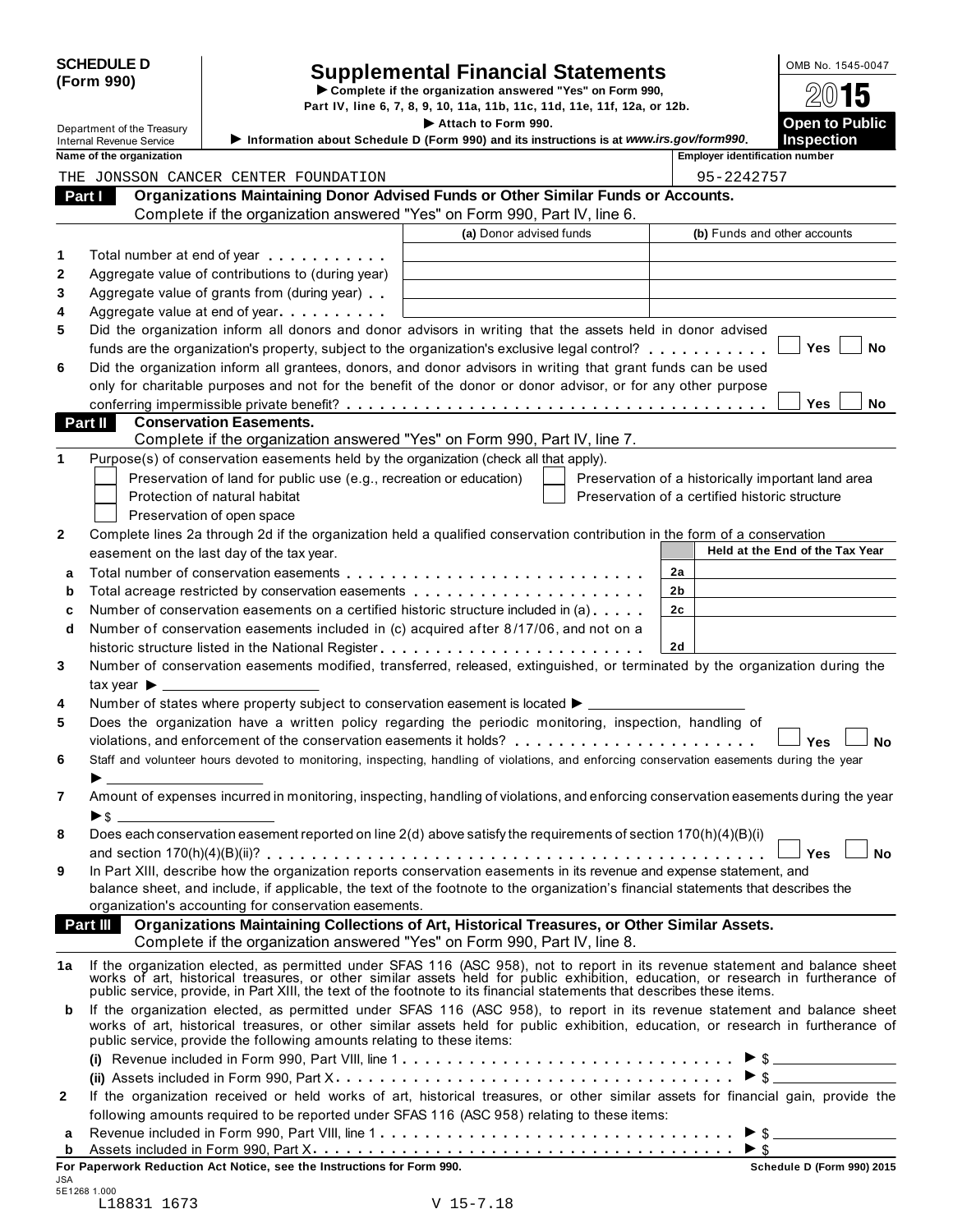THE JONSSON CANCER CENTER FOUNDATION 95-2242757

|                | Schedule D (Form 990) 2015                                                                                                                                                                                                     |                  |                                                                                                                                                                                                                                      |                           |                    |                             | Page 2                  |
|----------------|--------------------------------------------------------------------------------------------------------------------------------------------------------------------------------------------------------------------------------|------------------|--------------------------------------------------------------------------------------------------------------------------------------------------------------------------------------------------------------------------------------|---------------------------|--------------------|-----------------------------|-------------------------|
| Part III       | Organizations Maintaining Collections of Art, Historical Treasures, or Other Similar Assets (continued)                                                                                                                        |                  |                                                                                                                                                                                                                                      |                           |                    |                             |                         |
| 3              | Using the organization's acquisition, accession, and other records, check any of the following that are a significant use of its                                                                                               |                  |                                                                                                                                                                                                                                      |                           |                    |                             |                         |
|                | collection items (check all that apply):                                                                                                                                                                                       |                  |                                                                                                                                                                                                                                      |                           |                    |                             |                         |
| a              | Public exhibition                                                                                                                                                                                                              |                  | d                                                                                                                                                                                                                                    | Loan or exchange programs |                    |                             |                         |
| b              | Scholarly research                                                                                                                                                                                                             |                  | е                                                                                                                                                                                                                                    |                           |                    | Other <u>Communications</u> |                         |
| c              | Preservation for future generations                                                                                                                                                                                            |                  |                                                                                                                                                                                                                                      |                           |                    |                             |                         |
| 4              | Provide a description of the organization's collections and explain how they further the organization's exempt purpose in Part<br>XIII.                                                                                        |                  |                                                                                                                                                                                                                                      |                           |                    |                             |                         |
| 5              | During the year, did the organization solicit or receive donations of art, historical treasures, or other similar                                                                                                              |                  |                                                                                                                                                                                                                                      |                           |                    |                             |                         |
|                | assets to be sold to raise funds rather than to be maintained as part of the organization's collection?                                                                                                                        |                  |                                                                                                                                                                                                                                      |                           |                    |                             | <b>Yes</b><br>No        |
| <b>Part IV</b> | <b>Escrow and Custodial Arrangements.</b>                                                                                                                                                                                      |                  |                                                                                                                                                                                                                                      |                           |                    |                             |                         |
|                | Complete if the organization answered "Yes" on Form 990, Part IV, line 9, or reported an amount on Form<br>990, Part X, line 21.                                                                                               |                  |                                                                                                                                                                                                                                      |                           |                    |                             |                         |
|                | 1a Is the organization an agent, trustee, custodian or other intermediary for contributions or other assets not                                                                                                                |                  |                                                                                                                                                                                                                                      |                           |                    |                             |                         |
|                |                                                                                                                                                                                                                                |                  |                                                                                                                                                                                                                                      |                           |                    |                             | $X \mid$ No<br>Yes      |
| b              | If "Yes," explain the arrangement in Part XIII and complete the following table:                                                                                                                                               |                  |                                                                                                                                                                                                                                      |                           |                    |                             |                         |
|                |                                                                                                                                                                                                                                |                  |                                                                                                                                                                                                                                      |                           |                    | Amount                      |                         |
| c              |                                                                                                                                                                                                                                |                  |                                                                                                                                                                                                                                      |                           | 1 <sub>c</sub>     |                             |                         |
|                |                                                                                                                                                                                                                                |                  |                                                                                                                                                                                                                                      |                           | 1 <sub>d</sub>     |                             |                         |
|                |                                                                                                                                                                                                                                |                  |                                                                                                                                                                                                                                      |                           | 1е                 |                             |                         |
| f              |                                                                                                                                                                                                                                |                  |                                                                                                                                                                                                                                      |                           | 1f                 |                             |                         |
| 2a             | Did the organization include an amount on Form 990, Part X, line 21, for escrow or custodial account liability?                                                                                                                |                  |                                                                                                                                                                                                                                      |                           |                    |                             | Yes<br>X<br>No          |
|                | <b>b</b> If "Yes," explain the arrangement in Part XIII. Check here if the explanation has been provided on Part XIII                                                                                                          |                  |                                                                                                                                                                                                                                      |                           |                    |                             |                         |
| <b>Part V</b>  | <b>Endowment Funds.</b>                                                                                                                                                                                                        |                  |                                                                                                                                                                                                                                      |                           |                    |                             |                         |
|                | Complete if the organization answered "Yes" on Form 990, Part IV, line 10.                                                                                                                                                     |                  |                                                                                                                                                                                                                                      |                           |                    |                             |                         |
|                |                                                                                                                                                                                                                                | (a) Current year | (b) Prior year                                                                                                                                                                                                                       |                           | (c) Two years back | (d) Three years back        | (e) Four years back     |
| 1а             | Beginning of year balance $\qquad$                                                                                                                                                                                             |                  |                                                                                                                                                                                                                                      |                           |                    |                             |                         |
| b              | Contributions <b>Contributions</b>                                                                                                                                                                                             |                  |                                                                                                                                                                                                                                      |                           |                    |                             |                         |
| c              | Net investment earnings, gains,                                                                                                                                                                                                |                  |                                                                                                                                                                                                                                      |                           |                    |                             |                         |
|                | and losses                                                                                                                                                                                                                     |                  |                                                                                                                                                                                                                                      |                           |                    |                             |                         |
| d              | Grants or scholarships                                                                                                                                                                                                         |                  |                                                                                                                                                                                                                                      |                           |                    |                             |                         |
| е              | Other expenditures for facilities                                                                                                                                                                                              |                  |                                                                                                                                                                                                                                      |                           |                    |                             |                         |
|                | and programs $\ldots \ldots \ldots$                                                                                                                                                                                            |                  |                                                                                                                                                                                                                                      |                           |                    |                             |                         |
| f              |                                                                                                                                                                                                                                |                  |                                                                                                                                                                                                                                      |                           |                    |                             |                         |
| g              | End of year balance $\ldots \ldots \ldots$                                                                                                                                                                                     |                  |                                                                                                                                                                                                                                      |                           |                    |                             |                         |
| 2              | Provide the estimated percentage of the current year end balance (line 1g, column (a)) held as:                                                                                                                                |                  |                                                                                                                                                                                                                                      |                           |                    |                             |                         |
| a              | Board designated or quasi-endowment >                                                                                                                                                                                          |                  |                                                                                                                                                                                                                                      |                           |                    |                             |                         |
| b              | Permanent endowment $\blacktriangleright$                                                                                                                                                                                      | ℅                |                                                                                                                                                                                                                                      |                           |                    |                             |                         |
| c              | Temporarily restricted endowment ▶                                                                                                                                                                                             | %                |                                                                                                                                                                                                                                      |                           |                    |                             |                         |
|                | The percentages on lines 2a, 2b, and 2c should equal 100%.                                                                                                                                                                     |                  |                                                                                                                                                                                                                                      |                           |                    |                             |                         |
|                | 3a Are there endowment funds not in the possession of the organization that are held and administered for the                                                                                                                  |                  |                                                                                                                                                                                                                                      |                           |                    |                             |                         |
|                | organization by:                                                                                                                                                                                                               |                  |                                                                                                                                                                                                                                      |                           |                    |                             | <b>Yes</b><br><b>No</b> |
|                |                                                                                                                                                                                                                                |                  |                                                                                                                                                                                                                                      |                           |                    |                             | 3a(i)                   |
|                |                                                                                                                                                                                                                                |                  |                                                                                                                                                                                                                                      |                           |                    |                             | 3a(ii)                  |
| b              | If "Yes" on line 3a(ii), are the related organizations listed as required on Schedule R?                                                                                                                                       |                  |                                                                                                                                                                                                                                      |                           |                    |                             | 3b                      |
| 4              | Describe in Part XIII the intended uses of the organization's endowment funds.                                                                                                                                                 |                  |                                                                                                                                                                                                                                      |                           |                    |                             |                         |
| <b>Part VI</b> | Land, Buildings, and Equipment.<br>Complete if the organization answered "Yes" on Form 990, Part IV, line 11a. See Form 990, Part X, line 10.                                                                                  |                  |                                                                                                                                                                                                                                      |                           |                    |                             |                         |
|                | Description of property                                                                                                                                                                                                        |                  | (a) Cost or other basis                                                                                                                                                                                                              | (b) Cost or other basis   |                    | (c) Accumulated             | (d) Book value          |
|                |                                                                                                                                                                                                                                |                  | (investment)                                                                                                                                                                                                                         | (other)                   |                    | depreciation                |                         |
| 1a             |                                                                                                                                                                                                                                |                  |                                                                                                                                                                                                                                      |                           |                    |                             |                         |
| b              | Buildings<br>.                                                                                                                                                                                                                 |                  |                                                                                                                                                                                                                                      |                           |                    |                             |                         |
| c              | Leasehold improvements <b>Leasehold</b> improvements                                                                                                                                                                           |                  | <u>and the company of the company of the company of the company of the company of the company of the company of the company of the company of the company of the company of the company of the company of the company of the com</u> |                           |                    |                             |                         |
| d              | Equipment explorer and the set of the set of the set of the set of the set of the set of the set of the set of the set of the set of the set of the set of the set of the set of the set of the set of the set of the set of t |                  | <u> 1989 - Andrea Station Books, amerikansk politiker (</u>                                                                                                                                                                          |                           |                    |                             |                         |
|                |                                                                                                                                                                                                                                |                  |                                                                                                                                                                                                                                      |                           |                    |                             |                         |
| е              | Other<br>. <b>.</b><br>Total. Add lines 1a through 1e. (Column (d) must equal Form 990, Part X, column (B), line 10c.).                                                                                                        |                  |                                                                                                                                                                                                                                      |                           |                    |                             |                         |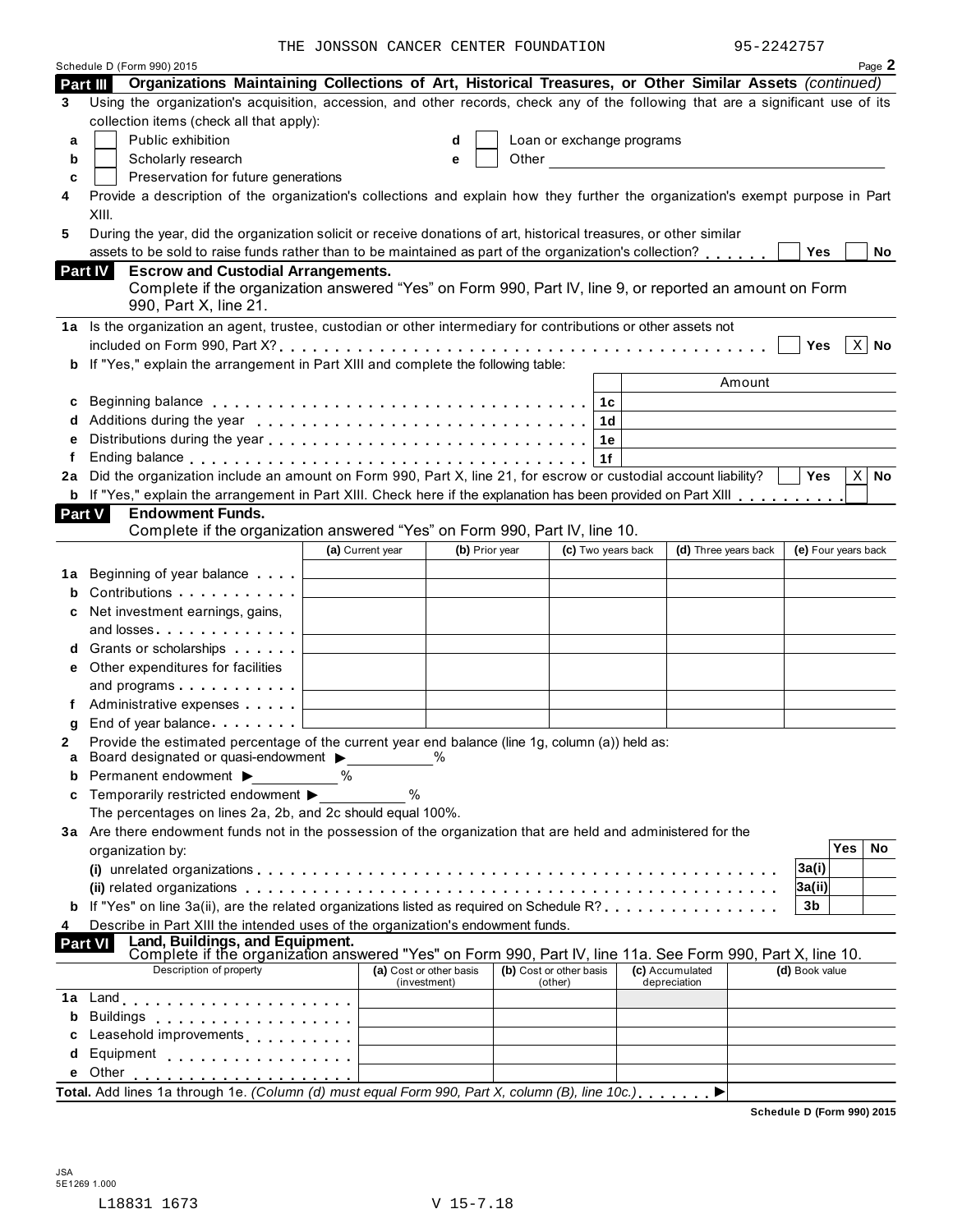| Part VII<br><b>Investments - Other Securities.</b>                                                                                                                                    |                 | Complete if the organization answered "Yes" on Form 990, Part IV, line 11b. See Form 990, Part X, line 12. |
|---------------------------------------------------------------------------------------------------------------------------------------------------------------------------------------|-----------------|------------------------------------------------------------------------------------------------------------|
| (a) Description of security or category<br>(including name of security)                                                                                                               | (b) Book value  | (c) Method of valuation:<br>Cost or end-of-year market value                                               |
| (1) Financial derivatives <b>All Accords</b> Financial derivatives                                                                                                                    |                 |                                                                                                            |
| (2) Closely-held equity interests                                                                                                                                                     |                 |                                                                                                            |
| (3) Other $_{--}$                                                                                                                                                                     |                 |                                                                                                            |
| (A) UCLA FOUNDATION ST INVESTMENT                                                                                                                                                     | 6,445,021.      | <b>FMV</b>                                                                                                 |
| (B) UCLA FOUNDATION LT INVESTMENT                                                                                                                                                     | 2,191,002.      | <b>FMV</b>                                                                                                 |
| (C) UC REGENTS LT INVESTMENT                                                                                                                                                          | 4,676,632.      | <b>FMV</b>                                                                                                 |
| (D)<br>(E)                                                                                                                                                                            |                 |                                                                                                            |
| (F)                                                                                                                                                                                   |                 |                                                                                                            |
| (G)                                                                                                                                                                                   |                 |                                                                                                            |
| (H)                                                                                                                                                                                   |                 |                                                                                                            |
| Total. (Column (b) must equal Form 990, Part X, col. (B) line 12.) $\blacktriangleright$                                                                                              | 13, 312, 655.   |                                                                                                            |
| <b>Investments - Program Related.</b><br>Part VIII                                                                                                                                    |                 |                                                                                                            |
|                                                                                                                                                                                       |                 | Complete if the organization answered "Yes" on Form 990, Part IV, line 11c. See Form 990, Part X, line 13. |
| (a) Description of investment                                                                                                                                                         | (b) Book value  | (c) Method of valuation:<br>Cost or end-of-year market value                                               |
| (1)                                                                                                                                                                                   |                 |                                                                                                            |
| (2)                                                                                                                                                                                   |                 |                                                                                                            |
| (3)                                                                                                                                                                                   |                 |                                                                                                            |
| (4)                                                                                                                                                                                   |                 |                                                                                                            |
| (5)<br>(6)                                                                                                                                                                            |                 |                                                                                                            |
| (7)                                                                                                                                                                                   |                 |                                                                                                            |
| (8)                                                                                                                                                                                   |                 |                                                                                                            |
| (9)                                                                                                                                                                                   |                 |                                                                                                            |
| Total. (Column (b) must equal Form 990, Part X, col. (B) line 13.) $\blacktriangleright$                                                                                              |                 |                                                                                                            |
| <b>Other Assets.</b><br>Part IX                                                                                                                                                       |                 |                                                                                                            |
|                                                                                                                                                                                       |                 | Complete if the organization answered "Yes" on Form 990, Part IV, line 11d. See Form 990, Part X, line 15. |
|                                                                                                                                                                                       |                 |                                                                                                            |
|                                                                                                                                                                                       | (a) Description | (b) Book value                                                                                             |
|                                                                                                                                                                                       |                 |                                                                                                            |
|                                                                                                                                                                                       |                 |                                                                                                            |
|                                                                                                                                                                                       |                 |                                                                                                            |
|                                                                                                                                                                                       |                 |                                                                                                            |
|                                                                                                                                                                                       |                 |                                                                                                            |
|                                                                                                                                                                                       |                 |                                                                                                            |
|                                                                                                                                                                                       |                 |                                                                                                            |
|                                                                                                                                                                                       |                 |                                                                                                            |
|                                                                                                                                                                                       |                 |                                                                                                            |
| (1)<br>(2)<br>(3)<br>(4)<br>(5)<br>(6)<br>(7)<br>(8)<br>(9)<br>Total. (Column (b) must equal Form 990, Part X, col. (B) line 15.).<br><b>Other Liabilities.</b><br>Part X<br>line 25. |                 | Complete if the organization answered "Yes" on Form 990, Part IV, line 11e or 11f. See Form 990, Part X,   |
| (a) Description of liability                                                                                                                                                          | (b) Book value  |                                                                                                            |
|                                                                                                                                                                                       |                 |                                                                                                            |
|                                                                                                                                                                                       |                 |                                                                                                            |
|                                                                                                                                                                                       |                 |                                                                                                            |
|                                                                                                                                                                                       |                 |                                                                                                            |
|                                                                                                                                                                                       |                 |                                                                                                            |
| (1) Federal income taxes<br>(2)<br>(3)<br>(4)<br>(5)<br>(6)                                                                                                                           |                 |                                                                                                            |
| (7)                                                                                                                                                                                   |                 |                                                                                                            |
| (8)<br>(9)                                                                                                                                                                            |                 |                                                                                                            |

organization's liability for uncertain tax positions under FIN 48 (ASC 740). Check here if the text of the footnote has been provided in Part XIII<br>
5E1270 1.000 Schedule D (Form 99

 $\boxed{\text{X}}$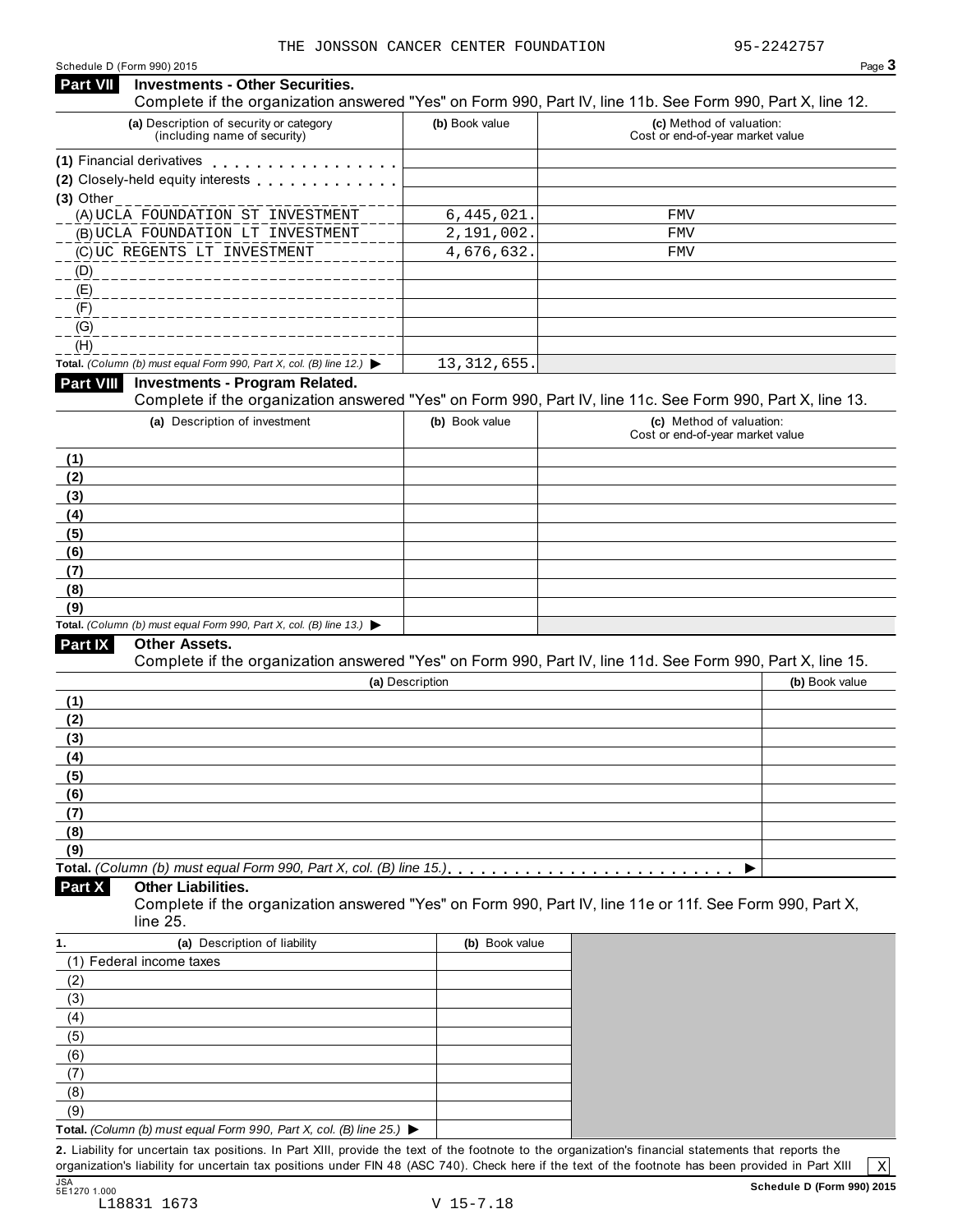| Schedule D (Form 990) 2015<br>Reconciliation of Revenue per Audited Financial Statements With Revenue per Return.<br><b>Part XI</b><br>Complete if the organization answered "Yes" on Form 990, Part IV, line 12a.<br>$\mathbf{1}$<br>Total revenue, gains, and other support per audited financial statements<br>1<br>Amounts included on line 1 but not on Form 990, Part VIII, line 12:<br>$\mathbf{2}$<br>$-440, 374.$<br>2a<br>a<br>2 <sub>b</sub><br>b<br>2c<br>Recoveries of prior year grants<br>c<br>d<br>2e<br>е<br>3<br>3<br>Amounts included on Form 990, Part VIII, line 12, but not on line 1:<br>4<br>Investment expenses not included on Form 990, Part VIII, line 7b $\boxed{4a}$<br>a<br>$-281,065.$<br>4 <sub>b</sub><br>b<br>4c<br>C.<br>5<br>Total revenue. Add lines 3 and 4c. (This must equal Form 990, Part I, line 12.)<br>5<br>Reconciliation of Expenses per Audited Financial Statements With Expenses per Return.<br>Part XII<br>Complete if the organization answered "Yes" on Form 990, Part IV, line 12a.<br>$\mathbf{1}$<br>1<br>Amounts included on line 1 but not on Form 990, Part IX, line 25:<br>$\mathbf{2}$<br>2a<br>a<br>2 <sub>b</sub><br>b<br>2c<br>C | THE JONSSON CANCER CENTER FOUNDATION | 95-2242757    |
|---------------------------------------------------------------------------------------------------------------------------------------------------------------------------------------------------------------------------------------------------------------------------------------------------------------------------------------------------------------------------------------------------------------------------------------------------------------------------------------------------------------------------------------------------------------------------------------------------------------------------------------------------------------------------------------------------------------------------------------------------------------------------------------------------------------------------------------------------------------------------------------------------------------------------------------------------------------------------------------------------------------------------------------------------------------------------------------------------------------------------------------------------------------------------------------------------|--------------------------------------|---------------|
|                                                                                                                                                                                                                                                                                                                                                                                                                                                                                                                                                                                                                                                                                                                                                                                                                                                                                                                                                                                                                                                                                                                                                                                                   |                                      | Page 4        |
|                                                                                                                                                                                                                                                                                                                                                                                                                                                                                                                                                                                                                                                                                                                                                                                                                                                                                                                                                                                                                                                                                                                                                                                                   |                                      |               |
|                                                                                                                                                                                                                                                                                                                                                                                                                                                                                                                                                                                                                                                                                                                                                                                                                                                                                                                                                                                                                                                                                                                                                                                                   |                                      |               |
|                                                                                                                                                                                                                                                                                                                                                                                                                                                                                                                                                                                                                                                                                                                                                                                                                                                                                                                                                                                                                                                                                                                                                                                                   |                                      | 23, 200, 980. |
|                                                                                                                                                                                                                                                                                                                                                                                                                                                                                                                                                                                                                                                                                                                                                                                                                                                                                                                                                                                                                                                                                                                                                                                                   |                                      |               |
|                                                                                                                                                                                                                                                                                                                                                                                                                                                                                                                                                                                                                                                                                                                                                                                                                                                                                                                                                                                                                                                                                                                                                                                                   |                                      |               |
|                                                                                                                                                                                                                                                                                                                                                                                                                                                                                                                                                                                                                                                                                                                                                                                                                                                                                                                                                                                                                                                                                                                                                                                                   |                                      |               |
|                                                                                                                                                                                                                                                                                                                                                                                                                                                                                                                                                                                                                                                                                                                                                                                                                                                                                                                                                                                                                                                                                                                                                                                                   |                                      |               |
|                                                                                                                                                                                                                                                                                                                                                                                                                                                                                                                                                                                                                                                                                                                                                                                                                                                                                                                                                                                                                                                                                                                                                                                                   |                                      |               |
|                                                                                                                                                                                                                                                                                                                                                                                                                                                                                                                                                                                                                                                                                                                                                                                                                                                                                                                                                                                                                                                                                                                                                                                                   |                                      | $-440,374.$   |
|                                                                                                                                                                                                                                                                                                                                                                                                                                                                                                                                                                                                                                                                                                                                                                                                                                                                                                                                                                                                                                                                                                                                                                                                   |                                      | 23,641,354.   |
|                                                                                                                                                                                                                                                                                                                                                                                                                                                                                                                                                                                                                                                                                                                                                                                                                                                                                                                                                                                                                                                                                                                                                                                                   |                                      |               |
|                                                                                                                                                                                                                                                                                                                                                                                                                                                                                                                                                                                                                                                                                                                                                                                                                                                                                                                                                                                                                                                                                                                                                                                                   |                                      |               |
|                                                                                                                                                                                                                                                                                                                                                                                                                                                                                                                                                                                                                                                                                                                                                                                                                                                                                                                                                                                                                                                                                                                                                                                                   |                                      |               |
|                                                                                                                                                                                                                                                                                                                                                                                                                                                                                                                                                                                                                                                                                                                                                                                                                                                                                                                                                                                                                                                                                                                                                                                                   |                                      | $-281,065.$   |
|                                                                                                                                                                                                                                                                                                                                                                                                                                                                                                                                                                                                                                                                                                                                                                                                                                                                                                                                                                                                                                                                                                                                                                                                   |                                      | 23,360,289.   |
|                                                                                                                                                                                                                                                                                                                                                                                                                                                                                                                                                                                                                                                                                                                                                                                                                                                                                                                                                                                                                                                                                                                                                                                                   |                                      |               |
|                                                                                                                                                                                                                                                                                                                                                                                                                                                                                                                                                                                                                                                                                                                                                                                                                                                                                                                                                                                                                                                                                                                                                                                                   |                                      |               |
|                                                                                                                                                                                                                                                                                                                                                                                                                                                                                                                                                                                                                                                                                                                                                                                                                                                                                                                                                                                                                                                                                                                                                                                                   |                                      | 11,744,185.   |
|                                                                                                                                                                                                                                                                                                                                                                                                                                                                                                                                                                                                                                                                                                                                                                                                                                                                                                                                                                                                                                                                                                                                                                                                   |                                      |               |
|                                                                                                                                                                                                                                                                                                                                                                                                                                                                                                                                                                                                                                                                                                                                                                                                                                                                                                                                                                                                                                                                                                                                                                                                   |                                      |               |
|                                                                                                                                                                                                                                                                                                                                                                                                                                                                                                                                                                                                                                                                                                                                                                                                                                                                                                                                                                                                                                                                                                                                                                                                   |                                      |               |
|                                                                                                                                                                                                                                                                                                                                                                                                                                                                                                                                                                                                                                                                                                                                                                                                                                                                                                                                                                                                                                                                                                                                                                                                   |                                      |               |
| d                                                                                                                                                                                                                                                                                                                                                                                                                                                                                                                                                                                                                                                                                                                                                                                                                                                                                                                                                                                                                                                                                                                                                                                                 | 281,065.                             |               |
| 2e<br>е                                                                                                                                                                                                                                                                                                                                                                                                                                                                                                                                                                                                                                                                                                                                                                                                                                                                                                                                                                                                                                                                                                                                                                                           |                                      | 281,065.      |
| 3<br>3                                                                                                                                                                                                                                                                                                                                                                                                                                                                                                                                                                                                                                                                                                                                                                                                                                                                                                                                                                                                                                                                                                                                                                                            |                                      | 11, 463, 120. |
| Amounts included on Form 990, Part IX, line 25, but not on line 1:<br>4                                                                                                                                                                                                                                                                                                                                                                                                                                                                                                                                                                                                                                                                                                                                                                                                                                                                                                                                                                                                                                                                                                                           |                                      |               |
| 4a<br>Investment expenses not included on Form 990, Part VIII, line 7b<br>a                                                                                                                                                                                                                                                                                                                                                                                                                                                                                                                                                                                                                                                                                                                                                                                                                                                                                                                                                                                                                                                                                                                       |                                      |               |
| 4b.<br>b                                                                                                                                                                                                                                                                                                                                                                                                                                                                                                                                                                                                                                                                                                                                                                                                                                                                                                                                                                                                                                                                                                                                                                                          |                                      |               |
| 4c<br>C                                                                                                                                                                                                                                                                                                                                                                                                                                                                                                                                                                                                                                                                                                                                                                                                                                                                                                                                                                                                                                                                                                                                                                                           |                                      |               |
| 5<br>Total expenses. Add lines 3 and 4c. (This must equal Form 990, Part I, line 18.)<br>5.                                                                                                                                                                                                                                                                                                                                                                                                                                                                                                                                                                                                                                                                                                                                                                                                                                                                                                                                                                                                                                                                                                       |                                      | 11, 463, 120. |
| Part XIII Supplemental Information.                                                                                                                                                                                                                                                                                                                                                                                                                                                                                                                                                                                                                                                                                                                                                                                                                                                                                                                                                                                                                                                                                                                                                               |                                      |               |
| Provide the descriptions required for Part II, lines 3, 5, and 9; Part III, lines 1a and 4; Part IV, lines 1b and 2b; Part V, line 4; Part X, line<br>2; Part XI, lines 2d and 4b; and Part XII, lines 2d and 4b. Also complete this part to provide any additional information.                                                                                                                                                                                                                                                                                                                                                                                                                                                                                                                                                                                                                                                                                                                                                                                                                                                                                                                  |                                      |               |

SEE PAGE 5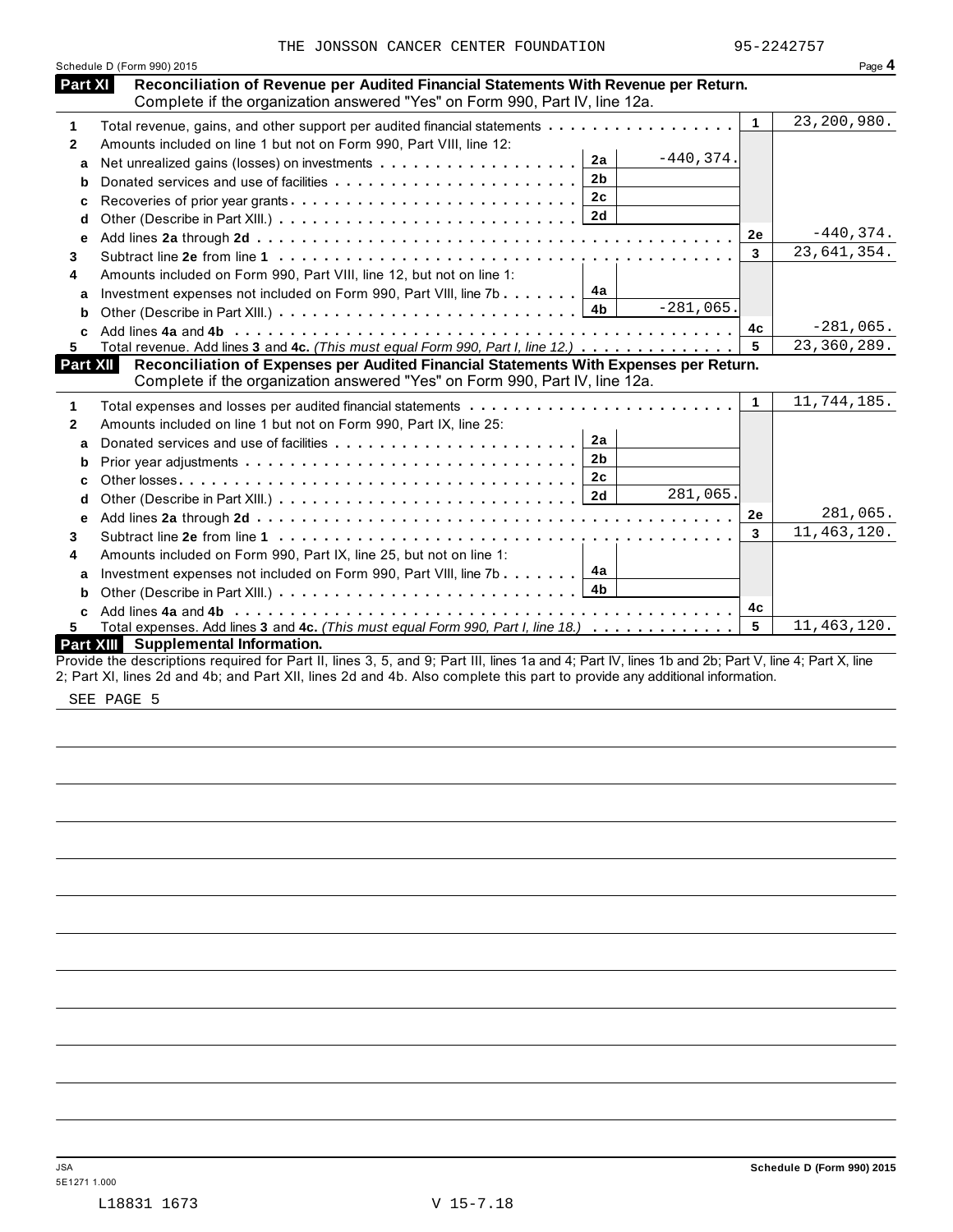SCHEDULE D, PART XI, LINE 4B

DIRECT FUNDRAISING EVENT EXPENSES.

SCHEDULE D, PART XII, LINE 2D DIRECT FUNDRAISING EVENT EXPENSES.

SCHEDULE D, PART X

THE FOUNDATION IS EXEMPT FROM TAXATION UNDER SECTION 501(C)(3) OF THE INTERNAL REVENUE CODE AND SECTION 23701D OF THE CALIFORNIA REVENUE AND TAXATION CODE AND IS GENERALLY NOT SUBJECT TO FEDERAL OR STATE INCOME TAXES. HOWEVER, THE FOUNDATION IS SUBJECT IS SUBJECT TO INCOME TAXES ON ANY NET INCOME THAT IS DERIVED FROM A TRADE OR BUSINESS, REGULARLY CARRIED ON, AND NOT IN FURTHERANCE OF THE PURPOSE FOR WHICH IT IS GRANTED EXEMPTION, ALSO KNOWN AS UNRELATED BUSINESS INCOME. THE FOUNDATION DID NOT ENGAGE IN UNRELATED BUSINESS ACTIVITIES AND THEREFORE DID NOT RECORD AN INCOME TAX PROVISION.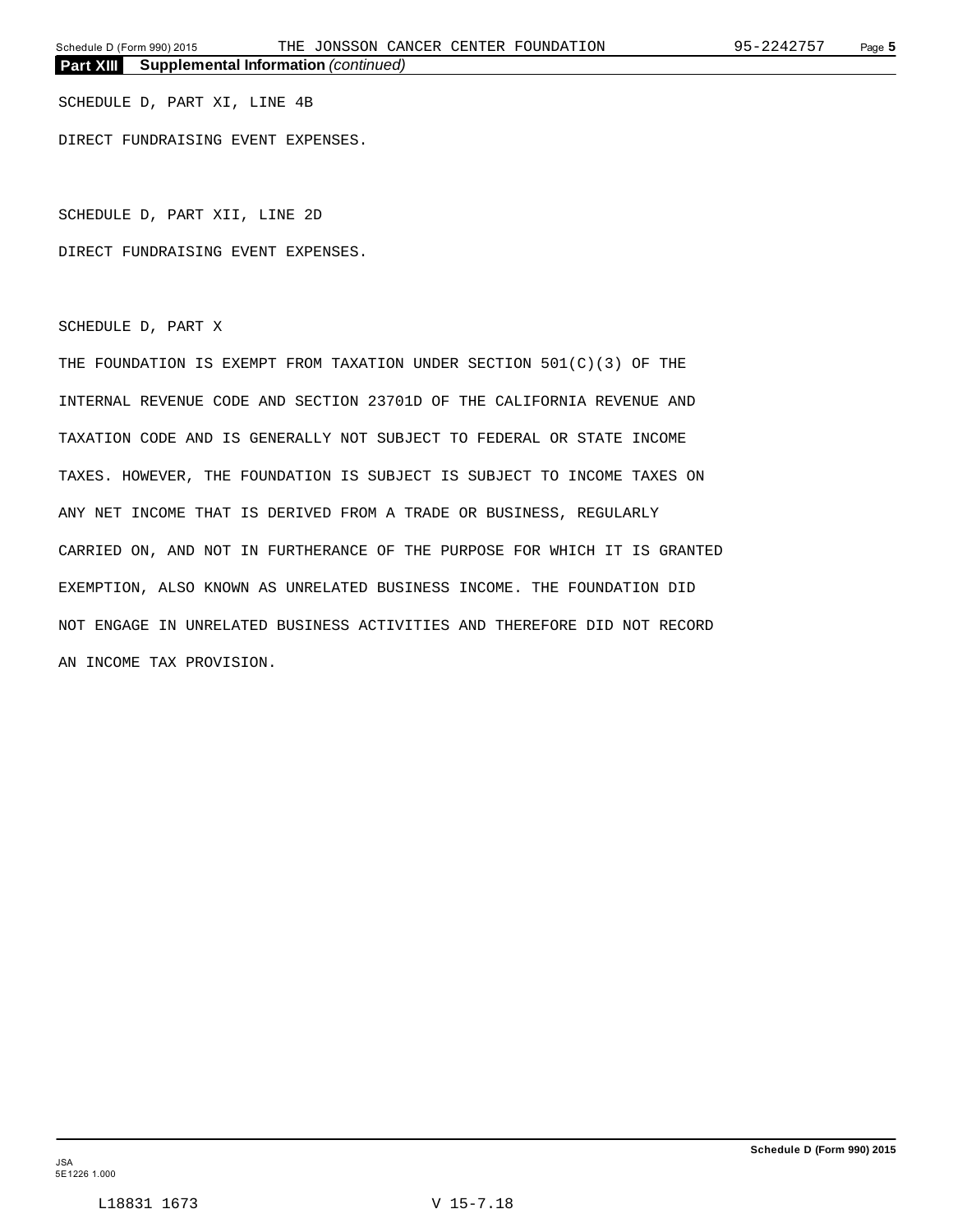|                |                                                                                                                                                                                                                         |                                                                                                                                                                                                    | <b>Supplemental Information Regarding Fundraising or Gaming Activities</b>                                                                                           |                                    |                                                                      |                                       |                                                      | OMB No. 1545-0047                                       |  |  |
|----------------|-------------------------------------------------------------------------------------------------------------------------------------------------------------------------------------------------------------------------|----------------------------------------------------------------------------------------------------------------------------------------------------------------------------------------------------|----------------------------------------------------------------------------------------------------------------------------------------------------------------------|------------------------------------|----------------------------------------------------------------------|---------------------------------------|------------------------------------------------------|---------------------------------------------------------|--|--|
|                | <b>SCHEDULE G</b><br>(Form 990 or 990-EZ)                                                                                                                                                                               |                                                                                                                                                                                                    | Complete if the organization answered "Yes" on Form 990, Part IV, lines 17, 18, or 19, or if the<br>organization entered more than \$15,000 on Form 990-EZ, line 6a. |                                    |                                                                      |                                       |                                                      |                                                         |  |  |
|                | Department of the Treasury                                                                                                                                                                                              |                                                                                                                                                                                                    |                                                                                                                                                                      | Attach to Form 990 or Form 990-EZ. |                                                                      |                                       |                                                      | Open to Public                                          |  |  |
|                | Information about Schedule G (Form 990 or 990-EZ) and its instructions is at www.irs.gov/form990.<br>Inspection<br><b>Internal Revenue Service</b><br><b>Employer identification number</b><br>Name of the organization |                                                                                                                                                                                                    |                                                                                                                                                                      |                                    |                                                                      |                                       |                                                      |                                                         |  |  |
|                |                                                                                                                                                                                                                         | THE JONSSON CANCER CENTER FOUNDATION                                                                                                                                                               |                                                                                                                                                                      |                                    |                                                                      |                                       | 95-2242757                                           |                                                         |  |  |
|                |                                                                                                                                                                                                                         | Fundraising Activities. Complete if the organization answered "Yes" on Form 990, Part IV, line 17.                                                                                                 |                                                                                                                                                                      |                                    |                                                                      |                                       |                                                      |                                                         |  |  |
| Part I         |                                                                                                                                                                                                                         | Form 990-EZ filers are not required to complete this part.                                                                                                                                         |                                                                                                                                                                      |                                    |                                                                      |                                       |                                                      |                                                         |  |  |
| 1              |                                                                                                                                                                                                                         | Indicate whether the organization raised funds through any of the following activities. Check all that apply.                                                                                      |                                                                                                                                                                      |                                    |                                                                      |                                       |                                                      |                                                         |  |  |
| a              | X<br>Mail solicitations                                                                                                                                                                                                 |                                                                                                                                                                                                    | е                                                                                                                                                                    | $\mathbf{X}$                       |                                                                      | Solicitation of non-government grants |                                                      |                                                         |  |  |
| b              | X                                                                                                                                                                                                                       | Internet and email solicitations                                                                                                                                                                   | f                                                                                                                                                                    |                                    |                                                                      | Solicitation of government grants     |                                                      |                                                         |  |  |
| c              | Phone solicitations                                                                                                                                                                                                     |                                                                                                                                                                                                    | g                                                                                                                                                                    | X                                  |                                                                      | Special fundraising events            |                                                      |                                                         |  |  |
| d              | $\mathbf{X}$<br>In-person solicitations                                                                                                                                                                                 |                                                                                                                                                                                                    |                                                                                                                                                                      |                                    |                                                                      |                                       |                                                      |                                                         |  |  |
|                |                                                                                                                                                                                                                         | 2a Did the organization have a written or oral agreement with any individual (including officers, directors, trustees                                                                              |                                                                                                                                                                      |                                    |                                                                      |                                       |                                                      |                                                         |  |  |
|                |                                                                                                                                                                                                                         | or key employees listed in Form 990, Part VII) or entity in connection with professional fundraising services?                                                                                     |                                                                                                                                                                      |                                    |                                                                      |                                       |                                                      | $ X $ Yes<br><b>No</b>                                  |  |  |
|                |                                                                                                                                                                                                                         | <b>b</b> If "Yes," list the ten highest paid individuals or entities (fundraisers) pursuant to agreements under which the fundraiser is to be<br>compensated at least \$5,000 by the organization. |                                                                                                                                                                      |                                    |                                                                      |                                       |                                                      |                                                         |  |  |
|                |                                                                                                                                                                                                                         |                                                                                                                                                                                                    |                                                                                                                                                                      |                                    |                                                                      |                                       | (v) Amount paid to                                   |                                                         |  |  |
|                | (i) Name and address of individual<br>or entity (fundraiser)                                                                                                                                                            |                                                                                                                                                                                                    | (ii) Activity                                                                                                                                                        |                                    | (iii) Did fundraiser have<br>custody or control of<br>contributions? | (iv) Gross receipts<br>from activity  | (or retained by)<br>fundraiser listed in<br>col. (i) | (vi) Amount paid to<br>(or retained by)<br>organization |  |  |
| 1              |                                                                                                                                                                                                                         |                                                                                                                                                                                                    |                                                                                                                                                                      | Yes                                | No                                                                   |                                       |                                                      |                                                         |  |  |
|                | ATTACHMENT 1                                                                                                                                                                                                            |                                                                                                                                                                                                    |                                                                                                                                                                      |                                    |                                                                      |                                       |                                                      |                                                         |  |  |
| $\mathbf{2}$   |                                                                                                                                                                                                                         |                                                                                                                                                                                                    |                                                                                                                                                                      |                                    |                                                                      |                                       |                                                      |                                                         |  |  |
| 3              |                                                                                                                                                                                                                         |                                                                                                                                                                                                    |                                                                                                                                                                      |                                    |                                                                      |                                       |                                                      |                                                         |  |  |
| 4              |                                                                                                                                                                                                                         |                                                                                                                                                                                                    |                                                                                                                                                                      |                                    |                                                                      |                                       |                                                      |                                                         |  |  |
| 5              |                                                                                                                                                                                                                         |                                                                                                                                                                                                    |                                                                                                                                                                      |                                    |                                                                      |                                       |                                                      |                                                         |  |  |
| 6              |                                                                                                                                                                                                                         |                                                                                                                                                                                                    |                                                                                                                                                                      |                                    |                                                                      |                                       |                                                      |                                                         |  |  |
| $\overline{7}$ |                                                                                                                                                                                                                         |                                                                                                                                                                                                    |                                                                                                                                                                      |                                    |                                                                      |                                       |                                                      |                                                         |  |  |
| 8              |                                                                                                                                                                                                                         |                                                                                                                                                                                                    |                                                                                                                                                                      |                                    |                                                                      |                                       |                                                      |                                                         |  |  |
| 9              |                                                                                                                                                                                                                         |                                                                                                                                                                                                    |                                                                                                                                                                      |                                    |                                                                      |                                       |                                                      |                                                         |  |  |
| 10             |                                                                                                                                                                                                                         |                                                                                                                                                                                                    |                                                                                                                                                                      |                                    |                                                                      |                                       |                                                      |                                                         |  |  |
|                |                                                                                                                                                                                                                         |                                                                                                                                                                                                    |                                                                                                                                                                      |                                    |                                                                      |                                       |                                                      |                                                         |  |  |
| Total          |                                                                                                                                                                                                                         |                                                                                                                                                                                                    |                                                                                                                                                                      |                                    |                                                                      | 46,996.                               | 19,229.                                              | 27,767.                                                 |  |  |
| 3              | registration or licensing.                                                                                                                                                                                              | List all states in which the organization is registered or licensed to solicit contributions or has been notified it is exempt from                                                                |                                                                                                                                                                      |                                    |                                                                      |                                       |                                                      |                                                         |  |  |
| CA,            |                                                                                                                                                                                                                         |                                                                                                                                                                                                    |                                                                                                                                                                      |                                    |                                                                      |                                       |                                                      |                                                         |  |  |
|                |                                                                                                                                                                                                                         |                                                                                                                                                                                                    |                                                                                                                                                                      |                                    |                                                                      |                                       |                                                      |                                                         |  |  |
|                |                                                                                                                                                                                                                         |                                                                                                                                                                                                    |                                                                                                                                                                      |                                    |                                                                      |                                       |                                                      |                                                         |  |  |
|                |                                                                                                                                                                                                                         |                                                                                                                                                                                                    |                                                                                                                                                                      |                                    |                                                                      |                                       |                                                      |                                                         |  |  |
|                |                                                                                                                                                                                                                         |                                                                                                                                                                                                    |                                                                                                                                                                      |                                    |                                                                      |                                       |                                                      |                                                         |  |  |
|                |                                                                                                                                                                                                                         |                                                                                                                                                                                                    |                                                                                                                                                                      |                                    |                                                                      |                                       |                                                      |                                                         |  |  |
|                |                                                                                                                                                                                                                         |                                                                                                                                                                                                    |                                                                                                                                                                      |                                    |                                                                      |                                       |                                                      |                                                         |  |  |
|                |                                                                                                                                                                                                                         |                                                                                                                                                                                                    |                                                                                                                                                                      |                                    |                                                                      |                                       |                                                      |                                                         |  |  |
|                |                                                                                                                                                                                                                         |                                                                                                                                                                                                    |                                                                                                                                                                      |                                    |                                                                      |                                       |                                                      |                                                         |  |  |
|                |                                                                                                                                                                                                                         |                                                                                                                                                                                                    |                                                                                                                                                                      |                                    |                                                                      |                                       |                                                      |                                                         |  |  |
|                |                                                                                                                                                                                                                         |                                                                                                                                                                                                    |                                                                                                                                                                      |                                    |                                                                      |                                       |                                                      |                                                         |  |  |
|                |                                                                                                                                                                                                                         |                                                                                                                                                                                                    |                                                                                                                                                                      |                                    |                                                                      |                                       |                                                      |                                                         |  |  |
|                |                                                                                                                                                                                                                         | For Paperwork Reduction Act Notice, see the Instructions for Form 990 or 990-EZ.                                                                                                                   |                                                                                                                                                                      |                                    |                                                                      |                                       |                                                      | Schedule G (Form 990 or 990-EZ) 2015                    |  |  |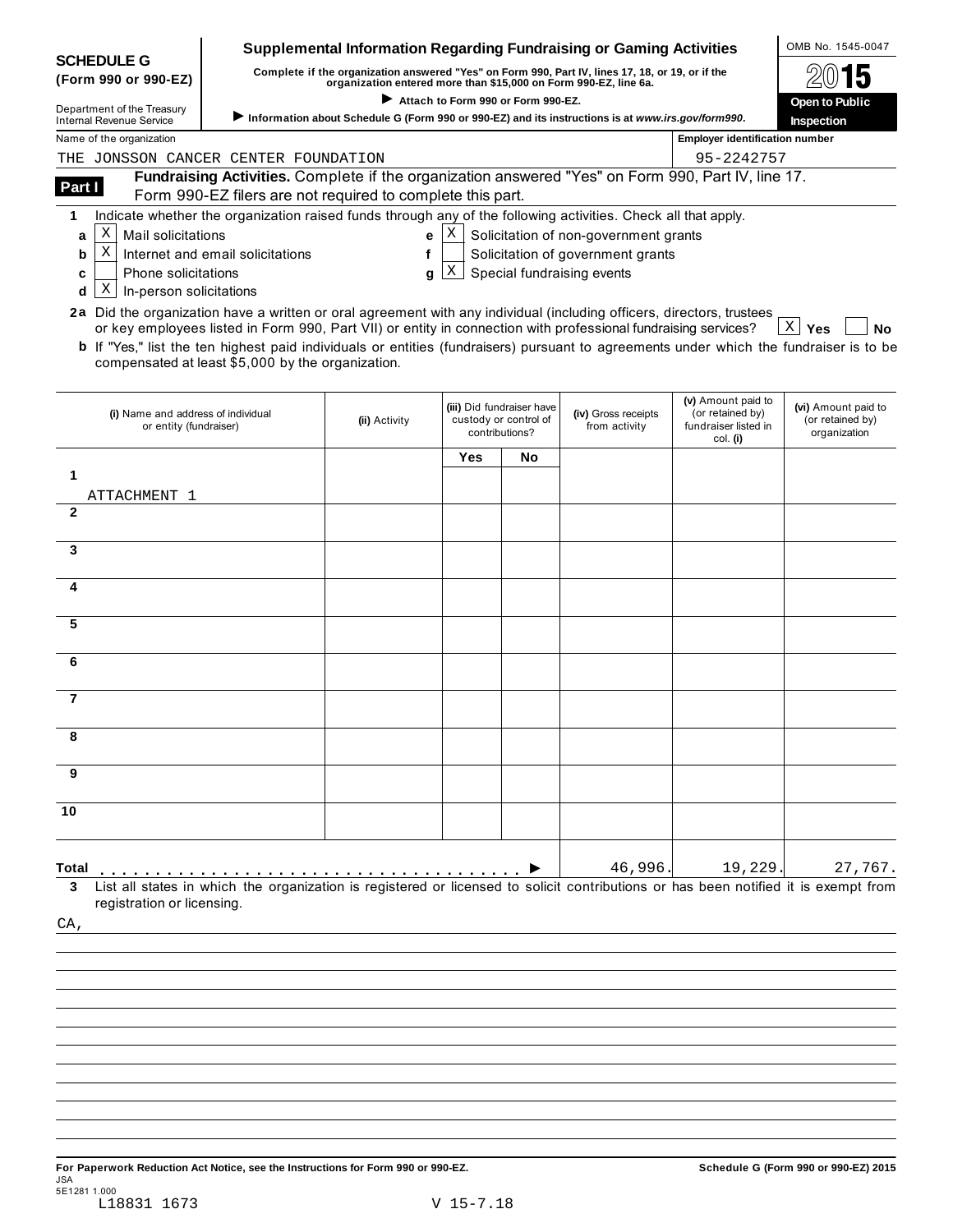**Schedule G (Form 990 or 990-EZ) 2015**

#### Schedule G (Form 990 or 990-EZ) 2015 Page **2**

**Fundraising Events.** Complete if the organization answered "Yes" on Form 990, Part IV, line 18, or reported more than \$15,000 of fundraising event contributions and gross income on Form 990-EZ, lines 1 and 6b. List events with **Part II** 

|                        |   | gross receipts greater than \$5,000.                                                                                                                                                                                               |                                   |                                                  |                          |                                                     |
|------------------------|---|------------------------------------------------------------------------------------------------------------------------------------------------------------------------------------------------------------------------------------|-----------------------------------|--------------------------------------------------|--------------------------|-----------------------------------------------------|
|                        |   |                                                                                                                                                                                                                                    | (a) Event $#1$<br>SIGNATURE EVENT | (b) Event $#2$                                   | (c) Other events         | (d) Total events<br>(add col. (a) through           |
|                        |   |                                                                                                                                                                                                                                    | (event type)                      | (event type)                                     | (total number)           | col. (c)                                            |
| Revenue                |   | 1 Gross receipts <b>contained</b> a set of the set of the set of the set of the set of the set of the set of the set of the set of the set of the set of the set of the set of the set of the set of the set of the set of the set | 925,787.                          |                                                  |                          | 925,787.                                            |
|                        |   | 2 Less: Contributions [19] Less: Contributions [19] Less: Contributions [19] Lessing [19] Lessing [19] Lessing [19] Lessing [19] Lessing [19] Lessing [19] Lessing [19] Lessing [19] Lessing [19] Lessing [19] Lessing [19] Le     | 871,906.                          |                                                  |                          | 871,906.                                            |
|                        |   | 3 Gross income (line 1 minus                                                                                                                                                                                                       | 53,881.                           |                                                  |                          | 53,881.                                             |
|                        |   | 4 Cash prizes <u>  _ _ _ _ _ _ _ _ _ _</u> _ _ _ _ _ _ _ _                                                                                                                                                                         |                                   |                                                  |                          |                                                     |
|                        |   |                                                                                                                                                                                                                                    |                                   |                                                  |                          |                                                     |
|                        |   |                                                                                                                                                                                                                                    |                                   |                                                  |                          |                                                     |
| <b>Direct Expenses</b> |   | 7 Food and beverages entertainment and the set of the set of the set of the set of the set of the set of the set of the set of the set of the set of the set of the set of the set of the set of the set of the set of the set     |                                   |                                                  |                          |                                                     |
|                        | 8 |                                                                                                                                                                                                                                    |                                   |                                                  |                          |                                                     |
|                        |   | 9 Other direct expenses 281,065.                                                                                                                                                                                                   |                                   |                                                  |                          | 281,065.                                            |
|                        |   |                                                                                                                                                                                                                                    |                                   |                                                  |                          | 281,065.<br>$-227,184.$                             |
|                        |   | Part III<br>Gaming. Complete if the organization answered "Yes" on Form 990, Part IV, line 19, or reported more<br>than \$15,000 on Form 990-EZ, line 6a.                                                                          |                                   |                                                  |                          |                                                     |
| Revenue                |   |                                                                                                                                                                                                                                    | (a) Bingo                         | (b) Pull tabs/instant<br>bingo/progressive bingo | (c) Other gaming         | (d) Total gaming (add<br>col. (a) through col. (c)) |
|                        |   | 1 Gross revenue                                                                                                                                                                                                                    |                                   |                                                  |                          |                                                     |
|                        |   |                                                                                                                                                                                                                                    |                                   |                                                  |                          |                                                     |
| rect Expenses          |   |                                                                                                                                                                                                                                    |                                   |                                                  |                          |                                                     |
|                        |   |                                                                                                                                                                                                                                    |                                   |                                                  |                          |                                                     |
| ۵                      |   | 4 Rent/facility costs                                                                                                                                                                                                              |                                   |                                                  |                          |                                                     |
|                        |   | 5 Other direct expenses                                                                                                                                                                                                            |                                   |                                                  |                          |                                                     |
|                        |   |                                                                                                                                                                                                                                    | %<br>Yes<br>No                    | $\%$<br>Yes<br>No                                | $\%$<br>Yes<br><b>No</b> |                                                     |
|                        |   |                                                                                                                                                                                                                                    |                                   |                                                  |                          |                                                     |
|                        |   | 8 Net gaming income summary. Subtract line 7 from line 1, column (d)                                                                                                                                                               |                                   |                                                  |                          |                                                     |
| 9<br>a<br>b            |   | Enter the state(s) in which the organization conducts gaming activities:<br>If "No," explain:                                                                                                                                      |                                   |                                                  |                          | Yes<br>No                                           |
|                        |   |                                                                                                                                                                                                                                    |                                   |                                                  |                          |                                                     |
|                        |   | 10a Were any of the organization's gaming licenses revoked, suspended or terminated during the tax year?<br>b If "Yes," explain:                                                                                                   |                                   |                                                  |                          | Yes<br>No.                                          |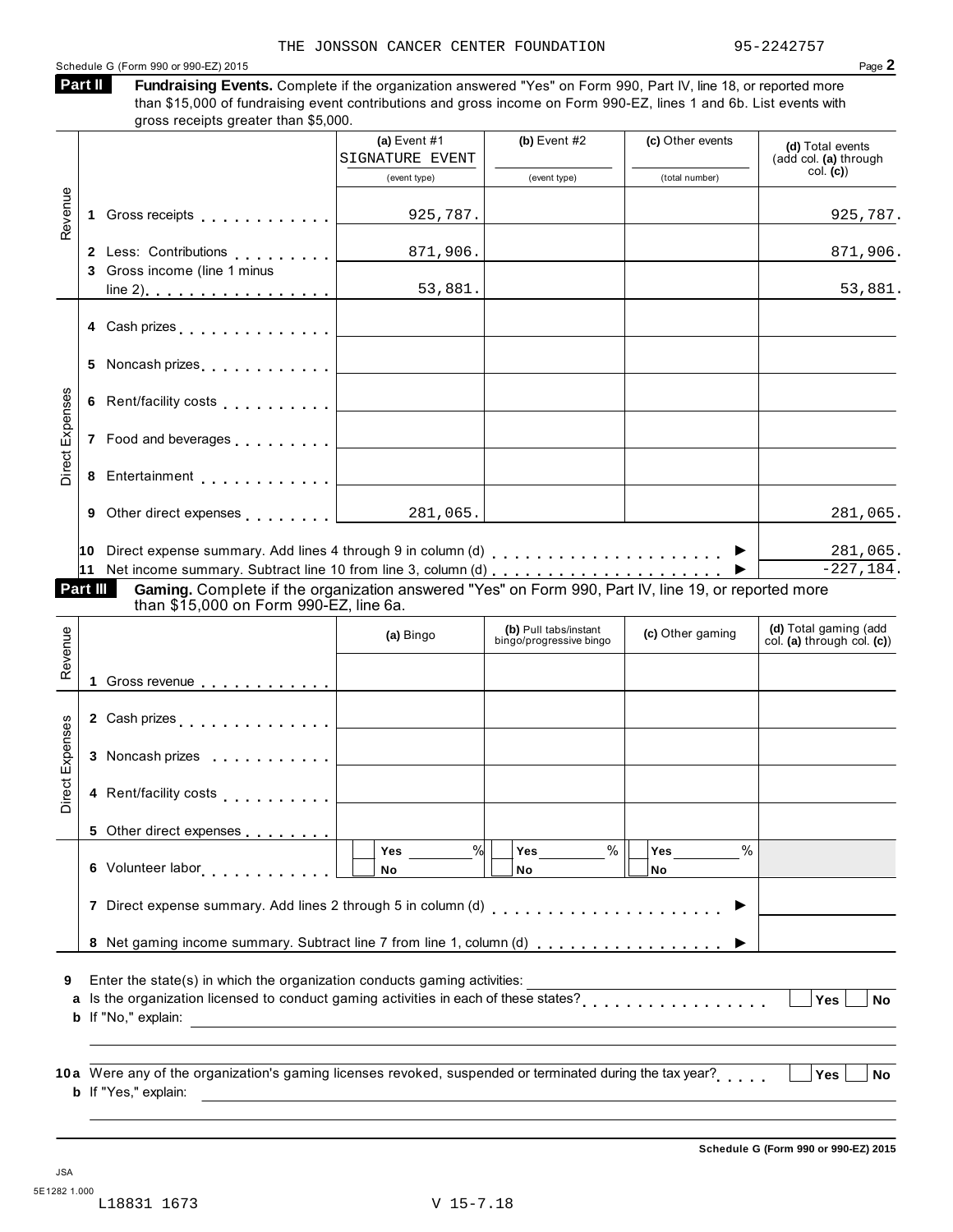|  |  | THE JONSSON CANCER CENTER FOUNDATION | 95-2242757 |
|--|--|--------------------------------------|------------|

|         | THE JONSSON CANCER CENTER FOUNDATION<br>Schedule G (Form 990 or 990-EZ) 2015                                                                                                                                                                                                                                                                                                                    | 95-2242757 |            | Page 3                |
|---------|-------------------------------------------------------------------------------------------------------------------------------------------------------------------------------------------------------------------------------------------------------------------------------------------------------------------------------------------------------------------------------------------------|------------|------------|-----------------------|
| 11      |                                                                                                                                                                                                                                                                                                                                                                                                 |            | Yes        | No                    |
| 12      | Is the organization a grantor, beneficiary or trustee of a trust or a member of a partnership or other entity                                                                                                                                                                                                                                                                                   |            | <b>Yes</b> | <b>No</b>             |
| 13      | Indicate the percentage of gaming activity conducted in:                                                                                                                                                                                                                                                                                                                                        |            |            |                       |
| a       |                                                                                                                                                                                                                                                                                                                                                                                                 |            |            | $\%$<br>$\frac{0}{0}$ |
| 14      | An outside facility enterpretence in the series of the series of the series of the series of the series of the series of the series of the series of the series of the series of the series of the series of the series of the<br>Enter the name and address of the person who prepares the organization's gaming/special events books and<br>records:                                          |            |            |                       |
|         |                                                                                                                                                                                                                                                                                                                                                                                                 |            |            |                       |
|         |                                                                                                                                                                                                                                                                                                                                                                                                 |            |            |                       |
|         | 15a Does the organization have a contract with a third party from whom the organization receives gaming<br><b>b</b> If "Yes," enter the amount of gaming revenue received by the organization $\triangleright$ \$______________ and the<br>amount of gaming revenue retained by the third party $\triangleright$ \$ ________________.<br>c If "Yes," enter name and address of the third party: |            |            |                       |
|         |                                                                                                                                                                                                                                                                                                                                                                                                 |            |            |                       |
|         |                                                                                                                                                                                                                                                                                                                                                                                                 |            |            |                       |
| 16      | Gaming manager information:                                                                                                                                                                                                                                                                                                                                                                     |            |            |                       |
|         |                                                                                                                                                                                                                                                                                                                                                                                                 |            |            |                       |
|         | Gaming manager compensation $\triangleright$ \$ ________________                                                                                                                                                                                                                                                                                                                                |            |            |                       |
|         |                                                                                                                                                                                                                                                                                                                                                                                                 |            |            |                       |
|         | Director/officer<br>Employee<br>Independent contractor                                                                                                                                                                                                                                                                                                                                          |            |            |                       |
| 17      | Mandatory distributions:<br>a Is the organization required under state law to make charitable distributions from the gaming proceeds to<br>b Enter the amount of distributions required under state law to be distributed to other exempt organizations<br>or spent in the organization's own exempt activities during the tax year $\triangleright$ \$                                         |            | <b>Yes</b> | <b>No</b>             |
| Part IV | Supplemental Information. Provide the explanation required by Part I, line 2b, columns (iii) and (v), and<br>Part III, lines 9, 9b, 10b, 15b, 15c, 16, and 17b, as applicable. Also provide any additional information<br>(see instructions).                                                                                                                                                   |            |            |                       |
|         | SCHEDULE G, PART I, LINE 2B, COLUMN (III)                                                                                                                                                                                                                                                                                                                                                       |            |            |                       |
|         | ALL GIFT FUNDS COLLECTED BY AMERGENT, INC. WERE FORWARDED TO THE JONSSON                                                                                                                                                                                                                                                                                                                        |            |            |                       |
|         | CANCER CENTER FOUNDATION.                                                                                                                                                                                                                                                                                                                                                                       |            |            |                       |
|         | SCHEDULE G, PART I, LINE 2B, COLUMN (V)                                                                                                                                                                                                                                                                                                                                                         |            |            |                       |
|         | ONLY FEES FOR PROFESSIONAL SERVICES ARE SHOWN IN THIS COLUMN.<br>THESE FEES                                                                                                                                                                                                                                                                                                                     |            |            |                       |
|         | ARE FIXED PER THE TERMS OF EACH AGREEMENT.<br>DIRECT FUNDRAISING EXPENSES                                                                                                                                                                                                                                                                                                                       |            |            |                       |

**Schedule G (Form 990 or 990-EZ) 2015**

 $\hat{\mathcal{A}}$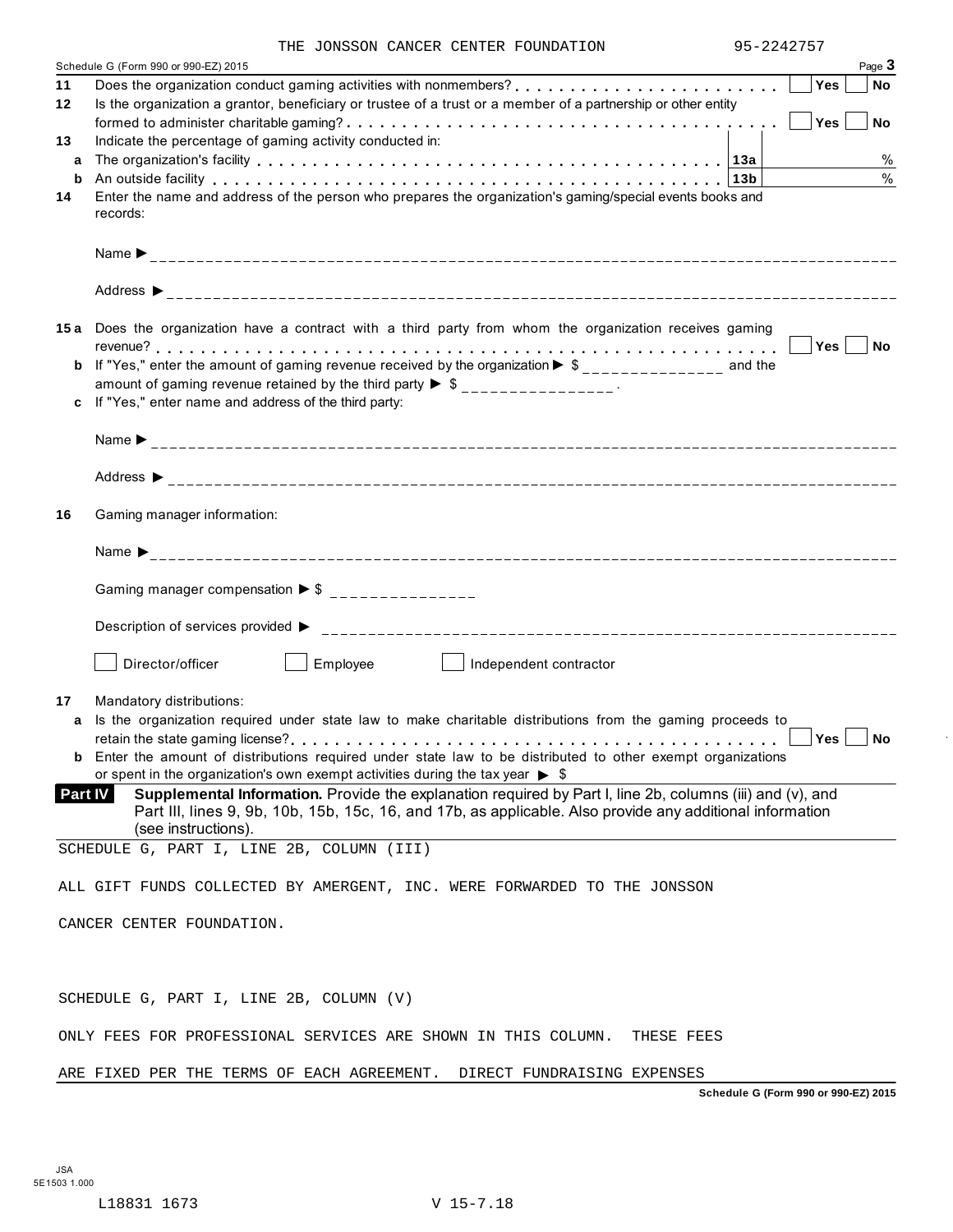|  |  | THE JONSSON CANCER CENTER FOUNDATION | 95-2242757 |
|--|--|--------------------------------------|------------|

|                | THE JONSSON CANCER CENTER FOUNDATION                                                                                                                                                                                           | 95-2242757 |                             |
|----------------|--------------------------------------------------------------------------------------------------------------------------------------------------------------------------------------------------------------------------------|------------|-----------------------------|
|                | Schedule G (Form 990 or 990-EZ) 2015                                                                                                                                                                                           |            | Page 3                      |
| 11             |                                                                                                                                                                                                                                |            | Yes<br>No                   |
| 12             | Is the organization a grantor, beneficiary or trustee of a trust or a member of a partnership or other entity                                                                                                                  |            |                             |
|                |                                                                                                                                                                                                                                |            | Yes<br><b>No</b>            |
| 13             | Indicate the percentage of gaming activity conducted in:                                                                                                                                                                       |            |                             |
| a              |                                                                                                                                                                                                                                |            | $\%$                        |
| b              | An outside facility enterpretence in the series of the series of the series of the series of the series of the series of the series of the series of the series of the series of the series of the series of the series of the |            | $\frac{0}{0}$               |
| 14             | Enter the name and address of the person who prepares the organization's gaming/special events books and                                                                                                                       |            |                             |
|                | records:                                                                                                                                                                                                                       |            |                             |
|                |                                                                                                                                                                                                                                |            |                             |
|                |                                                                                                                                                                                                                                |            |                             |
|                |                                                                                                                                                                                                                                |            |                             |
|                |                                                                                                                                                                                                                                |            |                             |
|                | 15a Does the organization have a contract with a third party from whom the organization receives gaming                                                                                                                        |            |                             |
|                |                                                                                                                                                                                                                                |            | $\overline{\phantom{a}}$ No |
|                | <b>b</b> If "Yes," enter the amount of gaming revenue received by the organization $\triangleright$ \$_______________ and the                                                                                                  |            |                             |
|                | amount of gaming revenue retained by the third party $\triangleright$ \$ _______________.                                                                                                                                      |            |                             |
|                | c If "Yes," enter name and address of the third party:                                                                                                                                                                         |            |                             |
|                |                                                                                                                                                                                                                                |            |                             |
|                |                                                                                                                                                                                                                                |            |                             |
|                |                                                                                                                                                                                                                                |            |                             |
|                |                                                                                                                                                                                                                                |            |                             |
| 16             | Gaming manager information:                                                                                                                                                                                                    |            |                             |
|                |                                                                                                                                                                                                                                |            |                             |
|                |                                                                                                                                                                                                                                |            |                             |
|                |                                                                                                                                                                                                                                |            |                             |
|                | Gaming manager compensation $\triangleright$ \$ ________________                                                                                                                                                               |            |                             |
|                |                                                                                                                                                                                                                                |            |                             |
|                |                                                                                                                                                                                                                                |            |                             |
|                |                                                                                                                                                                                                                                |            |                             |
|                | Director/officer<br>Employee<br>Independent contractor                                                                                                                                                                         |            |                             |
|                |                                                                                                                                                                                                                                |            |                             |
| 17             | Mandatory distributions:                                                                                                                                                                                                       |            |                             |
|                | a Is the organization required under state law to make charitable distributions from the gaming proceeds to                                                                                                                    |            |                             |
|                |                                                                                                                                                                                                                                |            | <b>Yes</b><br>No            |
|                | <b>b</b> Enter the amount of distributions required under state law to be distributed to other exempt organizations                                                                                                            |            |                             |
|                | or spent in the organization's own exempt activities during the tax year $\triangleright$ \$<br>Supplemental Information. Provide the explanation required by Part I, line 2b, columns (iii) and (v), and                      |            |                             |
| <b>Part IV</b> | Part III, lines 9, 9b, 10b, 15b, 15c, 16, and 17b, as applicable. Also provide any additional information                                                                                                                      |            |                             |
|                | (see instructions).                                                                                                                                                                                                            |            |                             |
|                | ARE BILLED SEPARATELY.                                                                                                                                                                                                         |            |                             |
|                |                                                                                                                                                                                                                                |            |                             |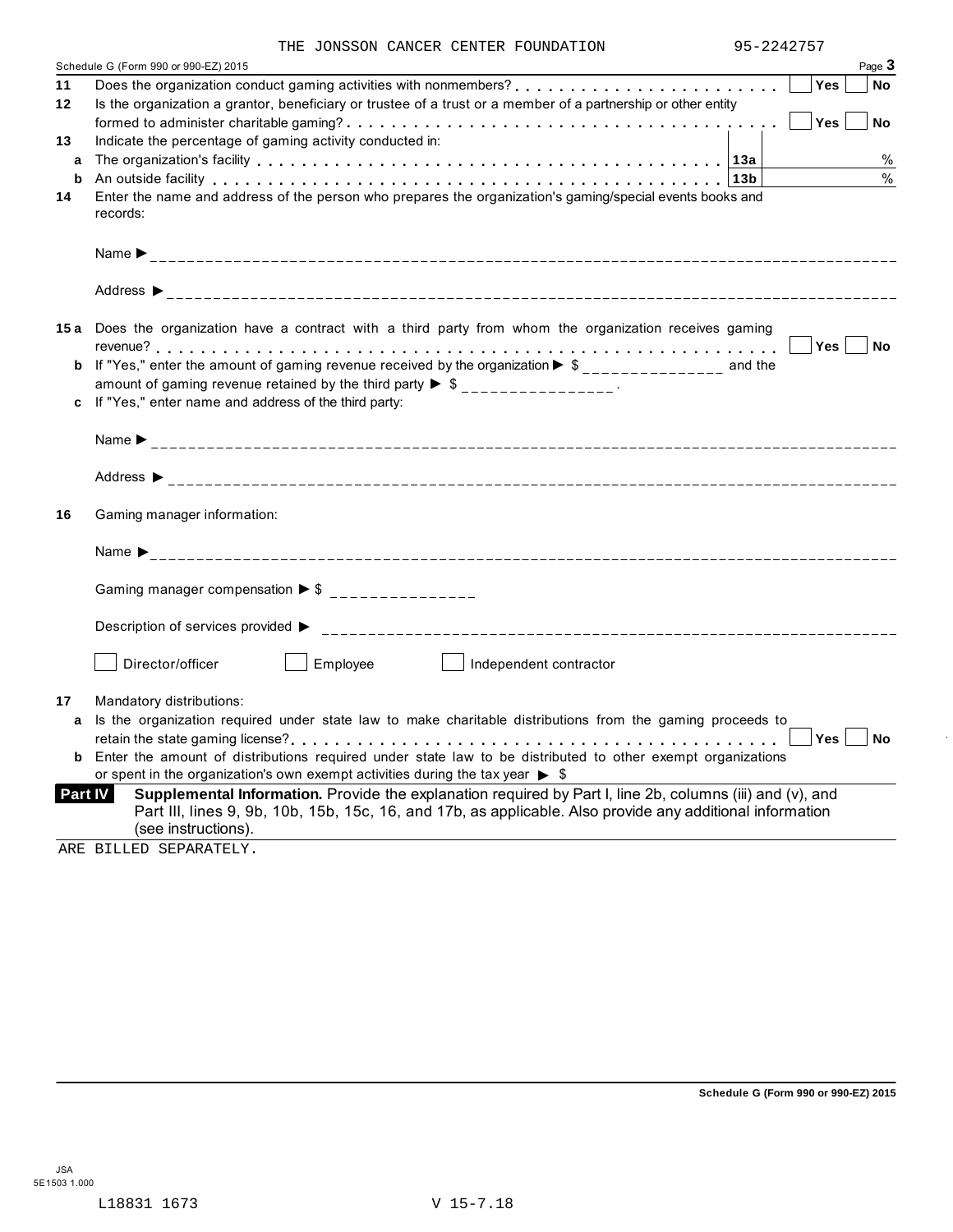ATTACHMENT 1

### 990, SCHEDULE G, PART I - HIGHEST PAID FUNDRAISER

| NAME AND ADDRESS OF<br>FUNDRAISER | ACTIVITY          | DID FUNDRAISER HAVE<br>CUSTODY OR CONTROL<br>OF CONTRIBUTIONS?<br>YES<br>ΝO | GROSS RECEIPTS<br>FROM ACTIVITY | AMOUNT PAID TO<br>(OR RETAINED BY<br>FUNDRAISER | AMOUNT PAID TO<br>(OR RETAINED BY<br>ORGANIZATION |
|-----------------------------------|-------------------|-----------------------------------------------------------------------------|---------------------------------|-------------------------------------------------|---------------------------------------------------|
| AMERGENT INC.                     | DIRECT<br>APPEALS | Χ                                                                           | 46,996.                         | 19,229.                                         | 27,767.                                           |
| 9 CENTENNIAL DR.,                 |                   |                                                                             |                                 |                                                 |                                                   |
| PEABODY                           |                   |                                                                             |                                 |                                                 |                                                   |
| MA 01960                          |                   |                                                                             |                                 |                                                 |                                                   |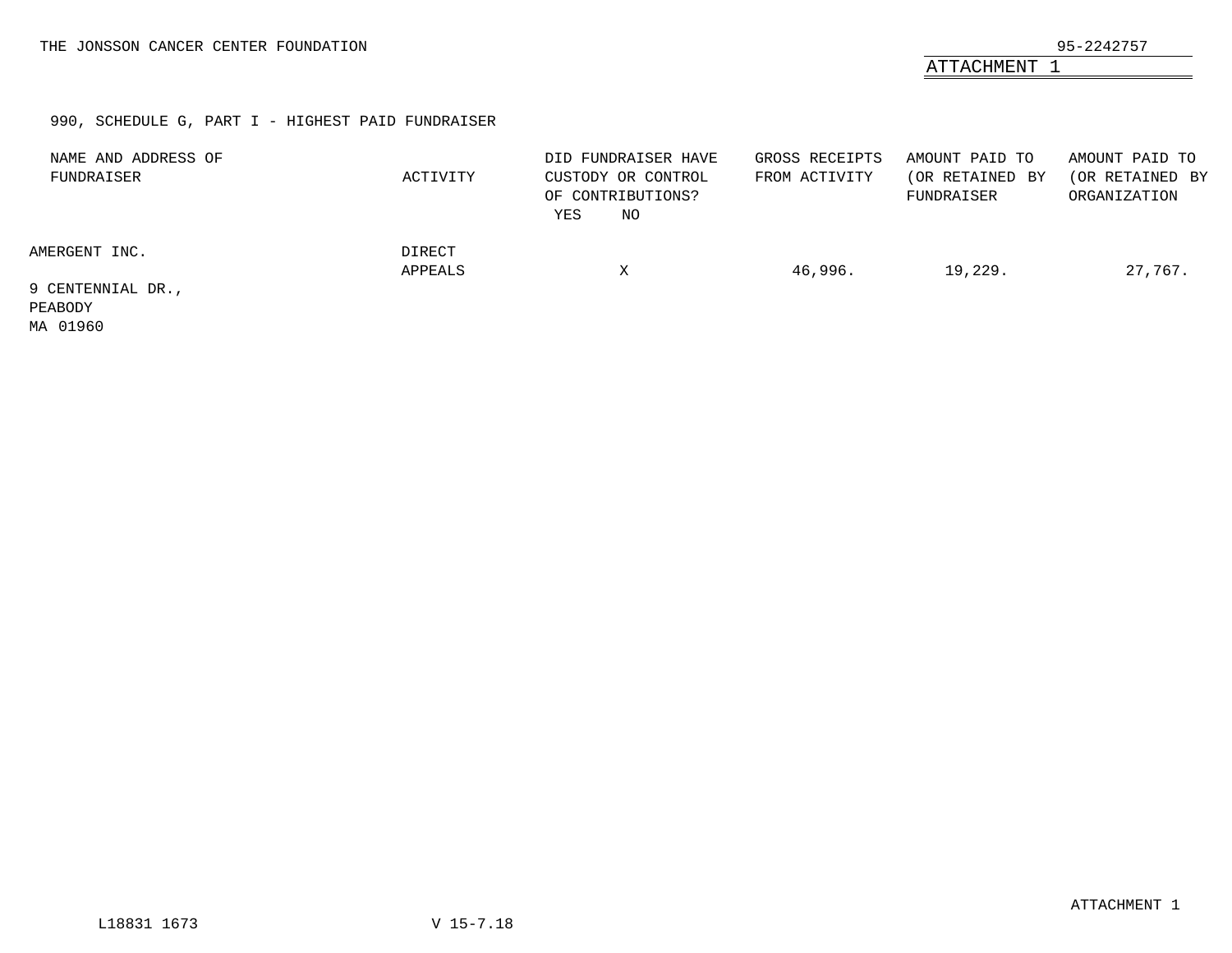| <b>SCHEDULE I</b>                                                                                                                                                                                                                                                                           |                              |                                  | <b>Grants and Other Assistance to Organizations,</b> |                                       |                                                             |                                           | OMB No. 1545-0047                     |  |  |  |
|---------------------------------------------------------------------------------------------------------------------------------------------------------------------------------------------------------------------------------------------------------------------------------------------|------------------------------|----------------------------------|------------------------------------------------------|---------------------------------------|-------------------------------------------------------------|-------------------------------------------|---------------------------------------|--|--|--|
| (Form 990)                                                                                                                                                                                                                                                                                  |                              |                                  | Governments, and Individuals in the United States    |                                       |                                                             |                                           | $20$ 15                               |  |  |  |
| Complete if the organization answered "Yes" on Form 990, Part IV, line 21 or 22.                                                                                                                                                                                                            |                              | <b>Open to Public</b>            |                                                      |                                       |                                                             |                                           |                                       |  |  |  |
| Attach to Form 990.<br>Department of the Treasury<br>Information about Schedule I (Form 990) and its instructions is at www.irs.gov/form990.                                                                                                                                                |                              |                                  |                                                      |                                       |                                                             |                                           |                                       |  |  |  |
| <b>Internal Revenue Service</b><br>Name of the organization                                                                                                                                                                                                                                 |                              |                                  |                                                      |                                       |                                                             | <b>Employer identification number</b>     | Inspection                            |  |  |  |
| THE JONSSON CANCER CENTER FOUNDATION                                                                                                                                                                                                                                                        |                              |                                  |                                                      |                                       |                                                             | 95-2242757                                |                                       |  |  |  |
| <b>General Information on Grants and Assistance</b><br>Part I                                                                                                                                                                                                                               |                              |                                  |                                                      |                                       |                                                             |                                           |                                       |  |  |  |
| Does the organization maintain records to substantiate the amount of the grants or assistance, the grantees' eligibility for the grants or assistance, and<br>1<br>2 Describe in Part IV the organization's procedures for monitoring the use of grant funds in the United States.          |                              |                                  |                                                      |                                       |                                                             |                                           | $X$ Yes<br>No                         |  |  |  |
| Grants and Other Assistance to Domestic Organizations and Domestic Governments. Complete if the organization answered "Yes" on Form<br><b>Part II</b><br>990, Part IV, line 21, for any recipient that received more than \$5,000. Part II can be duplicated if additional space is needed. |                              |                                  |                                                      |                                       |                                                             |                                           |                                       |  |  |  |
| 1 (a) Name and address of organization<br>or government                                                                                                                                                                                                                                     | $(b)$ EIN                    | (c) IRC section<br>if applicable | (d) Amount of cash<br>grant                          | (e) Amount of non-<br>cash assistance | (f) Method of valuation<br>(book, FMV, appraisal,<br>other) | (g) Description of<br>non-cash assistance | (h) Purpose of grant<br>or assistance |  |  |  |
| (1) UC REGENTS, LOS ANGELES                                                                                                                                                                                                                                                                 |                              |                                  |                                                      |                                       |                                                             |                                           |                                       |  |  |  |
| 10920 WILSHIRE BLVD LOS ANGELES, CA 90024                                                                                                                                                                                                                                                   | $95 - 6006143$ $ 501(C)(3) $ |                                  | 10,526,853.                                          |                                       | N/A                                                         | N/A                                       | RESEARCH SUPPORT                      |  |  |  |
| (2) UCLA FOUNDATION                                                                                                                                                                                                                                                                         |                              |                                  |                                                      |                                       |                                                             |                                           |                                       |  |  |  |
| 10920 WILSHIRE BLVD LOS ANGELES, CA 90024<br>(3)                                                                                                                                                                                                                                            | $95 - 2250801$ $ 501(C)(3) $ |                                  | 126,178.                                             |                                       | N/A                                                         | N/A                                       | RESEARCH SUPPORT                      |  |  |  |
| (4)                                                                                                                                                                                                                                                                                         |                              |                                  |                                                      |                                       |                                                             |                                           |                                       |  |  |  |
| (5)                                                                                                                                                                                                                                                                                         |                              |                                  |                                                      |                                       |                                                             |                                           |                                       |  |  |  |
| (6)                                                                                                                                                                                                                                                                                         |                              |                                  |                                                      |                                       |                                                             |                                           |                                       |  |  |  |
| (7)                                                                                                                                                                                                                                                                                         |                              |                                  |                                                      |                                       |                                                             |                                           |                                       |  |  |  |
| (8)                                                                                                                                                                                                                                                                                         |                              |                                  |                                                      |                                       |                                                             |                                           |                                       |  |  |  |
| (9)                                                                                                                                                                                                                                                                                         |                              |                                  |                                                      |                                       |                                                             |                                           |                                       |  |  |  |
| (10)                                                                                                                                                                                                                                                                                        |                              |                                  |                                                      |                                       |                                                             |                                           |                                       |  |  |  |
| (11)                                                                                                                                                                                                                                                                                        |                              |                                  |                                                      |                                       |                                                             |                                           |                                       |  |  |  |
| (12)                                                                                                                                                                                                                                                                                        |                              |                                  |                                                      |                                       |                                                             |                                           |                                       |  |  |  |
|                                                                                                                                                                                                                                                                                             |                              |                                  |                                                      |                                       |                                                             |                                           |                                       |  |  |  |

JSA 5E1288 1.000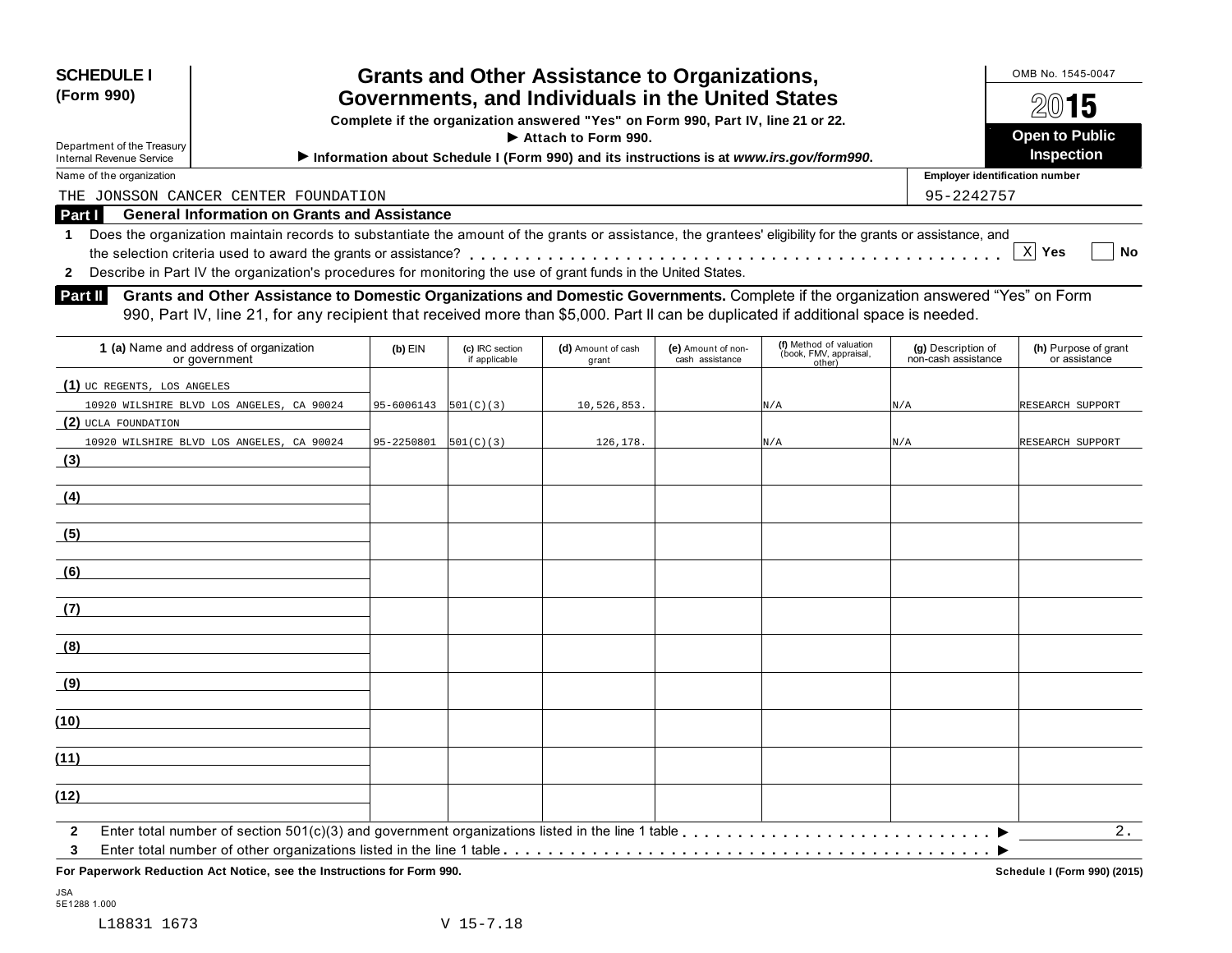#### Schedule I (Form 990) (2015) Page **2**

| (a) Type of grant or assistance | (b) Number of<br>recipients | (c) Amount of<br>cash grant | (d) Amount of<br>non-cash assistance | (e) Method of valuation (book,<br>FMV, appraisal, other) | (f) Description of non-cash assistance |
|---------------------------------|-----------------------------|-----------------------------|--------------------------------------|----------------------------------------------------------|----------------------------------------|
|                                 |                             |                             |                                      |                                                          |                                        |
|                                 |                             |                             |                                      |                                                          |                                        |
|                                 |                             |                             |                                      |                                                          |                                        |
|                                 |                             |                             |                                      |                                                          |                                        |
|                                 |                             |                             |                                      |                                                          |                                        |
|                                 |                             |                             |                                      |                                                          |                                        |
|                                 |                             |                             |                                      |                                                          |                                        |

**Grants and Other Assistance to Individuals in the United States.** Complete if the organization answered "Yes" on Form 990, Part IV, line 22. **Part III** 

PROCEDURE FOR MONITORING GRANTS

SCHEDULE I, PART I, LINE 2

GRANT FUNDS ARE MONITORED BY DEPARTMENTAL FUND MANAGERS AND RELEASED FOR

USE BY FACULTY ACCORDING TO UNIVERSITY BUSINESS AND FINANCIAL SYSTEM

GUIDELINES.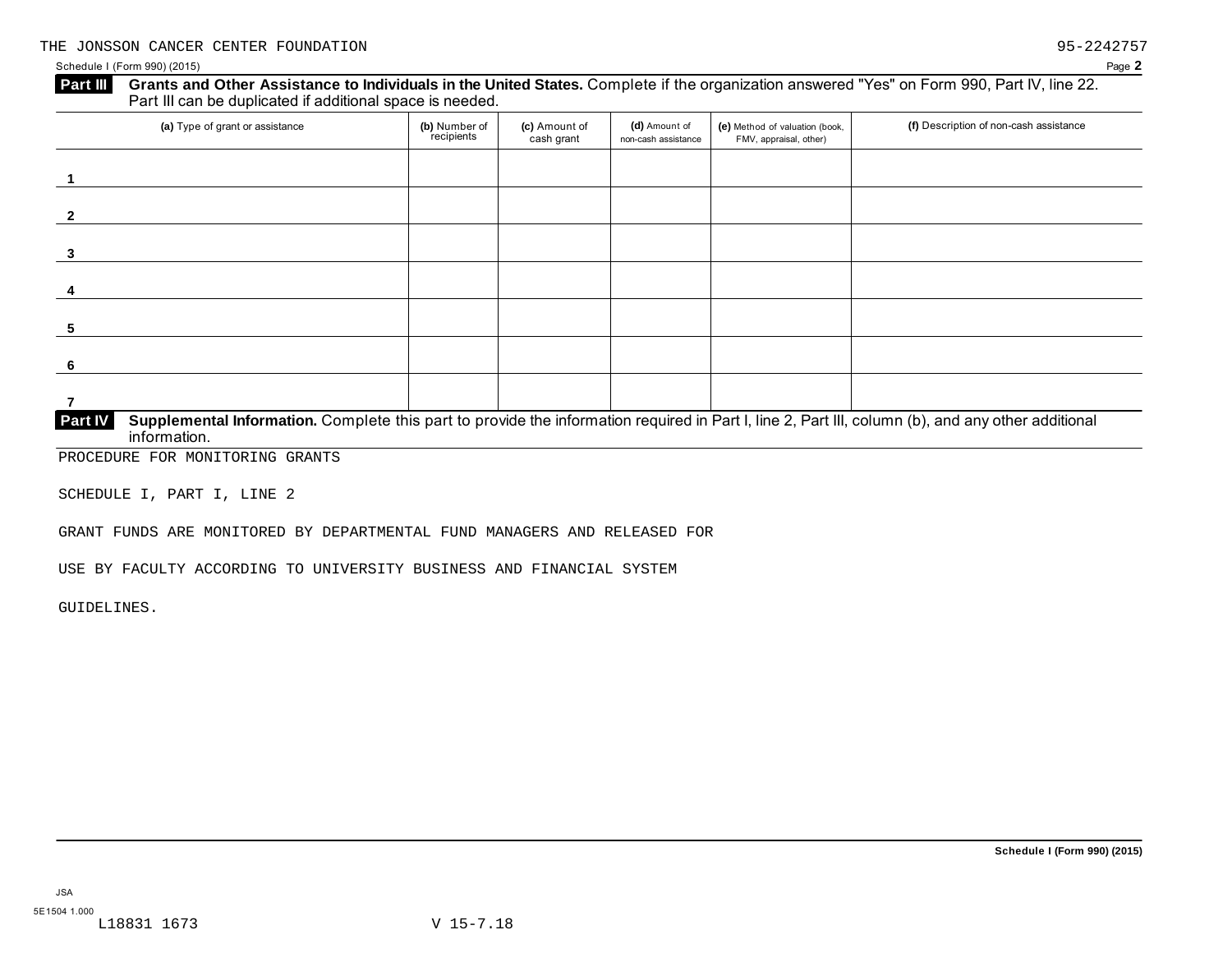|              |                                                                                                                     |                                                                                                  | <b>Compensation Information</b>                                                                                                                                                                                         |                                       |                       |            | OMB No. 1545-0047 |
|--------------|---------------------------------------------------------------------------------------------------------------------|--------------------------------------------------------------------------------------------------|-------------------------------------------------------------------------------------------------------------------------------------------------------------------------------------------------------------------------|---------------------------------------|-----------------------|------------|-------------------|
|              | (Form 990)<br>For certain Officers, Directors, Trustees, Key Employees, and Highest<br><b>Compensated Employees</b> |                                                                                                  |                                                                                                                                                                                                                         |                                       |                       | 5          |                   |
|              |                                                                                                                     |                                                                                                  | Complete if the organization answered "Yes" on Form 990, Part IV, line 23.                                                                                                                                              |                                       |                       |            |                   |
|              | Department of the Treasury                                                                                          |                                                                                                  | Attach to Form 990.<br>Information about Schedule J (Form 990) and its instructions is at www.irs.gov/form990.                                                                                                          |                                       | <b>Open to Public</b> |            |                   |
|              | Internal Revenue Service<br>Name of the organization                                                                |                                                                                                  |                                                                                                                                                                                                                         | <b>Employer identification number</b> | <b>Inspection</b>     |            |                   |
|              |                                                                                                                     | THE JONSSON CANCER CENTER FOUNDATION                                                             |                                                                                                                                                                                                                         | 95-2242757                            |                       |            |                   |
| Part I       |                                                                                                                     | <b>Questions Regarding Compensation</b>                                                          |                                                                                                                                                                                                                         |                                       |                       |            |                   |
|              |                                                                                                                     |                                                                                                  |                                                                                                                                                                                                                         |                                       |                       | <b>Yes</b> | No                |
|              |                                                                                                                     |                                                                                                  | 1a Check the appropriate box(es) if the organization provided any of the following to or for a person listed on Form                                                                                                    |                                       |                       |            |                   |
|              |                                                                                                                     |                                                                                                  | 990, Part VII, Section A, line 1a. Complete Part III to provide any relevant information regarding these items.                                                                                                         |                                       |                       |            |                   |
|              |                                                                                                                     | First-class or charter travel                                                                    | Housing allowance or residence for personal use                                                                                                                                                                         |                                       |                       |            |                   |
|              |                                                                                                                     | Travel for companions                                                                            | Payments for business use of personal residence                                                                                                                                                                         |                                       |                       |            |                   |
|              |                                                                                                                     | Tax indemnification and gross-up payments                                                        | Health or social club dues or initiation fees                                                                                                                                                                           |                                       |                       |            |                   |
|              |                                                                                                                     | Discretionary spending account                                                                   | Personal services (e.g., maid, chauffeur, chef)                                                                                                                                                                         |                                       |                       |            |                   |
| b            |                                                                                                                     |                                                                                                  | If any of the boxes on line 1a are checked, did the organization follow a written policy regarding payment<br>or reimbursement or provision of all of the expenses described above? If "No," complete Part III to       |                                       |                       |            |                   |
|              |                                                                                                                     |                                                                                                  |                                                                                                                                                                                                                         |                                       | 1 <sub>b</sub>        |            |                   |
| $\mathbf{2}$ |                                                                                                                     |                                                                                                  | Did the organization require substantiation prior to reimbursing or allowing expenses incurred by all                                                                                                                   |                                       |                       |            |                   |
|              |                                                                                                                     |                                                                                                  | directors, trustees, and officers, including the CEO/Executive Director, regarding the items checked in line                                                                                                            |                                       | $\mathbf{2}$          |            |                   |
|              |                                                                                                                     |                                                                                                  |                                                                                                                                                                                                                         |                                       |                       |            |                   |
| 3            |                                                                                                                     |                                                                                                  | Indicate which, if any, of the following the filing organization used to establish the compensation of the<br>organization's CEO/Executive Director. Check all that apply. Do not check any boxes for methods used by a |                                       |                       |            |                   |
|              |                                                                                                                     |                                                                                                  | related organization to establish compensation of the CEO/Executive Director, but explain in Part III.                                                                                                                  |                                       |                       |            |                   |
|              |                                                                                                                     | Compensation committee                                                                           | Written employment contract                                                                                                                                                                                             |                                       |                       |            |                   |
|              |                                                                                                                     | Independent compensation consultant                                                              | Compensation survey or study                                                                                                                                                                                            |                                       |                       |            |                   |
|              |                                                                                                                     | Form 990 of other organizations                                                                  | Approval by the board or compensation committee                                                                                                                                                                         |                                       |                       |            |                   |
| 4            |                                                                                                                     | organization or a related organization:                                                          | During the year, did any person listed on Form 990, Part VII, Section A, line 1a, with respect to the filing                                                                                                            |                                       |                       |            |                   |
| a            |                                                                                                                     |                                                                                                  |                                                                                                                                                                                                                         |                                       | 4a                    |            | Χ                 |
| b            |                                                                                                                     |                                                                                                  | Participate in, or receive payment from, a supplemental nonqualified retirement plan?                                                                                                                                   |                                       | 4b                    |            | Χ                 |
| c            |                                                                                                                     |                                                                                                  | Participate in, or receive payment from, an equity-based compensation arrangement?                                                                                                                                      |                                       | 4c                    |            | X                 |
|              |                                                                                                                     |                                                                                                  | If "Yes" to any of lines 4a-c, list the persons and provide the applicable amounts for each item in Part III.                                                                                                           |                                       |                       |            |                   |
|              |                                                                                                                     | Only section $501(c)(3)$ , $501(c)(4)$ , and $501(c)(29)$ organizations must complete lines 5-9. |                                                                                                                                                                                                                         |                                       |                       |            |                   |
| 5            |                                                                                                                     |                                                                                                  | For persons listed on Form 990, Part VII, Section A, line 1a, did the organization pay or accrue any                                                                                                                    |                                       |                       |            |                   |
|              |                                                                                                                     | compensation contingent on the revenues of:                                                      |                                                                                                                                                                                                                         |                                       |                       |            |                   |
| а            |                                                                                                                     |                                                                                                  |                                                                                                                                                                                                                         |                                       | 5a                    |            | Χ                 |
| b            |                                                                                                                     |                                                                                                  |                                                                                                                                                                                                                         |                                       | 5b                    |            | Χ                 |
|              |                                                                                                                     | If "Yes" to line 5a or 5b, describe in Part III.                                                 |                                                                                                                                                                                                                         |                                       |                       |            |                   |
| 6            |                                                                                                                     | compensation contingent on the net earnings of:                                                  | For persons listed on Form 990, Part VII, Section A, line 1a, did the organization pay or accrue any                                                                                                                    |                                       |                       |            |                   |
| а            |                                                                                                                     |                                                                                                  |                                                                                                                                                                                                                         |                                       | 6a                    |            | Χ                 |
| b            |                                                                                                                     | If "Yes" on line 6a or 6b, describe in Part III.                                                 |                                                                                                                                                                                                                         |                                       | 6b                    |            | Χ                 |
| 7            |                                                                                                                     |                                                                                                  | For persons listed on Form 990, Part VII, Section A, line 1a, did the organization provide any non-fixed                                                                                                                |                                       |                       |            |                   |
|              |                                                                                                                     |                                                                                                  | payments not described on lines 5 and 6? If "Yes," describe in Part III.                                                                                                                                                |                                       | $\overline{7}$        |            | Χ                 |
| 8            |                                                                                                                     |                                                                                                  | Were any amounts reported on Form 990, Part VII, paid or accrued pursuant to a contract that was subject                                                                                                                |                                       |                       |            |                   |
|              |                                                                                                                     |                                                                                                  | to the initial contract exception described in Regulations section 53.4958-4(a)(3)? If "Yes," describe                                                                                                                  |                                       |                       |            |                   |
| 9            |                                                                                                                     |                                                                                                  | If "Yes" to line 8, did the organization also follow the rebuttable presumption procedure described in                                                                                                                  |                                       | 8                     |            | X                 |
|              |                                                                                                                     |                                                                                                  |                                                                                                                                                                                                                         |                                       | 9                     |            |                   |
|              |                                                                                                                     | For Paperwork Reduction Act Notice, see the Instructions for Form 990.                           |                                                                                                                                                                                                                         | Schedule J (Form 990) 2015            |                       |            |                   |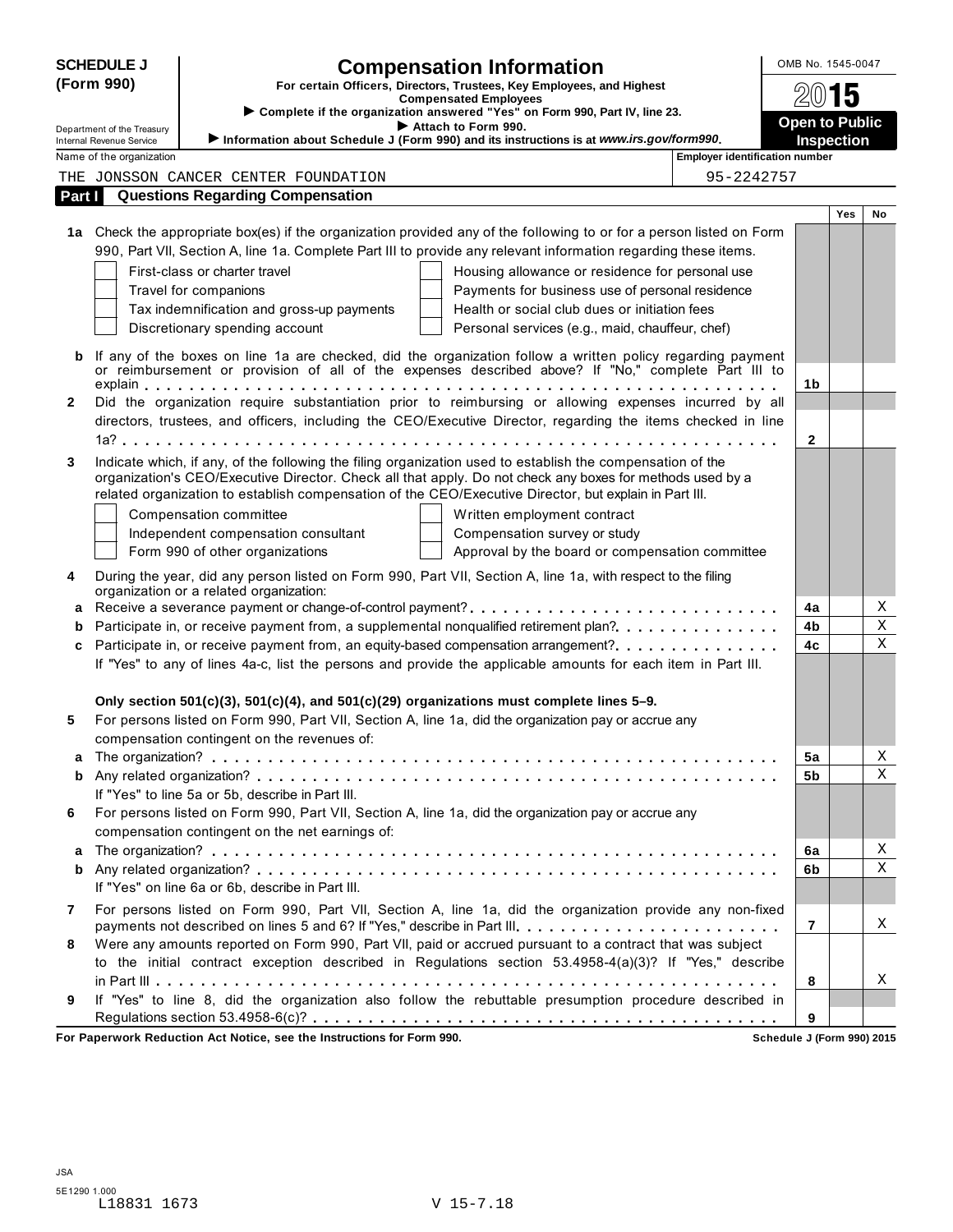Schedule J (Form 990) 2015 Page **2**

## **Part II** Officers, Directors, Trustees, Key Employees, and Highest Compensated Employees. Use duplicate copies if additional space is needed.

For each individual whose compensation must be reported on Schedule J, report compensation from the organization on row (i) and from related organizations, described in the instructions, on row (ii). Do not list any individuals that are not listed on Form 990, Part VII.

Note: The sum of columns (B)(i)-(iii) for each listed individual must equal the total amount of Form 990, Part VII, Section A, line 1a, applicable column (D) and (E) amounts for that individual.

|                        |                              |                          | (B) Breakdown of W-2 and/or 1099-MISC compensation |                                           | (C) Retirement and             | (D) Nontaxable | (E) Total of columns | (F) Compensation                                           |  |
|------------------------|------------------------------|--------------------------|----------------------------------------------------|-------------------------------------------|--------------------------------|----------------|----------------------|------------------------------------------------------------|--|
| (A) Name and Title     |                              | (i) Base<br>compensation | (ii) Bonus & incentive<br>compensation             | (iii) Other<br>reportable<br>compensation | other deferred<br>compensation | benefits       | $(B)(i)-(D)$         | in column (B) reported<br>as deferred on prior<br>Form 990 |  |
| MELISSA BRODY          | (i)                          | 114,278                  | $\mathsf 0$ .                                      | $\overline{0}$ .                          | 15,952.                        | 6,934.         | 137,164.             | $\,0$ .                                                    |  |
| 1DIRECTOR, STEWARDSHIP | (ii)                         | $\mathsf{O}$             | $\mathfrak o$ .                                    | $\mathbf{0}$ .                            |                                |                |                      |                                                            |  |
|                        | (i)                          |                          |                                                    |                                           |                                |                |                      |                                                            |  |
| $\mathbf{2}$           | (ii)                         |                          |                                                    |                                           |                                |                |                      |                                                            |  |
|                        | (i)                          |                          |                                                    |                                           |                                |                |                      |                                                            |  |
| $\mathbf{3}$           | (ii)                         |                          |                                                    |                                           |                                |                |                      |                                                            |  |
|                        | (i)                          |                          |                                                    |                                           |                                |                |                      |                                                            |  |
| 4                      | (ii)                         |                          |                                                    |                                           |                                |                |                      |                                                            |  |
|                        | (i)                          |                          |                                                    |                                           |                                |                |                      |                                                            |  |
| 5                      | (ii)                         |                          |                                                    |                                           |                                |                |                      |                                                            |  |
|                        | (i)                          |                          |                                                    |                                           |                                |                |                      |                                                            |  |
| 6                      | (ii)                         |                          |                                                    |                                           |                                |                |                      |                                                            |  |
|                        | (i)                          |                          |                                                    |                                           |                                |                |                      |                                                            |  |
| $\overline{7}$         | (ii)                         |                          |                                                    |                                           |                                |                |                      |                                                            |  |
|                        | $\qquad \qquad \textbf{(i)}$ |                          |                                                    |                                           |                                |                |                      |                                                            |  |
| 8                      | (ii)                         |                          |                                                    |                                           |                                |                |                      |                                                            |  |
|                        | (i)                          |                          |                                                    |                                           |                                |                |                      |                                                            |  |
| 9                      | (ii)                         |                          |                                                    |                                           |                                |                |                      |                                                            |  |
|                        | (i)                          |                          |                                                    |                                           |                                |                |                      |                                                            |  |
| 10                     | (ii)                         |                          |                                                    |                                           |                                |                |                      |                                                            |  |
|                        | (i)                          |                          |                                                    |                                           |                                |                |                      |                                                            |  |
| $11$                   | (ii)                         |                          |                                                    |                                           |                                |                |                      |                                                            |  |
|                        | (i)                          |                          |                                                    |                                           |                                |                |                      |                                                            |  |
| 12                     | (ii)                         |                          |                                                    |                                           |                                |                |                      |                                                            |  |
|                        | (i)                          |                          |                                                    |                                           |                                |                |                      |                                                            |  |
| 13                     | (ii)                         |                          |                                                    |                                           |                                |                |                      |                                                            |  |
|                        | (i)                          |                          |                                                    |                                           |                                |                |                      |                                                            |  |
| 14                     | (ii)                         |                          |                                                    |                                           |                                |                |                      |                                                            |  |
|                        | (i)                          |                          |                                                    |                                           |                                |                |                      |                                                            |  |
| 15                     | (ii)                         |                          |                                                    |                                           |                                |                |                      |                                                            |  |
|                        | (i)                          |                          |                                                    |                                           |                                |                |                      |                                                            |  |
| $16$                   | (ii)                         |                          |                                                    |                                           |                                |                |                      |                                                            |  |

**Schedule J (Form 990) 2015**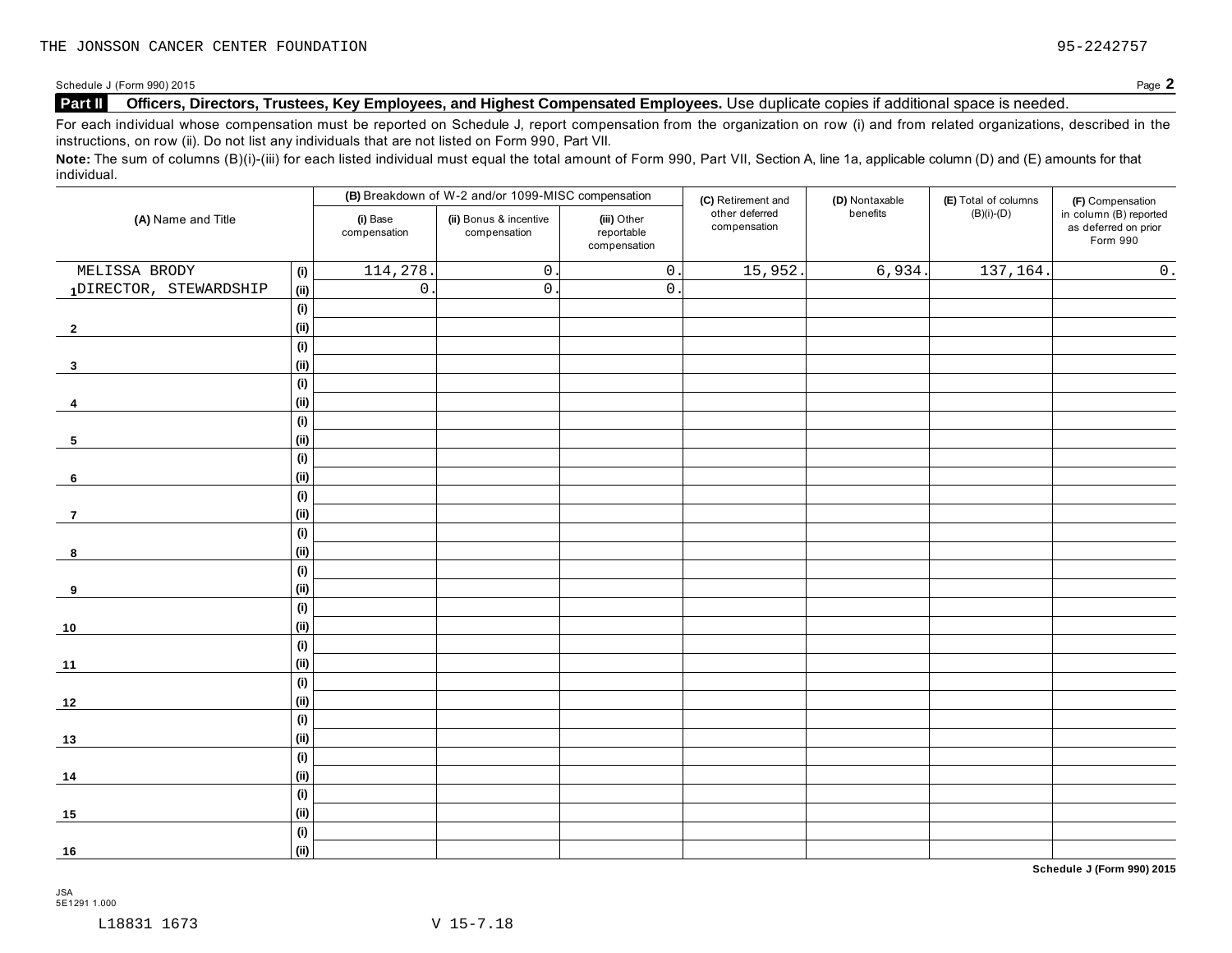## **Part III Supplemental Information**

Complete this part to provide the information, explanation, or descriptions required for Part I, lines 1a, 1b, 3, 4a, 4b, 4c, 5a, 5b, 6a, 6b, 7, and 8, and for Part II. Also complete this part for any additional information.

FORM 990, SCHEDULE J, PART II

UCLA PAYS THE LISTED INDIVIDUAL FOR SERVICES RENDERED TO THE JONSSON

CANCER CENTER FOUNDATION. FOR MS. BRODY A SIGNIFICANT PORTION OF

COMPENSATION IS REIMBURSED BY THE JONSSON CANCER CENTER FOUNDATION.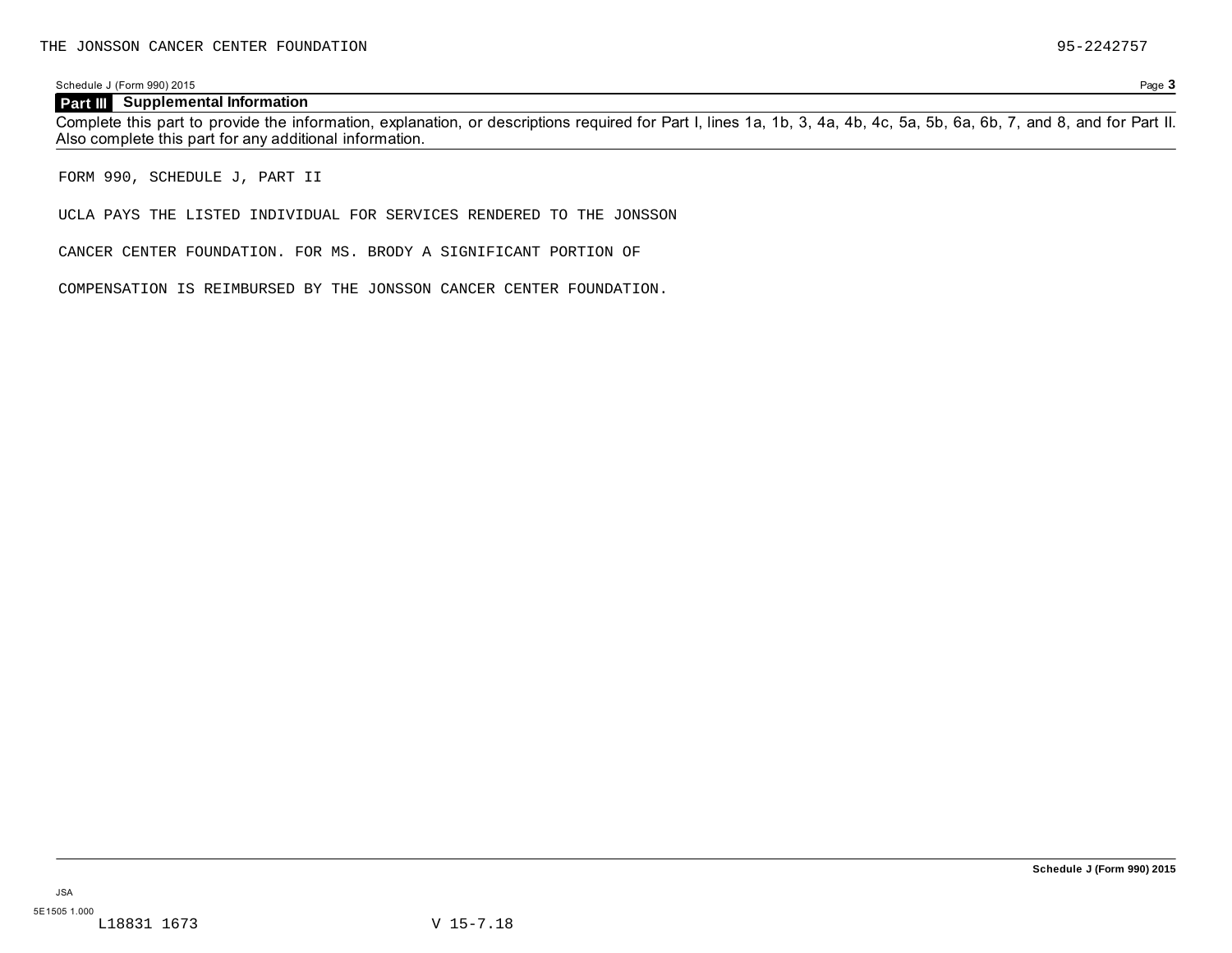# SCHEDULE M<br> **SCHEDULE M**  $\bullet$  Complete if the organizations answered "Yes" on Form 990, Part IV, lines 29 or 30.

| $\blacktriangleright$ comp  |
|-----------------------------|
| $\blacktriangleright$ Attac |

(FOITH 990) incomplete if the organizations answered "Yes" on Form 990, Part IV, lines 29 or 30.<br>Department of the Treasury Attach to Form 990. I 
interval and Treasury **interval and To Public Complete if the organizations answered "Yes" on Form 990, Part IV, lines 29 or 30.<br>
Department of the Treasury <b>Department of the Treasury Department of the Treasury Depart** 

**Department of the Treasury Medicular Conduct Schedule M (Form 990) and its instructions is at** *www.irs.gov/form990.***<br>Internal Revenue Service Music information about Schedule M (Form 990) and its instructions is at** *www.* 

Name of the organization **Employer identification number Employer identification number** 

| <b>Employer identificatio</b> |  |  |
|-------------------------------|--|--|
|                               |  |  |

|  |  | $95 - 224$ |
|--|--|------------|

|              | THE JONSSON CANCER CENTER FOUNDATION                                                                                                                                                                                           |                                   |                                                                                                                                               |                                                                                    | 95-2242757                                                   |
|--------------|--------------------------------------------------------------------------------------------------------------------------------------------------------------------------------------------------------------------------------|-----------------------------------|-----------------------------------------------------------------------------------------------------------------------------------------------|------------------------------------------------------------------------------------|--------------------------------------------------------------|
|              | <b>Types of Property</b><br>Part I                                                                                                                                                                                             |                                   |                                                                                                                                               |                                                                                    |                                                              |
|              |                                                                                                                                                                                                                                | (a)<br>Check if<br>applicable     | (b)<br>Number of contributions or<br>items contributed                                                                                        | (c)<br>Noncash contribution<br>amounts reported on<br>Form 990, Part VIII, line 1g | (d)<br>Method of determining<br>noncash contribution amounts |
| 1.           | Art - Works of art                                                                                                                                                                                                             |                                   |                                                                                                                                               |                                                                                    |                                                              |
| $\mathbf{2}$ | Art - Historical treasures                                                                                                                                                                                                     |                                   |                                                                                                                                               |                                                                                    |                                                              |
| 3            | Art - Fractional interests                                                                                                                                                                                                     |                                   |                                                                                                                                               |                                                                                    |                                                              |
| 4            | Books and publications <b>Solutions</b>                                                                                                                                                                                        |                                   |                                                                                                                                               |                                                                                    |                                                              |
| 5            | Clothing and household<br>$goods$                                                                                                                                                                                              |                                   |                                                                                                                                               |                                                                                    |                                                              |
| 6            | Cars and other vehicles <b>Cars</b>                                                                                                                                                                                            | and the state of the state        | <u> 1989 - Johann Barn, mars an t-Amerikaansk kommunister (</u><br>the control of the control of the control of the control of the control of |                                                                                    |                                                              |
| 7            | Boats and planes <b>Exercise 2</b>                                                                                                                                                                                             | <b>Contract Contract Contract</b> | <u> 1989 - Johann Stoff, fransk politik (d. 1989)</u>                                                                                         |                                                                                    |                                                              |
| 8            | Intellectual property <b>Algebra</b>                                                                                                                                                                                           | <b>Contract Contract Contract</b> | the control of the control of the control of the control of the control of                                                                    |                                                                                    |                                                              |
| 9            | Securities - Publicly traded                                                                                                                                                                                                   | <b>Contract Contract Contract</b> | <u> 1980 - Johann Barbara, martxa alemaniar a</u>                                                                                             |                                                                                    |                                                              |
| 10           | Securities - Closely held stock                                                                                                                                                                                                |                                   |                                                                                                                                               |                                                                                    |                                                              |
| 11           | Securities - Partnership, LLC,                                                                                                                                                                                                 |                                   |                                                                                                                                               |                                                                                    |                                                              |
|              | or trust interests experience that the set of the set of the set of the set of the set of the set of the set of the set of the set of the set of the set of the set of the set of the set of the set of the set of the set of  |                                   |                                                                                                                                               |                                                                                    |                                                              |
| 12           | Securities - Miscellaneous                                                                                                                                                                                                     | $\mathbf X$                       | 16.                                                                                                                                           | 1, 155, 352.                                                                       | MARKET VALUE                                                 |
| 13           | Qualified conservation                                                                                                                                                                                                         |                                   |                                                                                                                                               |                                                                                    |                                                              |
|              | contribution - Historic                                                                                                                                                                                                        |                                   |                                                                                                                                               |                                                                                    |                                                              |
|              | structures experiences                                                                                                                                                                                                         |                                   |                                                                                                                                               |                                                                                    |                                                              |
|              | 14 Qualified conservation                                                                                                                                                                                                      |                                   |                                                                                                                                               |                                                                                    |                                                              |
|              | contribution - Other <b>Contribution</b>                                                                                                                                                                                       | <b>Contract Contract Contract</b> | the control of the control of the control of the control of                                                                                   |                                                                                    |                                                              |
| 15           | Real estate - Residential                                                                                                                                                                                                      |                                   | the control of the control of the control of the control of the control of                                                                    |                                                                                    |                                                              |
| 16           | Real estate - Commercial                                                                                                                                                                                                       | <b>Contract Contract Contract</b> | <u> 1989 - Johann Stein, mars an t-Amerikaansk kommunister (</u>                                                                              |                                                                                    |                                                              |
| 17           | Real estate - Other <b>Calculation</b>                                                                                                                                                                                         | <b>Contract Contract Contract</b> | <u> 1980 - Johann Barbara, martxa alemaniar a</u>                                                                                             |                                                                                    |                                                              |
| 18           | Collectibles.                                                                                                                                                                                                                  | <b>Contract Contract Contract</b> | <u> 1989 - Johann Stoff, deutscher Stoffen und der Stoffen und der Stoffen und der Stoffen und der Stoffen und der</u>                        |                                                                                    |                                                              |
| 19           | Food inventory entertainment of the state of the state of the state of the state of the state of the state of the state of the state of the state of the state of the state of the state of the state of the state of the stat | <b>Contract Contract</b>          | the control of the control of the control of the control of the control of                                                                    |                                                                                    |                                                              |
| 20           | Drugs and medical supplies                                                                                                                                                                                                     | <b>Contract Contract Contract</b> | <u> 1989 - Johann Barn, mars eta bainar eta idazlea (h. 1989).</u>                                                                            |                                                                                    |                                                              |
| 21           | Taxidermy                                                                                                                                                                                                                      |                                   | the control of the control of the control of the control of the control of                                                                    |                                                                                    |                                                              |
| 22           | Historical artifacts <b>All Accords</b>                                                                                                                                                                                        | <b>Contract Contract Contract</b> | the control of the control of the control of the control of the control of                                                                    |                                                                                    |                                                              |
| 23           | Scientific specimens <b>Scientific specimens</b>                                                                                                                                                                               | <b>Contract Contract Contract</b> |                                                                                                                                               |                                                                                    |                                                              |
| 24           | Archeological artifacts                                                                                                                                                                                                        | <b>Contract Contract Contract</b> |                                                                                                                                               |                                                                                    |                                                              |
| 25           |                                                                                                                                                                                                                                |                                   |                                                                                                                                               |                                                                                    |                                                              |
| 26           | Other $\blacktriangleright$ ( $\_\_\_\_\_\_\_\_$ )                                                                                                                                                                             |                                   |                                                                                                                                               |                                                                                    |                                                              |
| 27<br>28     | Other $\blacktriangleright$ (                                                                                                                                                                                                  |                                   |                                                                                                                                               |                                                                                    |                                                              |
| 29           | Other $\blacktriangleright$ (<br>Number of Forms 8283 received by the organization during the tax year for contributions for                                                                                                   |                                   |                                                                                                                                               |                                                                                    |                                                              |
|              | which the organization completed Form 8283, Part IV, Donee Acknowledgement                                                                                                                                                     |                                   |                                                                                                                                               |                                                                                    | 29                                                           |
|              |                                                                                                                                                                                                                                |                                   |                                                                                                                                               |                                                                                    | Yes   No                                                     |
|              | 30a During the year, did the organization receive by contribution any property reported in Part I, lines 1 through                                                                                                             |                                   |                                                                                                                                               |                                                                                    |                                                              |
|              | 28, that it must hold for at least three years from the date of the initial contribution, and which is not required                                                                                                            |                                   |                                                                                                                                               |                                                                                    |                                                              |
|              | to be used for exempt purposes for the entire holding period?                                                                                                                                                                  |                                   |                                                                                                                                               |                                                                                    | Χ<br>30a                                                     |
|              | <b>b</b> If "Yes," describe the arrangement in Part II.                                                                                                                                                                        |                                   |                                                                                                                                               |                                                                                    |                                                              |
| 31           | Does the organization have a gift acceptance policy that requires the review of any non-standard                                                                                                                               |                                   |                                                                                                                                               |                                                                                    |                                                              |
|              |                                                                                                                                                                                                                                |                                   |                                                                                                                                               |                                                                                    | 31<br>Χ                                                      |
|              | 32a Does the organization hire or use third parties or related organizations to solicit, process, or sell noncash                                                                                                              |                                   |                                                                                                                                               |                                                                                    |                                                              |
|              |                                                                                                                                                                                                                                |                                   |                                                                                                                                               |                                                                                    | Χ<br>32a                                                     |
|              | <b>b</b> If "Yes," describe in Part II.                                                                                                                                                                                        |                                   |                                                                                                                                               |                                                                                    |                                                              |
| 33           | If the organization did not report an amount in column (c) for a type of property for which column (a) is checked,                                                                                                             |                                   |                                                                                                                                               |                                                                                    |                                                              |
|              | describe in Part II.                                                                                                                                                                                                           |                                   |                                                                                                                                               |                                                                                    |                                                              |
|              | For Paperwork Reduction Act Notice, see the Instructions for Form 990.                                                                                                                                                         |                                   |                                                                                                                                               |                                                                                    | Schedule M (Form 990) (2015)                                 |

JSA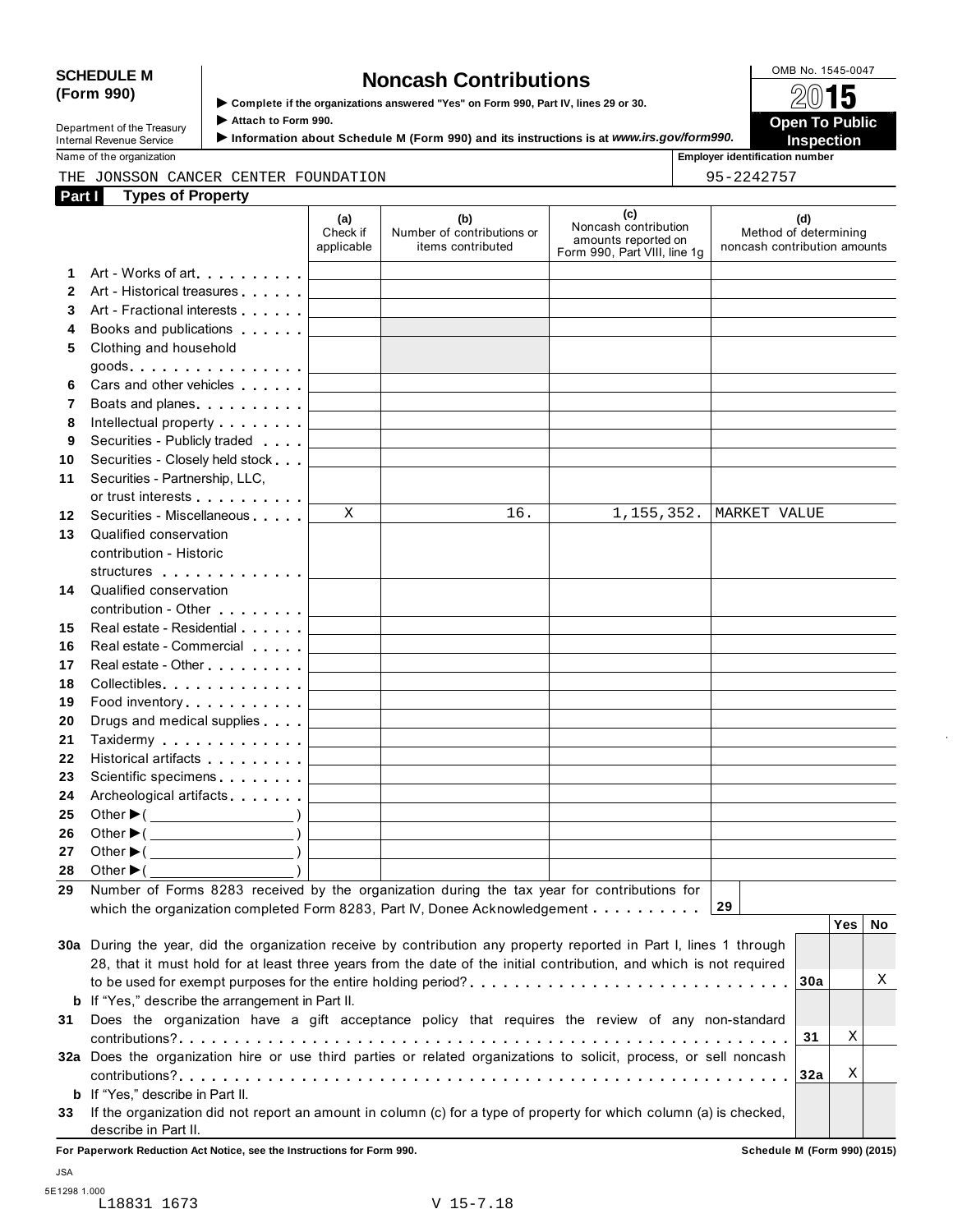**Supplemental Information.** Complete this part to provide the information required by Part I, lines 30b, 32b, and 33, and whether the organization is reporting in Part I, column (b), the number of contributions, the number of items received, or a combination of both. Also complete this part for any additional information. **Part II** 

THIRD PARTIES

SCHEDULE M, PART I, LINE 32B

NON-CASH GIFTS ARE LIQUIDATED IMMEDIATELY BY THE UCLA FOUNDATION WITH

CASH PROCEEDS BENEFITING THE JONSSON CANCER CENTER FOUNDATION.

SCHEDULE M, PART I, COLUMN (B)

BASED ON NUMBER OF CONTRIBUTIONS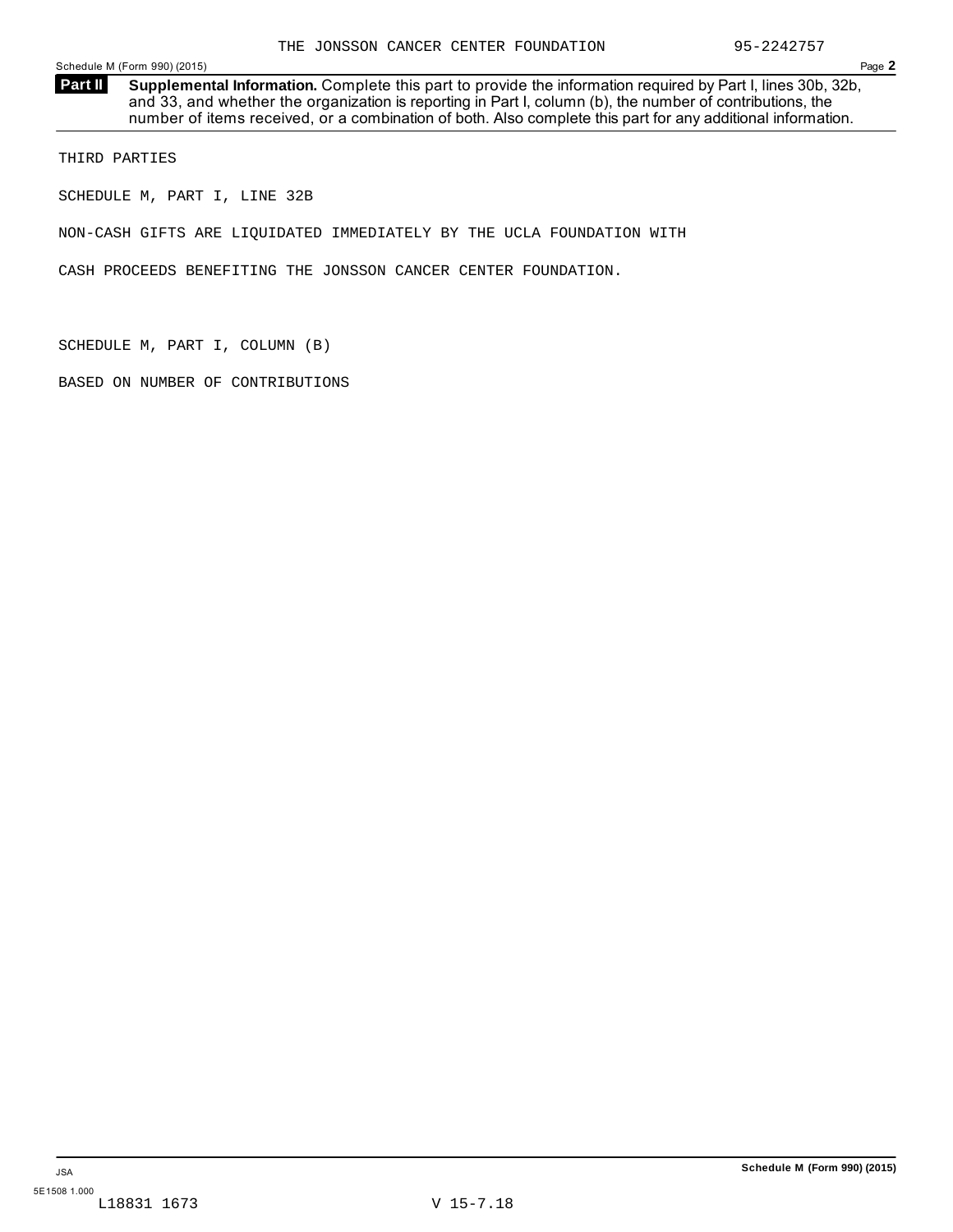**(Form 990 or 990-EZ)**

# **SCHEDULE O** Supplemental Information to Form 990 or 990-EZ  $\frac{\circ}{\cdot}$

**Complete to provide information for responses to specific questions on Form 990 or 990-EZ or to provide any additional information.** Department of the Treasury<br> **Attach to Form 990 or 990-EZ. Inspection Inspection** 



Department of the Treasury<br>Internal Revenue Service<br>Name of the organization

THE JONSSON CANCER CENTER FOUNDATION **195-2242757** 

**Employer identification number** 

ORGANIZATION'S MISSION

FORM 990, PART I, LINE 1 AND PART III, LINE 1

THE JONSSON CANCER CENTER FOUNDATION IS THE SINGLE MOST IMPORTANT VEHICLE FOR RAISING PRIVATE FUNDS FOR CANCER RESEARCH AT UCLA AND PLAYS A KEY ROLE IN ADVANCING CANCER TREATMENTS AND CARE. THE JONSSON CANCER CENTER FOUNDATION RAISES FUNDS IN TWO BROAD AREAS: RESTRICTED/DONOR DIRECTED GRANTS AND UNRESTRICTED/PROGRAMMATIC SUPPORT. DONOR DIRECTED GRANTS ARE TYPICALLY FOR RESEARCH BEING UNDERTAKEN BY A SPECIFIC DOCTOR, DESIGNATED BY THE DONOR, OR FOR A PARTICULAR PROJECT. PROGRAMMATIC SUPPORT DONATIONS ARE, IN TURN, UNRESTRICTED BY THE DONOR. THE FOUNDATION POOLS THESE UNRESTRICTED GIFTS TO ACCUMULATE SIGNIFICANT SOURCES OF FUNDING FOR CANCER RESEARCH, SUCH AS FOR SEED GRANTS, NEXT GENERATION TECHNOLOGY, AND IMPACT GRANTS WHICH SUPPORT COLLABORATION BETWEEN RESEARCHERS.

THE FOUNDATION IS GOVERNED BY A BOARD OF DIRECTORS AND THE DIRECTOR OF THE JONSSON COMPREHENSIVE CANCER CENTER SERVES AS THE PRESIDENT OF THE FOUNDATION. UCLA PROVIDES THE FACILITIES AND THE STAFF FOR THE OPERATION AND ADMINISTRATION OF THE FOUNDATION'S ACTIVITIES. THE FOUNDATION HAS TWO INDEPENDENTLY OPERATED CHAPTERS LOCATED THROUGHOUT THE GREATER LOS ANGELES AREA THAT ASSIST IN THE FUNDRAISING EFFORT.

OFFICER, DIRECTOR, TRUSTEE, OR KEY EMPLOYEES FAMILY RELATIONSHIPS FORM 990, PART VI, SECTION A, LINE 2 JCCF BOARD MEMBERS GEORGE RAY WILEY AND MICHAEL WILEY ARE FATHER AND SON.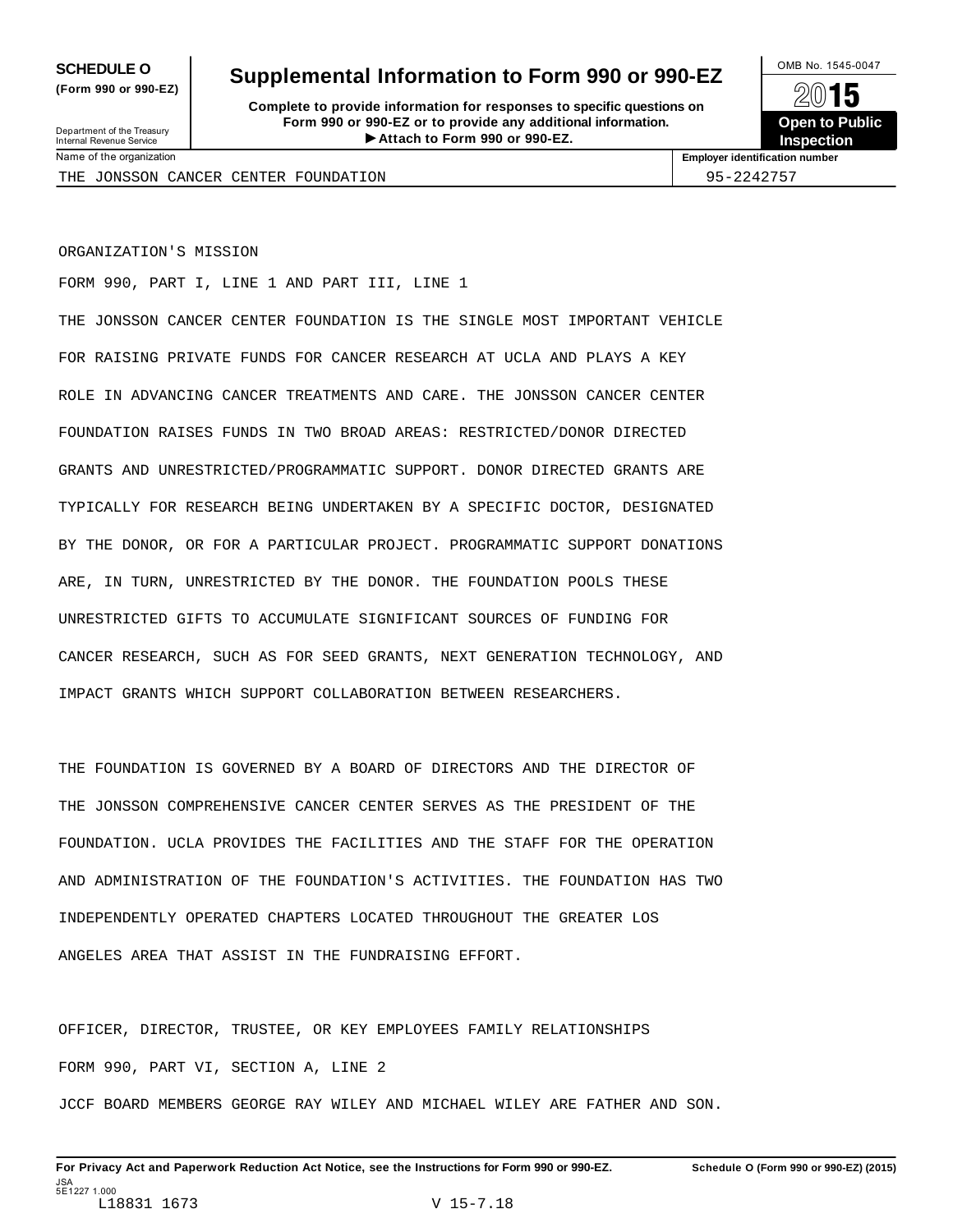PROVIDING FORM 990 TO GOVERNING BOARD FORM 990, PART VI, SECTION A, LINE 11A MANAGEMENT WORKS TOGETHER WITH PRICEWATERHOUSECOOPERS, LLP TO PREPARE A DRAFT FORM 990. IN KEEPING WITH THE RESPONSIBILITIES OUTLINED IN ITS CHARTER, THE JCCF AUDIT COMMITTEE PERFORMS A FULL REVIEW OF THE DRAFT FORM 990. PRICEWATERHOUSECOOPERS SIGNS THE RETURN AS PAID PREPARER. THE FINAL FORM 990 IS MADE AVAILABLE TO THE ENTIRE GOVERNING BODY THROUGH A SECURE INTRANET SITE PRIOR TO FILING WITH THE IRS.

#### CONFLICT OF INTEREST POLICY

FORM 990, PART VI, SECTION B, LINE 12

OFFICERS, DIRECTORS AND KEY EMPLOYEES ARE REQUIRED TO COMPLETE AN ANNUAL CONFLICT OF INTEREST CERTIFICATION FORM. ANY DISCLOSURES THAT COULD GIVE RISE TO A CONFLICT ARE REVIEWED BY THE AUDIT COMMITTEE.

THE AUDIT COMMITTEE DETERMINES WHETHER TO BRING A CONFLICT, OR POTENTIAL CONFLICT, TO THE ATTENTION OF THE EXECUTIVE COMMITTEE OR THE BOARD OF DIRECTORS. IF A CONFLICT OF INTEREST IS ALLOWED TO EXIST BY VOTE OF THE BOARD OF DIRECTORS, IT IS REQUIRED THAT THE CONFLICT BE RECONSIDERED ANNUALLY UNTIL IT IS RESOLVED.

\*\*COMPENSATION DETERMINATION FORM 990, PART VI, SECTION B, LINE 15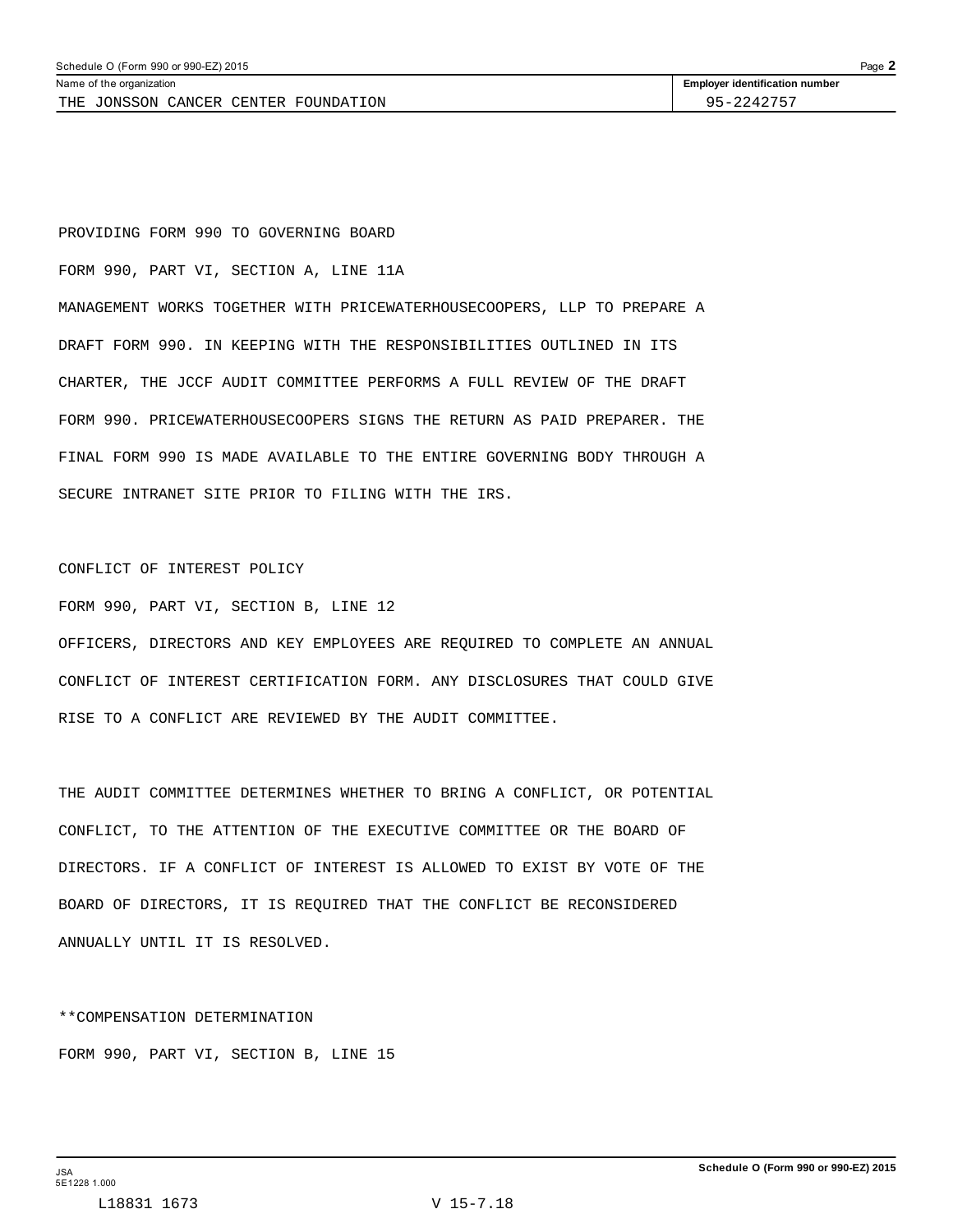| Schedule O (Form 990 or 990-EZ) 2015 |  |                                       |            | Page $\blacktriangle$ |
|--------------------------------------|--|---------------------------------------|------------|-----------------------|
| Name of the organization             |  | <b>Employer identification number</b> |            |                       |
| THE JONSSON CANCER CENTER FOUNDATION |  |                                       | 95-2242757 |                       |

THE JCCF CONTRACTS WITH THE UNIVERSITY OF CALIFORNIA, LOS ANGELES (UCLA), TO PROVIDE ALL OF ITS PERSONNEL. JOB DESCRIPTIONS, CLASSIFICATIONS, SALARY RANGES AND BENEFITS ARE REVIEWED AND APPROVED BY UCLA'S DEPARTMENT OF HUMAN RESOURCES IN KEEPING WITH CAMPUS-WIDE POLICIES GOVERNING FAIRNESS AND EQUITY, WHICH INCLUDE MARKET VALUE, WORK EXPERIENCE AND COMPENSATION OF COMPARABLE STAFF. THE JCCF DOES NOT DIRECTLY PAY INDIVIDUAL WORKERS FOR THEIR SERVICES, RATHER IT PAYS A LUMP SUM TO UCLA FOR THE PROVISION OF SUCH WORKERS. UCLA IS RESPONSIBLE FOR PAYING JCCF STAFF AND REPORTING ALL WAGES, PAYROLL TAXES AND OTHER EMPLOYMENT RELATED AMOUNTS ON ITS PAYROLL TAX RETURNS, WHICH ARE FILED UNDER EMPLOYER IDENTIFICATION NUMBER 95-6006143. FUNDING FOR THE SALARY AND BENEFITS OF THE JCCF'S EXECUTIVE DIRECTOR IS PROVIDED BY UCLA AND NOT SUPPORTED BY JCCF FUNDRAISING REVENUES. OFFICERS OF THE JCCF MAY BE EMPLOYEES OF UCLA, BUT ARE NOT COMPENSATED FOR THE SERVICES THEY PERFORM AS OFFICERS OF THE FOUNDATION.

AVAILABILITY OF FORM 1023 FORM 990, PART VI, SECTION C, LINE 18 FORM 1023 IS AVAILABLE UPON REQUEST.

AVAILABILITY OF GOVERNING DOCUMENTS AND POLICIES FORM 990, PART VI, SECTION C, LINE 19 THE JCCF MAKES ITS GOVERNING DOCUMENTS AVAILABLE TO THE PUBLIC UPON REQUEST. THE JCCF'S CONFLICT OF INTEREST POLICY AND AUDITED FINANCIAL STATEMENTS ARE AVAILABLE TO THE PUBLIC ON THE JCCF'S WEBSITE.